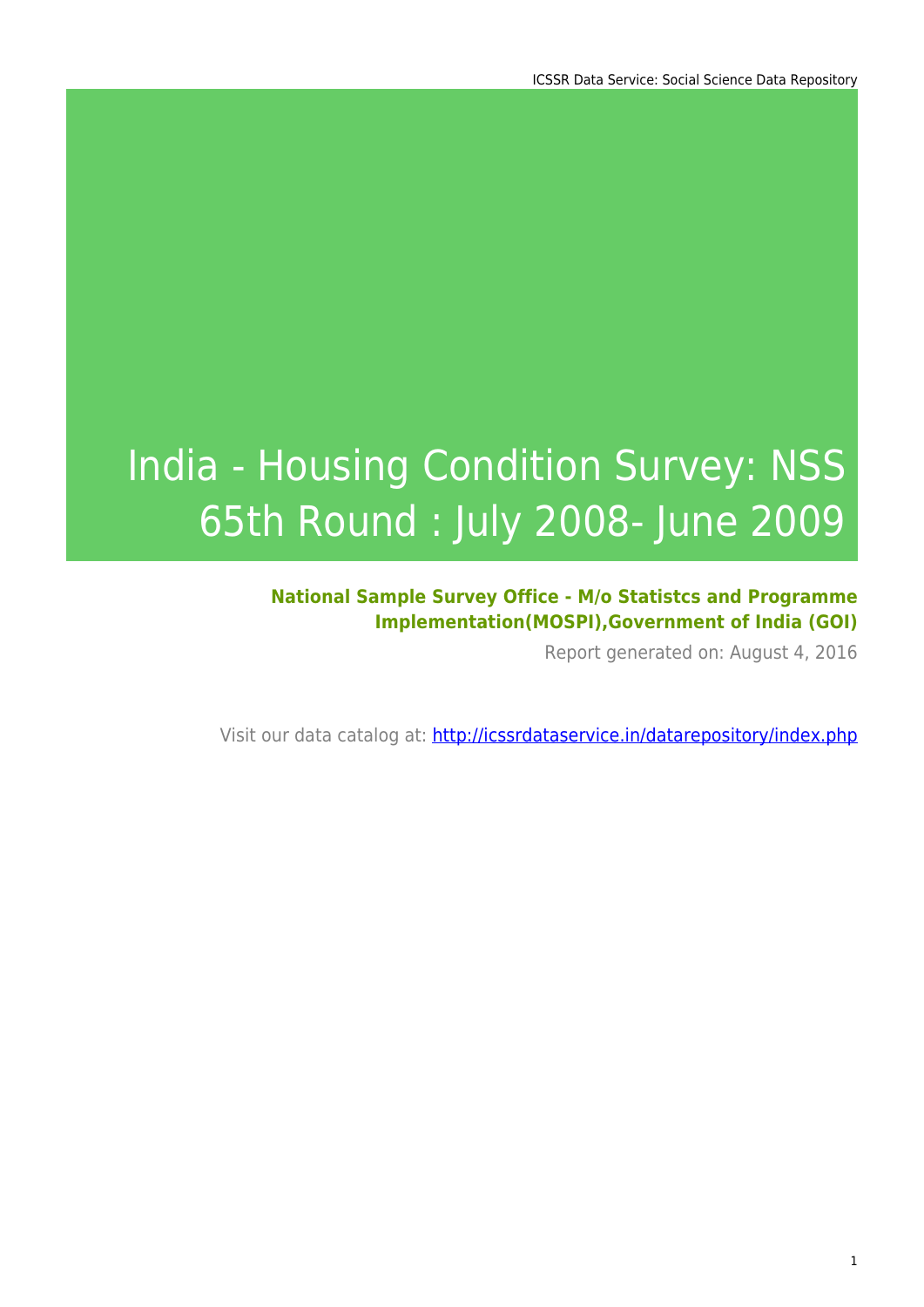### **Overview**

### **Identification**

ID NUMBER DDI-IND-MOSPI-NSSO-65Rnd-Sch1dot2-2008-09

### **Version**

VERSION DESCRIPTION V1.0; Re-organised anonymised dataset for public distribution.

PRODUCTION DATE 2012-05-07

### **Overview**

#### **ABSTRACT**

The NSS 65th round (July 2008-June 2009) was comprehensively dedicated to the all India survey on housing condition. In this round, a nation-wide survey enquiry was organised to provide estimates on various characteristics of housing amenities, housing condition, cost of construction, etc.

Information on housing condition collected through schedule 1.2 canvassed in the NSS 65th Round is broadly categorised into three groups.

Firstly, information on the particulars of various facilities available to the sample households for decent living such as drinking water, latrine, bathroom, electricity etc. which were collected from all the selected households.

Secondly, information was collected on some of the characteristics of the houses, particulars of the dwelling unit and the micro environment surrounding the dwelling unit from the households who were living in houses. These broadly relate to different aspects of the structure of the houses, number of rooms, floor area, rent of the hired dwellings, use of the house, age of the structure, condition of the structure, drainage arrangement, garbage collection arrangement, etc.

Finally, information regarding number of constructions undertaken, number of constructions completed, type of constructions, cost of constructions, sources of finance, etc. was collected from the households who undertook constructions during the last 365 days, Besides, information was collected on first hand purchase of constructed house/flat by the households during the last 365 days such as number of such purchases, their area and cost.

KIND OF DATA Sample survey data [ssd]

UNITS OF ANALYSIS Randomly selected households based on sampling procedure.

### **Scope**

#### **NOTES**

In the NSS 65th round survey (July 2008 – June 2009) on housing condition, information was collected on the particulars of living facilities, such as major source of drinking water, availability of bathroom, use of latrine, type of latrine, whether the household has electricity for domestic use, etc. Information was also collected on particulars of housing characteristics and micro environment, such as plinth area of the house, plinth level, use of house, period since built, condition of structure, drainage arrangement, etc. Information on particulars of dwelling included number of rooms, floor area of the dwelling, ventilation of the dwelling, total number of married couples in the household, kitchen type, floor type, wall type, roof type,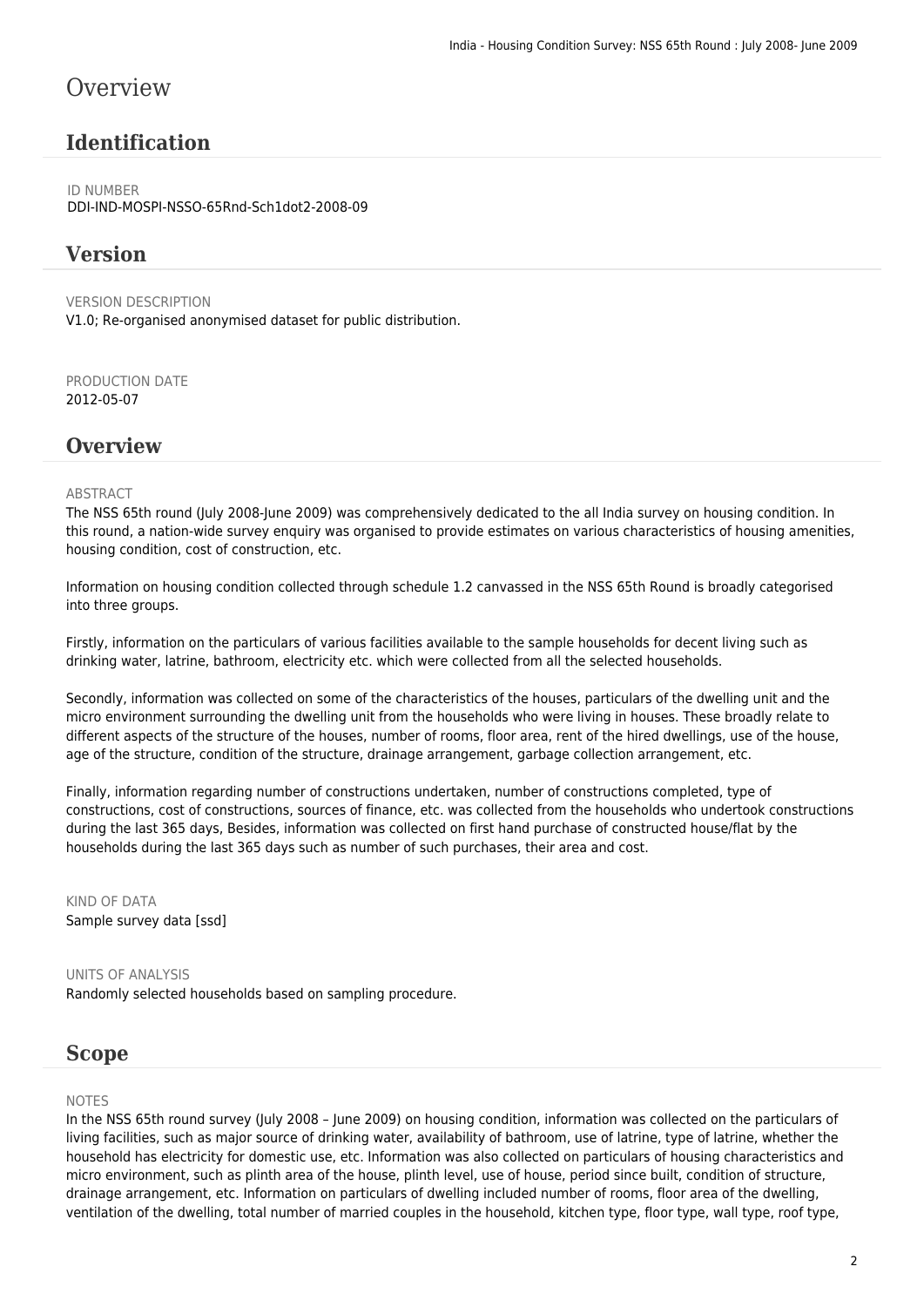etc. Besides, details of construction and repair, undertaken by the households during the last 365 days, for residential purpose was collected including cost of construction, source of finance and first-hand purchase of constructed house/ flat during the last 365 days. This apart, data was collected on household characteristics such as land possessed, principal industry and occupation of the household, average monthly household consumer expenditure of the household, tenurial status of dwelling, maximum distance to the place of work normally travelled by any earner of the household, etc.

In the present round, Schedule 1.2 on housing condition consisted of 11 blocks.

The first three blocks, viz. Blocks 0, 1 and 2, were used to record identification of sample households and particulars of field operations, as is the common practice in usual NSS rounds. Similarly, the last three blocks, viz., Blocks 8, 9 & 10, were again the usual blocks to record the remarks of investigator/senior investigator, comments by superintendent/ senior superintendent and comments by other supervisory officer(s), respectively.

Block 3 was used for recording the household characteristics like household size, gender of the head of the household, principal industry and occupation, religion, social group, household type, land possessed, tenurial status of dwelling, area type in which the dwelling unit is located, maximum distance to the place of work normally travelled by any earner of the household, monthly per capita consumer expenditure, etc.

Through Block-4 recorded the particulars of living facilities, such as major source of drinking water, availability of bathroom, use of latrine, type of latrine, whether the household has electricity for domestic use, etc.

In Block-5, particulars of housing characteristics and micro environment, such as plinth area of the house, plinth level, use of house, period since built,condition of structure, drainage arrangement, etc,were collected .

Particulars of dwelling such as number of rooms, floor area of the dwelling, ventilation of the dwelling, total number of married couples in the household, kitchen type, floor type, wall type, roof type, etc. were collected through Block-6.

Particulars of construction and repair, undertaken by the households during the last 365 days, for residential purpose were collected in Block 7. This included cost of construction, source of finance and first-hand purchase of constructed house/ flat during the last 365 days.

### **KEYWORDS**

Housing condition, Building, Flood risk, Approach Road, Dwelling, Living facilities, Building construction

### **Coverage**

#### GEOGRAPHIC COVERAGE

The survey covered the whole of the Indian Union except (i) interior villages of Nagaland situated beyond five kilometres of the bus route and (ii) villages in Andaman and Nicobar Islands which remained inaccessible throughout the year.

UNIVERSE

The survey used the interview method of data collection from a sample of randomly selected households and members of the household

### **Producers and Sponsors**

#### PRIMARY INVESTIGATOR(S)

| <b>Name</b>                   | <b>Affiliation</b>                                                           |
|-------------------------------|------------------------------------------------------------------------------|
| National Sample Survey Office | M/o Statistcs and Programme Implementation(MOSPI), Government of India (GOI) |

OTHER PRODUCER(S)

| <b>Name</b>                              | <b>Affiliation</b>            | Role                                                         |
|------------------------------------------|-------------------------------|--------------------------------------------------------------|
| Survey Design Reearch<br><b>Division</b> | National Sample Survey Office | Questionnaire Desgn, Sampling<br>methodology, Survey Reports |
| Field Operations Division                | National Sample Survey Office | Field Work                                                   |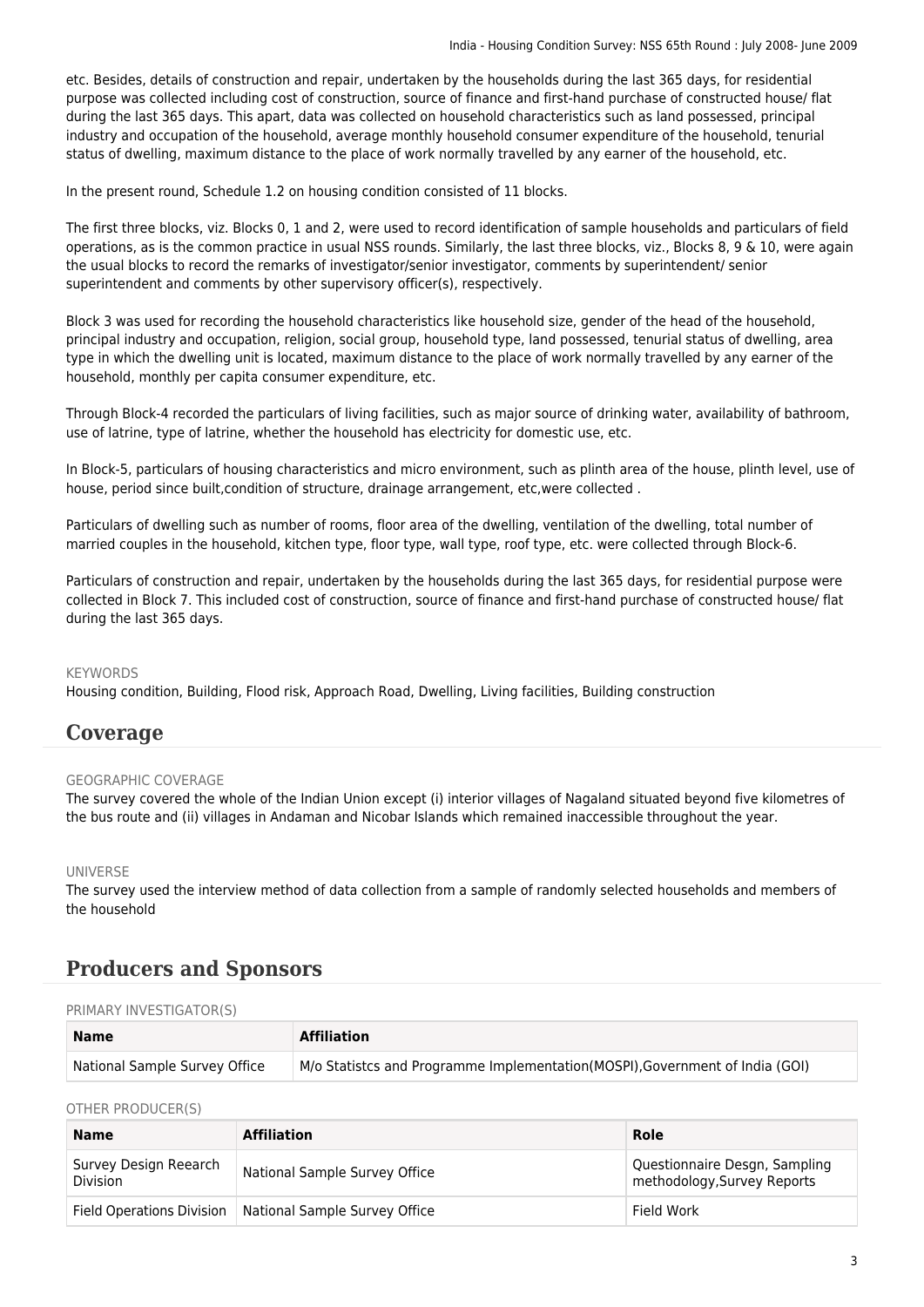| <b>Name</b>              | <b>Affiliation</b>                                                              | Role            |
|--------------------------|---------------------------------------------------------------------------------|-----------------|
| Data Processing Division | National Sample Survey Office                                                   | Data Processing |
| <b>Computer Centre</b>   | M/o Statistcs and Programme<br>Implementation(MOSPI), Government of India (GOI) | Dissemination   |

#### FUNDING

| <b>Name</b>                                    | <b>Abbreviation</b> | Role |
|------------------------------------------------|---------------------|------|
| M/o Statistics & Programme Implementation, GOI | <b>MOSPI</b>        |      |

OTHER ACKNOWLEDGEMENTS

| <b>Name</b>                         | <b>Affiliation</b> | Role                                           |
|-------------------------------------|--------------------|------------------------------------------------|
| Governing council and Working Group | GOI                | Finalisation of survey study and Questionnaire |

### **Metadata Production**

METADATA PRODUCED BY

| <b>Name</b>                 | Abbreviation Affiliation |                                           | Role                       |
|-----------------------------|--------------------------|-------------------------------------------|----------------------------|
| Computer Centre   MOSPI, CC |                          | M/O Statistics & Programme Implementation | Documentation of the study |

DATE OF METADATA PRODUCTION 2012-05-07

DDI DOCUMENT VERSION Version 1.0 (May 2012)

DDI DOCUMENT ID DDI-IND-MOSPI-NSSO-65Rnd-Sch1dot2-2008-09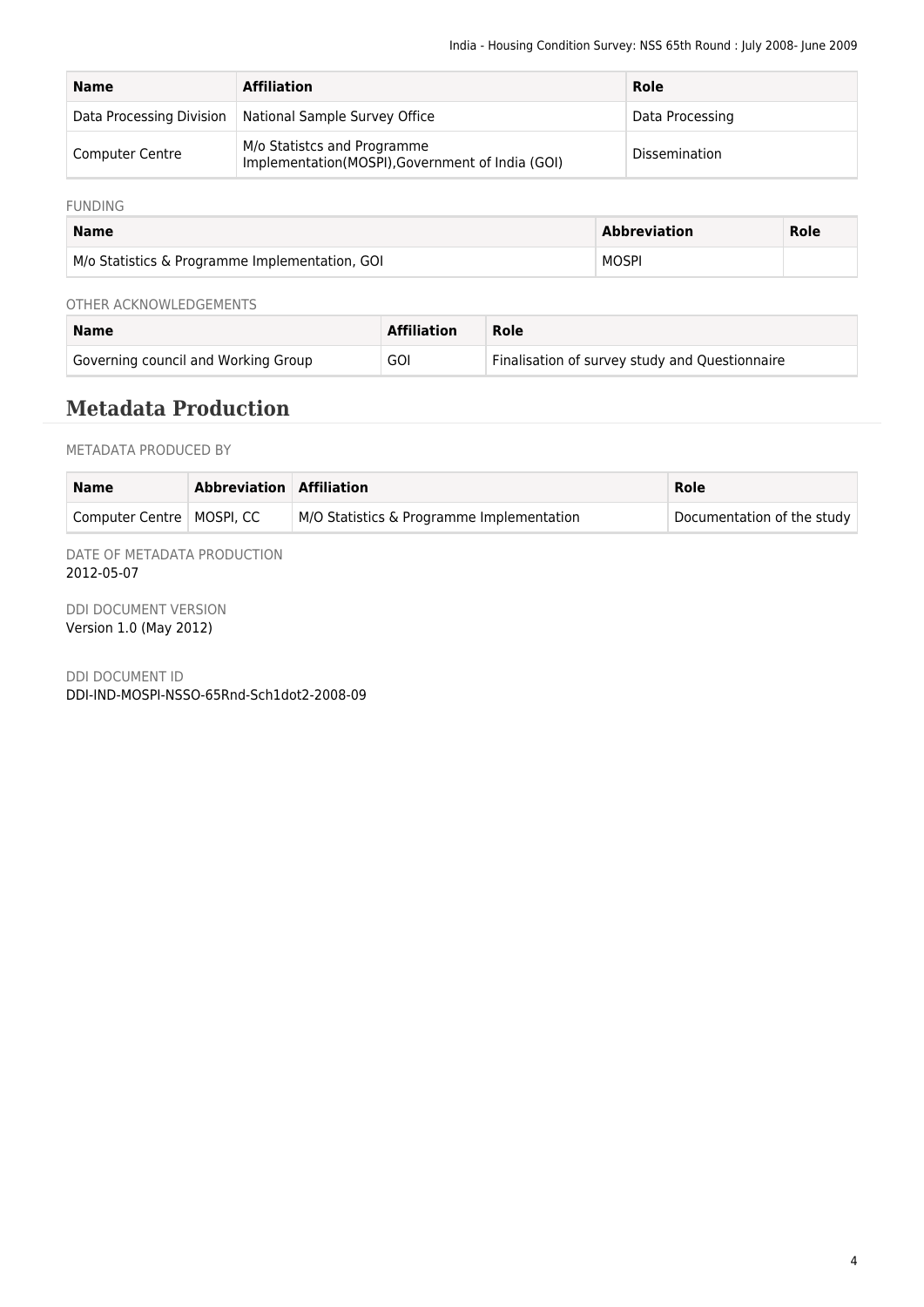# Sampling

### **Sampling Procedure**

A stratified multi-stage design was adopted for the 65th round survey. The first stage units (FSU) were the 2001 census villages (Panchayat wards in case of Kerala) in the rural sector and Urban Frame Survey (UFS) blocks in the urban sector. For towns where no UFS frame was available (applicable to Leh and Kargil towns of J & K), each town was treated as an FSU. The ultimate stage units (USU) were households in both the sectors. In case of large FSUs, one intermediate stage of sampling was the selection of two hamlet-groups (hgs)/ sub-blocks (sbs) from each FSU. Details of the sample design and estimation procedure may be found attached as a document in the external resources.

### **Deviations from Sample Design**

There was no deviation from the original sample deviation.

### **Response Rate**

At the all-India level, 12,952 FSUs (8188 villages and 4764 urban blocks) was allocated for survey for the 'central sample'. Out of these 12,952 FSUs allotted for survey, 12,865 FSUs could be surveyed - 8,130 in rural and 4,735 in urban. In the central sample, 1,53,518

households were actually surveyed – 97,144 in rural areas and 56,374 in urban areas.

In NSS 65th round, a sample of 13,996 FSUs (8,552 villages and 5,444 urban blocks) was also selected for survey by the state agencies (State sample) at the all-India level.

### **Weighting**

Sample weights were calculated and included in each of the data files Variable 'Wgt\_SS' refers to Multiplier for each Subsample.

Variable 'Wgt\_Combined' refers to Combined Multiplier.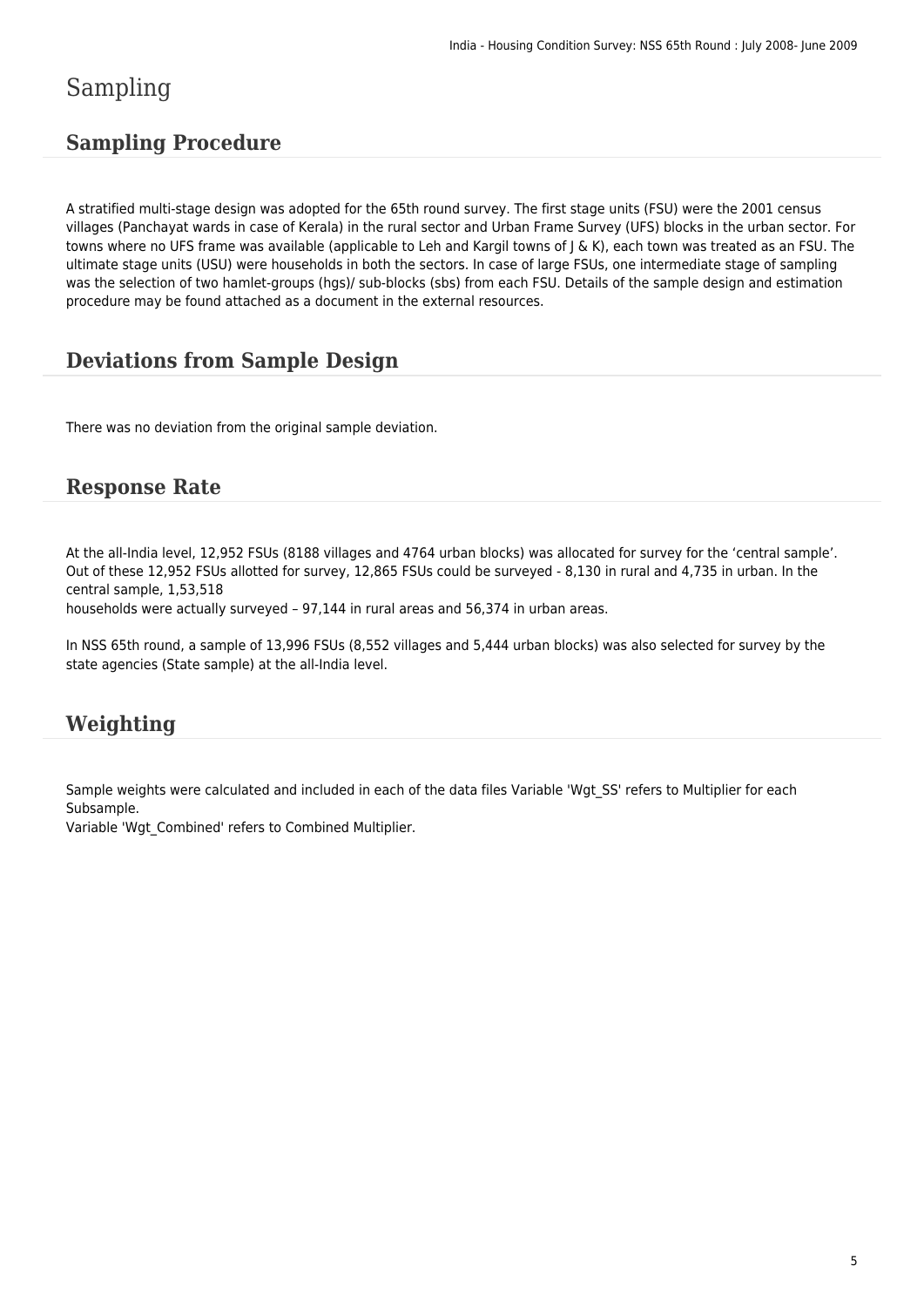# Questionnaires

### **Overview**

Schedule 1.2 consists of 11 blocks including block 0. The blocks are:

- Block 0: descriptive identification of sample household
- Block 1: identification of sample household
- Block 2: particulars of field operation
- Block 3: household characteristics
- Block 4: particulars of living facilities
- Block 5: housing characteristics and micro environment
- Block 6: particulars of the dwelling
- Block 7: particulars of construction and repair for residential purpose
- Block 10: remarks by investigator
- Block 11: comments by supervisory officer(s)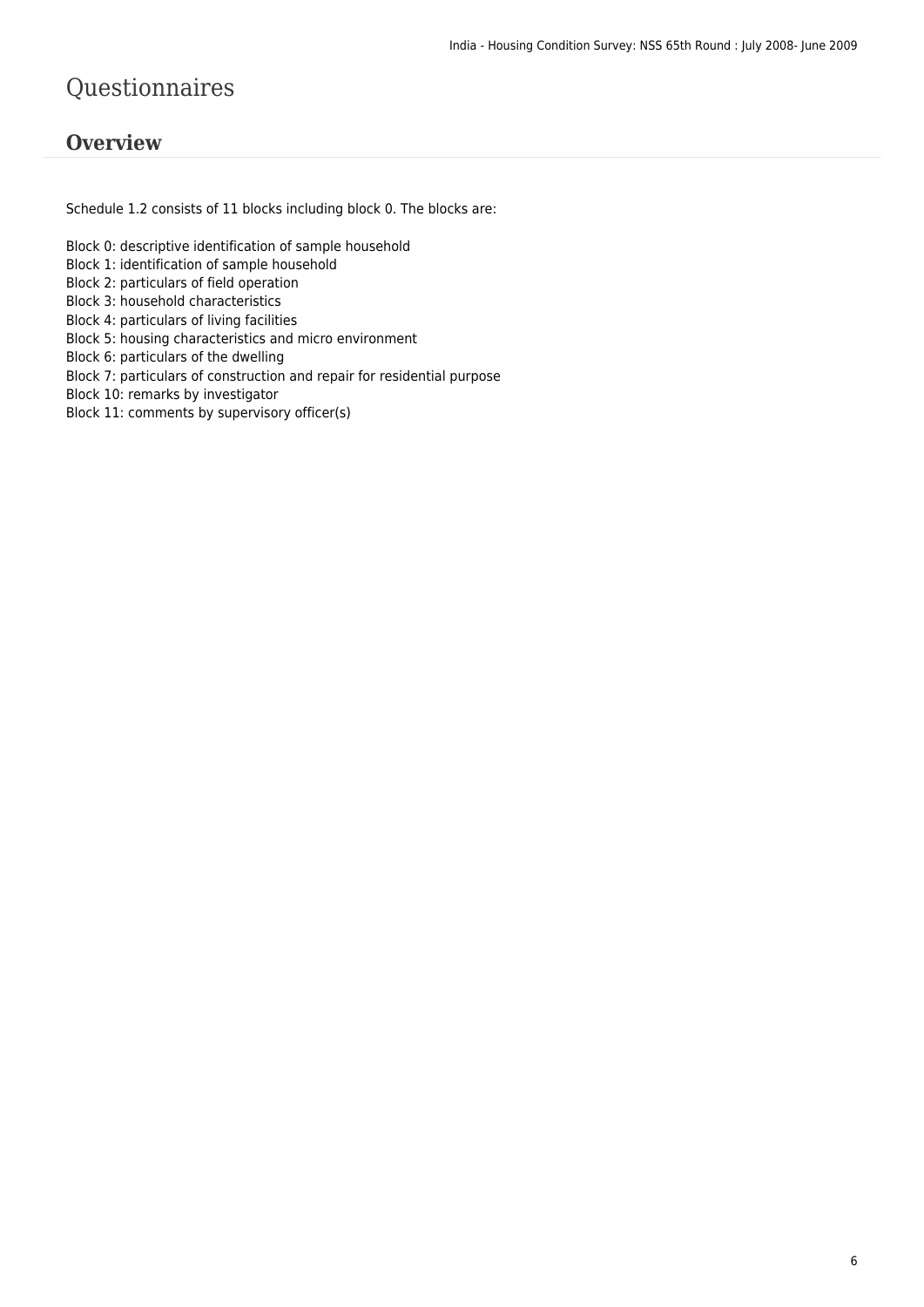# Data Collection

### **Data Collection Dates**

| End        | Cycle |
|------------|-------|
| 2008-09-30 | N/A   |
| 2008-12-31 | N/A   |
| 2009-03-31 | N/A   |
| 2009-06-30 | N/A   |
|            |       |

### **Data Collection Mode**

Face-to-face [f2f]

### **Data Collection Notes**

The fieldwork of 65th round of NSSO started from 1st July, 2008 and continued till 30th June, 2009. As usual, the survey period of this round was divided into four sub-rounds, each with duration of three months, the 1st sub-round period ranging from July to September, 2008, the 2nd sub-round period from October to December, 2008, 3rd sub-round from January to March, 2009 and 4th

sub-round from April to June, 2009. An equal number of sample villages/blocks (FSUs), as far as possible, was allotted for survey

in each of these four sub-rounds.

### **Questionnaires**

Schedule 1.2 consists of 11 blocks including block 0. The blocks are:

Block 0: descriptive identification of sample household

- Block 1: identification of sample household
- Block 2: particulars of field operation
- Block 3: household characteristics

Block 4: particulars of living facilities

Block 5: housing characteristics and micro environment

Block 6: particulars of the dwelling

Block 7: particulars of construction and repair for residential purpose

Block 10: remarks by investigator

Block 11: comments by supervisory officer(s)

### **Data Collectors**

| <b>Name</b>                                                  | <b>Abbreviation   Affiliation</b> |                                                     |
|--------------------------------------------------------------|-----------------------------------|-----------------------------------------------------|
| Field Operations Division of Naional Sample<br>Survey Office | NSSO(FOD)                         | Ministry of Statistics and Programme Implementation |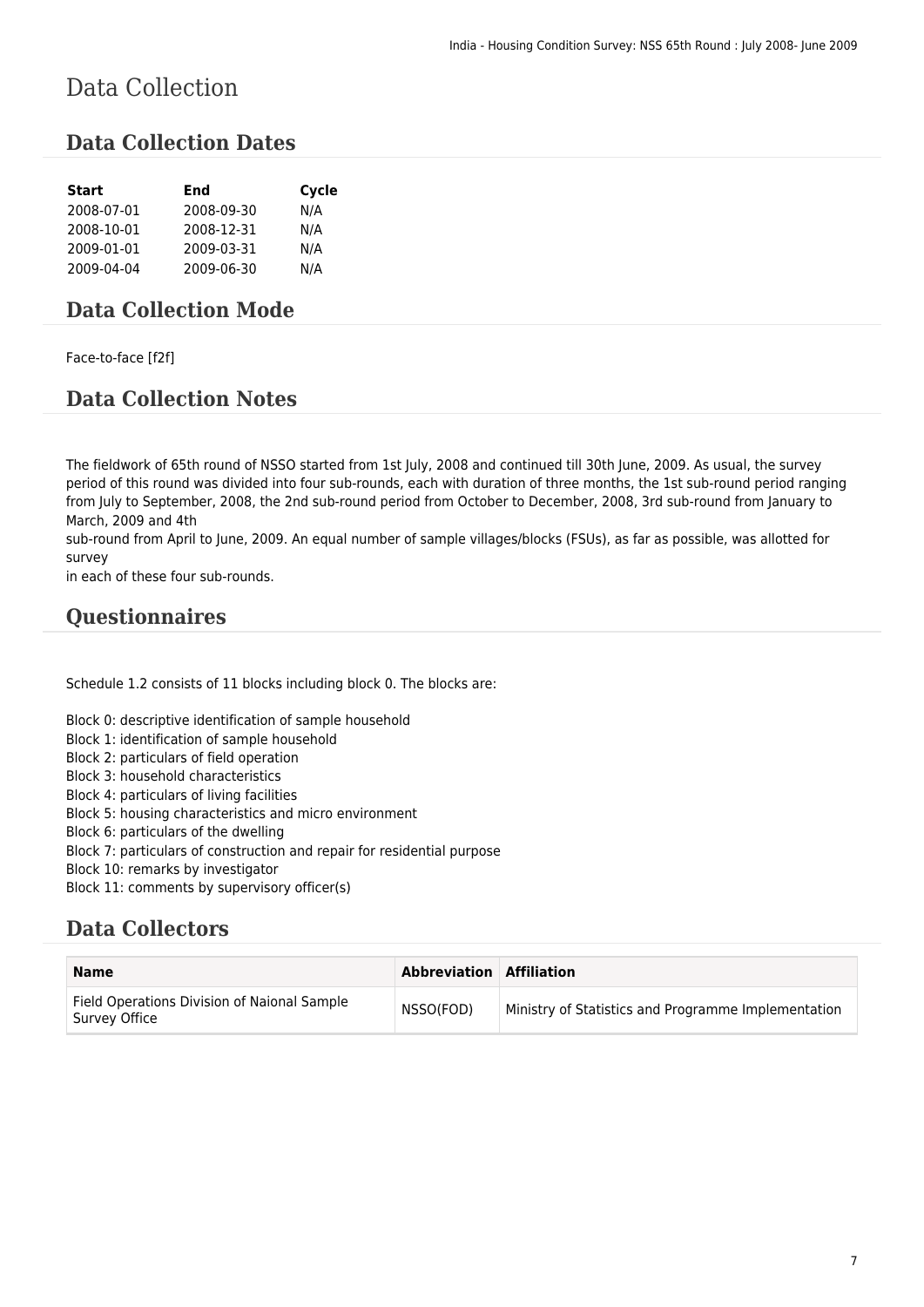# Data Processing

### **Data Editing**

In external resources find attached as a document

# **Other Processing**

In external resources find attached as a document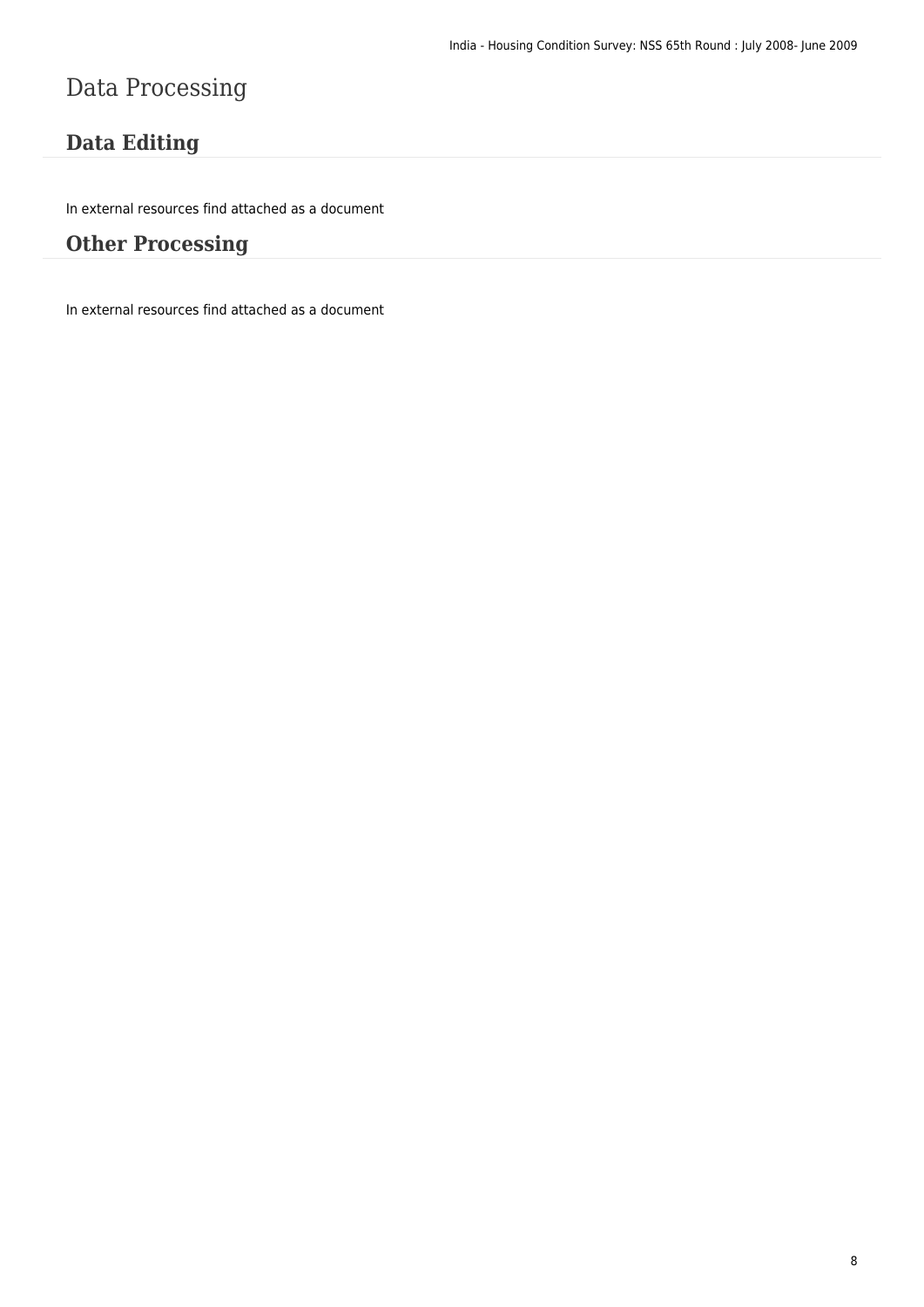# Data Appraisal

No content available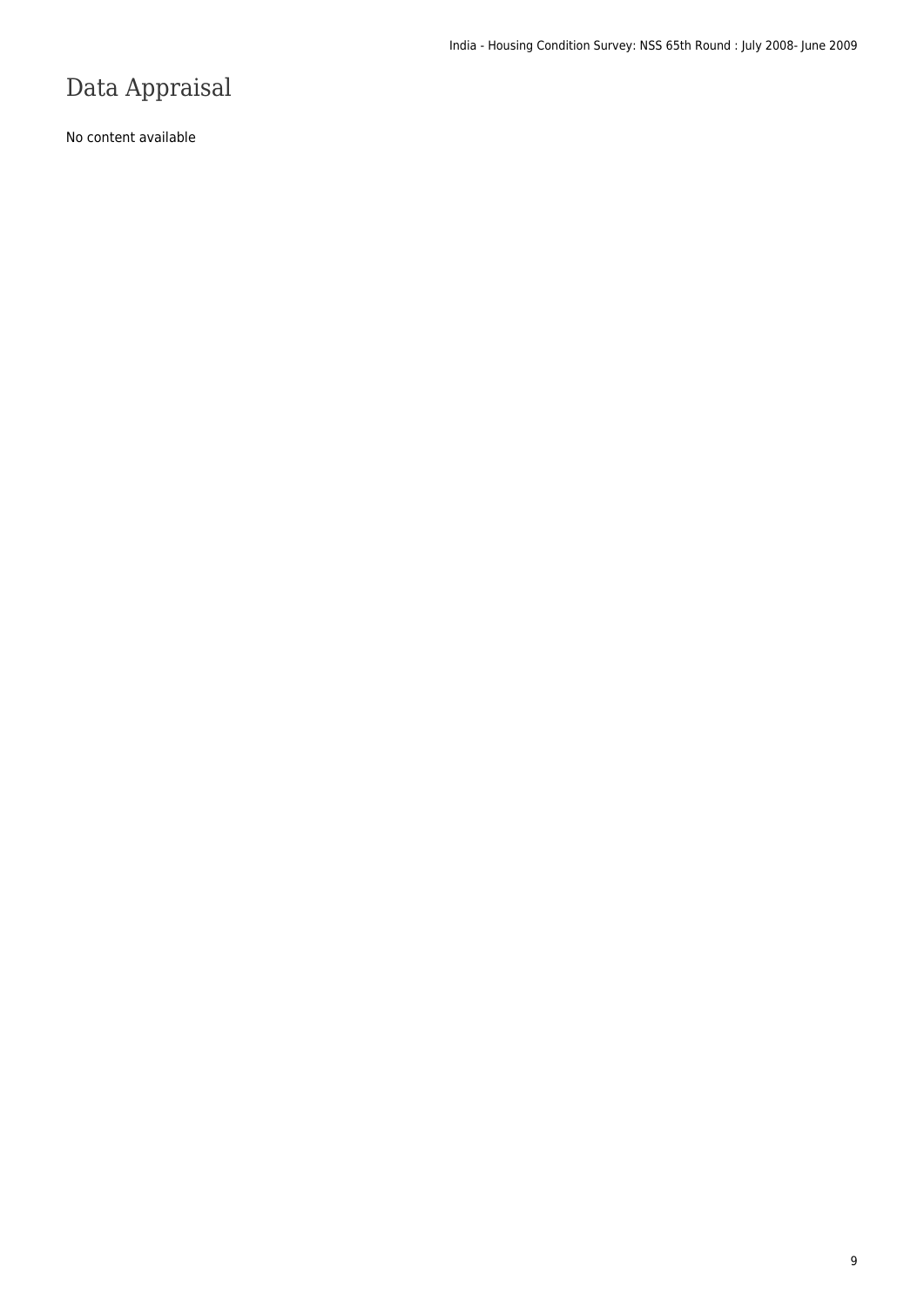# **File Description**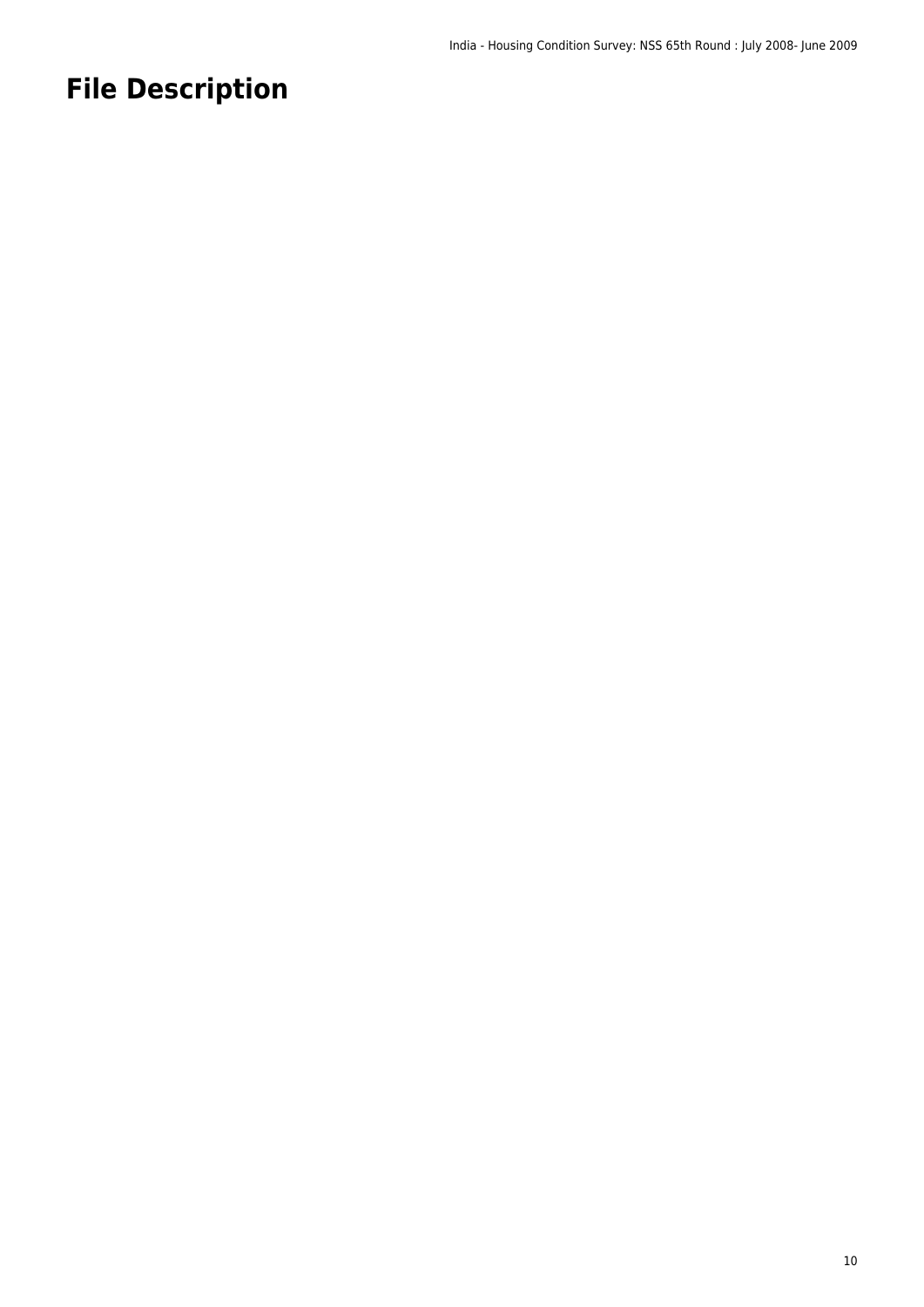# **Variable List**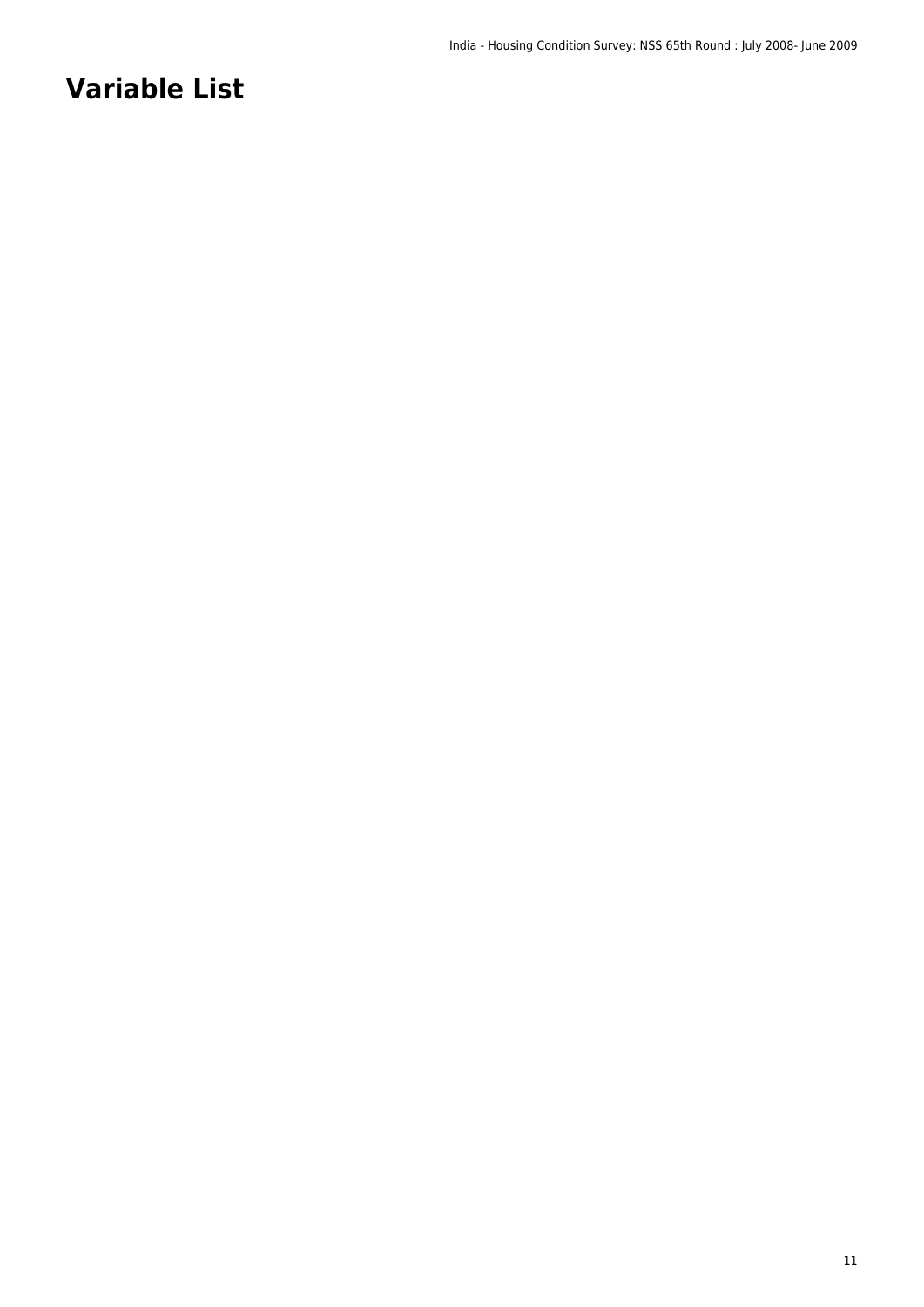### **Block-1-2-Identification-household-records**

Content This dataset contains identification particulars of the sample household and few particulars of field operations. Cases 153518 Variable(s) 28 Structure Type: relational Keys: Key\_hhold(Key to locate Hhold) Version Producer NSSO Missing Data

| ID              | <b>Name</b>     | Label                               | <b>Type</b> | Format    | Question                                                |
|-----------------|-----------------|-------------------------------------|-------------|-----------|---------------------------------------------------------|
| V1              | Key hhold       | Key to locate Hhold                 | discrete    | character |                                                         |
| V <sub>2</sub>  | Rec Id          | Record Identifier                   | discrete    | character |                                                         |
| V <sub>4</sub>  | Round           | Round                               | discrete    | character |                                                         |
| V <sub>5</sub>  | Sch_no          | Schedule Number                     | discrete    | character |                                                         |
| V <sub>6</sub>  | Sample          | Sample                              | discrete    | character | Sample (1-Central or 2-State)                           |
| V <sub>7</sub>  | SubRound        | Sub-Round                           | discrete    | character | Sub-Round                                               |
| V <sub>8</sub>  | SubSample       | Sub-Sample                          | discrete    | character | Sub-sample                                              |
| V <sub>9</sub>  | Sector          | Sector                              | discrete    | character | Sector code (1-Rural, 2-Urban)                          |
| V10             | <b>State</b>    | State                               | discrete    | character | <b>State Code</b>                                       |
| V11             | Region          | Region                              | discrete    | character | Region code                                             |
| V12             | FODSub Region   | FOD Sub-Region                      | discrete    | character |                                                         |
| V13             | <b>District</b> | <b>District</b>                     | discrete    | character | District code                                           |
| V14             | Stratum         | Stratum                             | discrete    | character | Stratum no                                              |
| V15             | Sub Stratum     | Sub-Stratum(urban only)             | discrete    | character | Sub-stratum no                                          |
| V16             | <b>FSU</b>      | FSU Serial number                   | discrete    | character | First Stage Unit (FSU) no.                              |
| V17             | Hg_sb_no        | hamlet group/ sub block No          | discrete    | character | Hamlet-group/ Sub-block No.                             |
| V18             | Stage2Stratum   | Second Stage Stratum no.            | discrete    | character | Second stage stratum no.                                |
| V19             | Hhold No        | Household No.                       | discrete    | character | Sample Household no                                     |
| V20             | B1 q16          | Informant's relation to head (code) | discrete    | character | Informant's relation to head<br>(code)                  |
| V <sub>21</sub> | B1 q17          | Response Code                       | discrete    | character | Respons code                                            |
| V <sub>22</sub> | B1q18           | Survey Code                         | discrete    | character | Survey code                                             |
| V <sub>23</sub> | B1 q19          | Reason for substitution (code)      | discrete    | character | Reason for substitution of<br>original household (code) |
| V24             | $B2_q$          | Date of Survey(ddmmyy)              | contin      | numeric   |                                                         |
| V <sub>25</sub> | Wgt SS          | Multiplier Sub-sample-wise(0.00)    | contin      | numeric   |                                                         |
| V26             | Wgt combined    | Multiplier Combined(0.00)           | contin      | numeric   |                                                         |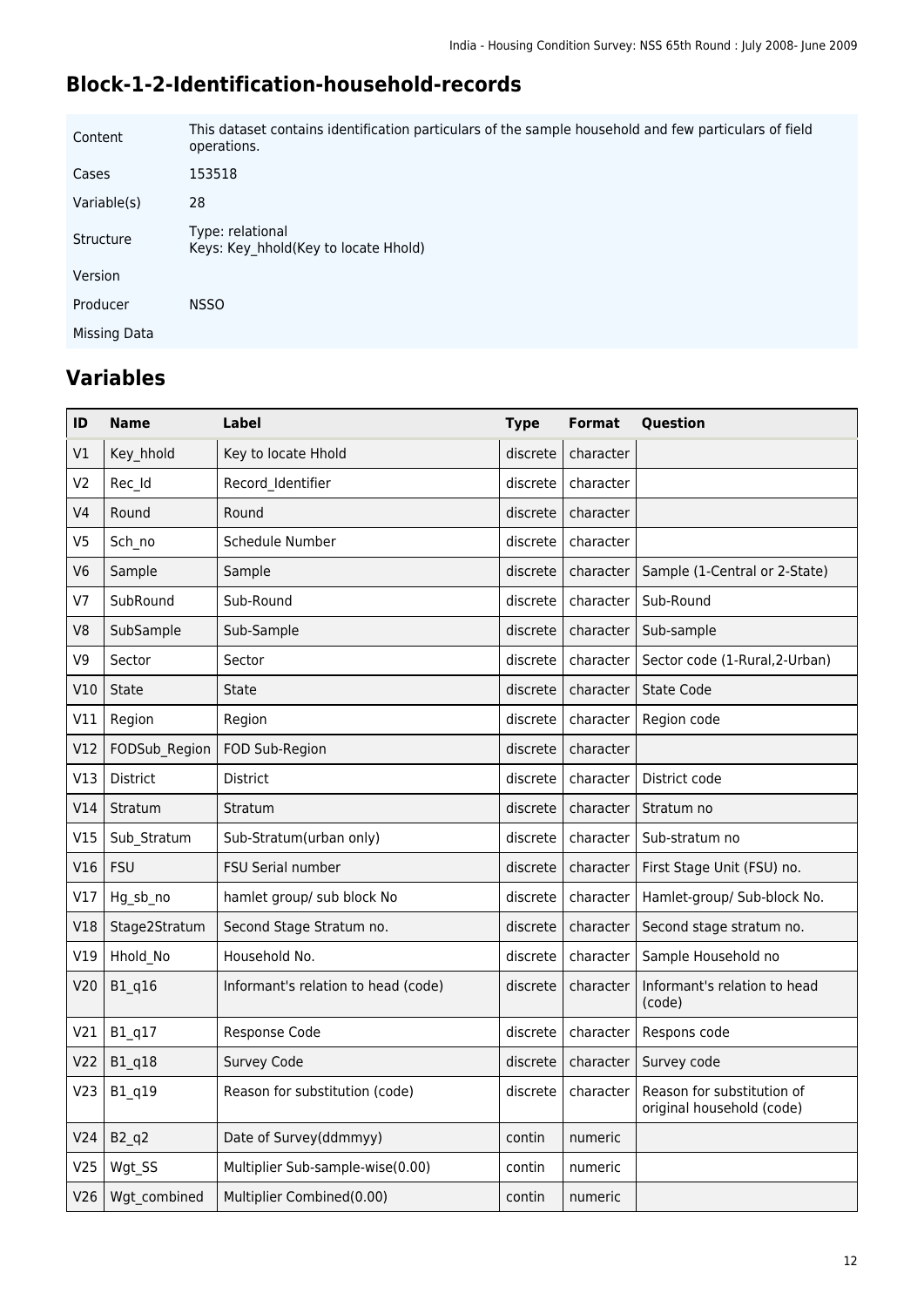| ID              | <b>Name</b> | Label             | <b>Type</b> | Format  | <b>Ouestion</b> |
|-----------------|-------------|-------------------|-------------|---------|-----------------|
| V <sub>27</sub> | nss         | Sub-sample NS     | contin      | numeric |                 |
| V28             | nsc         | Combined NC       | contin      | numeric |                 |
| V29             | wgt posted  | Multiplier posted | contin      | numeric |                 |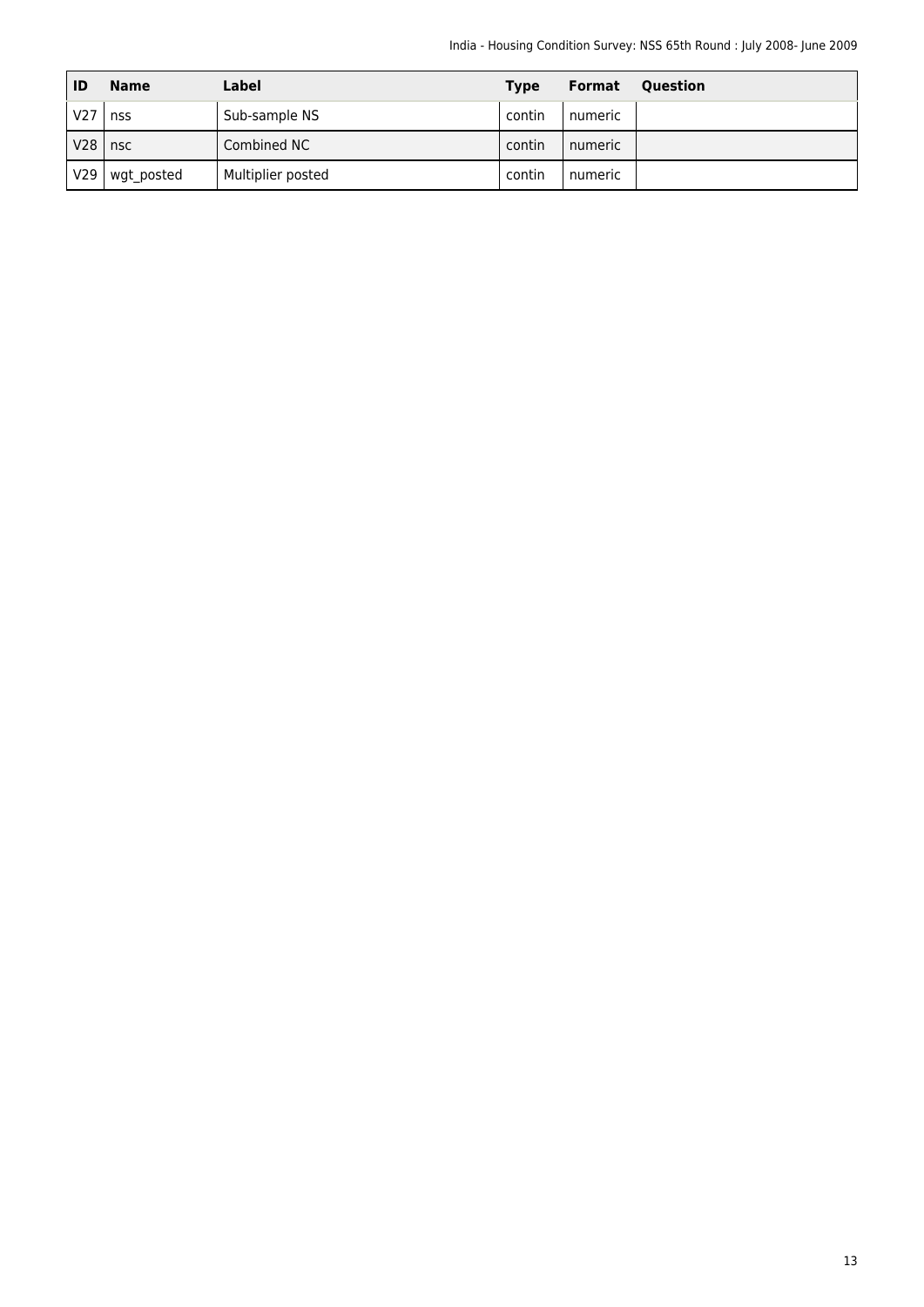### **Block-3-Household characteristics records**

| Content      | This dataset consist of information relating to household characteristics like household size, gender of<br>the head of the household, principal industry and occupation, religion, social group, household type,<br>tenurial status of dwelling, land possessed, area type in which the dwelling unit is located, maximum<br>distance to the place of work normally travelled by any earner of the household, monthly per capita<br>consumer expenditure, etc. |
|--------------|-----------------------------------------------------------------------------------------------------------------------------------------------------------------------------------------------------------------------------------------------------------------------------------------------------------------------------------------------------------------------------------------------------------------------------------------------------------------|
| Cases        | 153518                                                                                                                                                                                                                                                                                                                                                                                                                                                          |
| Variable(s)  | 42                                                                                                                                                                                                                                                                                                                                                                                                                                                              |
| Structure    | Type: relational<br>Keys: Key hhold (Key to locate Hhold)                                                                                                                                                                                                                                                                                                                                                                                                       |
| Version      |                                                                                                                                                                                                                                                                                                                                                                                                                                                                 |
| Producer     | <b>NSSO</b>                                                                                                                                                                                                                                                                                                                                                                                                                                                     |
| Missing Data |                                                                                                                                                                                                                                                                                                                                                                                                                                                                 |

| ID              | <b>Name</b>   | Label                    | <b>Type</b> | <b>Format</b>        | Question                              |
|-----------------|---------------|--------------------------|-------------|----------------------|---------------------------------------|
| V30             | Key hhold     | Key to locate Hhold      | discrete    | character            |                                       |
| V31             | Rec_Id        | Record_Identifier        | discrete    | character            |                                       |
| V33             | Round         | Round                    | discrete    | character            |                                       |
| V34             | Sch_no        | Schedule Number          | discrete    | character            |                                       |
| V35             | Sample        | Sample                   | discrete    | character            | Same as given in dataset of Block-1_2 |
| V36             | SubRound      | Sub-Round                | discrete    | character            | Same as given in dataset of Block-1 2 |
| V37             | SubSample     | Sub-Sample               | discrete    | character            | Same as given in dataset of Block-1 2 |
| V38             | Sector        | Sector                   | discrete    | character            | Same as given in dataset of Block-1_2 |
| V39             | State         | State                    | discrete    | character            | Same as given in dataset of Block-1 2 |
| V40             | Region        | Region                   | discrete    | character            | Same as given in dataset of Block-1 2 |
| V41             | FODSub Region | FOD Sub-Region           | discrete    | character            | Same as given in dataset of Block-1 2 |
| V42             | District      | District                 | discrete    | character            | Same as given in dataset of Block-1 2 |
| V43             | Stratum       | Stratum                  | discrete    | character            | Same as given in dataset of Block-1 2 |
| V44             | Sub Stratum   | Sub-Stratum(urban only)  | discrete    | character            | Same as given in dataset of Block-1 2 |
| V <sub>45</sub> | <b>FSU</b>    | FSU Serial number        | discrete    | character            | Same as given in dataset of Block-1 2 |
| V46             | Hg_sb_no      | hg/ sb Number            | discrete    | character            | Same as given in dataset of Block-1 2 |
| V47             | Stage2Stratum | Second Stage Stratum no. | discrete    | character            | Same as given in dataset of Block-1 2 |
| V48             | Hhold_No      | Household No.            | discrete    | character            | Same as given in dataset of Block-1_2 |
| V49             | $B3_q1$       | Hh size-Male             | contin      | numeric              | Household size-Male                   |
| V50             | $B3_q2$       | Hh size-Female           | contin      | numeric              | Household size-female                 |
| V51             | $B3_q3$       | Hh size- Total           | contin      | numeric              | Household size-Total                  |
| V <sub>52</sub> | $B3_q4$       | Gender of the head       | discrete    | character            | Gender of the head of the household   |
| V <sub>53</sub> | $B3_q5$       | <b>NIC-2004</b>          | discrete    | character            | Principal industry (NIC-2004)         |
| V54             | $B3_q6$       | <b>NCO-2004</b>          | discrete    | character            | Principal occupation (NCO-2004)       |
| V <sub>55</sub> | B3q7          | Hh type                  |             | discrete   character | Household type                        |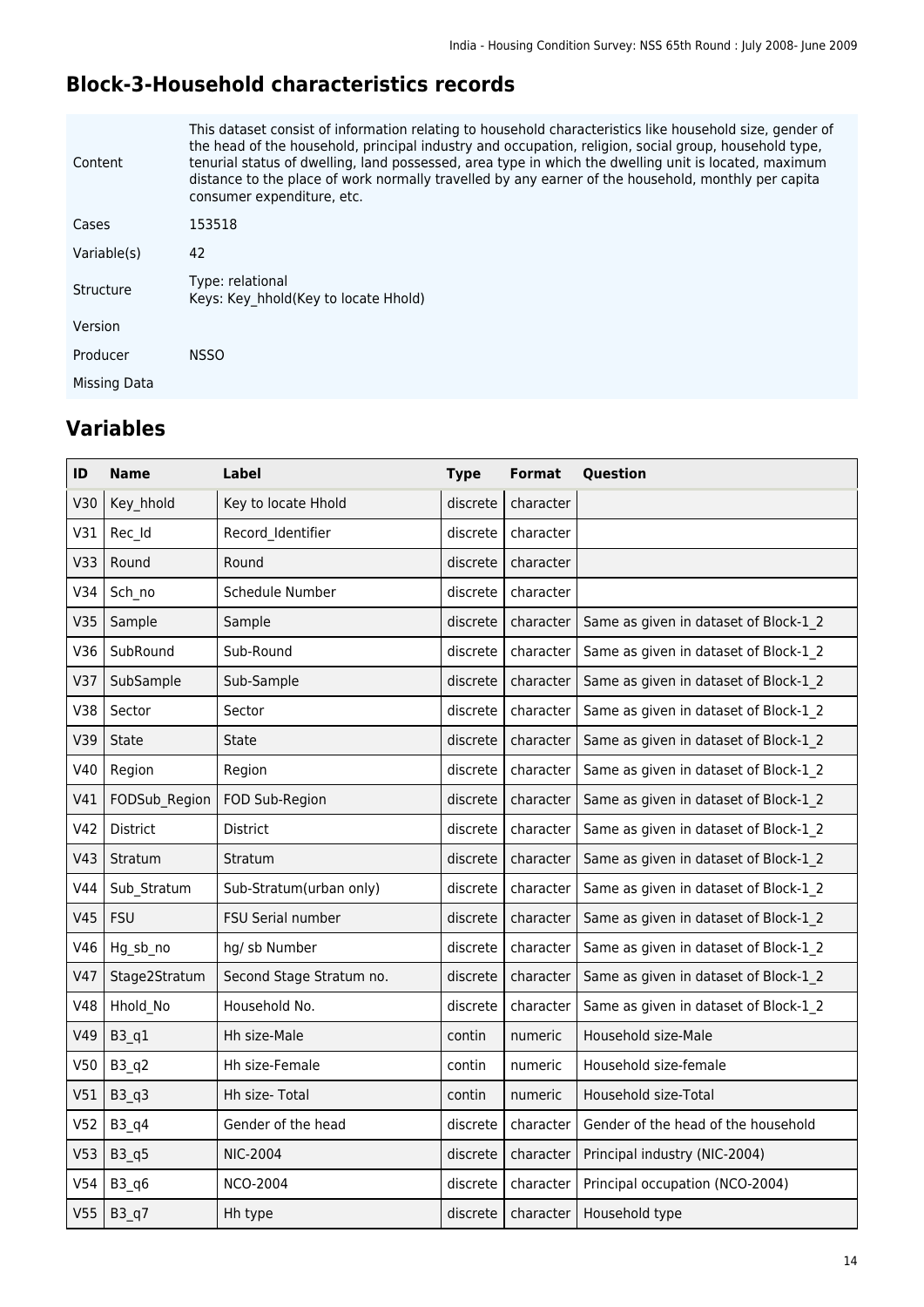| ID              | <b>Name</b>  | Label                                 | <b>Type</b> | <b>Format</b> | Question                                                                                             |
|-----------------|--------------|---------------------------------------|-------------|---------------|------------------------------------------------------------------------------------------------------|
| V56             | B3 q8        | Religion                              | discrete    | character     | Religion                                                                                             |
| V <sub>57</sub> | B3 q9        | Social group                          | discrete    | character     | Social group                                                                                         |
| V58             | B3 q10       | Land possessed                        | discrete    | character     | Land possessed as on date of<br>survey(code)                                                         |
| V59             | B3 q11       | <b>Tenurial status</b>                | discrete    | character     | Tenurial status of dwelling                                                                          |
| V60             | B3_q12       | Area type                             | discrete    | character     | If entry 1 to 5 or 9 in item 11, area type in<br>which the dwelling unit is located                  |
| V61             | B3 q13       | Max distance to the place of<br>work  | discrete    | character     | Maximum distance to the place of work<br>normally travelled by any earner of the<br>household (code) |
| V62             | B3 q14       | Purchase (Rs.)                        | contin      | numeric       | Household consumer expenditure during<br>last 30 days out of :- Purchase (Rs.)                       |
| V63             | B3 q15       | Home produced (Rs.)                   | contin      | numeric       | Household consumer expenditure during<br>last 30 days out of :-Home produced (Rs.)                   |
| V64             | B3_q16       | Exchange of goods & services<br>(Rs.) | contin      | numeric       | Household consumer expenditure during<br>last 30 days out of :-Exchange of goods &<br>services (Rs.) |
| V65             | B3 q17       | Gifts & loans (Rs.)                   | contin      | numeric       | Household consumer expenditure during<br>last 30 days out of :- Gifts & loans (Rs.)                  |
| V66             | B3 q18       | Free collection (Rs.)                 | contin      | numeric       | Household consumer expenditure during<br>last 30 days out of :-Free collection (Rs.)                 |
| V67             | B3 q19       | Total (items 14 to 18) (Rs.)          | contin      | numeric       | Household consumer expenditure during<br>last 30 days Total (items 14 to 18) (Rs.)                   |
| V68             | Wgt SS       | Multiplier Sub-sample-wise            | contin      | numeric       |                                                                                                      |
| V69             | Wgt combined | <b>Multiplier Combined</b>            | contin      | numeric       |                                                                                                      |
| V70             | nss          | Sub-sample NS                         | contin      | numeric       |                                                                                                      |
| V71             | nsc          | Combined NC                           | contin      | numeric       |                                                                                                      |
| V72             | wgt posted   | SS multiplier posted                  | contin      | numeric       |                                                                                                      |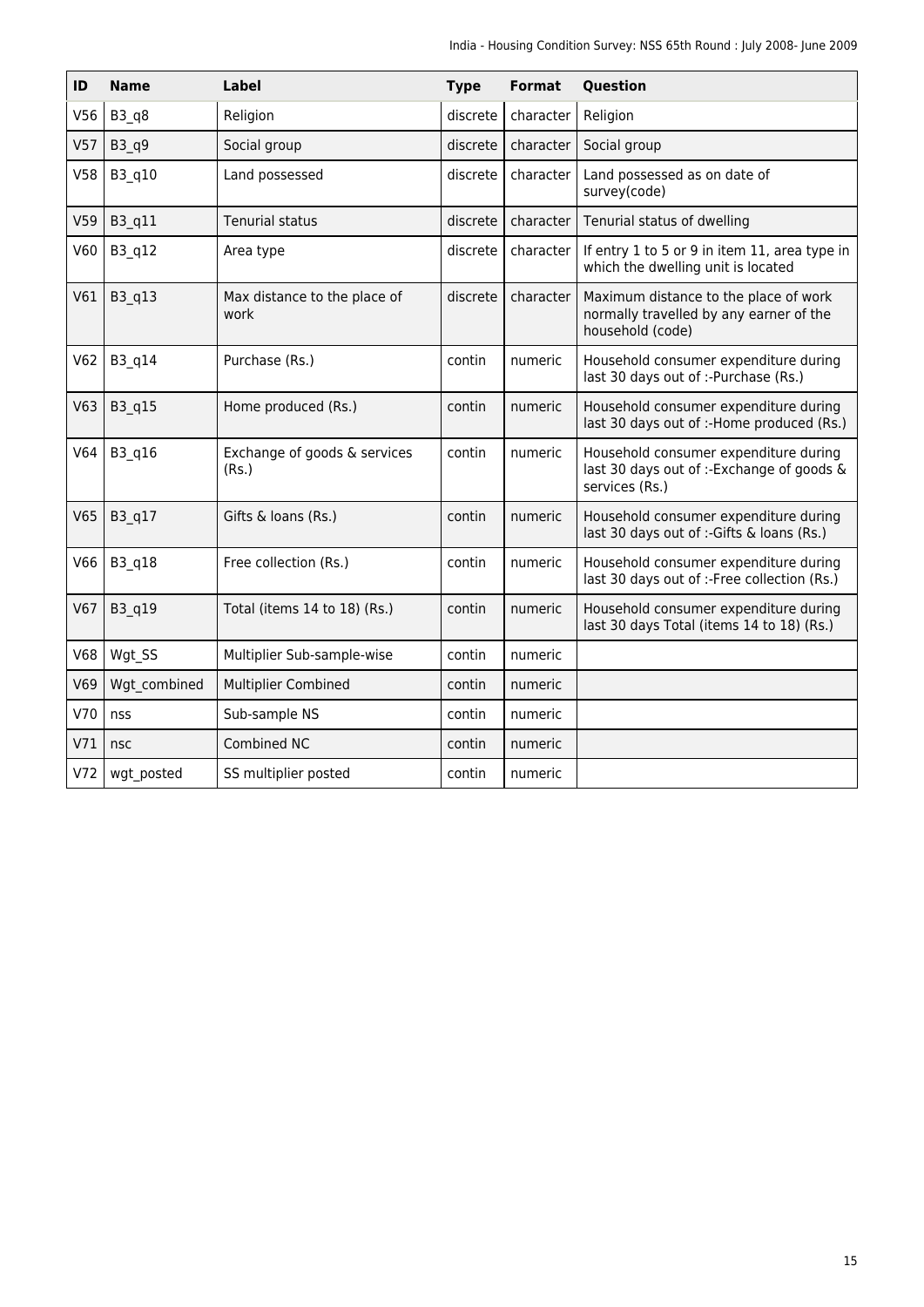# **Block-4-Household living facilities-records**

| Content      | Information relating to housing amenities, such as major source of drinking water, facility of bathroom,<br>use of latrine, type of latrine, whether the household has electricity for domestic use, etc., are the<br>content of this dataset. |
|--------------|------------------------------------------------------------------------------------------------------------------------------------------------------------------------------------------------------------------------------------------------|
| Cases        | 153518                                                                                                                                                                                                                                         |
| Variable(s)  | 46                                                                                                                                                                                                                                             |
| Structure    | Type: relational<br>Keys: Key hhold (Key to locate Hhold)                                                                                                                                                                                      |
| Version      |                                                                                                                                                                                                                                                |
| Producer     | <b>NSSO</b>                                                                                                                                                                                                                                    |
| Missing Data |                                                                                                                                                                                                                                                |

| ID              | <b>Name</b>   | <b>Label</b>                              | <b>Type</b> | Format    | Question                                                                                                                               |
|-----------------|---------------|-------------------------------------------|-------------|-----------|----------------------------------------------------------------------------------------------------------------------------------------|
| V <sub>73</sub> | Key hhold     | Key to locate Hhold                       | discrete    | character | Same as in dataset of Block-1 2                                                                                                        |
| V74             | Rec_Id        | Record_Identifier                         | discrete    | character | Same as in dataset of Block-1 2                                                                                                        |
| V76             | Round         | Round                                     | discrete    | character | Same as in dataset of Block-1 2                                                                                                        |
| <b>V77</b>      | Sch_no        | Schedule Number                           | discrete    | character | Same as in dataset of Block-1 2                                                                                                        |
| V78             | Sample        | Sample                                    | discrete    | character | Same as in dataset of Block-1 2                                                                                                        |
| V79             | SubRound      | Sub-Round                                 | discrete    | character | Same as in dataset of Block-1 2                                                                                                        |
| <b>V80</b>      | SubSample     | Sub-Sample                                | discrete    | character | Same as in dataset of Block-1 2                                                                                                        |
| V81             | Sector        | Sector                                    | discrete    | character | Same as in dataset of Block-1 2                                                                                                        |
| <b>V82</b>      | <b>State</b>  | <b>State</b>                              | discrete    | character | Same as in dataset of Block-1_2                                                                                                        |
| V83             | Region        | Region                                    | discrete    | character | Same as in dataset of Block-1 2                                                                                                        |
| <b>V84</b>      | FODSub Region | FOD Sub-Region                            | discrete    | character | Same as in dataset of Block-1 2                                                                                                        |
| V85             | District      | District                                  | discrete    | character | Same as in dataset of Block-1 2                                                                                                        |
| <b>V86</b>      | Stratum       | Stratum                                   | discrete    | character | Same as in dataset of Block-1_2                                                                                                        |
| <b>V87</b>      | Sub Stratum   | Sub-Stratum(urban only)                   | discrete    | character | Same as in dataset of Block-1_2                                                                                                        |
| <b>V88</b>      | <b>FSU</b>    | FSU Serial number                         | discrete    | character | Same as in dataset of Block-1 2                                                                                                        |
| V89             | Hg_sb_no      | hg/ sb Number                             | discrete    | character | Same as in dataset of Block-1 2                                                                                                        |
| V90             | Stage2Stratum | Second Stage Stratum no.                  | discrete    | character | Same as in dataset of Block-1 2                                                                                                        |
| V91             | Hhold No      | Household No.                             | discrete    | character | Same as in dataset of Block-1 2                                                                                                        |
| V92             | B4_q1_1       | Major source of drinking water- cell<br>1 | discrete    | character | Major source of drinking water<br>(record the two most often used<br>sources against cell 1 and cell 2 in<br>descending order of uses) |
| V93             | $B4q_12$      | Major source of drinking water- cell<br>2 | discrete    | character | Same as in Q.1 1                                                                                                                       |
| V94             | $B4_q2$       | Whether drinking water sufficient         | discrete    | character | Whether availability of drinking water<br>from the first source (most often used<br>source) is sufficient throughout the<br>year?      |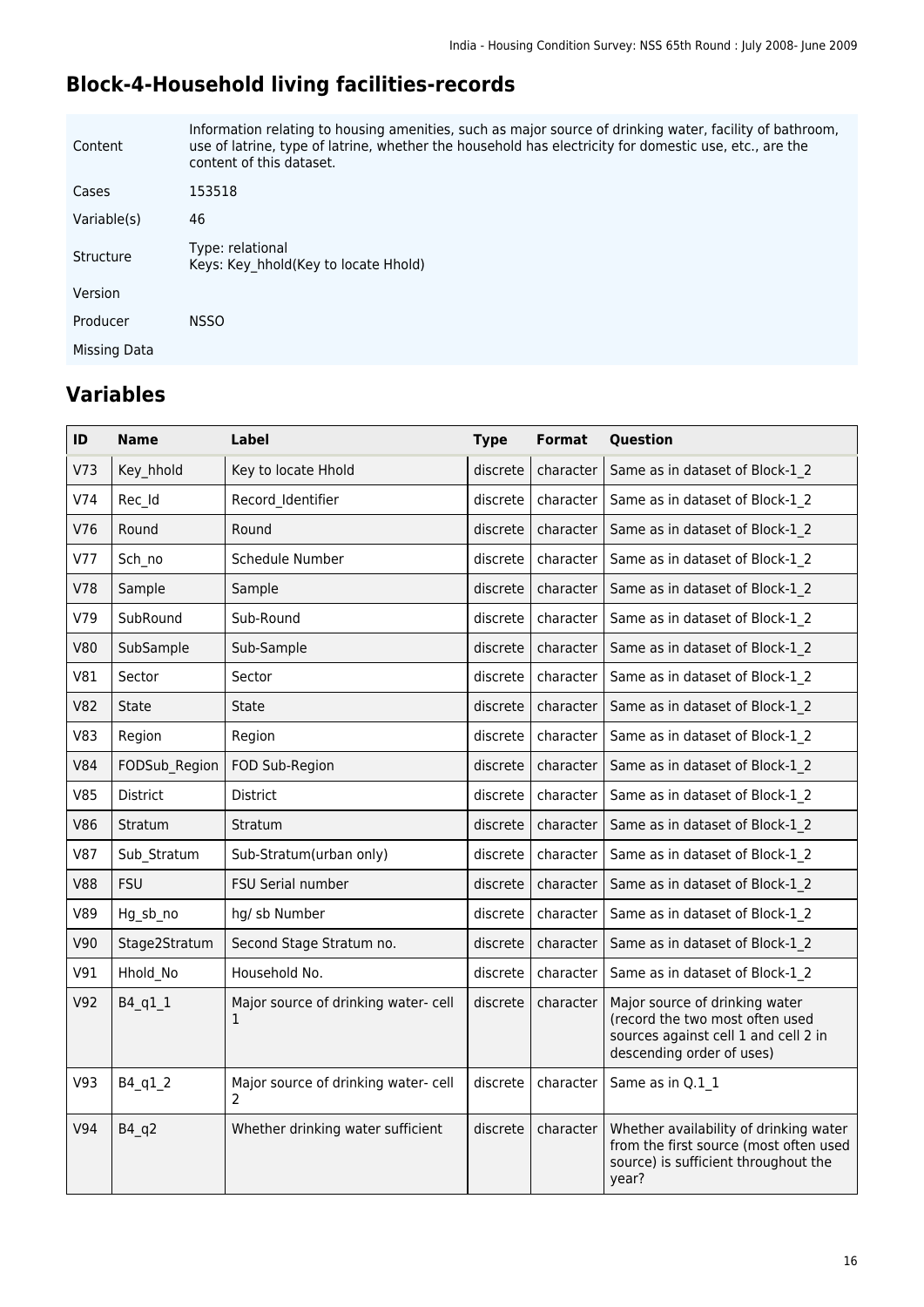| ID   | <b>Name</b>  | <b>Label</b>                             | <b>Type</b> | Format    | Question                                                                                                                  |
|------|--------------|------------------------------------------|-------------|-----------|---------------------------------------------------------------------------------------------------------------------------|
| V95  | B4_q3_1      | Dinking water-Jan                        | discrete    | character | If code 2 in item 2, during which<br>calendar months of the year<br>availability of drinking water was not<br>sufficient? |
| V96  | $B4_q3_2$    | Dinking water-Feb                        | discrete    | character | Same as in Q3_1                                                                                                           |
| V97  | B4_q3_3      | Dinking water-Mar                        | discrete    | character | Same as in Q3_1                                                                                                           |
| V98  | B4_q3_4      | Dinking water-Apr                        | discrete    | character | Same as in Q3_1                                                                                                           |
| V99  | B4_q3_5      | Dinking water-May                        | discrete    | character | Same as in Q3_1                                                                                                           |
| V100 | B4_q3_6      | Dinking waterr-Jun                       | discrete    | character | Same as in Q3 1                                                                                                           |
| V101 | B4_q3_7      | Drinking water-Jul                       | discrete    | character | Same as in Q3_1                                                                                                           |
| V102 | B4_q3_8      | Drinking water-Aug                       | discrete    | character | Same as in Q3 1                                                                                                           |
| V103 | B4_q3_9      | Drinking water-Sep                       | discrete    | character | Same as in Q3_1                                                                                                           |
| V104 | B4_q3_10     | Drinking water-Oct                       | discrete    | character | Same as in Q3 1                                                                                                           |
| V105 | B4_q3_11     | Drinking water-Nov                       | discrete    | character | Same as in Q3 1                                                                                                           |
| V106 | B4 q3 12     | Drinking water-Dec                       | discrete    | character | Same as in Q3 1                                                                                                           |
| V107 | $B4_q$       | Facility of drinking water               | discrete    | character | Facility of drinking water                                                                                                |
| V108 | $B4_q5$      | Distance of the drinking water<br>source | discrete    | character | Distance to the source of drinking<br>water                                                                               |
| V109 | $B4_q6$      | Facility of bathroom                     | discrete    | character | Facility of bathroom:                                                                                                     |
| V110 | $B4_q7$      | Distance from the bathing place          | discrete    | character | Distance from the bathing place                                                                                           |
| V111 | $B4_q8$      | Use of latrine                           | discrete    | character | Use of latrine:                                                                                                           |
| V112 | B4qq9        | Type of latrine                          | discrete    | character | If code 1, 2 or 3 in item 8, type of<br>latrine                                                                           |
| V113 | B4_q10       | Electricity for domestic use             | discrete    | character | Whether the household has electricity<br>for domestic use?                                                                |
| V114 | B4 q11       | Type of electric wiring                  | discrete    | character | If code 1 in item 10, type of electric<br>wiring.                                                                         |
| V115 | Wgt SS       | Multiplier Sub-sample-wise               | contin      | numeric   |                                                                                                                           |
| V116 | Wgt combined | Multiplier combined                      | contin      | numeric   |                                                                                                                           |
| V117 | nss          | Sub-sample NS                            | contin      | numeric   |                                                                                                                           |
| V118 | nsc          | Combined NC                              | contin      | numeric   |                                                                                                                           |
| V119 | wgt posted   | SS multiplier posted                     | contin      | numeric   |                                                                                                                           |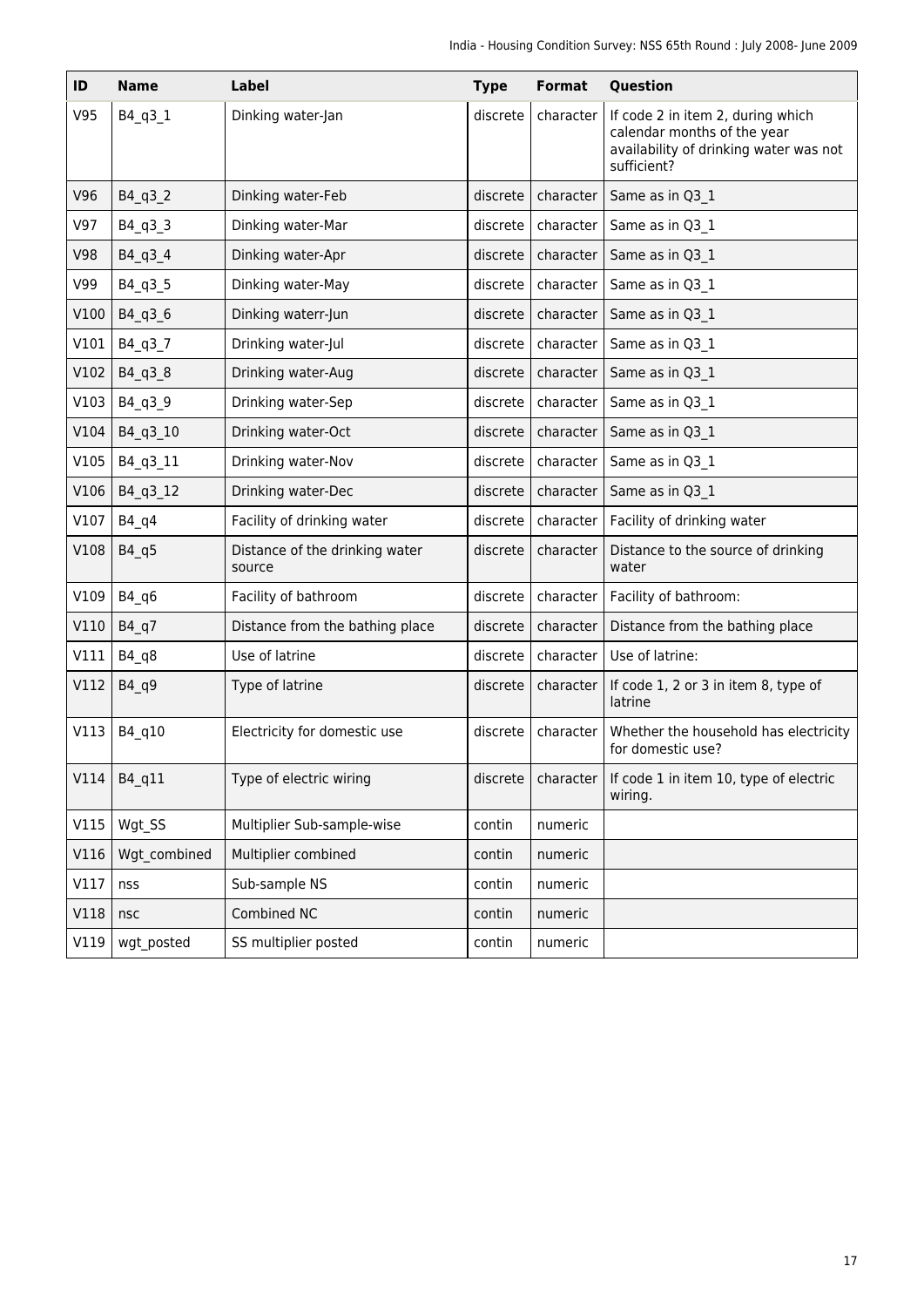# **Block-5-Housing characteristics-environment-records**

| Content      | Infomation relating to the house/building in which the sample household lives and particulars relating to<br>the environment around the house/building are the content of this dataset. |
|--------------|-----------------------------------------------------------------------------------------------------------------------------------------------------------------------------------------|
| Cases        | 153461                                                                                                                                                                                  |
| Variable(s)  | 35                                                                                                                                                                                      |
| Structure    | Type: relational<br>Keys: Key hhold (Key to locate Hhold)                                                                                                                               |
| Version      |                                                                                                                                                                                         |
| Producer     |                                                                                                                                                                                         |
| Missing Data |                                                                                                                                                                                         |
|              |                                                                                                                                                                                         |

| ID   | <b>Name</b>   | <b>Label</b>             | <b>Type</b> | <b>Format</b> | Question                                                                                                     |
|------|---------------|--------------------------|-------------|---------------|--------------------------------------------------------------------------------------------------------------|
| V120 | Key hhold     | Key to locate Hhold      | discrete    | character     | Same as in dataset of Block-1_2                                                                              |
| V121 | Rec_Id        | Record_Identifier        | discrete    | character     | Same as in dataset of Block-1 2                                                                              |
| V123 | Round         | Round                    | discrete    | character     | Same as in dataset of Block-1 2                                                                              |
| V124 | Sch no        | Schedule Number          | discrete    | character     | Same as in dataset of Block-1 2                                                                              |
| V125 | Sample        | Sample                   | discrete    | character     | Same as in dataset of Block-1_2                                                                              |
| V126 | SubRound      | Sub-Round                | discrete    | character     | Same as in dataset of Block-1_2                                                                              |
| V127 | SubSample     | Sub-Sample               | discrete    | character     | Same as in dataset of Block-1 2                                                                              |
| V128 | Sector        | Sector                   | discrete    | character     | Same as in dataset of Block-1 2                                                                              |
| V129 | State         | State                    | discrete    | character     | Same as in dataset of Block-1 2                                                                              |
| V130 | Region        | Region                   | discrete    | character     | Same as in dataset of Block-1 2                                                                              |
| V132 | FODSub_Region | FOD Sub-Region           | discrete    | character     | Same as in dataset of Block-1 2                                                                              |
| V131 | District      | District                 | discrete    | character     | Same as in dataset of Block-1_2                                                                              |
| V133 | Stratum       | Stratum                  | discrete    | character     | Same as in dataset of Block-1 2                                                                              |
| V134 | Sub_Stratum   | Sub-Stratum(urban only)  | discrete    | character     | Same as in dataset of Block-1 2                                                                              |
| V135 | <b>FSU</b>    | FSU Serial number        | discrete    | character     | Same as in dataset of Block-1 2                                                                              |
| V136 | Hg_sb_no      | hg/ sb Number            | discrete    | character     | Same as in dataset of Block-1 2                                                                              |
| V137 | Stage2Stratum | Second Stage Stratum no. | discrete    | character     | Same as in dataset of Block-1_2                                                                              |
| V138 | Hhold_No      | Household No.            | discrete    | character     | Same as in dataset of Block-1 2                                                                              |
| V139 | $B5_q1$       | Plinth area(Sq. ft.)     | contin      | numeric       | Plinth area of the house (in square feet and in<br>whole numbers)                                            |
| V140 | $B5_q2$       | Plinth level (ft.)       | discrete    | numeric       | Plinth level (in feet and in whole numbers)                                                                  |
| V141 | $B5_q3$       | Use of house             | discrete    | character     |                                                                                                              |
| V142 | $B5_q4$       | Period since built       | discrete    | character     | If codes 1 or 2 in item 11 of block 3 (i.e., for<br>the household with own dwelling), period since<br>built: |
| V143 | $B5_q5$       | Year of start            | contin      | numeric       | If code 1 or 2 in item 4, year of start of<br>dwelling unit                                                  |
| V144 | B5 q6         | Year of completion       | discrete    | numeric       | If code 1 or 2 in item 4, year of completion of<br>dwelling unit.                                            |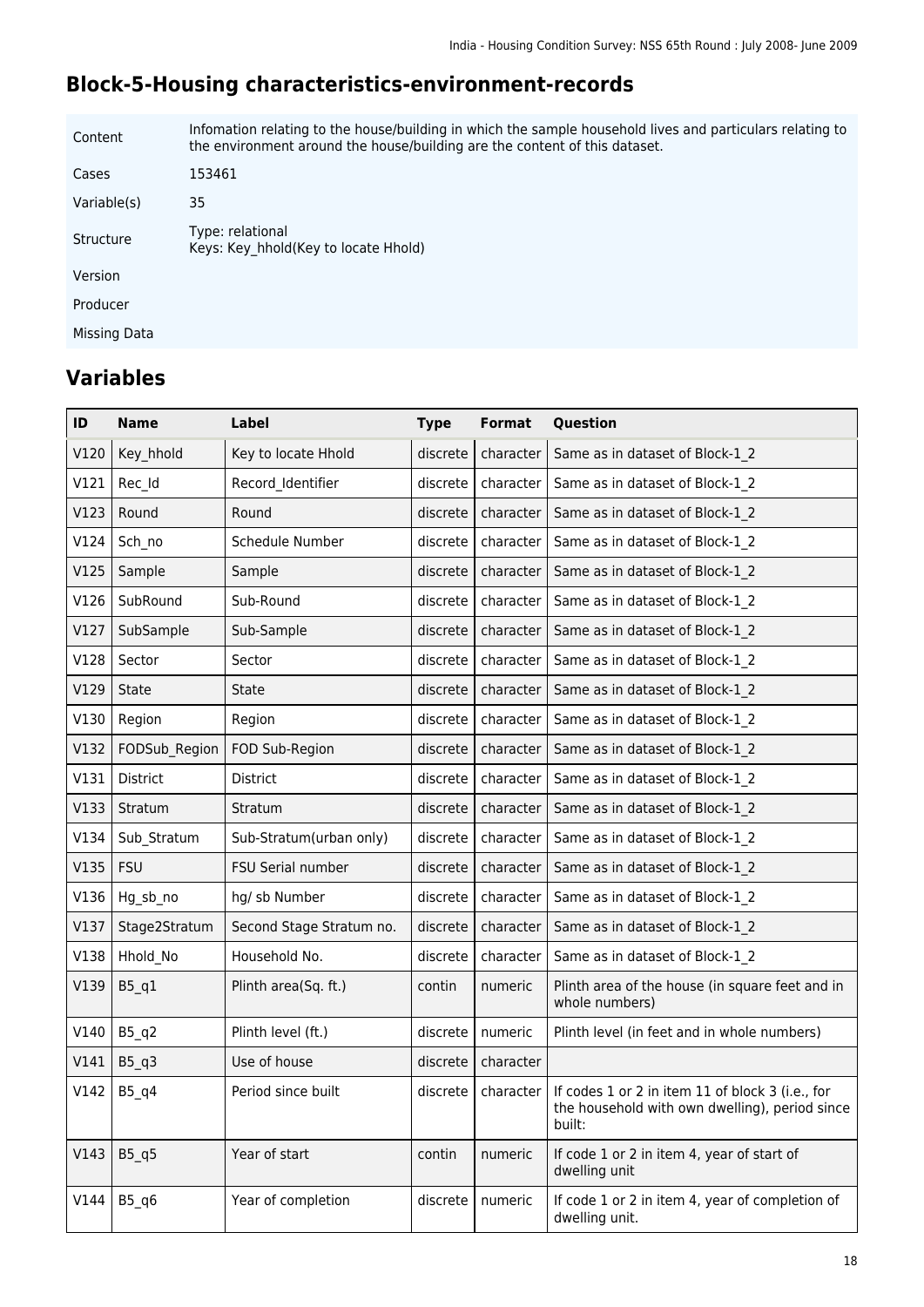| ID   | <b>Name</b>  | Label                      | <b>Type</b> | <b>Format</b> | Question                                               |
|------|--------------|----------------------------|-------------|---------------|--------------------------------------------------------|
| V145 | B5 q7        | Condition of structure     | discrete    | character     | Condition of structure                                 |
| V146 | B5 q8        | Drainage arrangement       | discrete    | character     | Drainage arrangement:                                  |
| V147 | $B5_q9$      | Garbage collection         | discrete    | character     | Garbage collection arrangement                         |
| V148 | B5 q10       | Animal shed                | discrete    | character     | Animal shed                                            |
| V149 | B5 q11       | Flood during last 5 years  | discrete    | character     | Whether experienced any flood during last 5<br>years?: |
| V150 | B5 q12       | Approach road              | discrete    | character     | Approach road / lane / constructed path                |
| V151 | Wgt SS       | Multiplier Sub-sample-wise | contin      | numeric       |                                                        |
| V152 | Wgt Combined | Multiplier Combined        | discrete    | numeric       |                                                        |
| V153 | nss          | Sub-sample NS              | contin      | numeric       |                                                        |
| V154 | <b>nsc</b>   | Combined NC                | contin      | numeric       |                                                        |
| V155 | wgt posted   | SS multiplier posted       | contin      | numeric       |                                                        |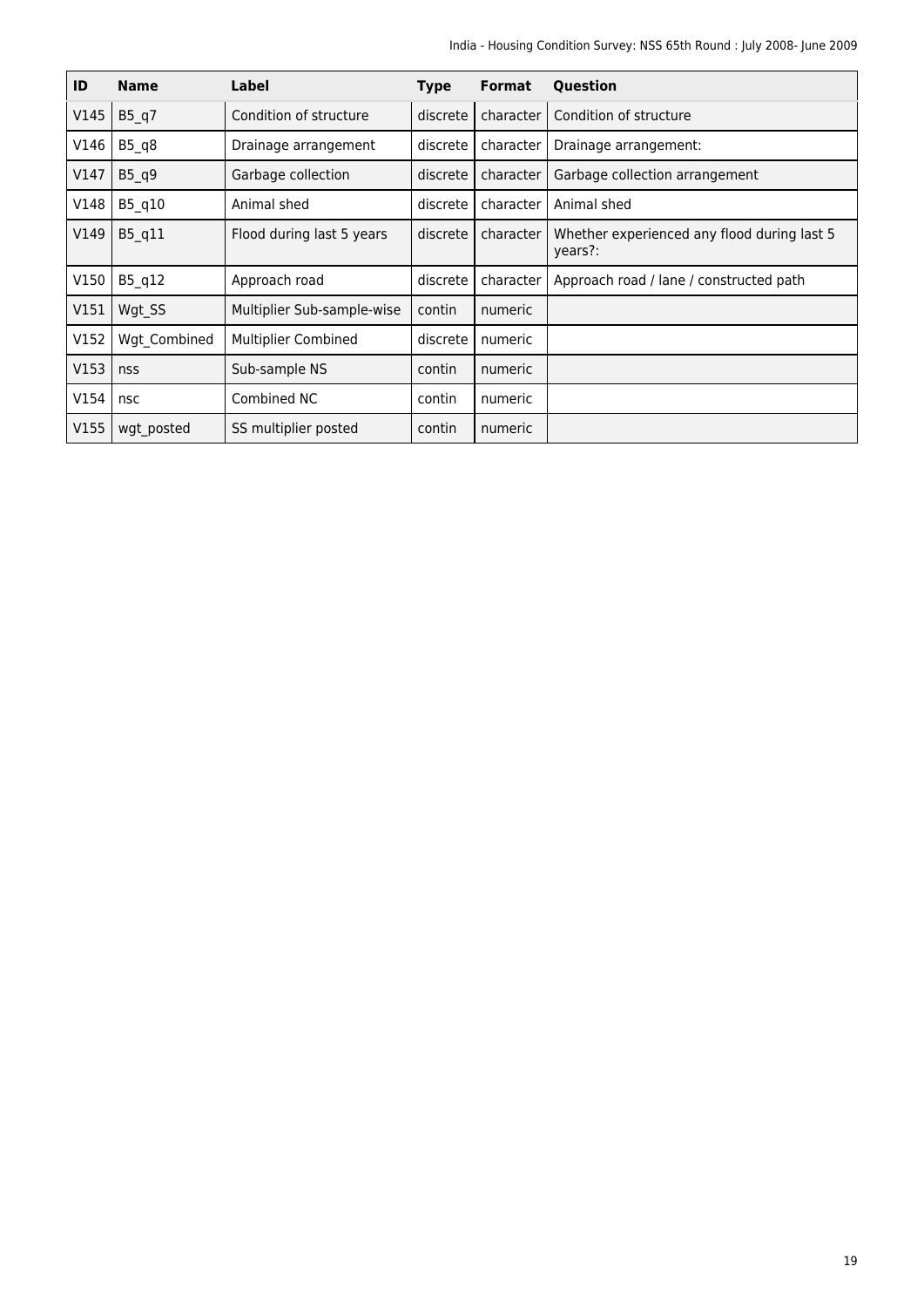### **Block-6-Dwelling particulars-records**

Content Details regarding the living accommodation occupied by the household contained in this dataset. Cases 153461

| Variable(s)  | 40                                                       |
|--------------|----------------------------------------------------------|
| Structure    | Type: relational<br>Keys: Key hhold(Key to locate hhold) |
| Version      |                                                          |
| Producer     | <b>NSSO</b>                                              |
| Missing Data |                                                          |
|              |                                                          |

| ID   | <b>Name</b>   | Label                                        | <b>Type</b> | <b>Format</b> | Question                                                                     |
|------|---------------|----------------------------------------------|-------------|---------------|------------------------------------------------------------------------------|
| V156 | Key_hhold     | Key to locate hhold                          | discrete    | character     | Same as in dataset of Block-1 2                                              |
| V157 | Rec_Id        | Record_Identifier                            | discrete    | character     | Same as in dataset of Block-1 2                                              |
| V159 | Round         | Round                                        | discrete    | character     | Same as in dataset of Block-1 2                                              |
| V160 | Sch_no        | Schedule Number                              | discrete    | character     | Same as in dataset of Block-1 2                                              |
| V161 | Sample        | Sample                                       | discrete    | character     | Same as in dataset of Block-1 2                                              |
| V162 | SubRound      | Sub-Round                                    | discrete    | character     | Same as in dataset of Block-1 2                                              |
| V163 | SubSample     | Sub-Sample                                   | discrete    | character     | Same as in dataset of Block-1 2                                              |
| V164 | Sector        | Sector                                       | discrete    | character     | Same as in dataset of Block-1_2                                              |
| V165 | State         | State                                        | discrete    | character     | Same as in dataset of Block-1 2                                              |
| V166 | Region        | Region                                       | discrete    | character     | Same as in dataset of Block-1_2                                              |
| V168 | FODSub_Region | FOD Sub-Region                               | discrete    | character     | Same as in dataset of Block-1_2                                              |
| V167 | District      | District                                     | discrete    | character     | Same as in dataset of Block-1 2                                              |
| V169 | Stratum       | Stratum                                      | discrete    | character     | Same as in dataset of Block-1 2                                              |
| V170 | Sub Stratum   | Sub-Stratum(urban only)                      | discrete    | character     | Same as in dataset of Block-1 2                                              |
| V171 | <b>FSU</b>    | FSU Serial number                            | discrete    | character     | Same as in dataset of Block-1 2                                              |
| V172 | Hg_sb_no      | hg/ sb Number                                | discrete    | character     | Same as in dataset of Block-1 2                                              |
| V173 | Stage2Stratum | Second Stage Stratum no.                     | discrete    | character     | Same as in dataset of Block-1 2                                              |
| V174 | Hhold_No      | Household No.                                | discrete    | character     | Same as in dataset of Block-1 2                                              |
| V175 | $B6_q1$       | Type of dwelling                             | discrete    | character     | Type of dwelling                                                             |
| V176 | $B6_q2$       | No. of living rooms                          | contin      | numeric       | Number of living rooms in the dwelling                                       |
| V177 | $B6_q3$       | No. of other rooms                           | contin      | numeric       | Number of other rooms in the dwelling                                        |
| V178 | $B6_q4$       | Floor area of the living room (sq.<br>ft.)   | contin      | numeric       | Floor area of the living room (in<br>square feet and in whole numbers)       |
| V179 | $B6_q5$       | Floor area of other rooms (sq. ft.)          | contin      | numeric       | Floor area of the covered veranda (in<br>square feet and in whole numbers)   |
| V180 | B6 q6         | Floor area of covered veranda (sq.<br>ft.)   | contin      | numeric       | Floor area of the covered veranda (in<br>square feet and in whole numbers)   |
| V181 | B6 q7         | Floor area of uncovered veranda<br>(sq. ft.) | contin      | numeric       | Floor area of the uncovered veranda<br>(in square feet and in whole numbers) |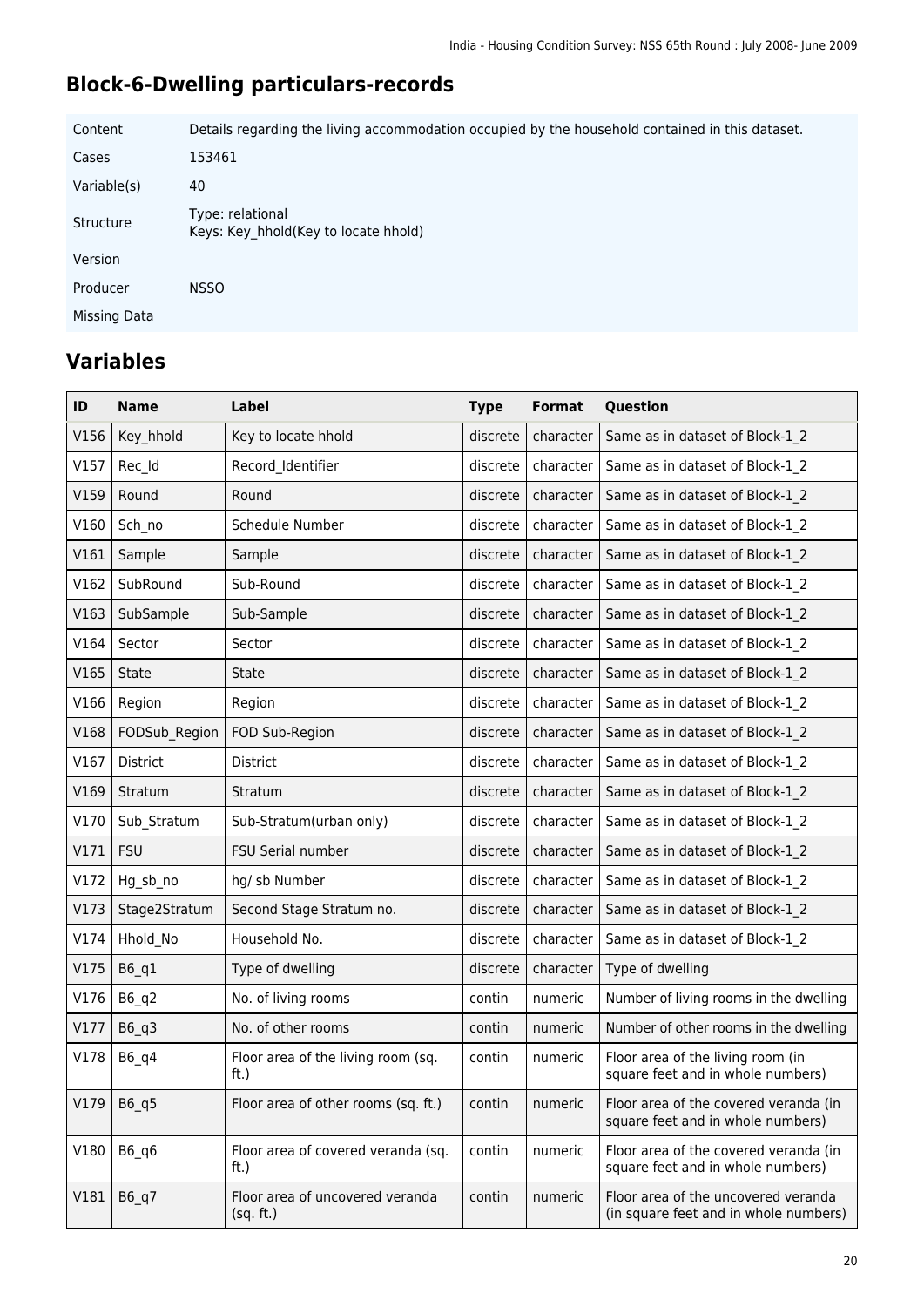| ID   | <b>Name</b>  | Label                                      | <b>Type</b> | <b>Format</b> | <b>Ouestion</b>                                                                   |
|------|--------------|--------------------------------------------|-------------|---------------|-----------------------------------------------------------------------------------|
| V182 | B6_q8        | Total floor area (Sq. ft. in whole<br>no.) | contin      | numeric       | Total floor area of the dwelling (in<br>square feet and in whole numbers)         |
| V183 | B6 q9        | Ventilation                                | discrete    | character     | Ventilation of the dwelling unit                                                  |
| V184 | B6 q10       | No. of married couples                     | discrete    | numeric       | Total number of married couples in<br>the household:                              |
| V185 | B6_q11       | Whether separate room available?           | discrete    | character     | Whether a separate room is available<br>to each married couple?                   |
| V186 | B6_q12       | Couples without separate room              | discrete    | numeric       | If code 2 in item 11, number of<br>married couples not getting a<br>separate room |
| V187 | B6 q13       | Kitchen type                               | discrete    | character     |                                                                                   |
| V188 | B6_q14       | Floor type                                 | discrete    | character     | Floor type                                                                        |
| V189 | B6_q15       | Wall type                                  | discrete    | character     | Wall type                                                                         |
| V190 | B6_q16       | Roof type                                  | discrete    | character     | Roof type                                                                         |
| V191 | B6_q17       | Monthly rent (Rs.)                         | contin      | numeric       | Monthly rent (Rs.) (payable approach)                                             |
| V192 | Wgt_SS       | Multiplier sub-sample-wise                 | contin      | numeric       |                                                                                   |
| V193 | Wgt Combined | <b>Multiplier Combined</b>                 | contin      | numeric       |                                                                                   |
| V194 | nss          | Sub-sample NS                              | contin      | numeric       |                                                                                   |
| V195 | nsc          | Combined NC                                | contin      | numeric       |                                                                                   |
| V196 | wgt_posted   | SS multiplier posted                       | contin      | numeric       |                                                                                   |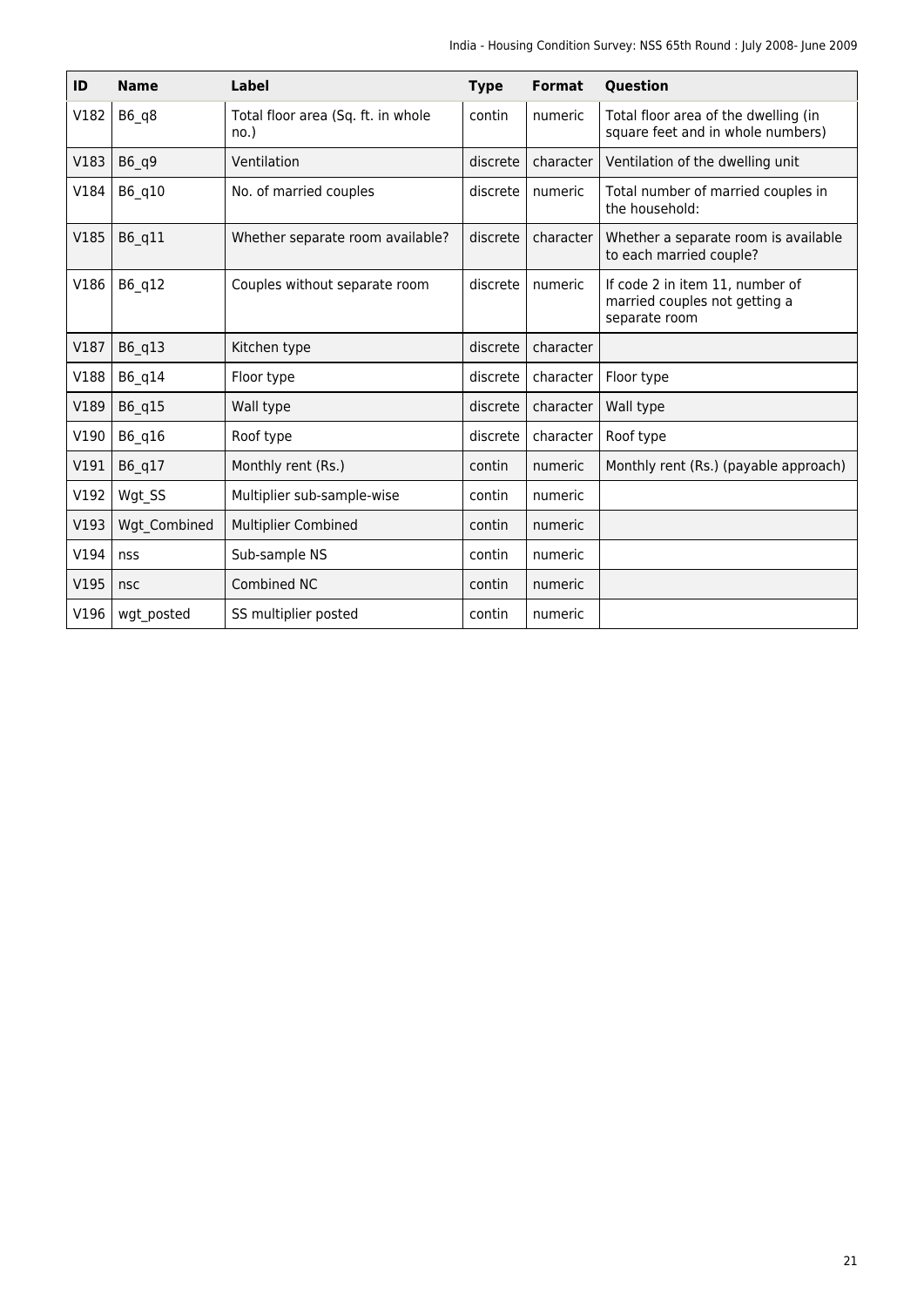### **Block-7-Constructions-records**

| Content      | This dataset contain information like type of construction, floor area, expenditure incurred, source of<br>finance, etc., in respect of constructions undertaken, either at the present premises or elsewhere,<br>during the last 365 days. This apart, number of constructed houses/flats purchased first-hand during the<br>last 365 days are also recorded separately along with their floor area and cost of acquiring them. |
|--------------|----------------------------------------------------------------------------------------------------------------------------------------------------------------------------------------------------------------------------------------------------------------------------------------------------------------------------------------------------------------------------------------------------------------------------------|
| Cases        | 15282                                                                                                                                                                                                                                                                                                                                                                                                                            |
| Variable(s)  | 54                                                                                                                                                                                                                                                                                                                                                                                                                               |
| Structure    | Type: relational<br>Keys: Key Constrn no(Key to locate construction no), Key hhold(Key to locate household)                                                                                                                                                                                                                                                                                                                      |
| Version      |                                                                                                                                                                                                                                                                                                                                                                                                                                  |
| Producer     | <b>NSSO</b>                                                                                                                                                                                                                                                                                                                                                                                                                      |
| Missing Data |                                                                                                                                                                                                                                                                                                                                                                                                                                  |

| ID   | <b>Name</b>    | <b>Label</b>                       | <b>Type</b> | <b>Format</b> | Question                                                      |
|------|----------------|------------------------------------|-------------|---------------|---------------------------------------------------------------|
| V330 | Key Constrn no | Key to locate construction no      | discrete    | character     |                                                               |
| V331 | Key hhold      | Key to locate household            | discrete    | character     | Same as in dataset of Block-1-2                               |
| V332 | Rec Id         | Record Identifier                  | discrete    | character     | Same as in dataset of Block-1-2                               |
| V334 | Round          | Round                              | discrete    | character     | Same as in dataset of Block-1-2                               |
| V335 | Sch no         | Schedule Number                    | discrete    | character     | Same as in dataset of Block-1-2                               |
| V336 | Sample         | Sample                             | discrete    | character     | Same as in dataset of Block-1-2                               |
| V337 | SubRound       | Sub-Round                          | discrete    | character     | Same as in dataset of Block-1-2                               |
| V338 | SubSample      | Sub-Sample                         | discrete    | character     | Same as in dataset of Block-1-2                               |
| V339 | Sector         | Sector                             | discrete    | character     | Same as in dataset of Block-1-2                               |
| V340 | <b>State</b>   | <b>State</b>                       | discrete    | character     | Same as in dataset of Block-1-2                               |
| V341 | Region         | Region                             | discrete    | character     | Same as in dataset of Block-1-2                               |
| V342 | FODSub Region  | FOD Sub-Region                     | discrete    | character     | Same as in dataset of Block-1-2                               |
| V343 | District       | District                           | discrete    | character     | Same as in dataset of Block-1-2                               |
| V344 | Stratum        | Stratum                            | discrete    | character     | Same as in dataset of Block-1-2                               |
| V345 | Sub Stratum    | Sub-Stratum(urban only)            | discrete    | character     | Same as in dataset of Block-1-2                               |
| V346 | <b>FSU</b>     | FSU Serial number                  | discrete    | character     | Same as in dataset of Block-1-2                               |
| V347 | Hg_sb_no       | hg/ sb Number                      | discrete    | character     | Same as in dataset of Block-1-2                               |
| V348 | Stage2Stratum  | Second Stage Stratum no.           | discrete    | character     | Same as in dataset of Block-1-2                               |
| V349 | Hhold No       | Household No.                      | discrete    | character     | Same as in dataset of Block-1-2                               |
| V350 | $B7_q3$        | Srl. no. of construction           | discrete    | character     | Srl. no. of constructions                                     |
| V351 | B7 q1          | No. of constructions<br>undertaken | discrete    | numeric       | Number of constructions undertaken<br>during last 365 days    |
| V352 | $B7_q2$        | No. of constructions<br>completed  | discrete    | numeric       | Number of constructions completed during<br>the last 365 days |
| V353 | $B7_q4$        | Place of constructions             | discrete    | character     | Place of construction                                         |
| V354 | $B7_q5$        | Type of construction               | discrete    | character     | Type of construction                                          |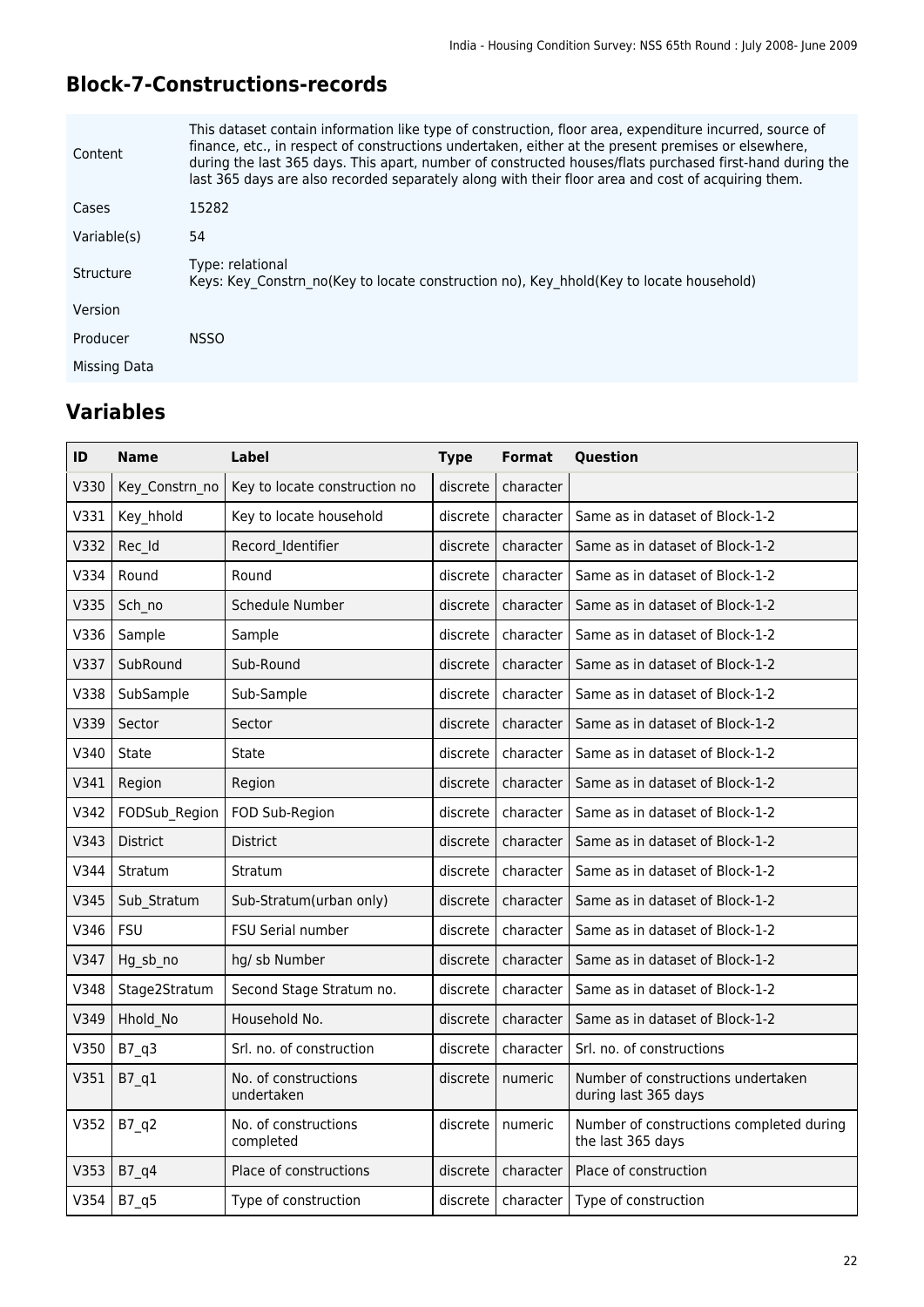| ID   | <b>Name</b> | <b>Label</b>                              | <b>Type</b> | Format    | Question                                                                                         |
|------|-------------|-------------------------------------------|-------------|-----------|--------------------------------------------------------------------------------------------------|
| V355 | $B7_q6$     | Whether construction is<br>complete       | discrete    | character | Whether construction is complete as on<br>the date of survey?                                    |
| V356 | $B7_q7$     | Type of structure                         | discrete    | character | Type of structure                                                                                |
| V357 | $B7_q8$     | Floor area (Sq. ft. in whole              | contin      | numeric   | Floor area ((in sq. ft. and in whole numbers)                                                    |
| V358 | $B7_q9$     | No. of dwelling units                     | discrete    | numeric   | No. of dwelling units                                                                            |
| V359 | B7_q10      | total cost of construction (Rs.)          | contin      | numeric   | Total cost of construction (Rs.)                                                                 |
| V360 | $B7_q11$    | Finance own labour/ material<br>(Rs.)     | discrete    | character | Amount (Rs.) financed for construction<br>from source:labour/ material                           |
| V361 | B7_q12      | Finance from own source (Rs.)             | contin      | numeric   | Amount (Rs.) financed for construction<br>from source: own source                                |
| V362 | $B7_q13$    | Ggovernment (Rs.)                         | contin      | numeric   | Amount (Rs.) financed for construction<br>from Insttutional agencies: government                 |
| V363 | B7_q14      | Commercial bank (Rs.)                     | contin      | numeric   | Amount (Rs.) financed for construction<br>from Insttutional agencies:commercial<br>bank          |
| V364 | B7 q15      | linsurance (Rs.)                          | discrete    | numeric   | Amount (Rs.) financed for construction<br>from Insttutional agencies: insurance                  |
| V365 | B7_q16      | Provident fund (Rs.)                      | contin      | numeric   | Amount (Rs.) financed for construction<br>from Insttutional agencies: provident fund             |
| V366 | B7 q17      | Financial corp. (Rs.)                     | contin      | numeric   | Amount (Rs.) financed for construction<br>from Insttutional agencies: Financial corp.            |
| V367 | B7_q18      | Other institutional agencies<br>(Rs.)     | contin      | numeric   | Amount (Rs.) financed for construction<br>from Other institutional agencies                      |
| V368 | B7_q19      | Money lender (Rs.)                        | contin      | numeric   | Amount (Rs.) financed for construction<br>from source: Money lender                              |
| V369 | B7 q20      | Friends & relatives (Rs.)                 | contin      | numeric   | Amount (Rs.) financed for construction<br>from source: Friends & relatives                       |
| V370 | B7 q21      | Other non-institutional<br>agencies (Rs.) | contin      | numeric   | Amount (Rs.) financed for construction<br>from source: Other non-institutional<br>agencies (Rs.) |
| V371 | B7_q22      | Total(items 11 to 21) (Rs.)               | contin      | numeric   | Total(items 11 to 21) (Rs.)                                                                      |
| V372 | $B7_q23$    | Cost of material- pucca (Rs.)             | contin      | numeric   | Cost of construction during last 365 days<br>(Rs):-material- pucca                               |
| V373 | B7 q24      | Cost of material -others (Rs.)            | contin      | numeric   | Cost of construction during last 365 days<br>(Rs):-material -others                              |
| V374 | B7_q25      | Labour (Rs.)                              | contin      | numeric   | Cost of construction during last 365 days<br>(Rs):-Labour                                        |
| V375 | B7 q26      | Others (Rs.)                              | contin      | numeric   | Cost of construction during last 365 days<br>(Rs):-others (service charges, etc.)                |
| V376 | B7_q27      | Total (items 23 to 26) (Rs.)              | contin      | numeric   | Cost of construction during last 365 days<br>$(Rs)$ :-                                           |
| V377 | B7 q28      | No. of residential units<br>acquired      | discrete    | numeric   | Number of residential unit acquired during<br>last 365 days                                      |
| V378 | B7 q29      | Total floor area (Sq. ft.)                | contin      | numeric   | If entry $> 0$ in item 28, total floor area (in<br>square feet and in whole numbers)             |
| V379 | B7 q30      | Total expenditure incurred<br>(Rs.)       | contin      | numeric   | Total expenditure incurred for residential<br>unit acquired during last 365 days (Rs.)           |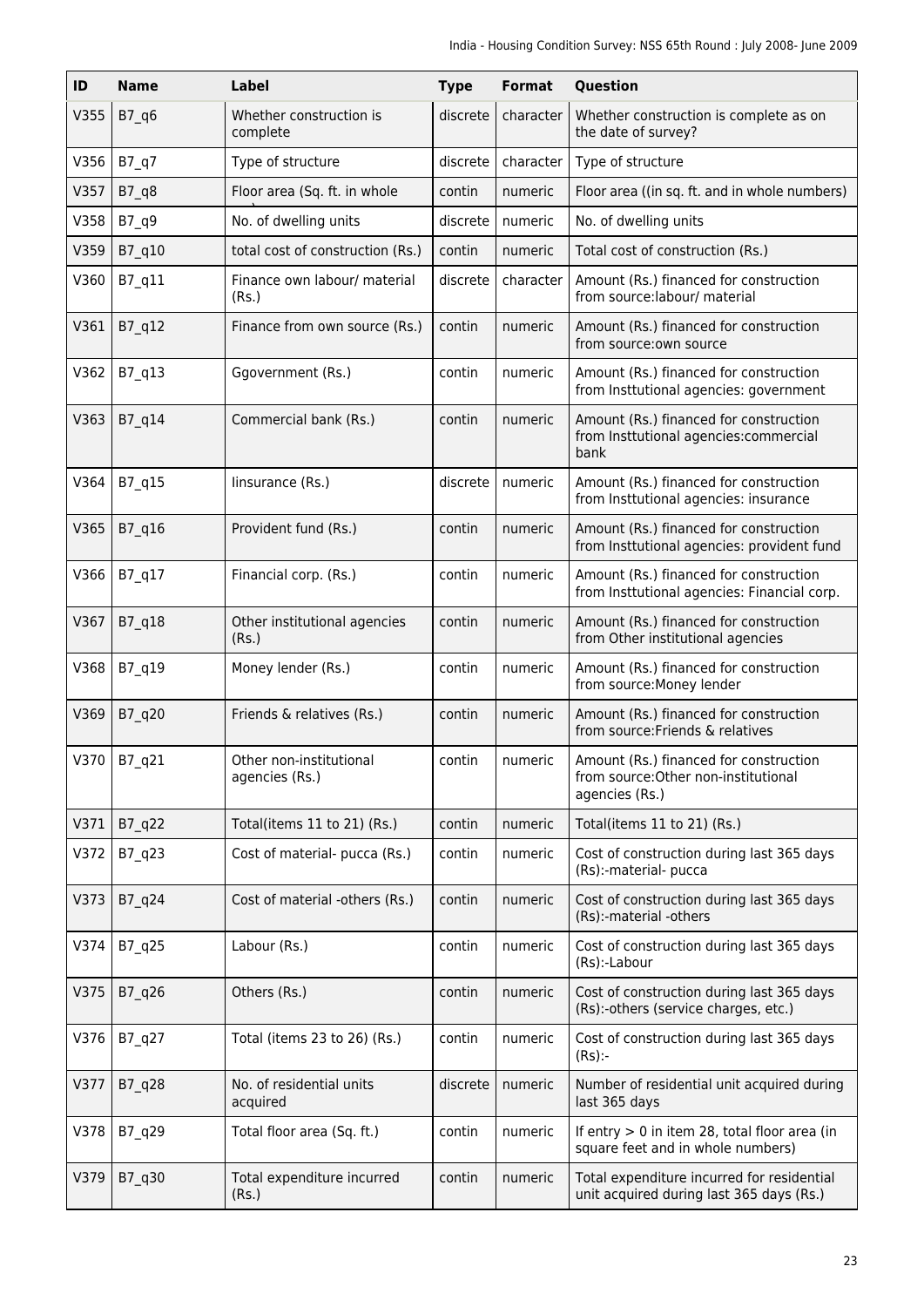India - Housing Condition Survey: NSS 65th Round : July 2008- June 2009

| ID   | <b>Name</b>  | Label                      | <b>Type</b> | <b>Format</b> | <b>Ouestion</b> |
|------|--------------|----------------------------|-------------|---------------|-----------------|
| V380 | Wgt SS       | Multiplier Sub-sample-wise | contin      | numeric       |                 |
| V381 | Wgt combined | Multiplier combined        | contin      | numeric       |                 |
| V382 | nss          | Sub-sample NS              | contin      | numeric       |                 |
| V383 | nsc          | Combined NC                | contin      | numeric       |                 |
| V384 | wgt posted   | SS multiplier posted       | contin      | numeric       |                 |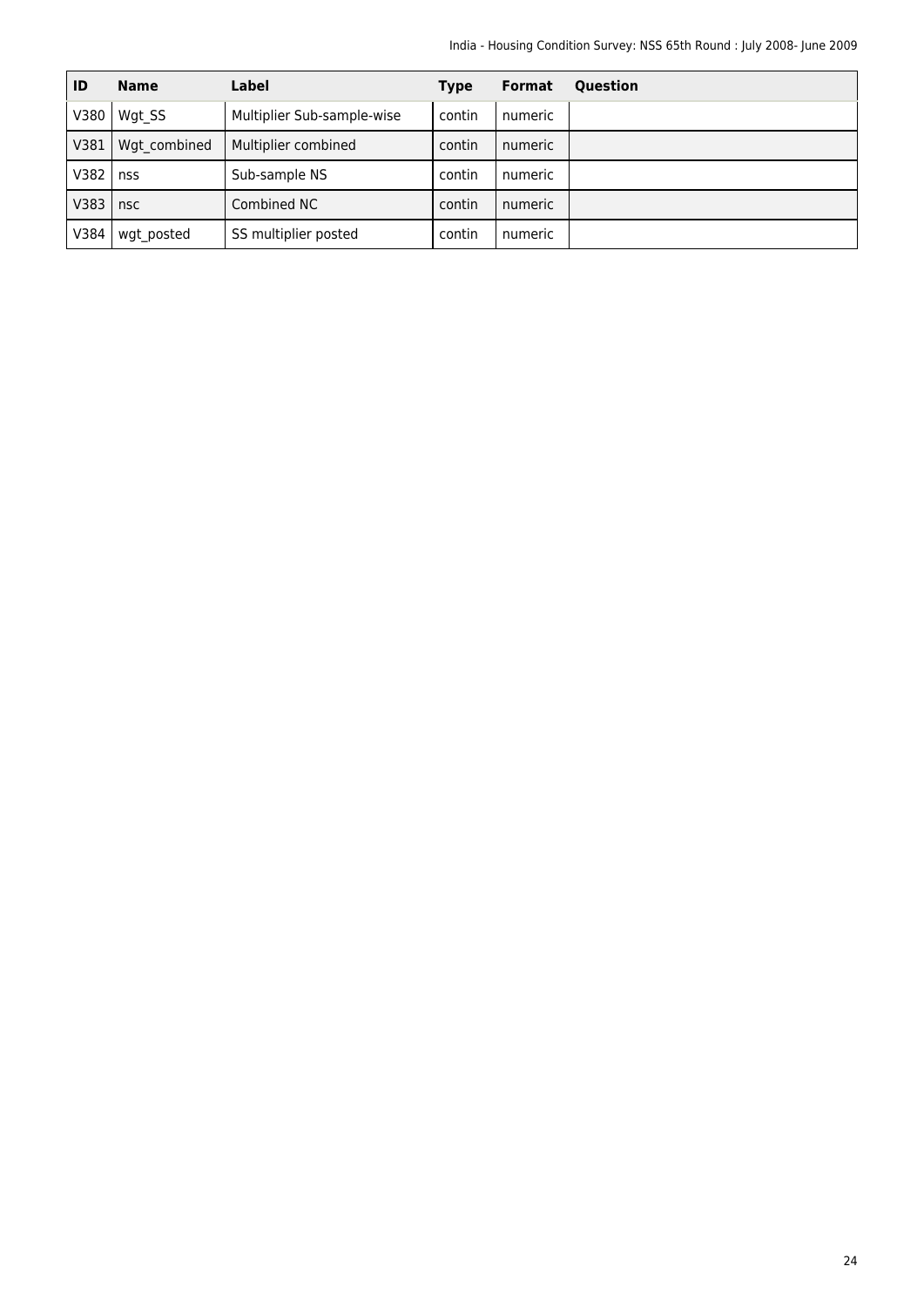India - Housing Condition Survey: NSS 65th Round : July 2008- June 2009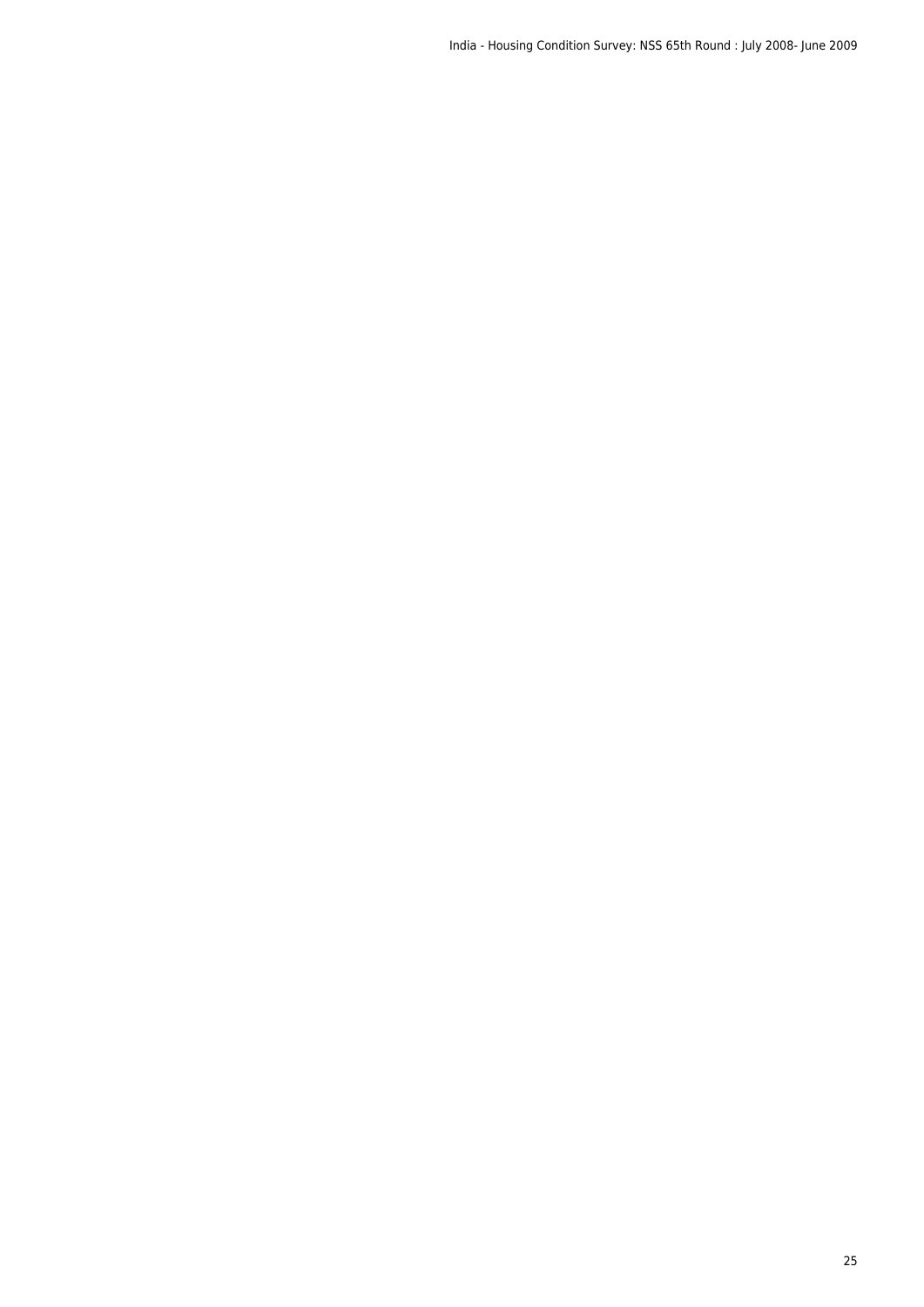### Key to locate Hhold (Key\_hhold) File: Block-1-2-Identification-household-records

**Overview**

Type: Discrete Format: character Width: 9

Valid cases: 153518 Invalid: 0

# Record\_Identifier (Rec\_Id) File: Block-1-2-Identification-household-records

#### **Overview**

Type: Discrete Format: character Width: 2

Valid cases: 153518 Invalid: 0

#### **Description**

Enable to Identify the block number of questionnaire to which the dataset records relates to.

# Round (Round) File: Block-1-2-Identification-household-records

#### **Overview**

Type: Discrete Format: character Width: 2

Valid cases: 153518 Invalid: 0

Valid cases: 153518

Invalid: 0

### **Description**

Indicate NSS survey round no.

# Schedule Number (Sch\_no) File: Block-1-2-Identification-household-records

#### **Overview**

Type: Discrete Format: character Width: 3

#### **Description**

Indicate schedule number 1.2

# Sample (Sample) File: Block-1-2-Identification-household-records

#### **Overview**

Type: Discrete Format: character Width: 1

Valid cases: 153518 Invalid: 0

#### **Description**

Sample villages and blocks selected for survey by NSSO(FOD) is called CENTRAL sample and matching sample selected for survey by state statical offices is called STATE sample

#### **Literal question**

Sample (1-Central or 2-State)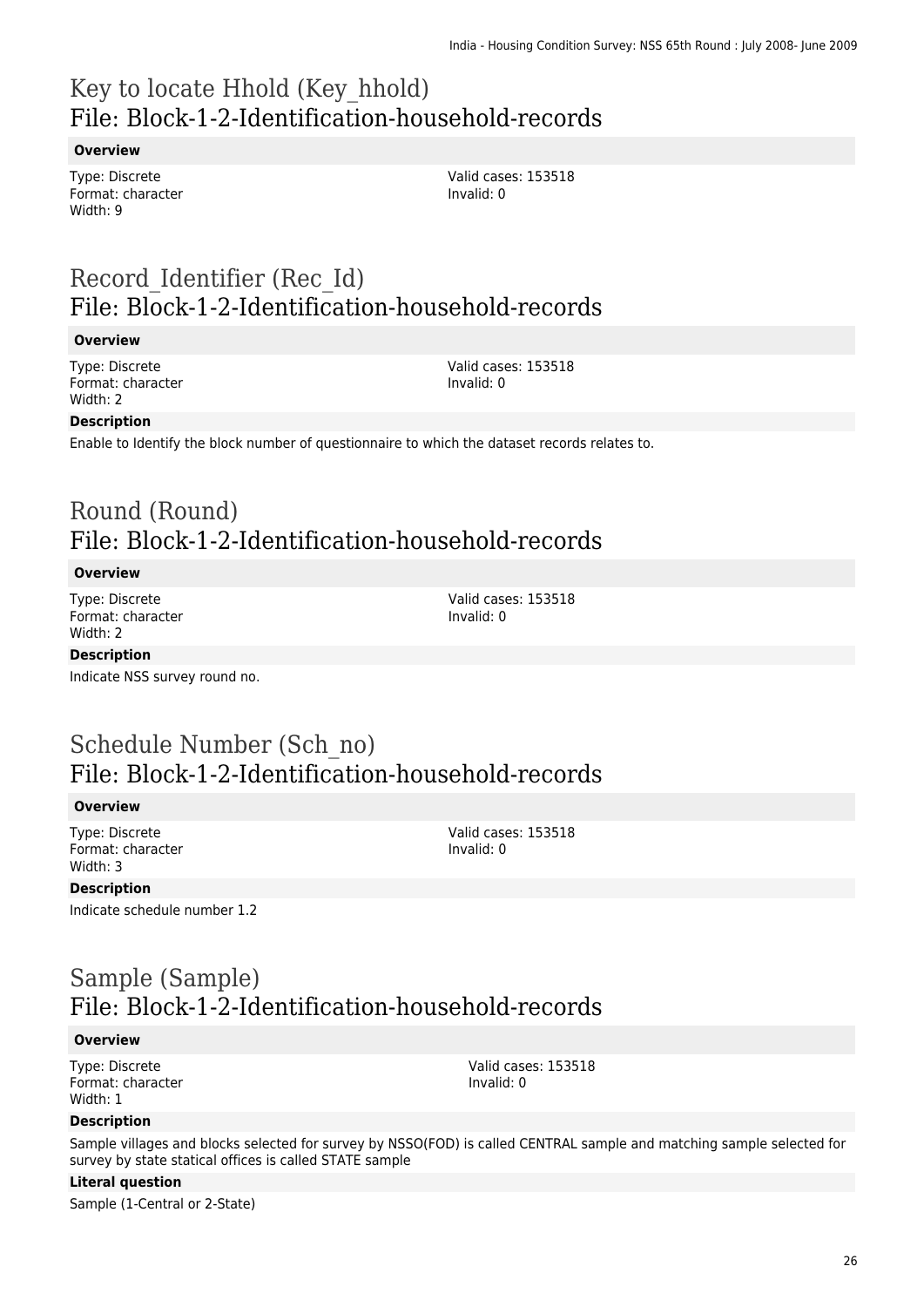### Sub-Round (SubRound) File: Block-1-2-Identification-household-records

#### **Overview**

Type: Discrete Format: character Width: 1

Valid cases: 153518 Invalid: 0

### **Description**

The period of survey is of one year duration starting on 1st July 2008 and ending on 30th June 2009. The survey period of this round is divided into four sub-rounds of three months' duration each as follows:

sub-round 1 : July - September 2008 sub-round 2 : October - December 2008 sub-round 3 : January - March 2009 sub-round 4 : April - June 2009

In each of these four sub-rounds equal number of sample villages/ blocks (FSUs) have been allotted for survey with a view to ensuring uniform spread of sample FSUs over the entire survey period.

#### **Literal question**

Sub-Round

### Sub-Sample (SubSample) File: Block-1-2-Identification-household-records

#### **Overview**

Type: Discrete Format: character Width: 1

Valid cases: 153518 Invalid: 0

#### **Description**

As per census arrangement the villages have been arranged and FSUs have been selected by circular systematic sampling with probability proportional to population for all rural strata. For urban strata x sub-strata (wherever applicable), the towns within the stratum have been arranged in ascending order of population; then FSUs were selected by circular systematic sampling with equal probability for UFS towns. Within each stratum/ sub-stratum, multiple of 4 FSUs were selected. Samples have been drawn in the form of two independent sub-samples (sub-sample-1 and 2)

#### **Literal question**

Sub-sample

### Sector (Sector) File: Block-1-2-Identification-household-records

#### **Overview**

Type: Discrete Format: character Width: 1

Valid cases: 153518 Invalid: 0

### **Description**

In the NSS, the domains of study are usually rural and urban areas within a zone, state, region or district. The rural and urban areas of the country are taken as adopted in the latest population census.

#### **Literal question**

Sector code (1-Rural,2-Urban)

# State (State) File: Block-1-2-Identification-household-records

**Overview**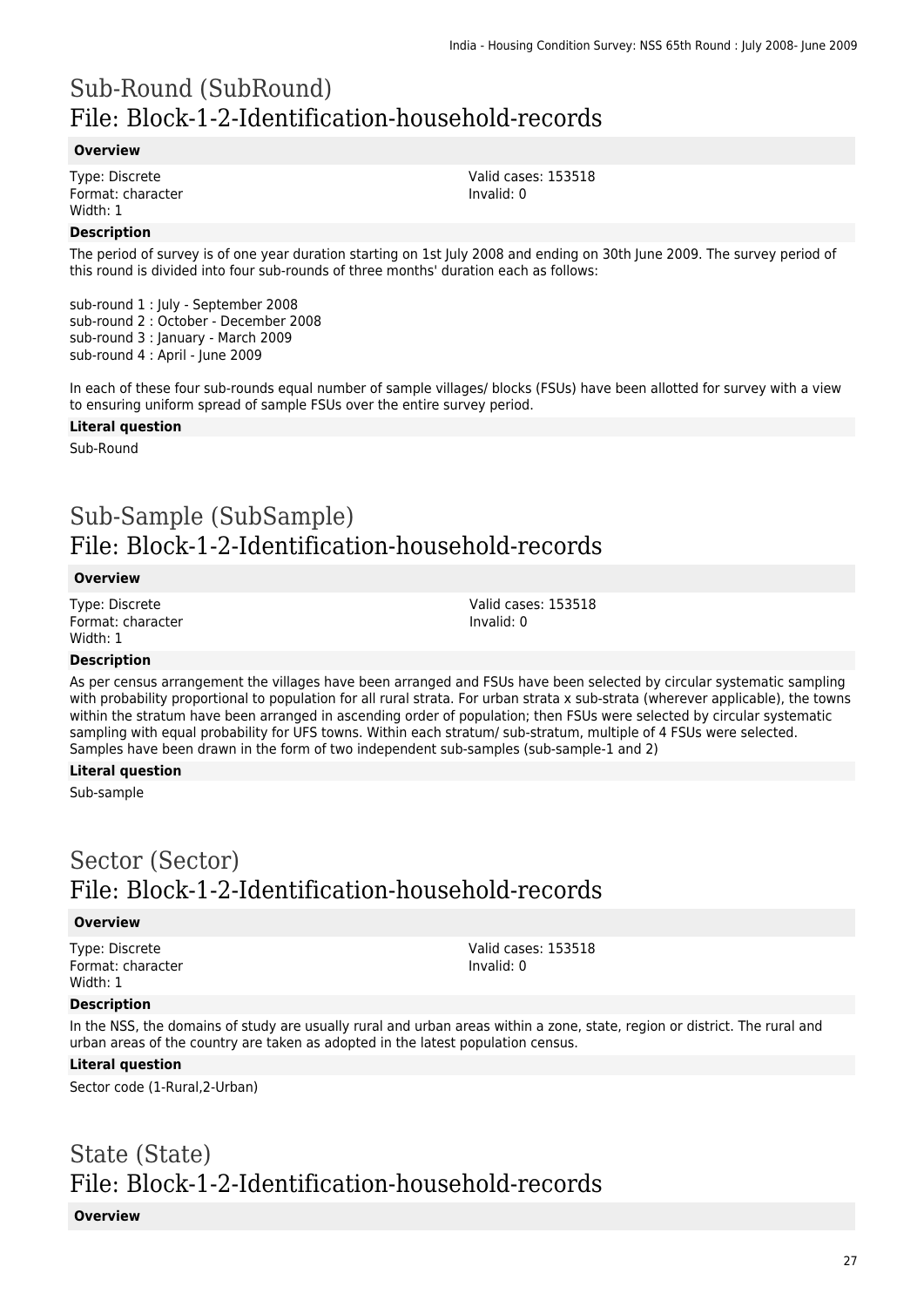### State (State) File: Block-1-2-Identification-household-records

Type: Discrete Format: character Width: 2

Valid cases: 153518 Invalid: 0

### **Description**

States and Union Territories are the broad domains of study in the NSS. They are assigned 2 digited codes,

#### **Literal question**

State Code

### Region (Region) File: Block-1-2-Identification-household-records

#### **Overview**

Type: Discrete Format: character Width: 1

Valid cases: 153518 Invalid: 0

#### **Description**

States have been divided into regions by grouping contiguous districts similar in respect of population density and crop pattern. In Gujarat, however, some districts have been split for the purpose of region formation, considering the location of dry areas and the distribution of tribal population in the state. The compositions of the regions are given in Appendix-II of instruction manual

#### **Literal question**

Region code

### FOD Sub-Region (FODSub\_Region) File: Block-1-2-Identification-household-records

#### **Overview**

Type: Discrete Format: character Width: 4

Valid cases: 153518 Invalid: 0

# District (District) File: Block-1-2-Identification-household-records

#### **Overview**

Type: Discrete Format: character Width: 2

Valid cases: 153518 Invalid: 0

### **Literal question**

District code

### Stratum (Stratum) File: Block-1-2-Identification-household-records

#### **Overview**

Type: Discrete Format: character Width: 2

Valid cases: 153518 Invalid: 0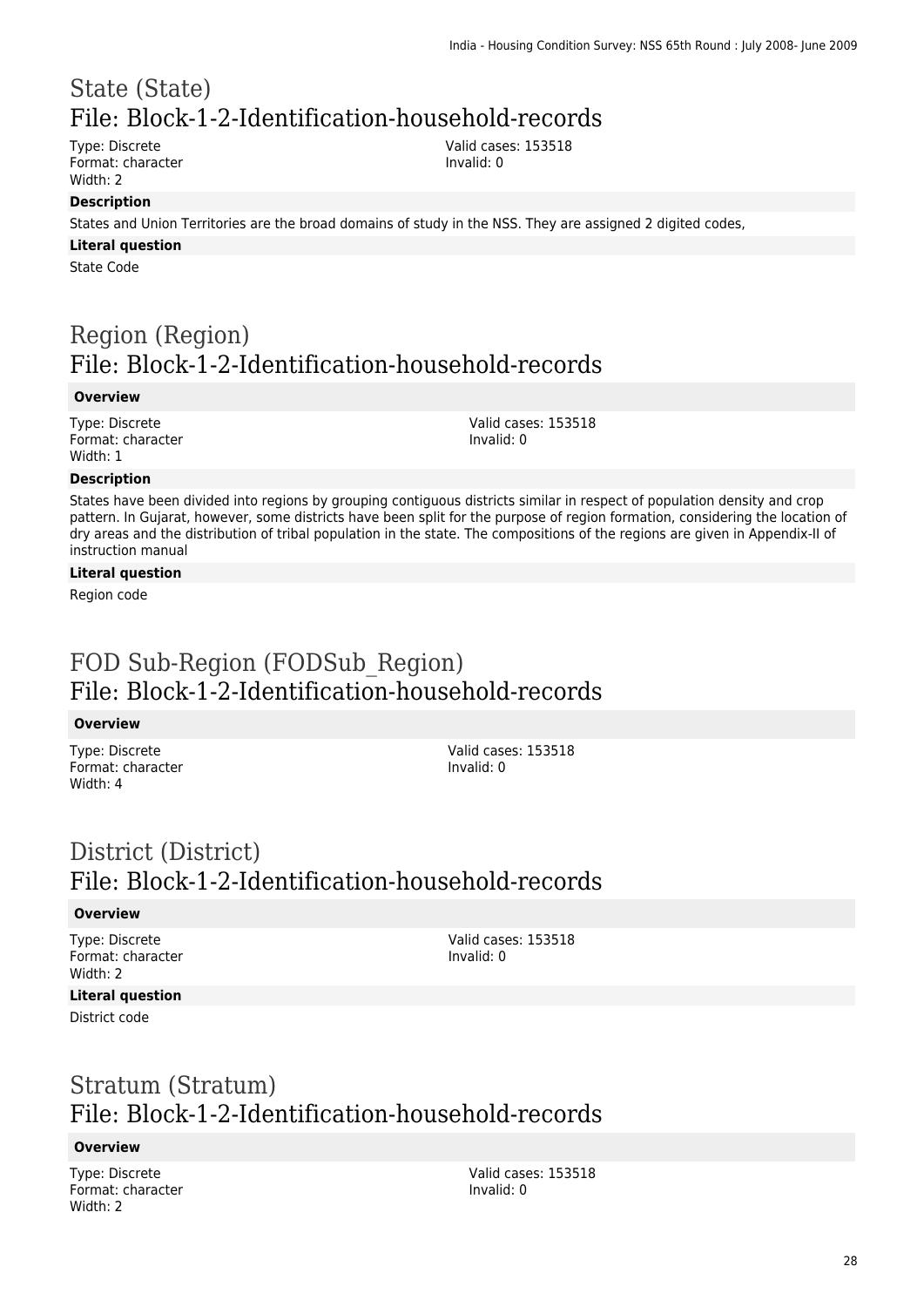### Stratum (Stratum) File: Block-1-2-Identification-household-records

#### **Description**

Rural sector: All villages of a district form a separate stratum

Urban sector: In the urban sector, strata have been formed within each NSS region on the basis of size class of towns as per Census 2001 town population. This departure has been made in the stratification principle in order to facilitate generation of town-class wise estimates to satisfy the requirements of the user ministries.

#### **Literal question**

Stratum no

### Sub-Stratum(urban only) (Sub\_Stratum) File: Block-1-2-Identification-household-records

#### **Overview**

Type: Discrete Format: character Width: 2

Valid cases: 56363 Invalid: 0

#### **Description**

There is no sub-stratification in the rural sector and for strata corresponding to non-UFS towns. However, to net adequate number of slums, for all other urban strata, each stratum has been divided into 2 sub-strata as follows: sub-stratum 1: all UFS blocks having area type 'slum area' sub-stratum 2: remaining UFS blocks

#### **Literal question**

Sub-stratum no

### FSU Serial number (FSU) File: Block-1-2-Identification-household-records

#### **Overview**

Type: Discrete Format: character Width: 5

Valid cases: 153518 Invalid: 0

#### **Description**

A stratified multi-stage design has been adopted for the 65th round survey. The first stage units (FSU) are the 2001 census villages (Panchayat wards in case of Kerala) in the rural sector and Urban Frame Survey (UFS) blocks in the urban sector. For towns with no UFS frame available (applicable to Leh and Kargil towns of J & K), each town is treated as an FSU.

#### **Literal question**

First Stage Unit (FSU) no.

### hamlet group/ sub block No (Hg\_sb\_no) File: Block-1-2-Identification-household-records

#### **Overview**

Type: Discrete Format: character Width: 1

**Description**

Large sample FSUs with approximate present population of 1200 or more are divided into a suitable number (say, D) of 'hamlet-groups' in the rural sector and 'sub-blocks' in the urban sector, by more or less equalizing present population of the FSU.The FSUs without hg/ sb formation are treated as sample hg/ sb number 1.

#### **Literal question**

Hamlet-group/ Sub-block No.

Valid cases: 153518 Invalid: 0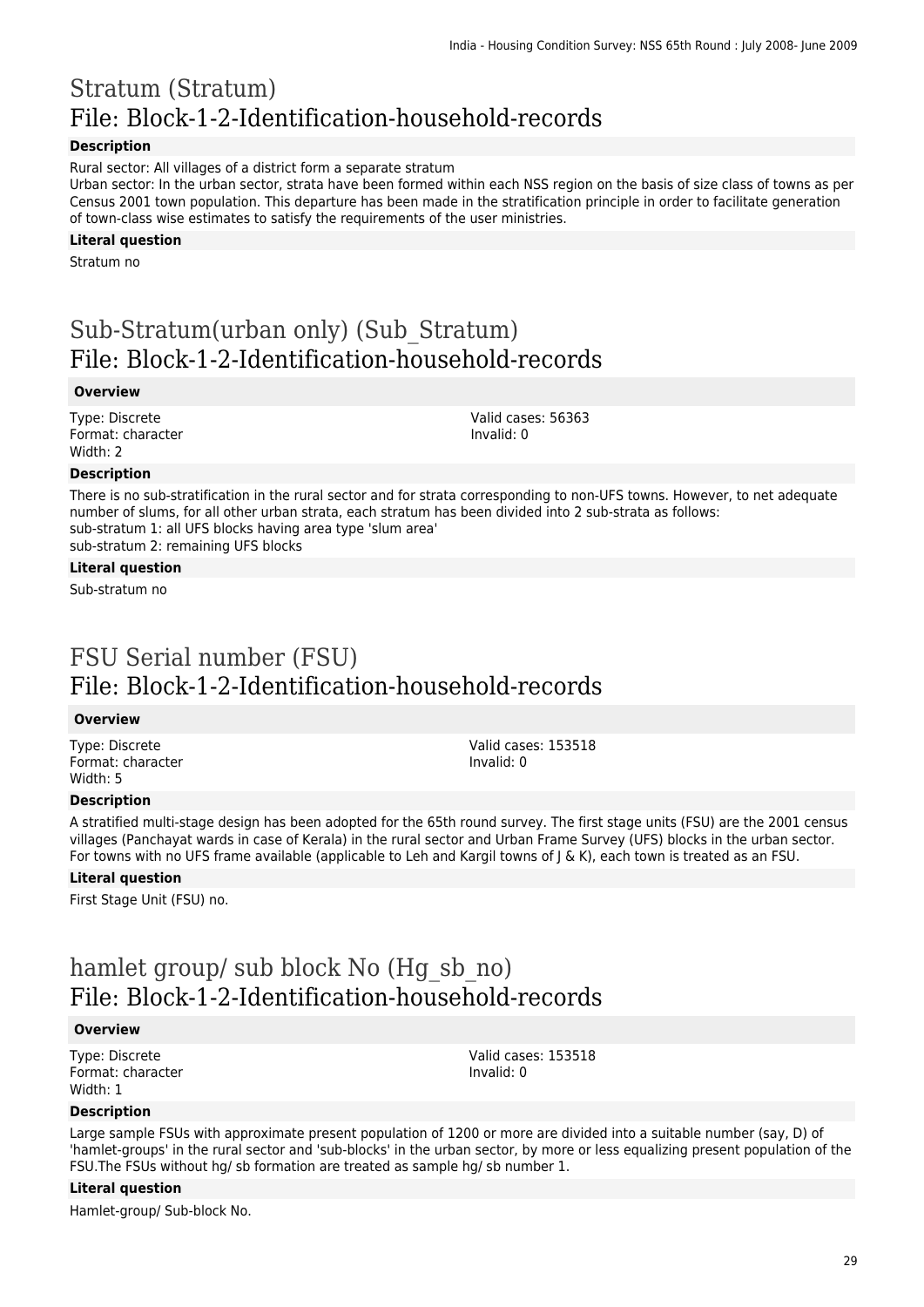### Second Stage Stratum no. (Stage2Stratum) File: Block-1-2-Identification-household-records

#### **Overview**

Type: Discrete Format: character Width: 1

#### **Description**

Two cut-off points 'A' and 'B' (in Rs.), determined from NSS 61st round data for each NSS region for urban areas in such a way that top 30% of the population have MPCE equal to or more than 'B' and bottom 30% of the population have MPCE equal to or less than A, have been used for second-stage stratification.

All the households listed in the selected FSU/ hamlet-group/ sub-block have been stratified into three second stage strata (SSS) for schedule 1.2

#### **Literal question**

Second stage stratum no.

### Household No. (Hhold\_No) File: Block-1-2-Identification-household-records

#### **Overview**

Type: Discrete Format: character Width: 2

Valid cases: 153518 Invalid: 0

Valid cases: 153518

Invalid: 0

### **Literal question**

Sample Household no

### Informant's relation to head (code) (B1\_q16) File: Block-1-2-Identification-household-records

#### **Overview**

Type: Discrete Format: character Width: 1

Valid cases: 153457 Invalid: 0

#### **Literal question**

Informant's relation to head (code)

#### **Interviewer instructions**

Information in this schedule will be collected from the usual members of the household. The informant will be the household member who provides bulk of the information for the selected household. In case, the household members of the selected household could not provide bulk of the information, the household will be substituted by another household. Informant's relation to the head of the household will be ascertained and recorded in codes in this item.

# Response Code (B1\_q17) File: Block-1-2-Identification-household-records

#### **Overview**

Type: Discrete Format: character Width: 1

Valid cases: 153518 Invalid: 0

#### **Literal question**

Respons code

**Interviewer instructions**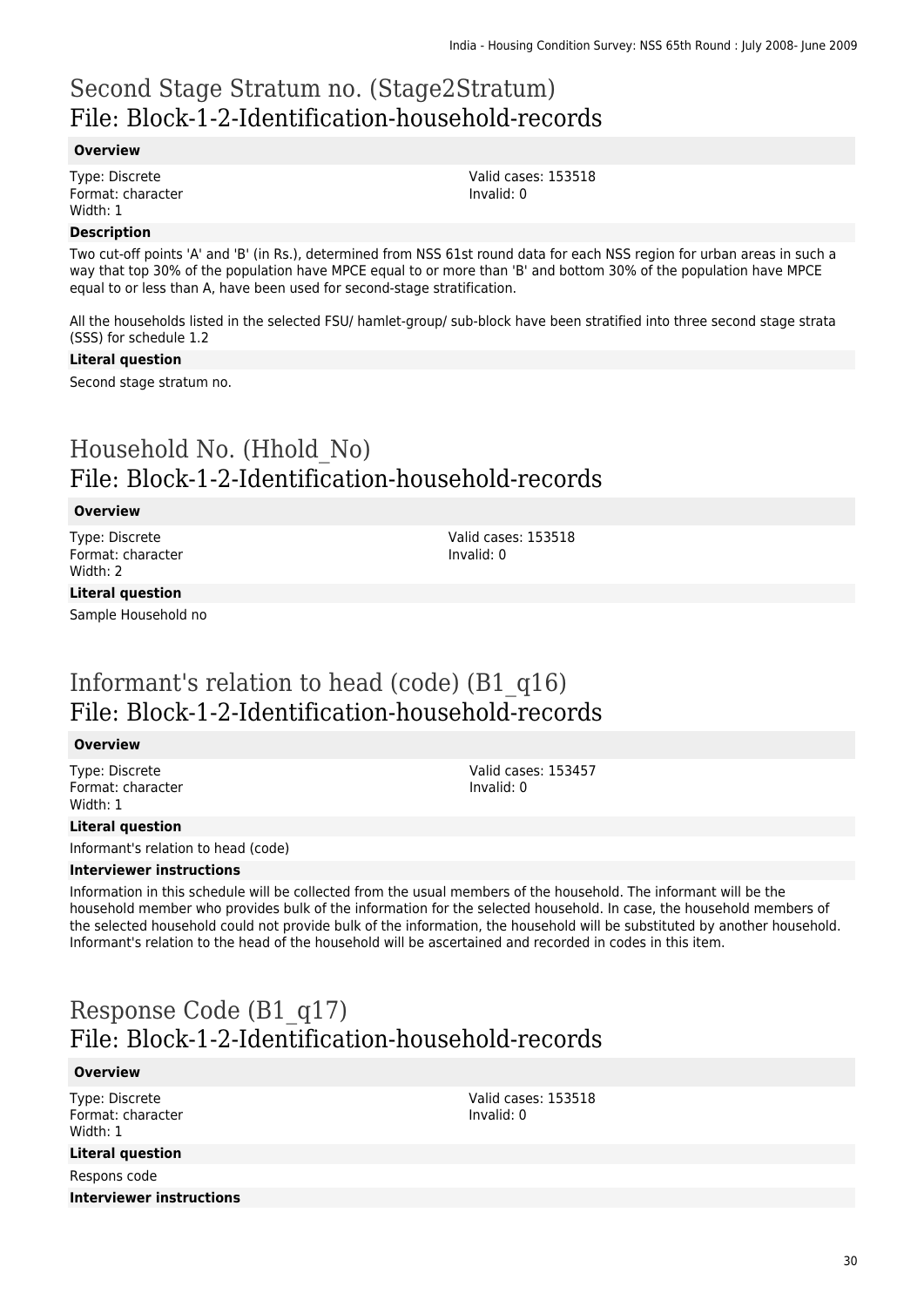# Response Code (B1\_q17) File: Block-1-2-Identification-household-records

This item will be filled in after collecting information for all items in the schedule. The entry is to be made in terms of codes on the basis of the impression formed by the investigator regarding the overall response of the informant.

### Survey Code (B1\_q18) File: Block-1-2-Identification-household-records

#### **Overview**

Type: Discrete Format: character Width: 1

Valid cases: 153518 Invalid: 0

### **Literal question**

Survey code

#### **Interviewer instructions**

Whether the originally selected sample household or a substituted household has been surveyed will be indicated against this item by recording code '1' if the originally selected household has been surveyed and code '2' if the substitute household has been surveyed. If neither the originally selected household nor a substitute household could be surveyed, i.e., if the sample household is a casualty, code '3' will be recorded. In case of a casualty, only the blocks 0, 1, 2, 8, 9 and 10 are to be filled up and on the top of the front page of the schedule the word 'CASUALTY' will be written in block capitals.

### Reason for substitution (code) (B1\_q19) File: Block-1-2-Identification-household-records

#### **Overview**

Type: Discrete Format: character Width: 1

Valid cases: 2998 Invalid: 0

### **Literal question**

Reason for substitution of original household (code)

#### **Interviewer instructions**

For an originally selected sample household, which could not be surveyed, irrespective of whether a substituted household could be surveyed or not, the reason for not surveying the original household will be recorded against item 19 in terms of codes.

### Date of Survey(ddmmyy) (B2\_q2) File: Block-1-2-Identification-household-records

### **Overview**

Type: Continuous Format: numeric Width: 6 Decimals: 0 Range: 10109-311208 Valid cases: 153509 Invalid: 9 Minimum: 10109 Maximum: 311208 Mean: 179303.9 Standard deviation: 71716

### Multiplier Sub-sample-wise(0.00) (Wgt\_SS) File: Block-1-2-Identification-household-records

### **Overview**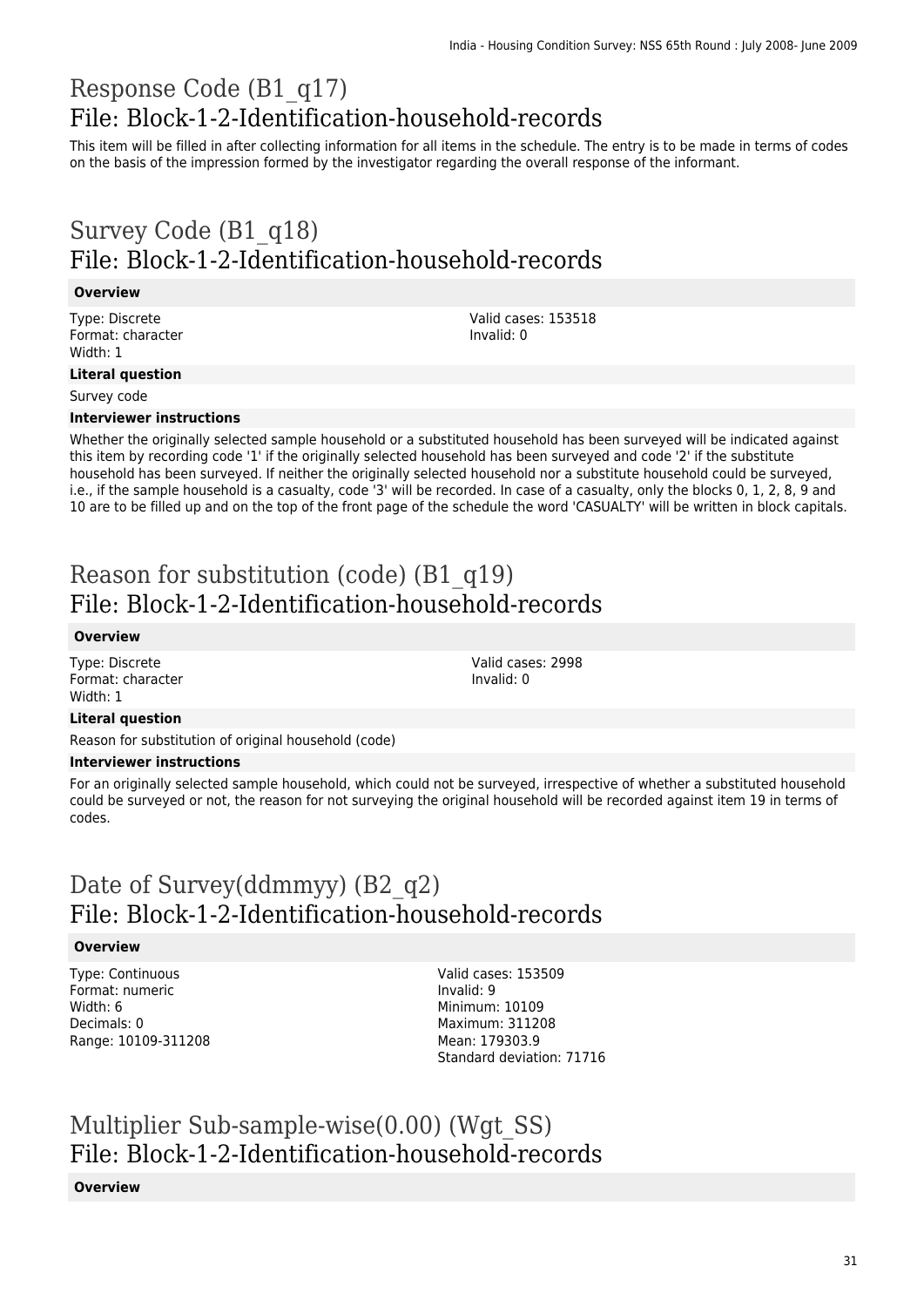### Multiplier Sub-sample-wise(0.00) (Wgt\_SS) File: Block-1-2-Identification-household-records

Type: Continuous Format: numeric Width: 9 Decimals: 2 Range: 0.93-200328.38 Valid cases: 153518 Invalid: 0 Minimum: 0.9 Maximum: 200328.4 Mean: 2926.2 Standard deviation: 4140.2

# Multiplier Combined(0.00) (Wgt\_combined) File: Block-1-2-Identification-household-records

#### **Overview**

Type: Continuous Format: numeric Width: 9 Decimals: 2 Range: 0.465-100164.19 Valid cases: 153518 Invalid: 0 Minimum: 0.5 Maximum: 100164.2 Mean: 1463.1 Standard deviation: 2070.1

### Sub-sample NS (nss) File: Block-1-2-Identification-household-records

#### **Overview**

Type: Continuous Format: numeric Width: 2 Decimals: 0 Range: 1-96

Valid cases: 153518 Invalid: 0 Minimum: 1 Maximum: 96 Mean: 11 Standard deviation: 12.5

### Combined NC (nsc) File: Block-1-2-Identification-household-records

#### **Overview**

Type: Continuous Format: numeric Width: 3 Decimals: 0 Range: 3-192

Valid cases: 153518 Invalid: 0 Minimum: 3 Maximum: 192 Mean: 22 Standard deviation: 25

### Multiplier posted (wgt\_posted) File: Block-1-2-Identification-household-records

### **Overview**

Type: Continuous Format: numeric Width: 8 Decimals: 0 Range: 93-20032838 Valid cases: 153518 Invalid: 0 Minimum: 93 Maximum: 20032838 Mean: 292617.9 Standard deviation: 414022.9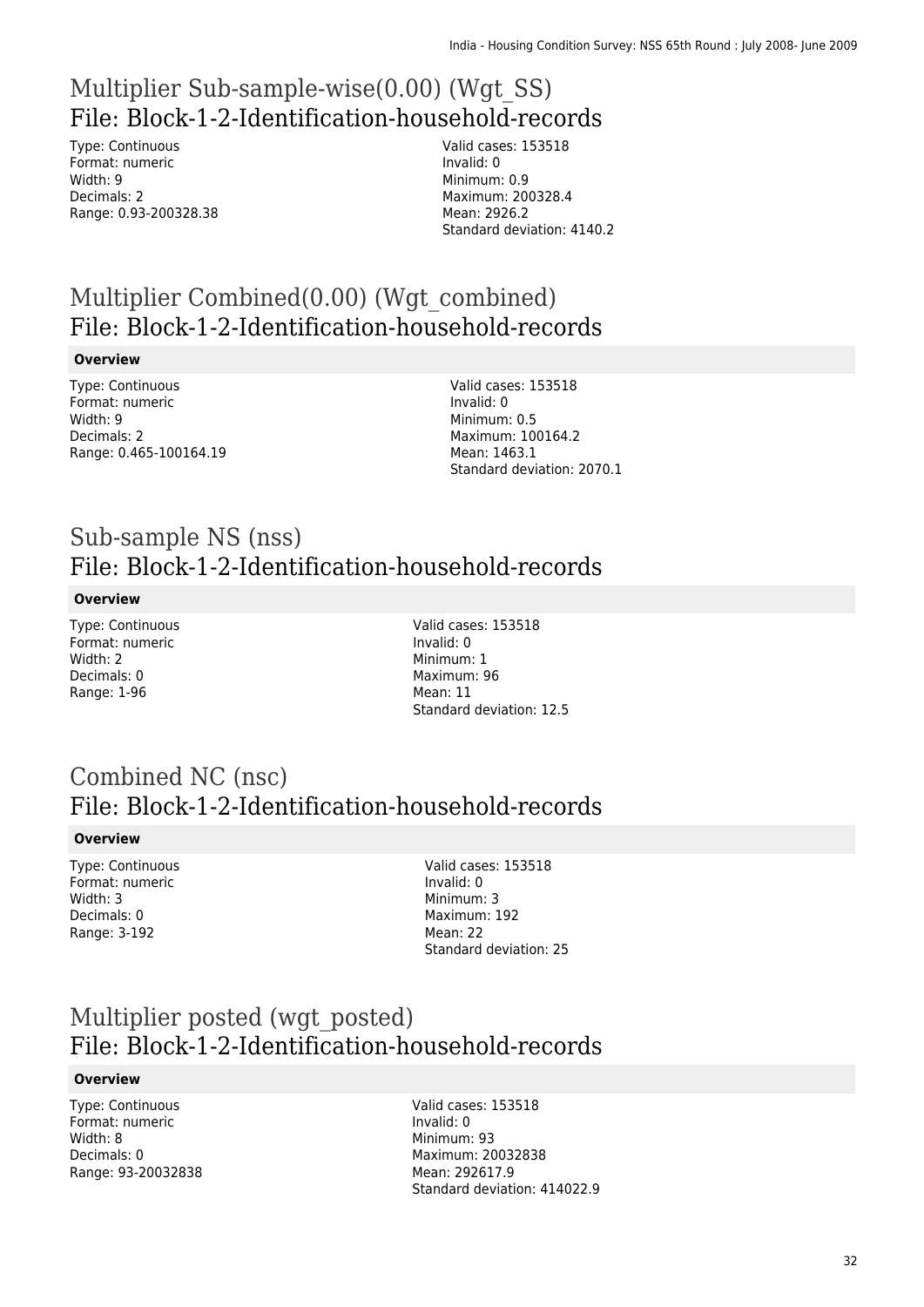India - Housing Condition Survey: NSS 65th Round : July 2008- June 2009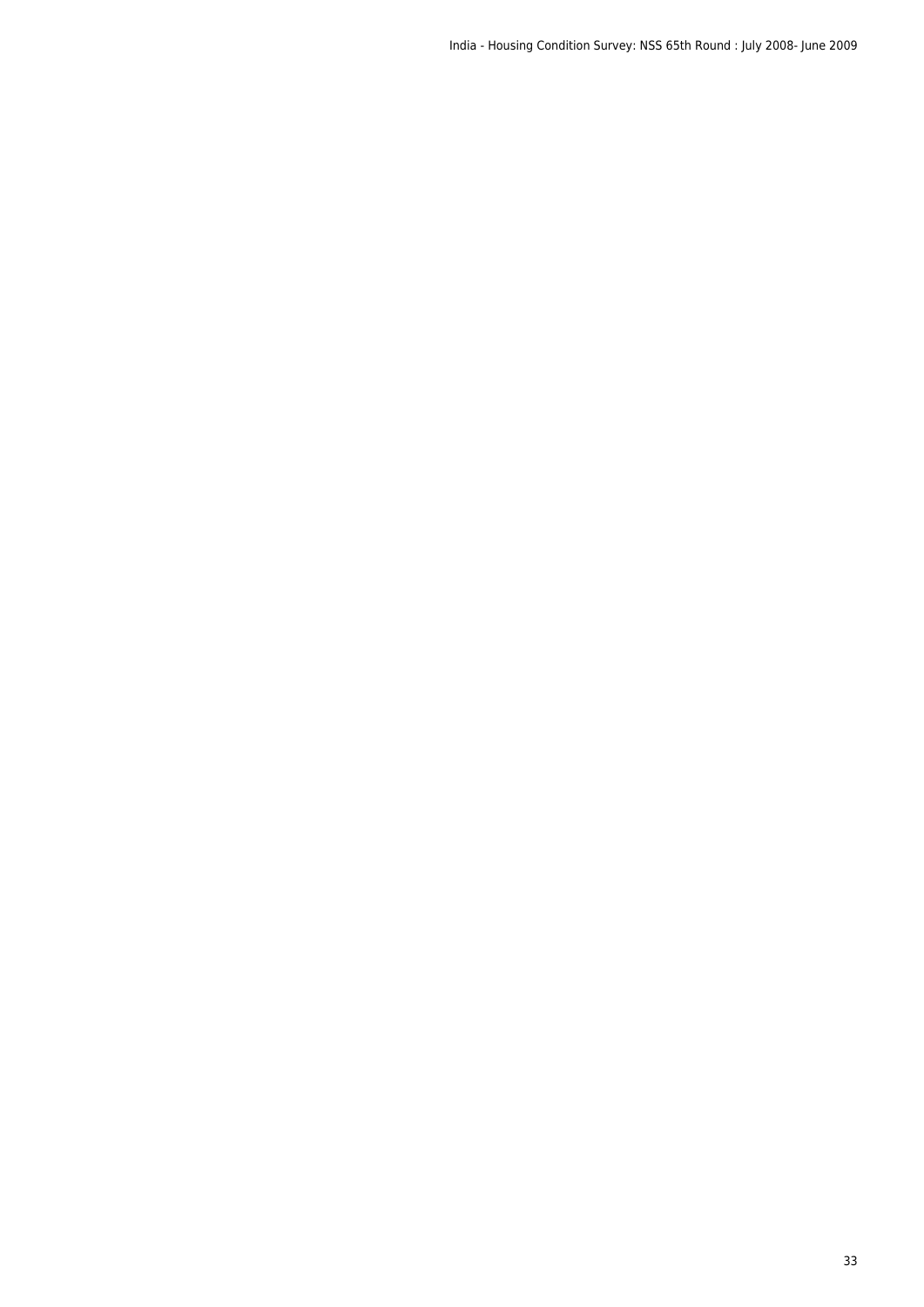### Key to locate Hhold (Key\_hhold) File: Block-3-Household characteristics records

### **Overview**

Type: Discrete Format: character Width: 9

Valid cases: 153518 Invalid: 0

#### **Description**

Same as given in dataset of Block-1\_2

### Record\_Identifier (Rec\_Id) File: Block-3-Household characteristics records

#### **Overview**

Type: Discrete Format: character Width: 2

Valid cases: 153518 Invalid: 0

#### **Description**

Same as given in dataset of Block-1\_2

### Round (Round) File: Block-3-Household characteristics records

#### **Overview**

Type: Discrete Format: character Width: 2

Valid cases: 153518 Invalid: 0

#### **Description**

Same as given in dataset of Block-1\_2

### Schedule Number (Sch\_no) File: Block-3-Household characteristics records

#### **Overview**

Type: Discrete Format: character Width: 3

Valid cases: 153518 Invalid: 0

#### **Description**

Same as given in dataset of Block-1\_2

### Sample (Sample) File: Block-3-Household characteristics records

#### **Overview**

Type: Discrete Format: character Width: 1

Valid cases: 153518 Invalid: 0

#### **Description**

Same as given in dataset of Block-1\_2

### **Literal question**

34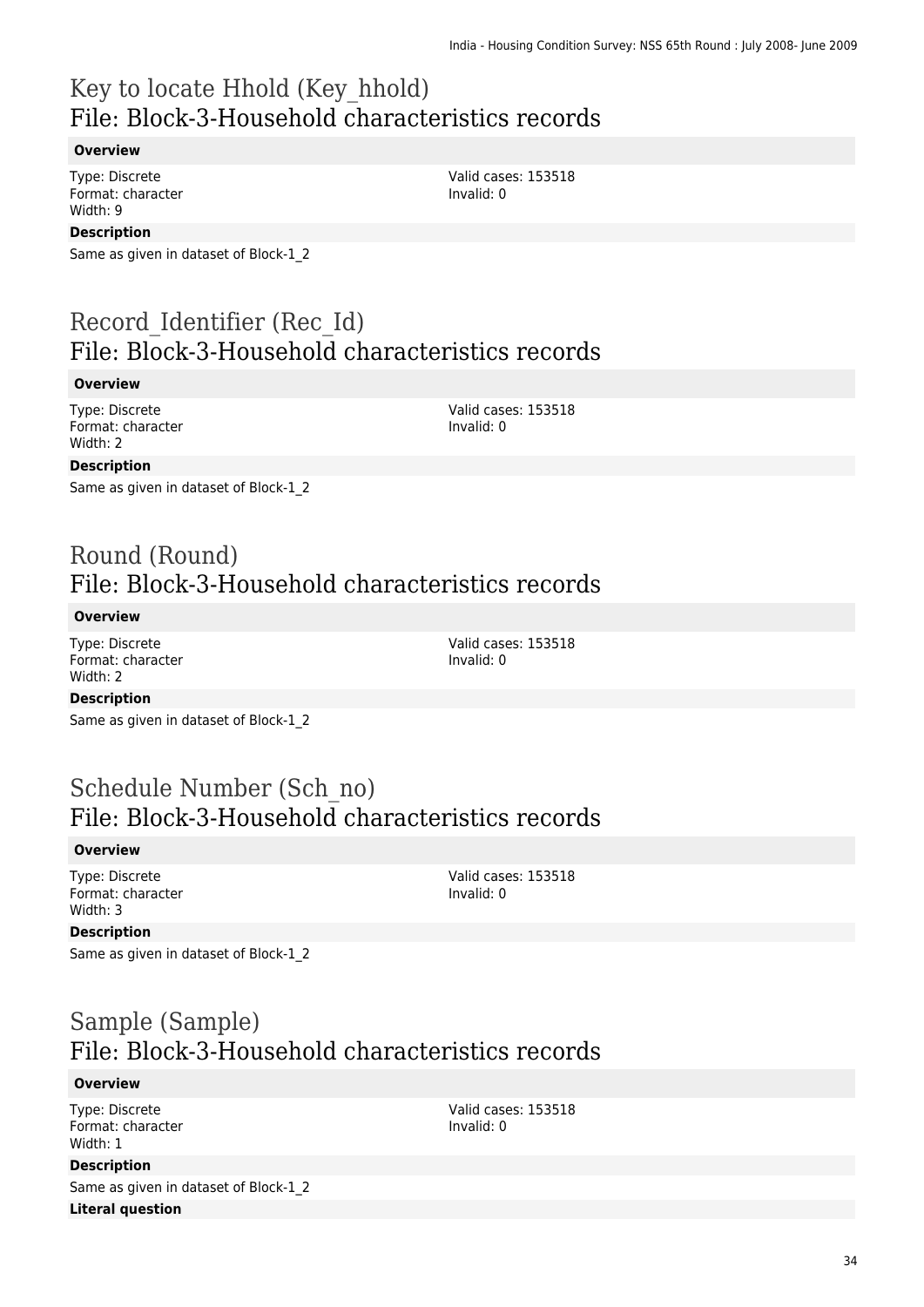# Sample (Sample) File: Block-3-Household characteristics records

Same as given in dataset of Block-1\_2

### Sub-Round (SubRound) File: Block-3-Household characteristics records

### **Overview**

Type: Discrete Format: character Width: 1

**Description**

Same as given in dataset of Block-1\_2

**Literal question**

Same as given in dataset of Block-1\_2

### Sub-Sample (SubSample) File: Block-3-Household characteristics records

### **Overview**

Type: Discrete Format: character Width: 1

### **Description**

Same as given in dataset of Block-1\_2

### **Literal question**

Same as given in dataset of Block-1\_2

### Sector (Sector) File: Block-3-Household characteristics records

### **Overview**

Type: Discrete Format: character Width: 1

### **Description**

Same as given in dataset of Block-1\_2

### **Literal question**

Same as given in dataset of Block-1\_2

# State (State) File: Block-3-Household characteristics records

### **Overview**

Type: Discrete Format: character Width: 2

Valid cases: 153518 Invalid: 0

**Description** Same as given in dataset of Block-1\_2 Valid cases: 153518 Invalid: 0

Valid cases: 153518 Invalid: 0

Valid cases: 153518

Invalid: 0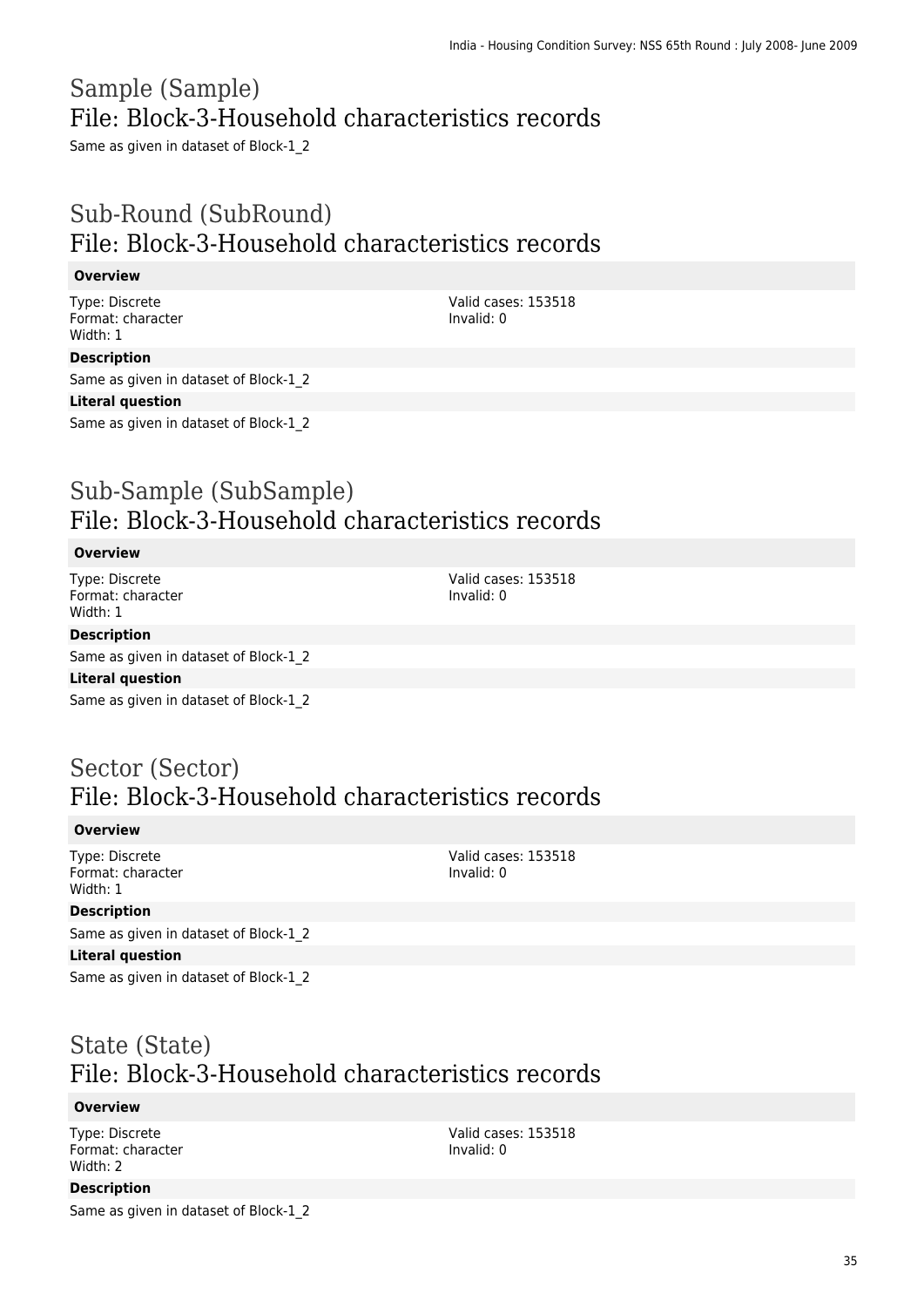# State (State) File: Block-3-Household characteristics records

**Literal question**

Same as given in dataset of Block-1\_2

### Region (Region) File: Block-3-Household characteristics records

### **Overview**

Type: Discrete Format: character Width: 1

Valid cases: 153518 Invalid: 0

### **Description**

Same as given in dataset of Block-1\_2

#### **Literal question**

Same as given in dataset of Block-1\_2

### FOD Sub-Region (FODSub\_Region) File: Block-3-Household characteristics records

#### **Overview**

Type: Discrete Format: character Width: 4

### **Description**

Same as given in dataset of Block-1\_2

### **Literal question**

Same as given in dataset of Block-1\_2

### District (District) File: Block-3-Household characteristics records

### **Overview**

Type: Discrete Format: character Width: 2

### **Description**

Same as given in dataset of Block-1\_2

### **Literal question**

Same as given in dataset of Block-1\_2

# Stratum (Stratum) File: Block-3-Household characteristics records

### **Overview**

Type: Discrete Format: character Width: 2

Valid cases: 153518 Invalid: 0

**Description**

Valid cases: 153518 Invalid: 0

Valid cases: 153518

Invalid: 0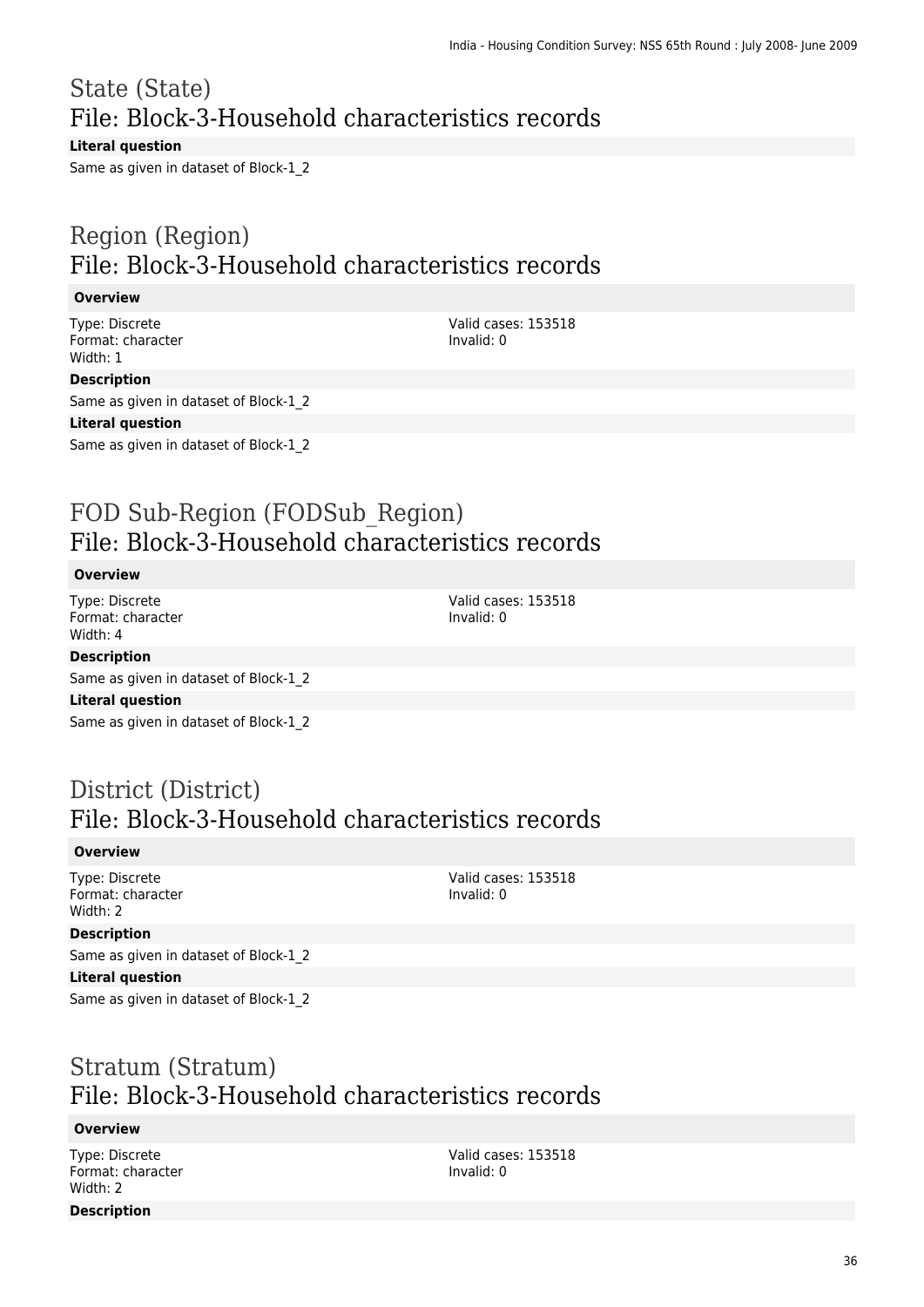### Stratum (Stratum) File: Block-3-Household characteristics records

Same as given in dataset of Block-1\_2

### **Literal question**

Same as given in dataset of Block-1\_2

### Sub-Stratum(urban only) (Sub\_Stratum) File: Block-3-Household characteristics records

### **Overview**

Type: Discrete Format: character Width: 2

Valid cases: 56363 Invalid: 0

### **Description**

Same as given in dataset of Block-1\_2

### **Literal question**

Same as given in dataset of Block-1\_2

### FSU Serial number (FSU) File: Block-3-Household characteristics records

### **Overview**

Type: Discrete Format: character Width: 5

#### **Description**

Same as given in dataset of Block-1\_2

#### **Literal question**

Same as given in dataset of Block-1\_2

### hg/ sb Number (Hg\_sb\_no) File: Block-3-Household characteristics records

### **Overview**

Type: Discrete Format: character Width: 1

Valid cases: 153518 Invalid: 0

Valid cases: 153518

Invalid: 0

### **Description**

Same as given in dataset of Block-1\_2

### **Literal question**

Same as given in dataset of Block-1\_2

### Second Stage Stratum no. (Stage2Stratum) File: Block-3-Household characteristics records

### **Overview**

Type: Discrete Format: character Width: 1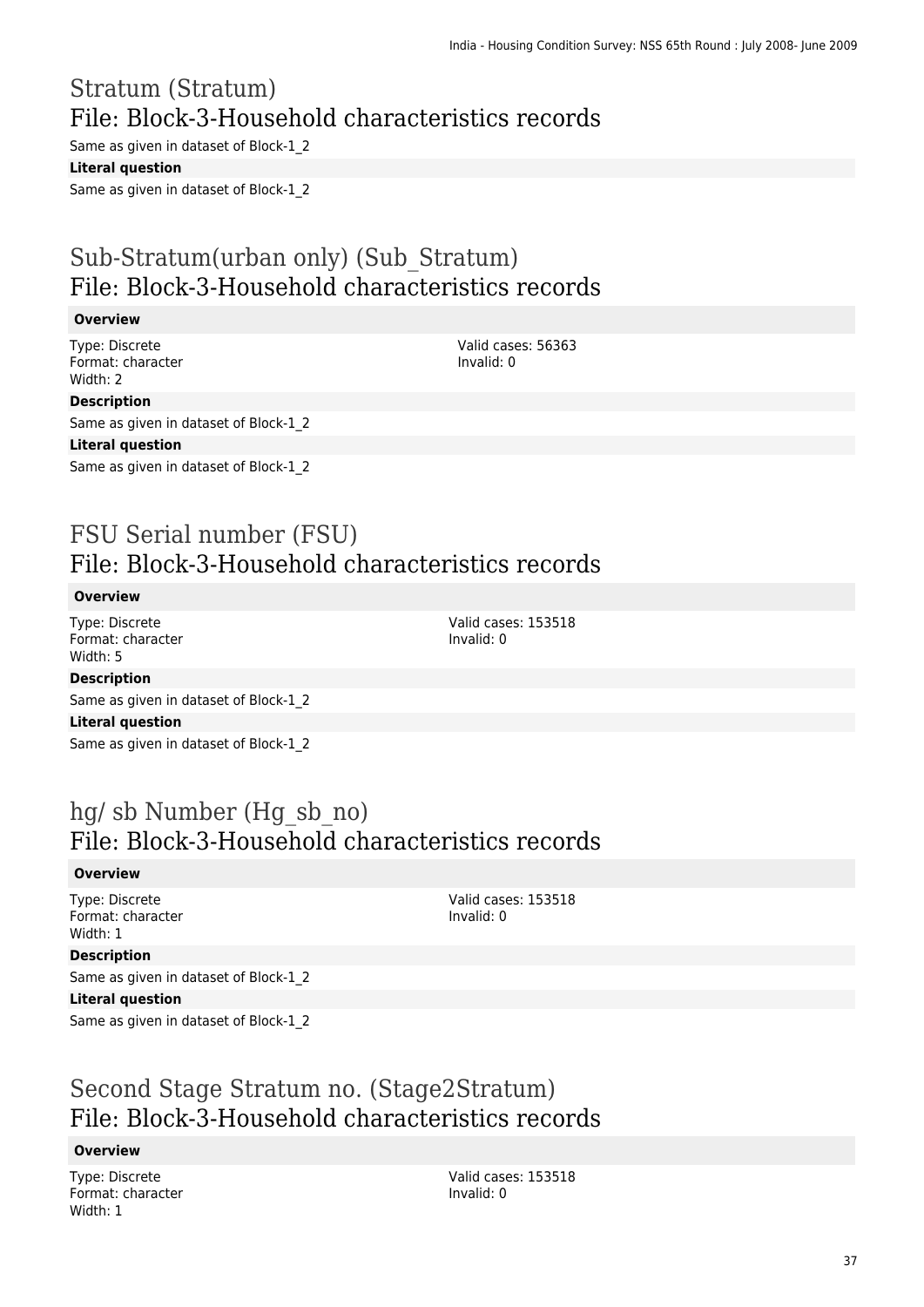### Second Stage Stratum no. (Stage2Stratum) File: Block-3-Household characteristics records

### **Description**

Same as given in dataset of Block-1\_2

#### **Literal question**

Same as given in dataset of Block-1\_2

### Household No. (Hhold\_No) File: Block-3-Household characteristics records

#### **Overview**

Type: Discrete Format: character Width: 2

Valid cases: 153518 Invalid: 0

Valid cases: 149616 Invalid: 3902 Minimum: 0 Maximum: 23 Mean: 2.5

Standard deviation: 1.4

#### **Description**

Same as given in dataset of Block-1\_2

### **Literal question**

Same as given in dataset of Block-1\_2

### Hh size-Male (B3\_q1) File: Block-3-Household characteristics records

#### **Overview**

Type: Continuous Format: numeric Width: 2 Decimals: 0 Range: 0-23

### **Literal question**

Household size-Male

#### **Interviewer instructions**

Household size is to be recorded in this item. The total number of male (including eunuch) members of the household will be recorded.

### Hh size-Female (B3\_q2) File: Block-3-Household characteristics records

### **Overview**

Type: Continuous Format: numeric Width: 2 Decimals: 0 Range: 0-22

Valid cases: 148912 Invalid: 4606 Minimum: 0 Maximum: 22 Mean: 2.4 Standard deviation: 1.4

### **Literal question**

Household size-female

### **Interviewer instructions**

Household size is to be recorded in this item. The total number of female members of the household will be recorded.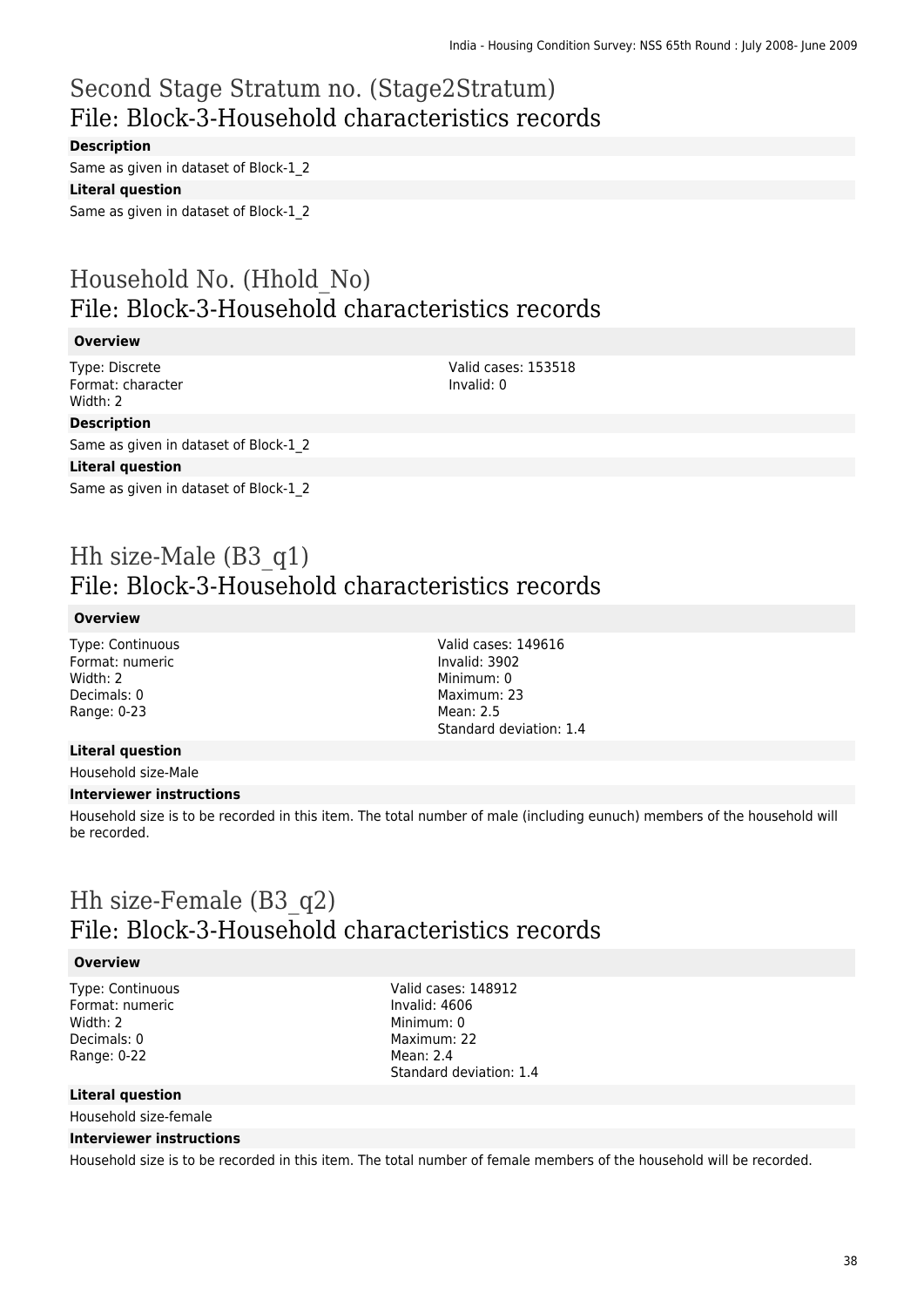### Hh size- Total (B3\_q3) File: Block-3-Household characteristics records

### **Overview**

Type: Continuous Format: numeric Width: 2 Decimals: 0 Range: 1-40

Valid cases: 153518 Invalid: 0 Minimum: 1 Maximum: 40 Mean: 4.8 Standard deviation: 2.4

### **Literal question**

Household size-Total

#### **Interviewer instructions**

Household size is to be recorded in this item. The total number members of the household will be recorded

### Gender of the head (B3 q4) File: Block-3-Household characteristics records

#### **Overview**

Type: Discrete Format: character Width: 1

Valid cases: 153450 Invalid: 0

#### **Literal question**

Gender of the head of the household

#### **Interviewer instructions**

gender of the head of the household will be recorded. Code 1 will be recorded if the head of household is male and code 2 will be recorded if the head of the household is female. If the head of household is eunuch, code '1' will also be recorded

# NIC-2004 (B3\_q5) File: Block-3-Household characteristics records

#### **Overview**

Type: Discrete Format: character Width: 5

Valid cases: 144231 Invalid: 0

### **Literal question**

Principal industry (NIC-2004)

#### **Interviewer instructions**

The description of the principal household industry will be recorded in the space provided. The appropriate five-digit industry code of the NIC-2004 is to be recorded . For households deriving income from non-economic activities only, (e.g. for a household where income is derived only from pension/ begging/ prostitution, etc.) a dash (-) may be put against this item

### NCO-2004 (B3\_q6) File: Block-3-Household characteristics records

#### **Overview**

Type: Discrete Format: character Width: 3

Valid cases: 144121 Invalid: 0

**Literal question** Principal occupation (NCO-2004)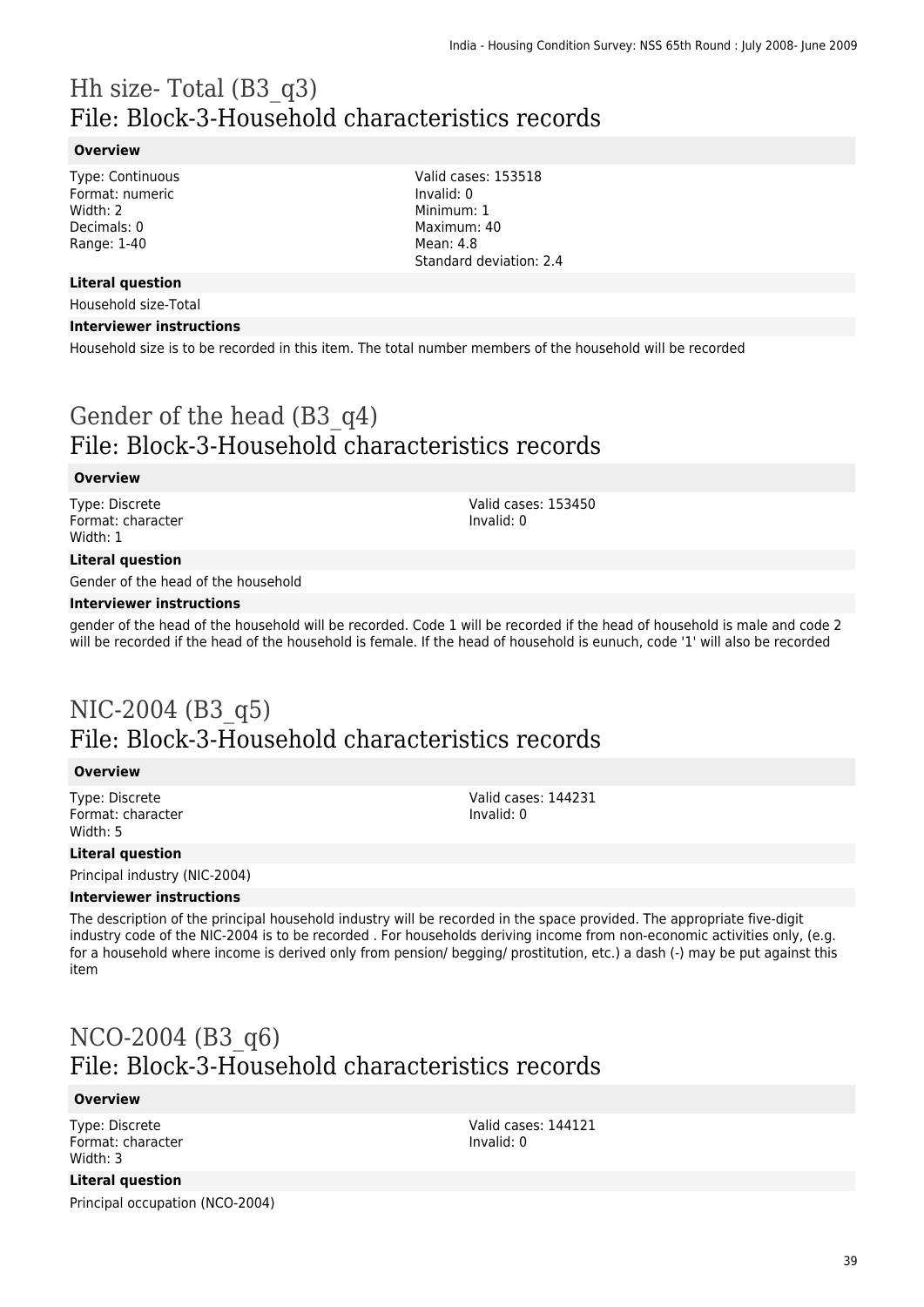### NCO-2004 (B3\_q6) File: Block-3-Household characteristics records

### **Interviewer instructions**

The description of the principal household occupation will be recorded in the space provided. The appropriate three-digit occupation code of the NCO-2004 is to be recordedl. For households deriving income from non-economic activities only, a dash (-) may be put against this item.

### Hh type  $(B3q7)$ File: Block-3-Household characteristics records

### **Overview**

Type: Discrete Format: character Width: 2

Valid cases: 153518 Invalid: 0

### **Literal question**

Household type

### Religion (B3\_q8) File: Block-3-Household characteristics records

#### **Overview**

Type: Discrete Format: character Width: 1

Valid cases: 153499 Invalid: 0

### **Literal question**

Religion

#### **Interviewer instructions**

The religion of the household will be recorded against this item in codes. If different members of the household claim to belong to different religions, the religion of the head of the household will be considered as the religion of the household.

### Social group (B3\_q9) File: Block-3-Household characteristics records

#### **Overview**

Type: Discrete Format: character Width: 1

Valid cases: 153476 Invalid: 0

#### **Literal question**

Social group

#### **Interviewer instructions**

Whether the household belongs to scheduled tribe, scheduled caste or other backward class will be indicated against this item in terms of codes

### Land possessed (B3\_q10) File: Block-3-Household characteristics records

#### **Overview**

Type: Discrete Format: character Width: 2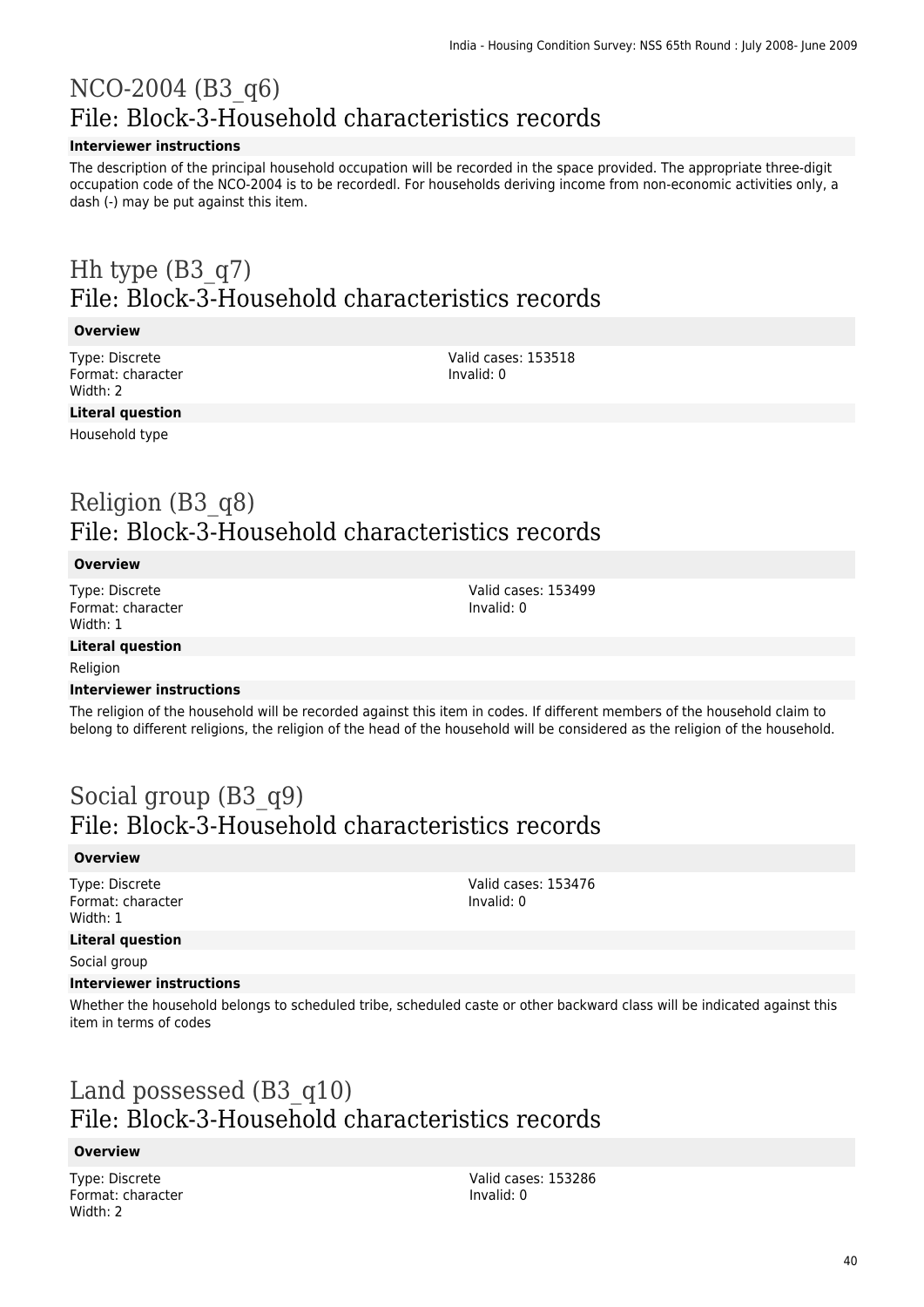### Land possessed (B3\_q10) File: Block-3-Household characteristics records

#### **Literal question**

Land possessed as on date of survey(code)

#### **Interviewer instructions**

Land possessed is given by land owned (including land under 'owner like possession') + land leased in - land leased out + land held by the household but neither owned nor leased in (e.g., encroached land). The area of land possessed by the household within the country only as on the date of survey will be worked out in hectares and the relevant code corresponding to the area of land is to be recorded against this item.

Valid cases: 153518

Invalid: 0

### Tenurial status (B3\_q11) File: Block-3-Household characteristics records

#### **Overview**

Type: Discrete Format: character Width: 1

#### **Literal question**

Tenurial status of dwelling

#### **Interviewer instructions**

A dwelling unit is considered to be 'owned' by the sample household if permanent heritable possession with or without the right to transfer the title is vested in a member or members of the household. Dwelling units in owner-like possession under long term lease or assignment is also considered as owned. If the sample household has the right of permanent heritable possession of the dwelling unit with or without the right to transfer the title, such dwelling units will be considered as 'freehold' and code 1 will be recorded. Dwelling units held under special conditions such that the holder does not possess the title of ownership of the dwelling unit but the right for long term possession of the dwelling unit (e.g., dwelling units possessed under perpetual lease, hereditary tenure and long term lease for 30 years or more) will be considered as being 'leasehold' and for such type of dwelling units code 2 will be considered. If the dwelling unit, in which the sample household lives, is provided by an employer to a member of the sample household, such dwelling units will be considered as 'employer quarter' and code 3 will be assigned. If the dwelling is taken on rent, by the sample household, which is payable at monthly, quarterly or any other periodic intervals or on lease, for a period of less than 30 years, it will be treated as a hired dwelling. It may be noted that a hired dwelling unit may be free of rent also. If the sample household had taken the dwelling unit in rent with written contract with its owner, for such dwelling unit, code 4 will be entered. On the other hand, if the sample household lives in a hired dwelling unit without a written contract with the owner of the dwelling unit, code 5 will be entered for such dwelling unit. Households living more or less regularly, under bridges, in pipe, etc., in purely temporary flimsy improvisations built by the roadside (which are liable to be removed any moment), are considered to have no dwellings and for such households code 6 will be recorded against this item. Code 9 will be entered in all other types of possession of the dwelling unit (e.g., encroached one).

### Area type (B3\_q12) File: Block-3-Household characteristics records

#### **Overview**

Type: Discrete Format: character Width: 1

Valid cases: 153473 Invalid: 0

### **Pre question**

Ask this question if answer to Q.11 is code-1to5 or 9

#### **Literal question**

If entry 1 to 5 or 9 in item 11, area type in which the dwelling unit is located

#### **Post question**

Skip otherwise

#### **Interviewer instructions**

For those who are living in houses (i.e., excluding those with no dwelling: code 6 in item 11), information on the type of area in which the dwelling unit is located will be recorded against this item in terms of codes.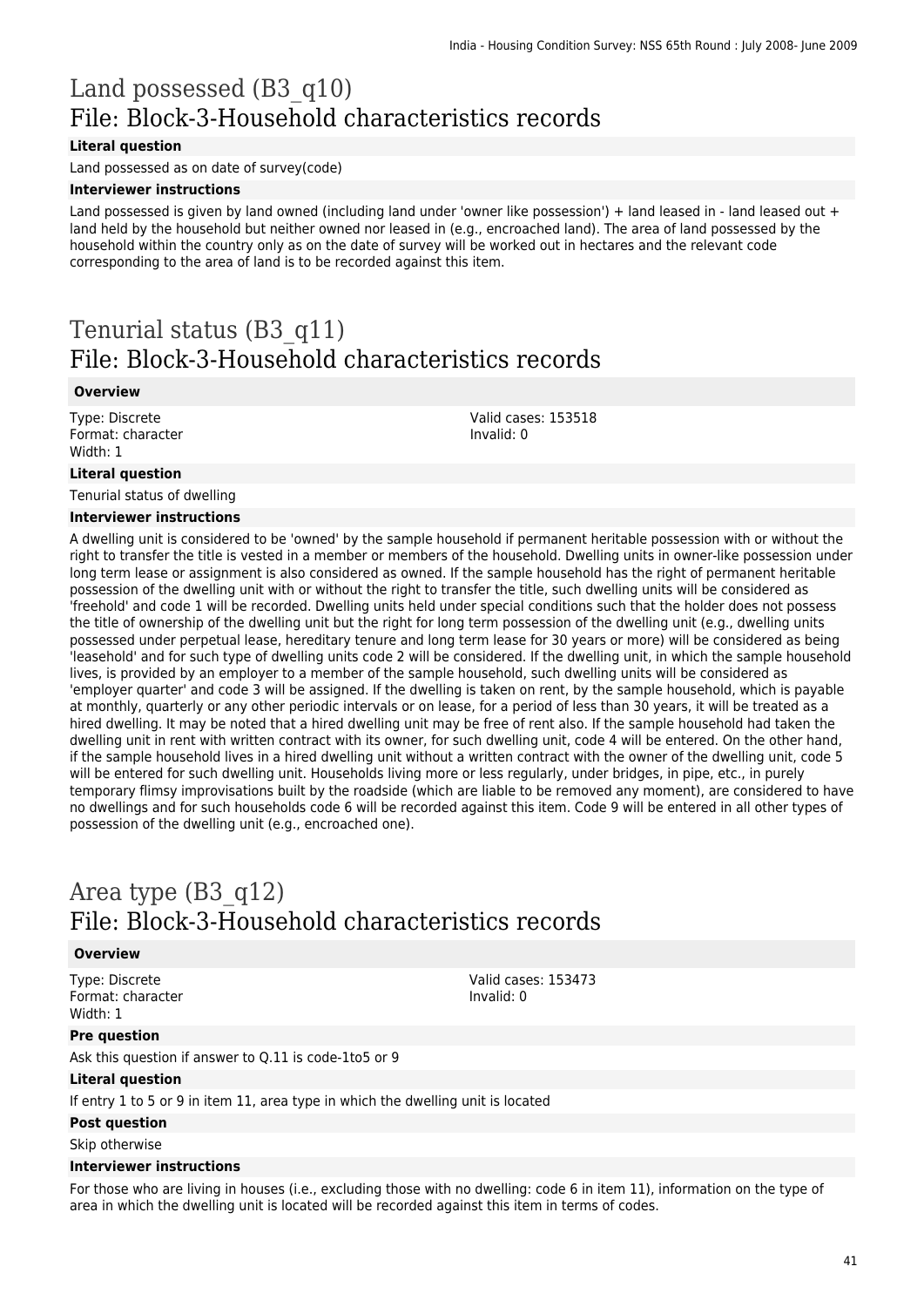### Max distance to the place of work (B3 q13) File: Block-3-Household characteristics records

### **Overview**

Type: Discrete Format: character Width: 1

Valid cases: 153093 Invalid: 0

### **Literal question**

Maximum distance to the place of work normally travelled by any earner of the household (code)

#### **Interviewer instructions**

Information for this item will be collected with a reference period of last 365 days. A household member with earning either from economic activities and/or from non-economic activities will be considered as an earner in the household. Place of work will refer to the place where the activities, considering both the economic and non-economic activities together, are performed by the earners. Distance will mean the one way actual distance from residence to the place of work normally travelled by the earner. For a household with a single earner, there will not be any problem in ascertaining the maximum distance normally travelled to the place of work by him/her. In case there is more than one earner in a household, the distance will be the maximum distance travelled by any earner.

However, for the pensioners, remittance recipients and rentiers, who may travel certain distances to collect money from the banks or post offices or from the tenants, code 1 will always be entered. For persons, whose place of work is not fixed, e.g., hawkers, casual workers, mobile trade, beggars, etc., the distance normally travelled from residence to the farthest point of his/her area of operation may be considered for assigning codes in this item. In all the situations, the distance normally travelled from residence to the farthest point of his/her place of activity will be ascertained and the relevant code will be entered.

> Valid cases: 153234 Invalid: 284 Minimum: 0 Maximum: 275000 Mean: 3393.9

Standard deviation: 3212.8

### Purchase (Rs.) (B3\_q14) File: Block-3-Household characteristics records

#### **Overview**

Type: Continuous Format: numeric Width: 6 Decimals: 0 Range: 0-275000

#### **Literal question**

Household consumer expenditure during last 30 days out of :-Purchase (Rs.)

#### **Interviewer instructions**

The household consumer expenditure during the last 30 days is to be ascertained through 5 questions and recorded in whole number of rupees in the following items:

Q.14: purchase,

Q.15: home produced stock,

- Q.1616: receipts in exchange of goods and services,
- Q.17: gifts and loans,

Q.18: free collection,

### Home produced (Rs.) (B3\_q15) File: Block-3-Household characteristics records

#### **Overview**

Type: Continuous Format: numeric Width: 5 Decimals: 0 Range: 0-20000

Valid cases: 71538 Invalid: 81980 Minimum: 0 Maximum: 20000 Mean: 928.4 Standard deviation: 893

#### **Literal question**

Household consumer expenditure during last 30 days out of :-Home produced (Rs.)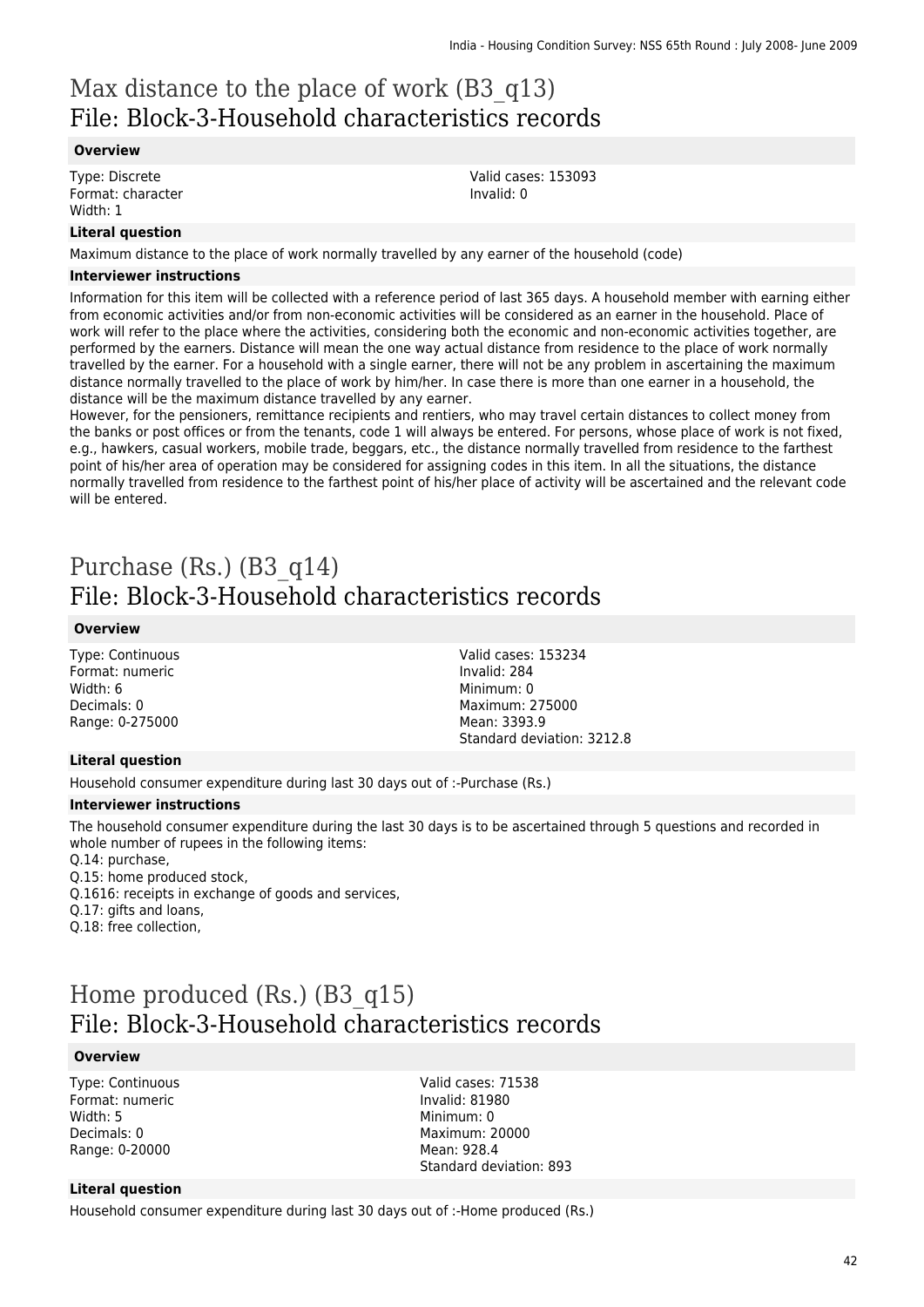### Home produced (Rs.) (B3\_q15) File: Block-3-Household characteristics records **Interviewer instructions**

See q.14 for details

### Exchange of goods & services (Rs.) (B3\_q16) File: Block-3-Household characteristics records

### **Overview**

Type: Continuous Format: numeric Width: 5 Decimals: 0 Range: 0-22000

Valid cases: 21365 Invalid: 132153 Minimum: 0 Maximum: 22000 Mean: 324.6 Standard deviation: 577.2

#### **Literal question**

Household consumer expenditure during last 30 days out of :-Exchange of goods & services (Rs.)

### **Interviewer instructions**

See q.14 for details

### Gifts  $\&$  loans (Rs.) (B3 q17) File: Block-3-Household characteristics records

#### **Overview**

Type: Continuous Format: numeric Width: 6 Decimals: 0 Range: 0-100000

Valid cases: 31635 Invalid: 121883 Minimum: 0 Maximum: 100000 Mean: 256.3 Standard deviation: 735.6

#### **Literal question**

Household consumer expenditure during last 30 days out of :-Gifts & loans (Rs.)

#### **Interviewer instructions**

See q.14 for details

### Free collection (Rs.) (B3\_q18) File: Block-3-Household characteristics records

#### **Overview**

Type: Continuous Format: numeric Width: 4 Decimals: 0 Range: 0-7500

Valid cases: 70589 Invalid: 82929 Minimum: 0 Maximum: 7500 Mean: 242.2 Standard deviation: 211.5

#### **Literal question**

Household consumer expenditure during last 30 days out of :-Free collection (Rs.)

#### **Interviewer instructions**

See q.14 for details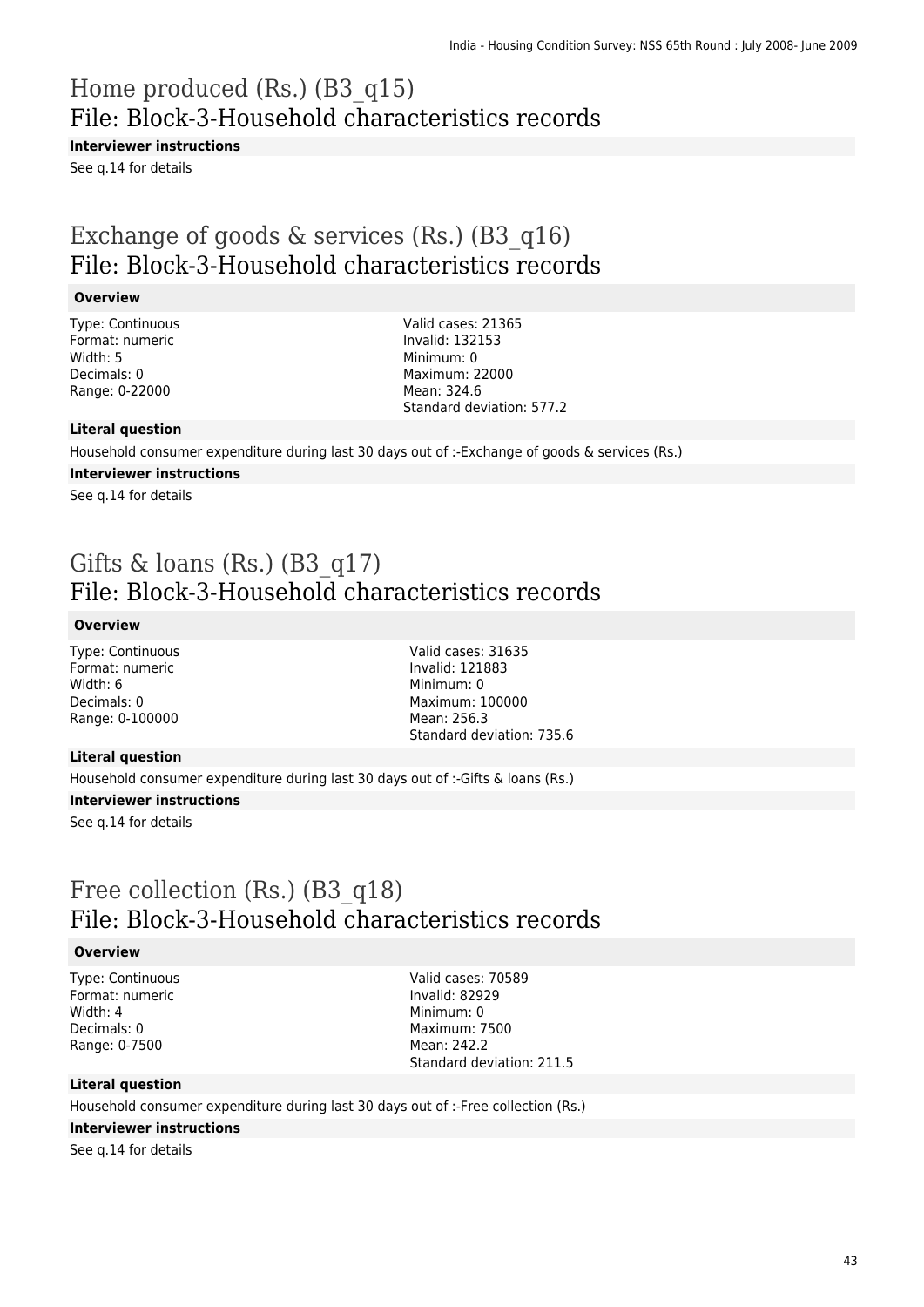# Total (items 14 to 18) (Rs.) (B3\_q19) File: Block-3-Household characteristics records

### **Overview**

Type: Continuous Format: numeric Width: 6 Decimals: 0 Range: 20-381700

Valid cases: 153518 Invalid: 0 Minimum: 20 Maximum: 381700 Mean: 4029.6 Standard deviation: 3287.8

### **Literal question**

Household consumer expenditure during last 30 days Total (items 14 to 18) (Rs.)

### **Interviewer instructions**

See q.14 for details

### Multiplier Sub-sample-wise (Wgt\_SS) File: Block-3-Household characteristics records

#### **Overview**

Type: Continuous Format: numeric Width: 9 Decimals: 2 Range: 0.93-200328.38

Valid cases: 153518 Invalid: 0 Minimum: 0.9 Maximum: 200328.4 Mean: 2926.2 Standard deviation: 4140.2

### Multiplier Combined (Wgt\_combined) File: Block-3-Household characteristics records

#### **Overview**

Type: Continuous Format: numeric Width: 9 Decimals: 2 Range: 0.465-100164.19 Valid cases: 153518 Invalid: 0 Minimum: 0.5 Maximum: 100164.2 Mean: 1463.1 Standard deviation: 2070.1

### Sub-sample NS (nss) File: Block-3-Household characteristics records

#### **Overview**

Type: Continuous Format: numeric Width: 2 Decimals: 0 Range: 1-96

Valid cases: 153518 Invalid: 0 Minimum: 1 Maximum: 96 Mean: 11 Standard deviation: 12.5

### Combined NC (nsc) File: Block-3-Household characteristics records

### **Overview**

44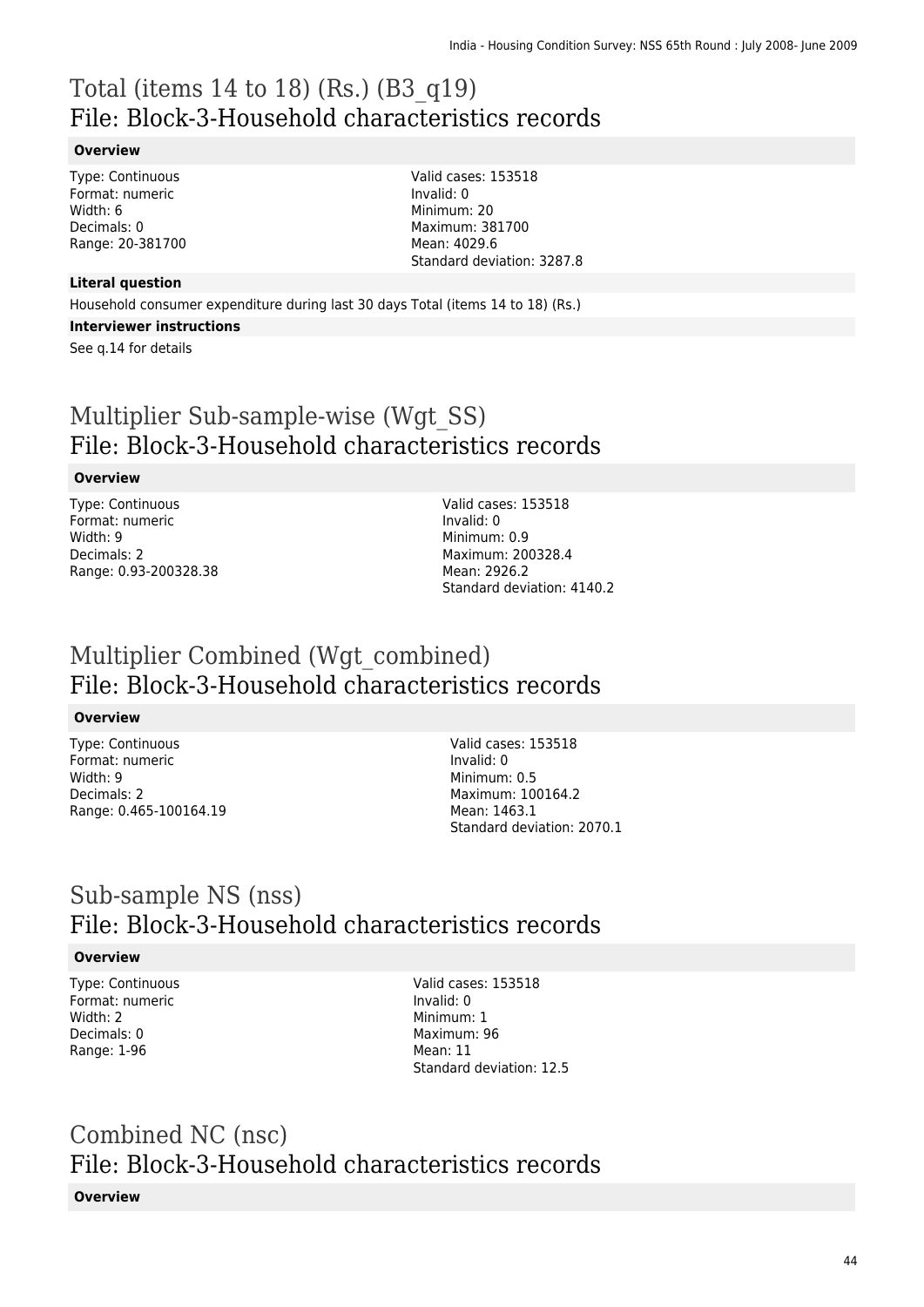### Combined NC (nsc) File: Block-3-Household characteristics records

Type: Continuous Format: numeric Width: 3 Decimals: 0 Range: 3-192

Valid cases: 153518 Invalid: 0 Minimum: 3 Maximum: 192 Mean: 22 Standard deviation: 25

### SS multiplier posted (wgt\_posted) File: Block-3-Household characteristics records

### **Overview**

Type: Continuous Format: numeric Width: 8 Decimals: 0 Range: 93-20032838 Valid cases: 153518 Invalid: 0 Minimum: 93 Maximum: 20032838 Mean: 292617.9 Standard deviation: 414022.9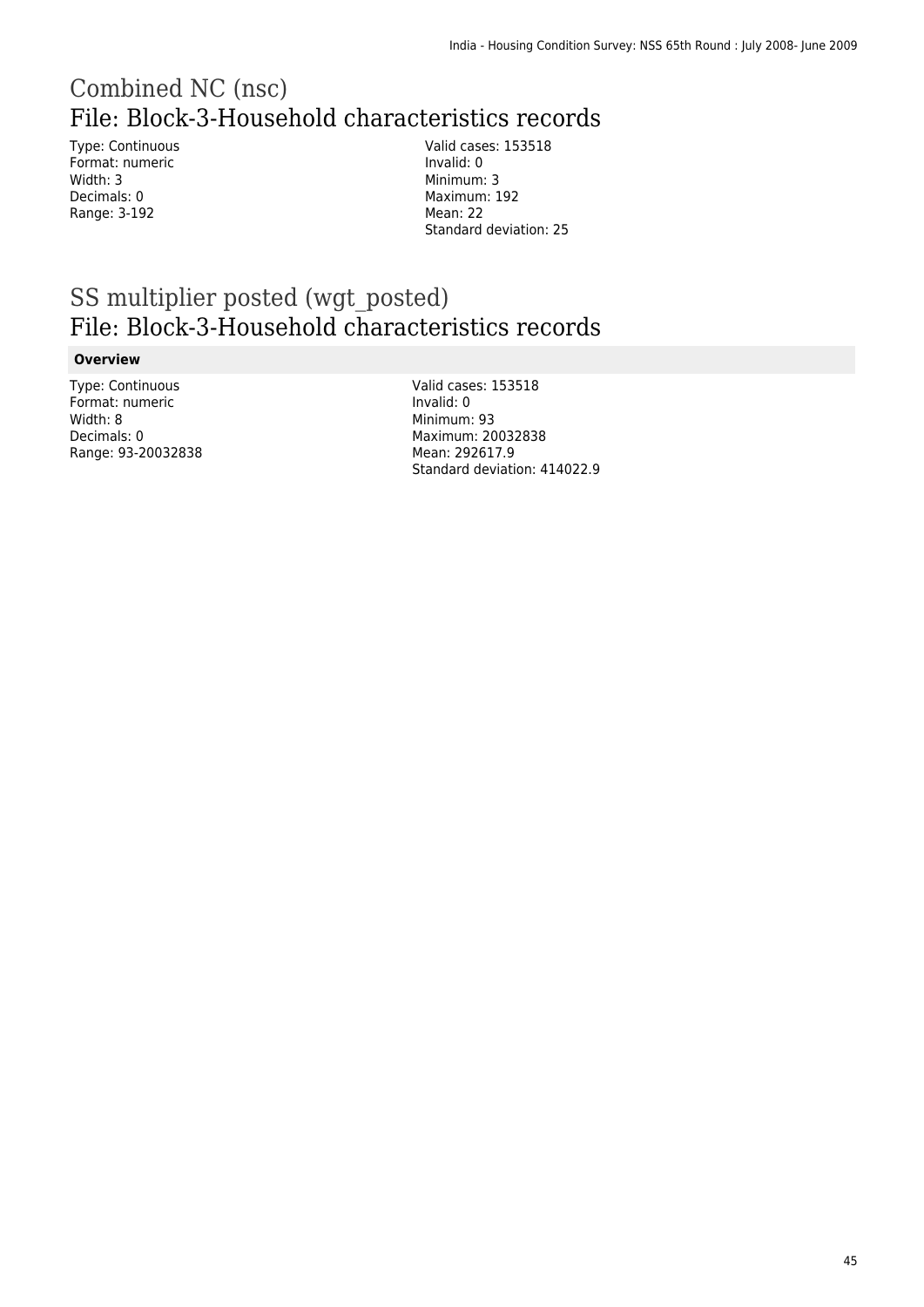### Key to locate Hhold (Key\_hhold) File: Block-4-Household living facilities-records

### **Overview**

Type: Discrete Format: character Width: 9

### **Description**

Same as in dataset of Block-1\_2 **Literal question**

Same as in dataset of Block-1\_2

### Record\_Identifier (Rec\_Id) File: Block-4-Household living facilities-records

#### **Overview**

Type: Discrete Format: character Width: 2

Valid cases: 153518 Invalid: 0

### **Description**

Same as in dataset of Block-1\_2

### **Literal question**

Same as in dataset of Block-1\_2

### Round (Round) File: Block-4-Household living facilities-records

### **Overview**

Type: Discrete Format: character Width: 2

#### **Description**

Same as in dataset of Block-1\_2

### **Literal question**

Same as in dataset of Block-1\_2

### Valid cases: 153518 Invalid: 0

Schedule Number (Sch\_no) File: Block-4-Household living facilities-records

### **Overview**

Type: Discrete Format: character Width: 3

### **Description**

Same as in dataset of Block-1\_2

### **Literal question**

Same as in dataset of Block-1\_2

Valid cases: 153518 Invalid: 0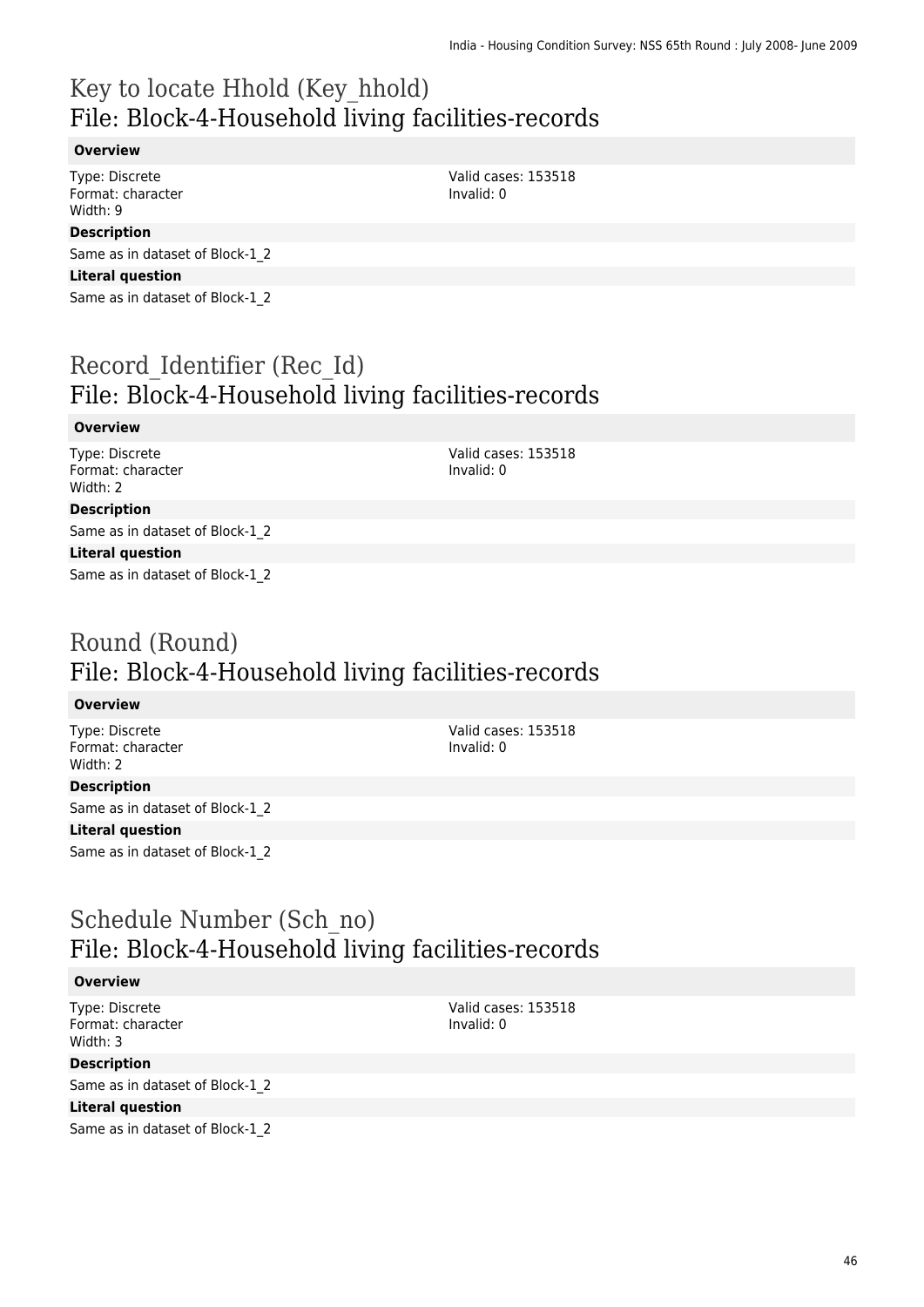### Sample (Sample) File: Block-4-Household living facilities-records

### **Overview**

Type: Discrete Format: character Width: 1

### **Description**

Same as in dataset of Block-1\_2 **Literal question**

Same as in dataset of Block-1\_2

### Sub-Round (SubRound) File: Block-4-Household living facilities-records

### **Overview**

Type: Discrete Format: character Width: 1

Valid cases: 153518 Invalid: 0

### **Description**

Same as in dataset of Block-1\_2

### **Literal question**

Same as in dataset of Block-1\_2

### Sub-Sample (SubSample) File: Block-4-Household living facilities-records

### **Overview**

Type: Discrete Format: character Width: 1

#### **Description**

Same as in dataset of Block-1\_2

### **Literal question**

Same as in dataset of Block-1\_2

### Valid cases: 153518 Invalid: 0

### Sector (Sector) File: Block-4-Household living facilities-records

### **Overview**

Type: Discrete Format: character Width: 1

### **Description**

Same as in dataset of Block-1\_2

### **Literal question**

Same as in dataset of Block-1\_2

Valid cases: 153518 Invalid: 0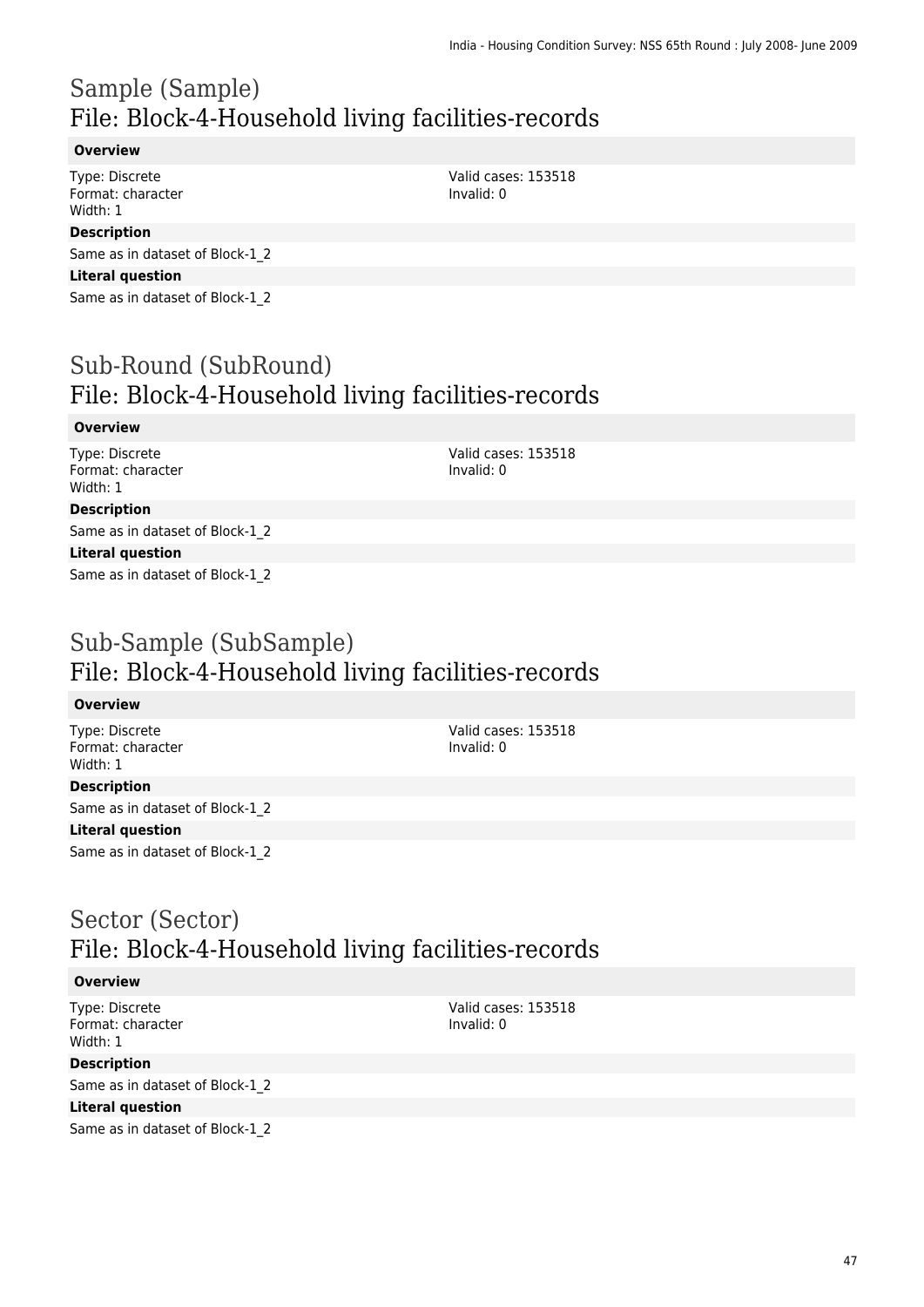### State (State) File: Block-4-Household living facilities-records

### **Overview**

Type: Discrete Format: character Width: 2

### **Description**

Same as in dataset of Block-1\_2 **Literal question**

Same as in dataset of Block-1\_2

### Region (Region) File: Block-4-Household living facilities-records

### **Overview**

Type: Discrete Format: character Width: 1

Valid cases: 153518 Invalid: 0

### **Description**

Same as in dataset of Block-1\_2

### **Literal question**

Same as in dataset of Block-1\_2

### FOD Sub-Region (FODSub\_Region) File: Block-4-Household living facilities-records

### **Overview**

Type: Discrete Format: character Width: 4

#### **Description**

Same as in dataset of Block-1\_2

### **Literal question**

Same as in dataset of Block-1\_2

### Valid cases: 153518 Invalid: 0

### District (District) File: Block-4-Household living facilities-records

### **Overview**

Type: Discrete Format: character Width: 2

### **Description**

Same as in dataset of Block-1\_2

### **Literal question**

Same as in dataset of Block-1\_2

Valid cases: 153518 Invalid: 0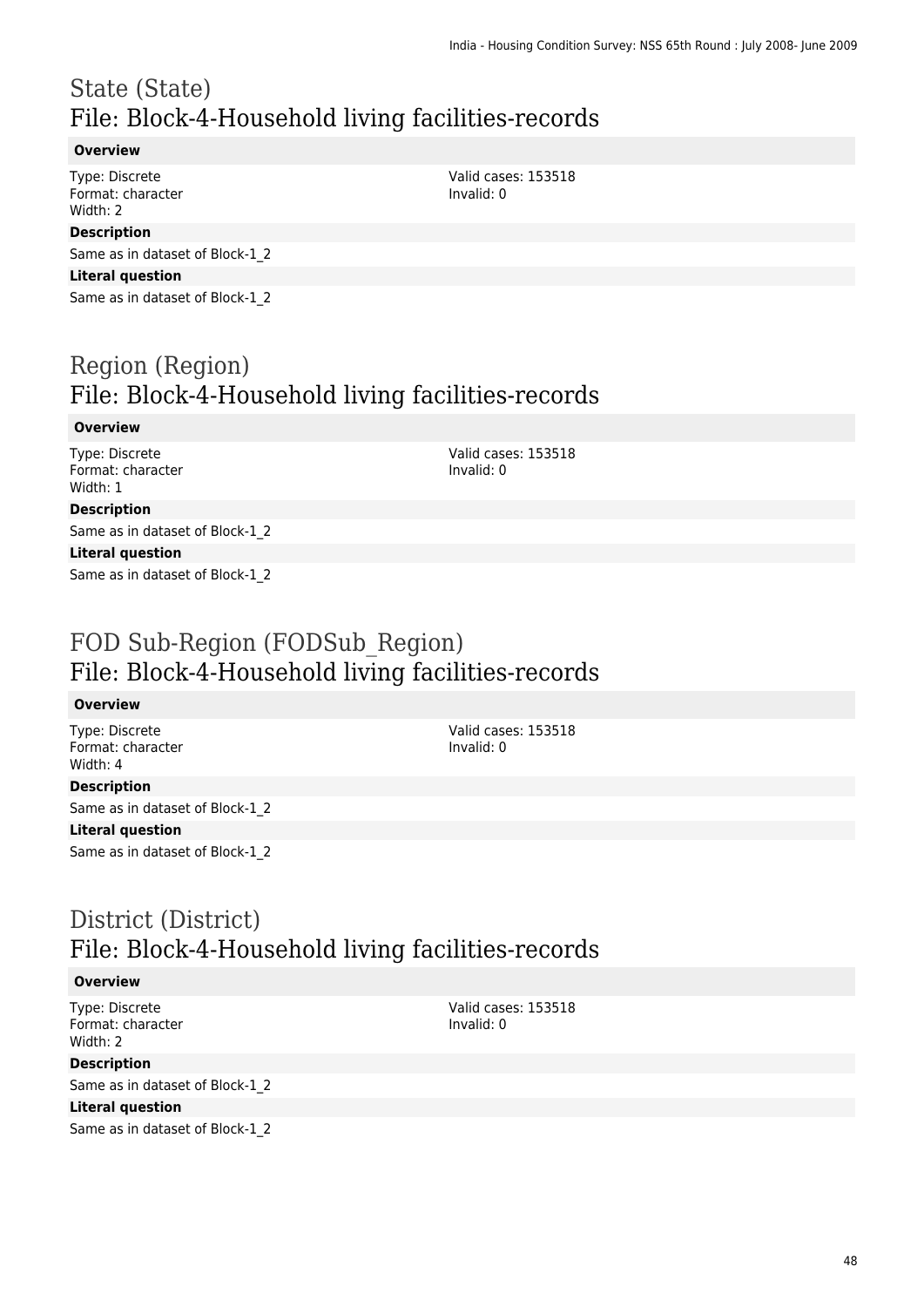### Stratum (Stratum) File: Block-4-Household living facilities-records

### **Overview**

Type: Discrete Format: character Width: 2

### **Description**

Same as in dataset of Block-1\_2 **Literal question**

Same as in dataset of Block-1\_2

### Sub-Stratum(urban only) (Sub\_Stratum) File: Block-4-Household living facilities-records

#### **Overview**

Type: Discrete Format: character Width: 2

Valid cases: 56363 Invalid: 0

Valid cases: 153518

Invalid: 0

### **Description**

Same as in dataset of Block-1\_2

### **Literal question**

Same as in dataset of Block-1\_2

### FSU Serial number (FSU) File: Block-4-Household living facilities-records

### **Overview**

Type: Discrete Format: character Width: 5

#### **Description**

Same as in dataset of Block-1\_2

### **Literal question**

Same as in dataset of Block-1\_2

### Valid cases: 153518 Invalid: 0

hg/ sb Number (Hg\_sb\_no) File: Block-4-Household living facilities-records

### **Overview**

Type: Discrete Format: character Width: 1

### **Description**

Same as in dataset of Block-1\_2

### **Literal question**

Same as in dataset of Block-1\_2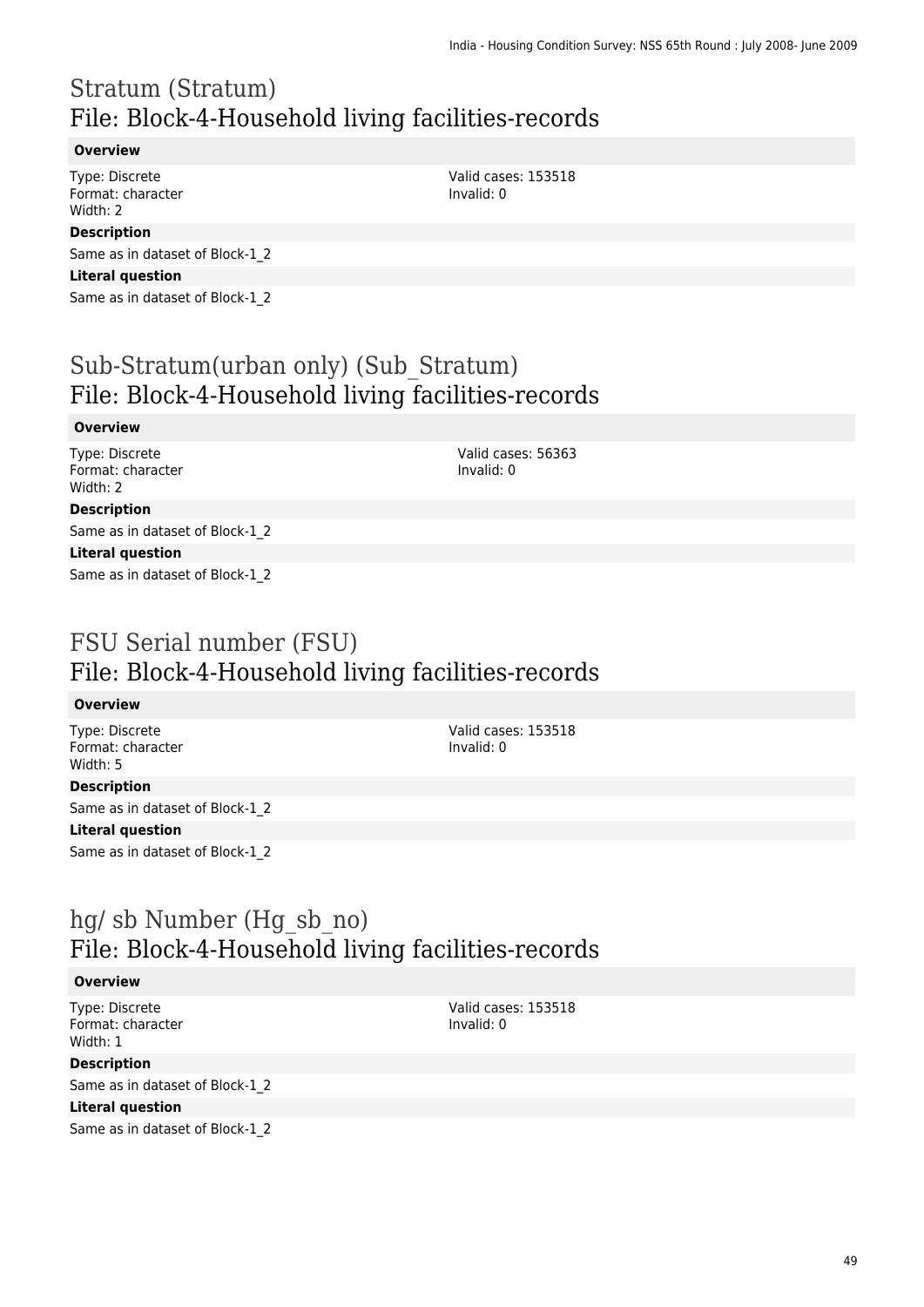### Second Stage Stratum no. (Stage2Stratum) File: Block-4-Household living facilities-records

### **Overview**

Type: Discrete Format: character Width: 1

### **Description**

Same as in dataset of Block-1\_2 **Literal question**

Same as in dataset of Block-1\_2

### Household No. (Hhold\_No) File: Block-4-Household living facilities-records

### **Overview**

Type: Discrete Format: character Width: 2

Valid cases: 153518 Invalid: 0

Valid cases: 153518

Invalid: 0

### **Description**

Same as in dataset of Block-1\_2

### **Literal question**

Same as in dataset of Block-1\_2

### Major source of drinking water- cell 1 (B4 q1 1) File: Block-4-Household living facilities-records

#### **Overview**

Type: Discrete Format: character Width: 2

Valid cases: 153516 Invalid: 0

### **Literal question**

Major source of drinking water (record the two most often used sources against cell 1 and cell 2 in descending order of uses) **Interviewer instructions**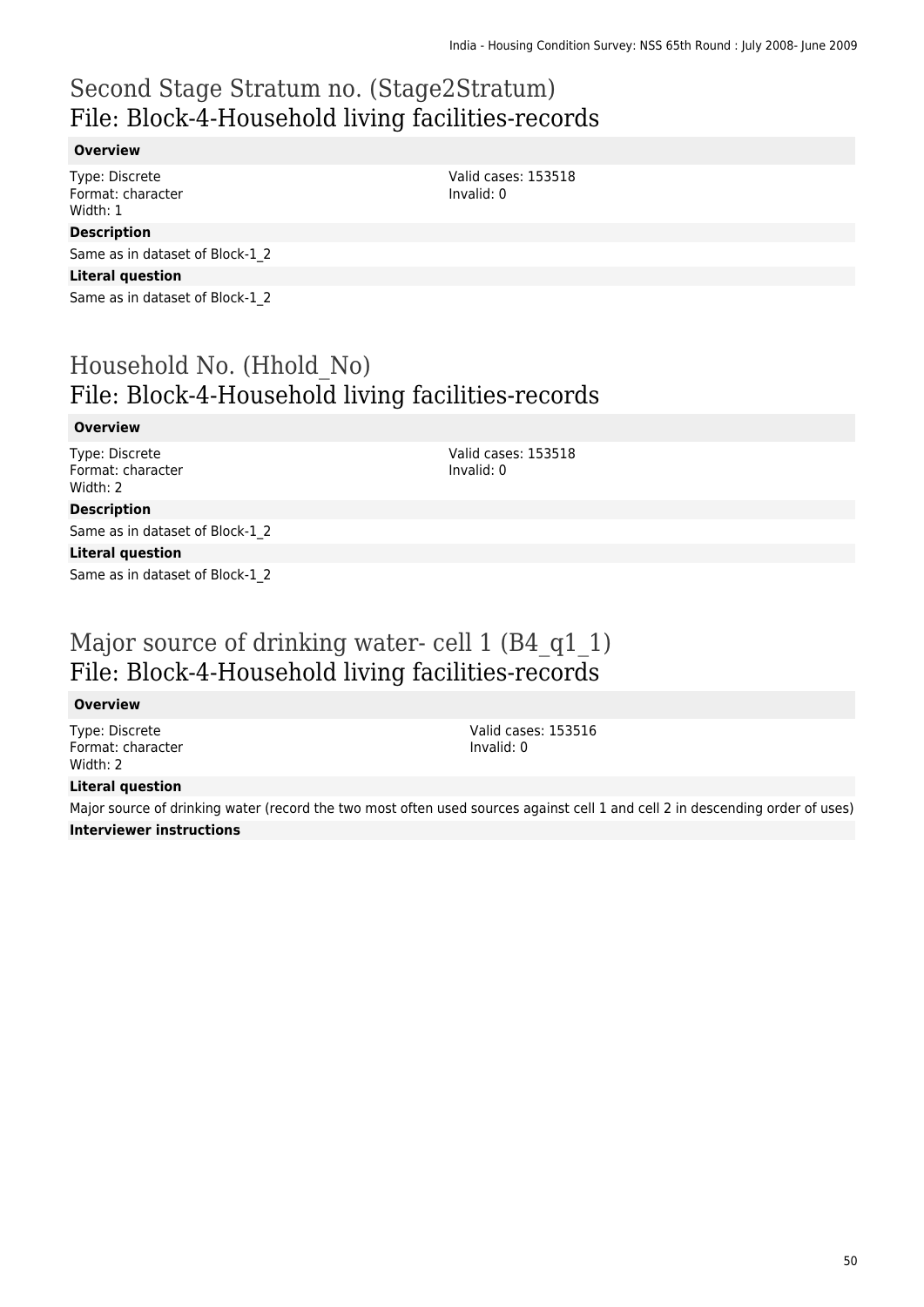### Major source of drinking water- cell 1 (B4 q1 1) File: Block-4-Household living facilities-records

In item 1, information in respect of the household's major source of drinking water during the last 365 days will be collected. Since a household may use more than one source of drinking water, provision has been made to record two such sources in column 3 of item 1 against cell 1 and cell 2, respectively. Entry in cell 1 will relate to that source of drinking water which is used most by the household and in cell 2, entry will relate to the second most used source of drinking water. However, if a household has only one source of drinking water, the relevant entry will be made against cell 1, and a dash (-) may be put in cell 2.

Drinking water packaged in bottles, pouches, and similar containers will be classified as bottled drinking water. Generally this packaged drinking water meets certain safety standards and are considered safe for drinking. However, tap water, well water, etc., kept by households in bottles, for convenience, will not be treated as bottled drinking water. If bottled drinking water is major source of drinking water, code 01 will be appropriate. If an arrangement is made by corporation, municipality, panchayat or other local authorities or any private or public housing estate or agency to supply water through pipe for household uses and if the sample household is availing such facility, then code 02 will be appropriate. Drinking water carried through pipe from sources like well, tank, river, etc., by the owner / occupants only for convenience of the household, however, will not be treated as tap water. Instead, such a source will get the code appropriate to the actual source from which water is carried through pipe. A well is considered as protected if has generally the following protective measures to lower the risk of contamination:

- 1) A headwall around the well with a properly fitting cover
- 2) A concrete drainage platform around the well with a drainage channel
- 3) A handpump or bucket with windlass

A well which does not have protective measures to lower the risk of contamination will be considered as unprotected well. Rainwater harvesting is the gathering or accumulating and storing of rainwater. Traditionally, rainwater harvesting has been practised in arid and semi-arid areas, and has provided drinking water, domestic water, water for livestock, etc. When harvested rainwater is used as a major source of drinking water code 11 will be applicable.

### Major source of drinking water- cell 2 (B4 q1 2) File: Block-4-Household living facilities-records

### **Overview**

Type: Discrete Format: character Width: 2

### **Literal question**

### Same as in Q.1\_1

**Interviewer instructions**

Same as in Q.1\_1

Valid cases: 39594 Invalid: 0

### Whether drinking water sufficient (B4\_q2) File: Block-4-Household living facilities-records

#### **Overview**

Type: Discrete Format: character Width: 1

Valid cases: 153518 Invalid: 0

#### **Literal question**

Whether availability of drinking water from the first source (most often used source) is sufficient throughout the year?

#### **Interviewer instructions**

This information will be collected in respect of the 'most often used source' recorded against cell 1 of item 1. For collecting this information, the investigator will have to depend on the judgement of the informant. Code 1 will be recorded if the reply is affirmative; otherwise code 2 will be recorded.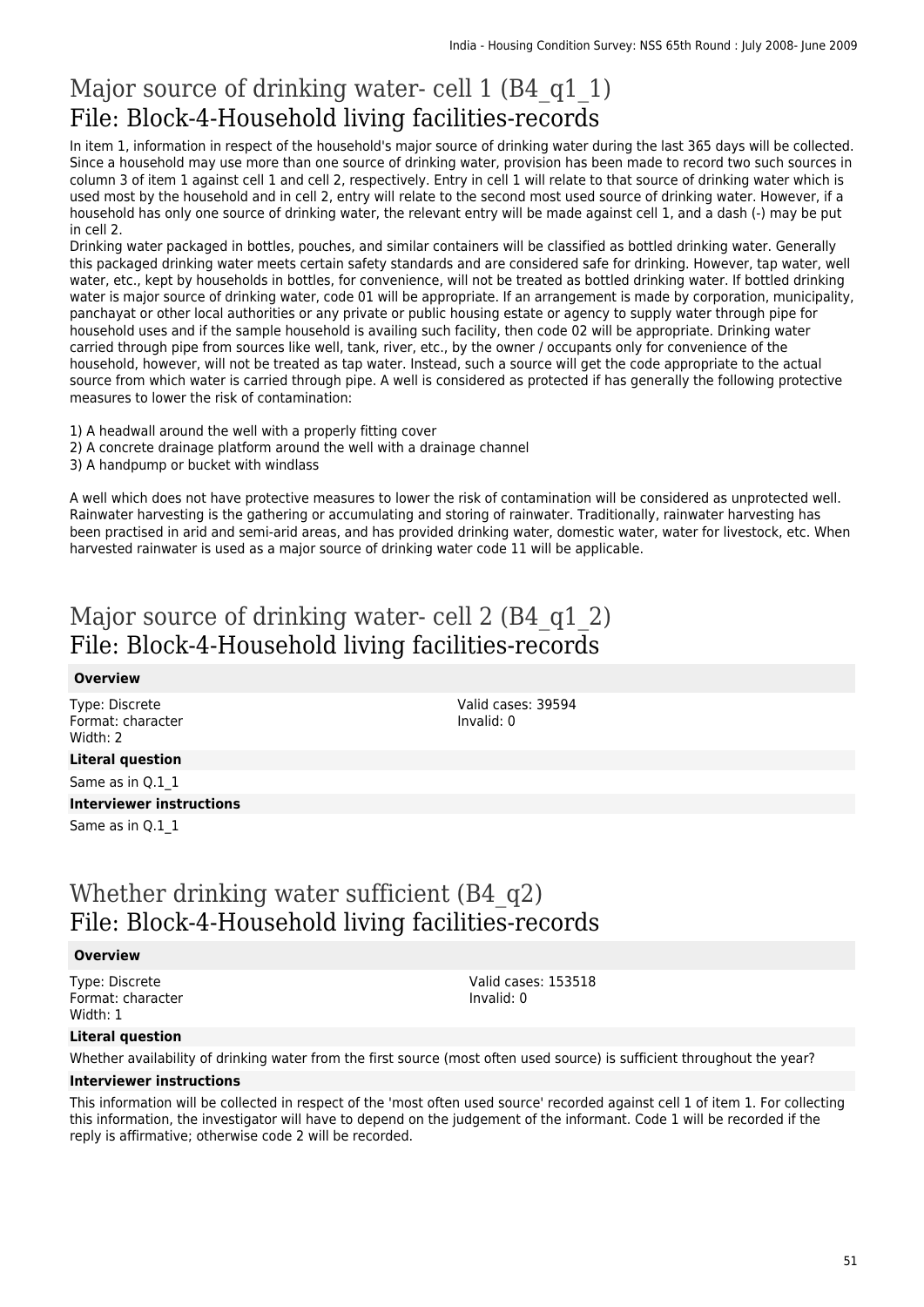### Dinking water-Jan (B4\_q3\_1) File: Block-4-Household living facilities-records

### **Overview**

Type: Discrete Format: character Width: 1

Valid cases: 3138 Invalid: 0

### **Literal question**

If code 2 in item 2, during which calendar months of the year availability of drinking water was not sufficient?

### **Interviewer instructions**

For the households which did not get sufficient drinking water throughout the year from the first source (most often used source), information will be collected regarding the calendar months of the year during which availability of drinking water was not sufficient from the first source. 12 cells have been provided against this item to record information for all the 12 calendar months of the year. Each cell is earmarked, with the name of the month written at the top of the cell to enter the code for eligible month. Code '1' will be recorded in the cell for the calendar month if availability of drinking water was not sufficient in that month. The cell(s) corresponding to the calendar month(s) will be left blank for which availability of drinking water was not considered not sufficient during the year.

### Dinking water-Feb (B4\_q3\_2) File: Block-4-Household living facilities-records

#### **Overview**

Type: Discrete Format: character Width: 1

#### **Literal question**

Same as in Q3\_1

### **Interviewer instructions**

Same as in Q3\_1

### Dinking water-Mar (B4\_q3\_3) File: Block-4-Household living facilities-records

#### **Overview**

Type: Discrete Format: character Width: 1

### **Literal question**

Same as in Q3\_1

**Interviewer instructions**

Same as in Q3\_1

### Dinking water-Apr (B4\_q3\_4) File: Block-4-Household living facilities-records

#### **Overview**

Type: Discrete Format: character Width: 1

Valid cases: 13213 Invalid: 0

### **Literal question**

Same as in Q3\_1 **Interviewer instructions**

Valid cases: 4090 Invalid: 0

Valid cases: 7102 Invalid: 0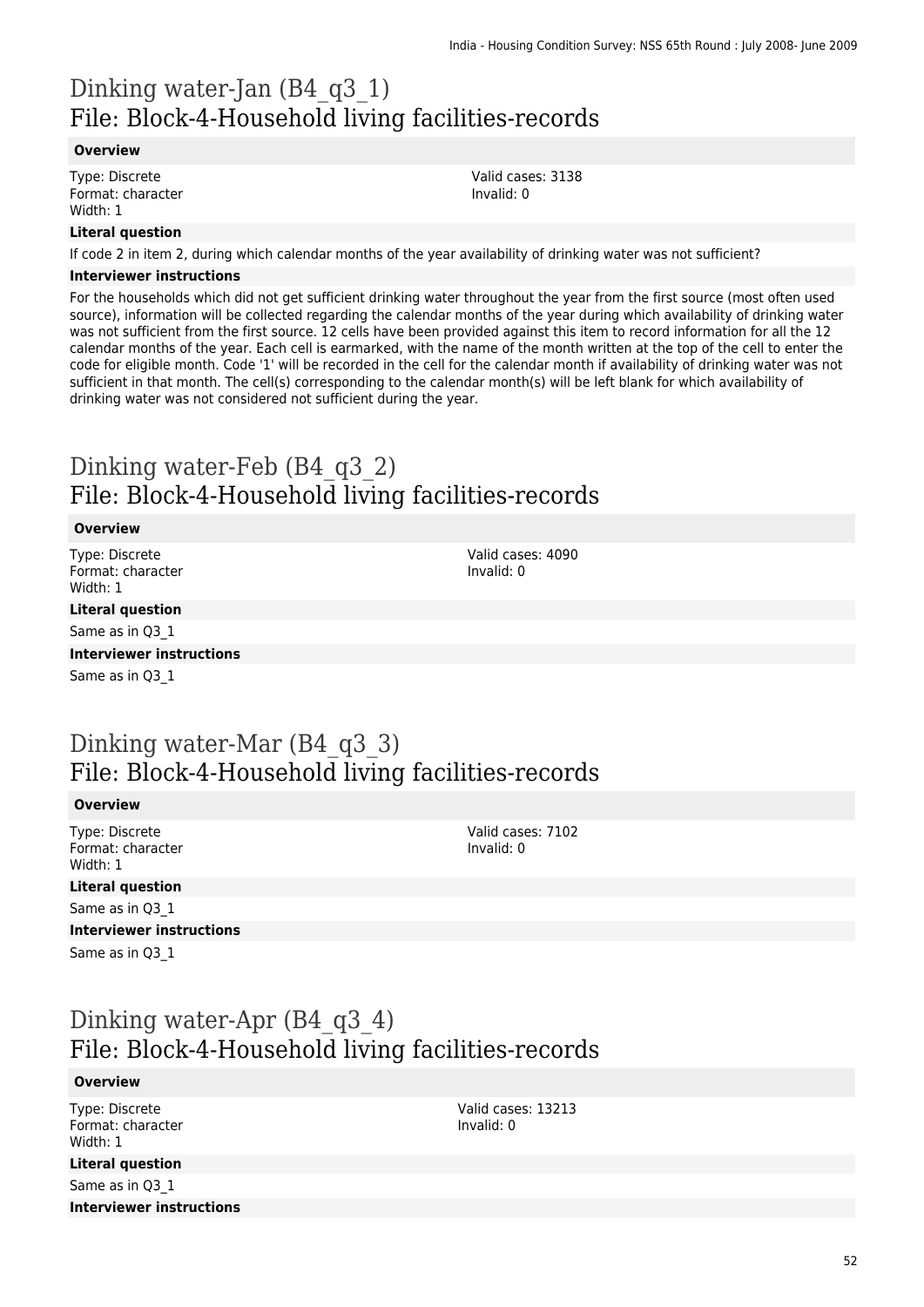### Dinking water-Apr (B4\_q3\_4) File: Block-4-Household living facilities-records Same as in Q3\_1

### Dinking water-May (B4\_q3\_5) File: Block-4-Household living facilities-records

### **Overview**

Type: Discrete Format: character Width: 1

Valid cases: 17256 Invalid: 0

### **Literal question**

Same as in Q3\_1

**Interviewer instructions**

Same as in Q3\_1

### Dinking waterr-Jun (B4\_q3\_6) File: Block-4-Household living facilities-records

### **Overview**

Type: Discrete Format: character Width: 1

### **Literal question**

Same as in Q3\_1

#### **Interviewer instructions**

Same as in Q3\_1

### Drinking water-Jul (B4\_q3\_7) File: Block-4-Household living facilities-records

**Overview**

Type: Discrete Format: character Width: 1

### **Literal question**

Same as in Q3\_1

**Interviewer instructions**

Same as in Q3\_1

### Drinking water-Aug (B4\_q3\_8) File: Block-4-Household living facilities-records

### **Overview**

Type: Discrete Format: character Width: 1

Valid cases: 1013 Invalid: 0

**Literal question**

Same as in Q3\_1

Valid cases: 12397 Invalid: 0

Valid cases: 3365 Invalid: 0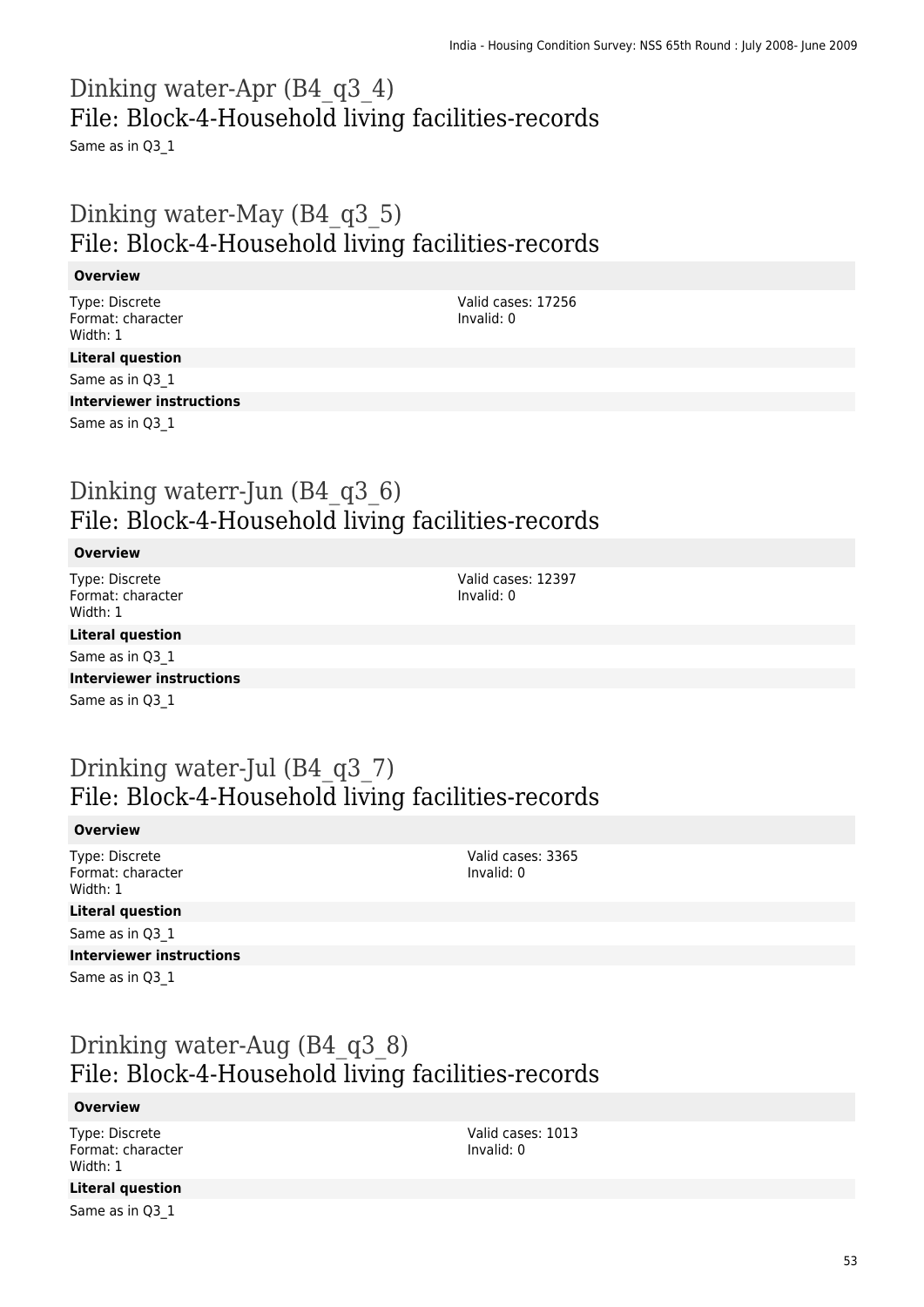# Drinking water-Aug (B4\_q3\_8) File: Block-4-Household living facilities-records

**Interviewer instructions**

Same as in Q3\_1

### Drinking water-Sep (B4\_q3\_9) File: Block-4-Household living facilities-records

### **Overview**

Type: Discrete Format: character Width: 1

**Literal question**

Same as in Q3\_1

**Interviewer instructions**

Same as in Q3\_1

#### Valid cases: 506 Invalid: 0

### Drinking water-Oct (B4\_q3\_10) File: Block-4-Household living facilities-records

### **Overview**

Type: Discrete Format: character Width: 1 **Literal question** Same as in Q3\_1 **Interviewer instructions**

Same as in Q3\_1

### Drinking water-Nov (B4\_q3\_11) File: Block-4-Household living facilities-records

### **Overview**

Type: Discrete Format: character Width: 1

### **Literal question**

Same as in Q3\_1

### **Interviewer instructions**

Same as in Q3\_1

### Drinking water-Dec (B4\_q3\_12) File: Block-4-Household living facilities-records

### **Overview**

Type: Discrete Format: character Width: 1 **Literal question**

Valid cases: 2278 Invalid: 0

Valid cases: 1315

Invalid: 0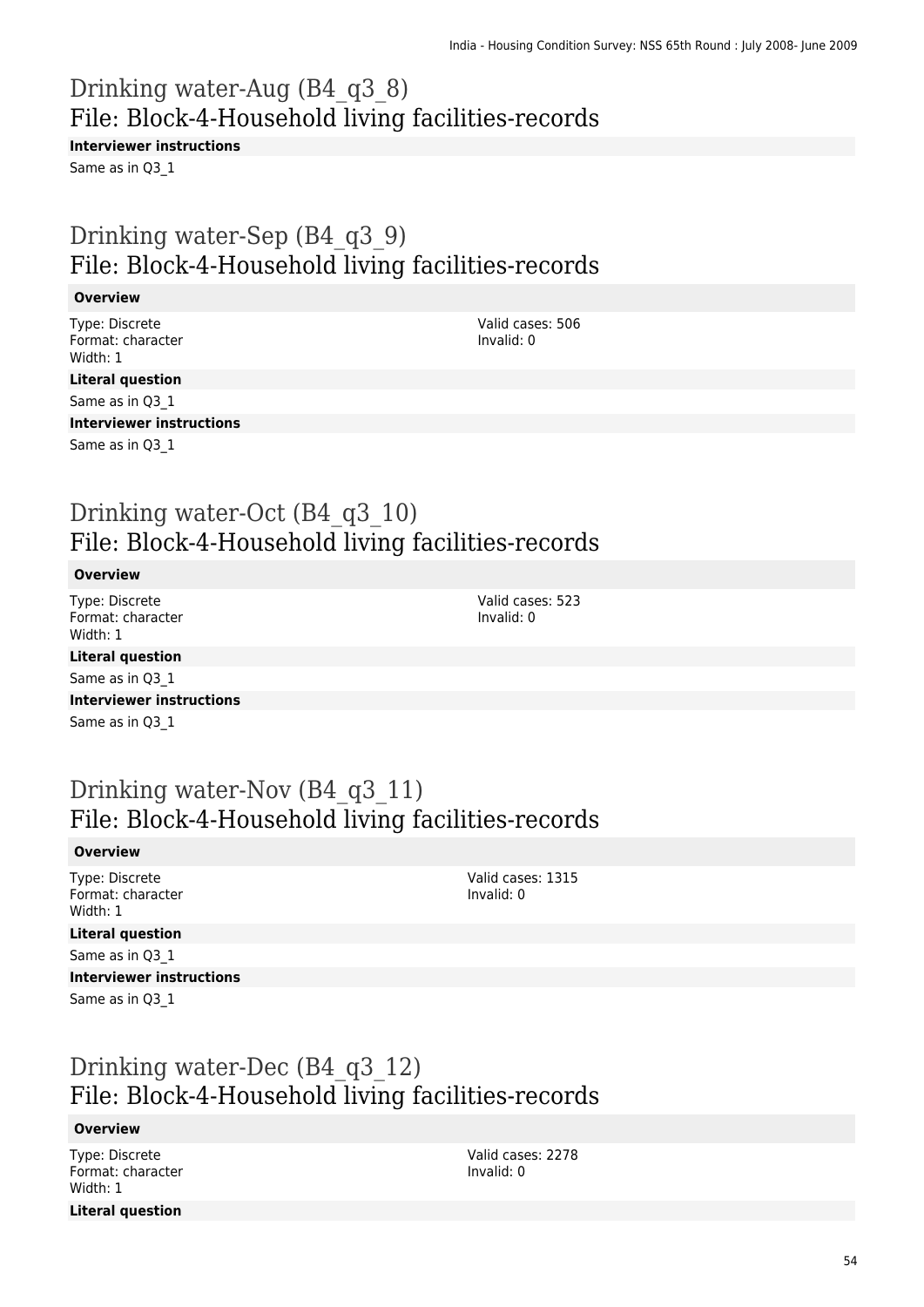# Drinking water-Dec (B4\_q3\_12) File: Block-4-Household living facilities-records

Same as in Q3\_1

**Interviewer instructions**

Same as in Q3\_1

### Facility of drinking water (B4\_q4) File: Block-4-Household living facilities-records

#### **Overview**

Type: Discrete Format: character Width: 1

Valid cases: 153483 Invalid: 0

### **Literal question**

Facility of drinking water

#### **Interviewer instructions**

For the households with more than one sources of drinking water recorded in item 1, the information for this item will relate to the first source (most often used source). Information as to whether the household's first source of drinking water is for its exclusive use or is shared with other households/community will be indicated in codes. If the source of drinking water is shared by and restricted to a few households in the locality or in other situations, code 9

will be entered.

### Distance of the drinking water source (B4\_q5) File: Block-4-Household living facilities-records

#### **Overview**

Type: Discrete Format: character Width: 1

Valid cases: 153123 Invalid: 0

### **Literal question**

Distance to the source of drinking water

#### **Interviewer instructions**

For the households with more than one sources of drinking water recorded in item 1, the information for this item will relate to the first source (most often used source). The distance to the first source of drinking water from the dwelling unit will be ascertained and recorded in codes.

### Facility of bathroom (B4\_q6) File: Block-4-Household living facilities-records

### **Overview**

Type: Discrete Format: character Width: 1

Valid cases: 153498 Invalid: 0

### **Literal question**

Facility of bathroom:

#### **Interviewer instructions**

Information about the bathroom facility available to the members of the household will be indicated against this item in codes.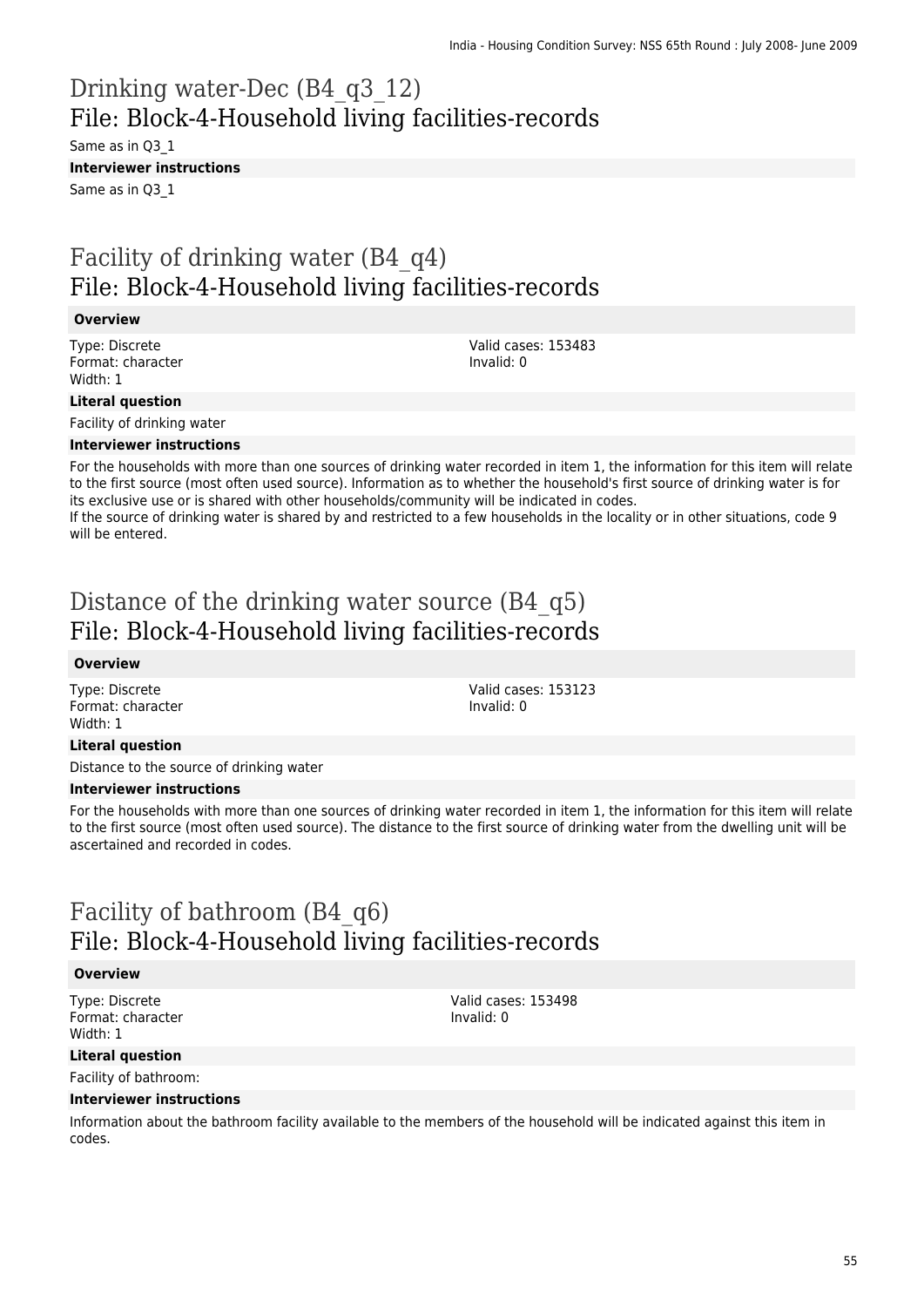### Distance from the bathing place (B4\_q7) File: Block-4-Household living facilities-records

#### **Overview**

Type: Discrete Format: character Width: 1

#### **Literal question**

Distance from the bathing place

#### **Interviewer instructions**

The distance of the bathing place from the dwelling unit will be ascertained and entered against this item in codes. If the household members use more than one bathing place, the one used by majority of the members will be its bathing place. An enclosed area without a roof used for bathing purposes will also be considered as a bathing place, but not as a bathroom.

### Use of latrine (B4\_q8) File: Block-4-Household living facilities-records

#### **Overview**

Type: Discrete Format: character Width: 1

### **Literal question**

Use of latrine:

#### **Interviewer instructions**

In this item information will be collected about whether the household's latrine facility is for its exclusive use or shared with one or more households in the building or for use of households in the locality or whether the household does not have access to latrine facility.

### Type of latrine (B4\_q9) File: Block-4-Household living facilities-records

#### **Overview**

Type: Discrete Format: character Width: 1

#### **Pre question**

Check code in Q.8. If it is 1 to 3, ask this question

#### **Literal question**

If code 1, 2 or 3 in item 8, type of latrine

#### **Post question**

Skip this question otherwise

#### **Interviewer instructions**

For the households who have access to latrine (i.e., if entry is 1, 2 or 3 in item 8), the type of latrine used by the household will be recorded in codes.A latrine connected to underground sewerage system is called flush system latrine. A latrine connected to underground septic chambers will be considered as a septic tank latrine. A latrine connected to a pit dug in earth is called a pit latrine. In a few areas, one may still come across latrines that are serviced by scavengers. These are called service latrines. Appropriate code of the type of latrine used by the household will be entered in item 9.

### Electricity for domestic use (B4\_q10) File: Block-4-Household living facilities-records

Valid cases: 153508 Invalid: 0

Valid cases: 88494

Invalid: 0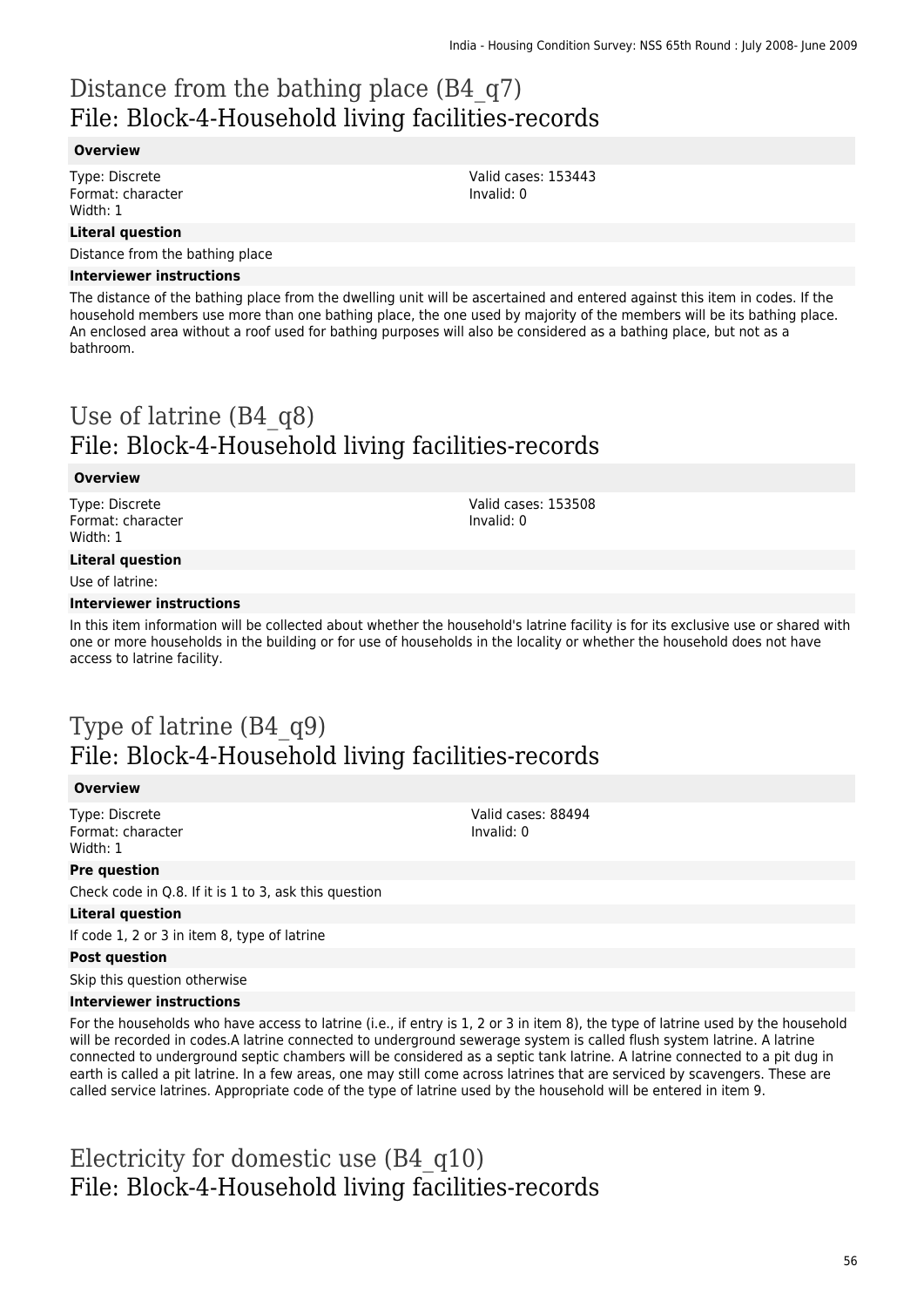### Electricity for domestic use (B4\_q10) File: Block-4-Household living facilities-records

#### **Overview**

Type: Discrete Format: character Width: 1

Valid cases: 153518 Invalid: 0

Valid cases: 117194

Invalid: 0

### **Literal question**

Whether the household has electricity for domestic use?

#### **Interviewer instructions**

If the household has electricity facilities for domestic use code 1 will be recorded, otherwise code will be 2. The use of the electricity may be for lighting or cooking or for both. Electricity may be used legally or illegally and the electricity may be supplied to the household either through public agencies, corporations or by private suppliers. However, if the household makes its own arrangement, either through generator or solar panel, to generate electricity, the household will not be considered as having electricity for domestic use.

### Type of electric wiring (B4\_q11) File: Block-4-Household living facilities-records

### **Overview**

Type: Discrete Format: character Width: 1

### **Pre question**

If  $code = 1$  in Q.10 ask this question

#### **Literal question**

If code 1 in item 10, type of electric wiring.

#### **Post question**

Skip otherwise

### **Interviewer instructions**

If the sample household has electricity for domestic use, type of electric wiring available in the dwelling unit will be indicated here.

### Multiplier Sub-sample-wise (Wgt\_SS) File: Block-4-Household living facilities-records

#### **Overview**

Type: Continuous Format: numeric Width: 9 Decimals: 2 Range: 0.93-200328.38 Valid cases: 153518 Invalid: 0 Minimum: 0.9 Maximum: 200328.4 Mean: 2926.2 Standard deviation: 4140.2

# Multiplier combined (Wgt\_combined) File: Block-4-Household living facilities-records

### **Overview**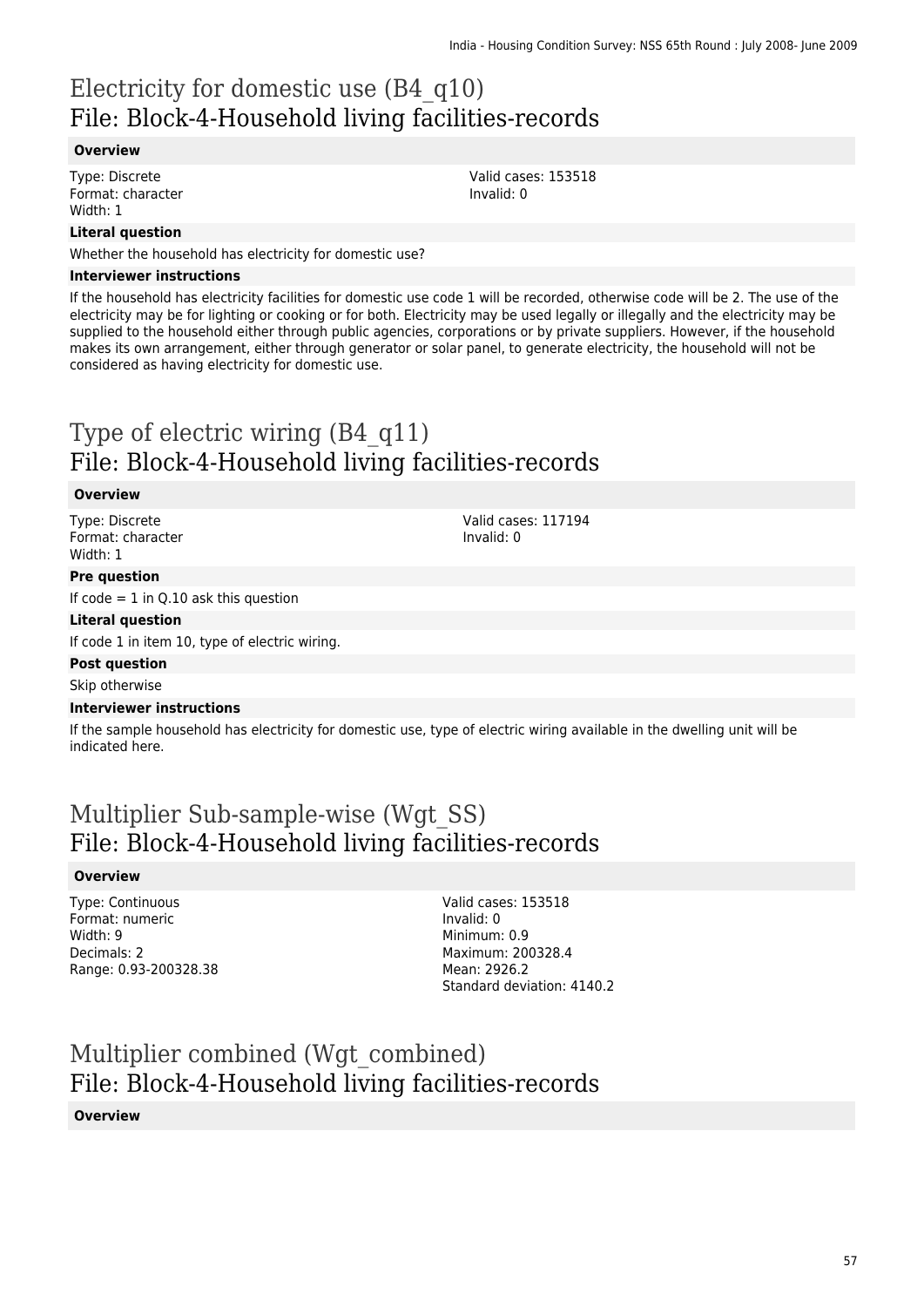### Multiplier combined (Wgt\_combined) File: Block-4-Household living facilities-records

Type: Continuous Format: numeric Width: 9 Decimals: 2 Range: 0.465-100164.19 Valid cases: 153518 Invalid: 0 Minimum: 0.5 Maximum: 100164.2 Mean: 1463.1 Standard deviation: 2070.1

### Sub-sample NS (nss) File: Block-4-Household living facilities-records

### **Overview**

Type: Continuous Format: numeric Width: 2 Decimals: 0 Range: 1-96

Valid cases: 153518 Invalid: 0 Minimum: 1 Maximum: 96 Mean: 11 Standard deviation: 12.5

### Combined NC (nsc) File: Block-4-Household living facilities-records

### **Overview**

Type: Continuous Format: numeric Width: 3 Decimals: 0 Range: 3-192

Valid cases: 153518 Invalid: 0 Minimum: 3 Maximum: 192 Mean: 22 Standard deviation: 25

### SS multiplier posted (wgt\_posted) File: Block-4-Household living facilities-records

### **Overview**

Type: Continuous Format: numeric Width: 8 Decimals: 0 Range: 93-20032838 Valid cases: 153518 Invalid: 0 Minimum: 93 Maximum: 20032838 Mean: 292617.9 Standard deviation: 414022.9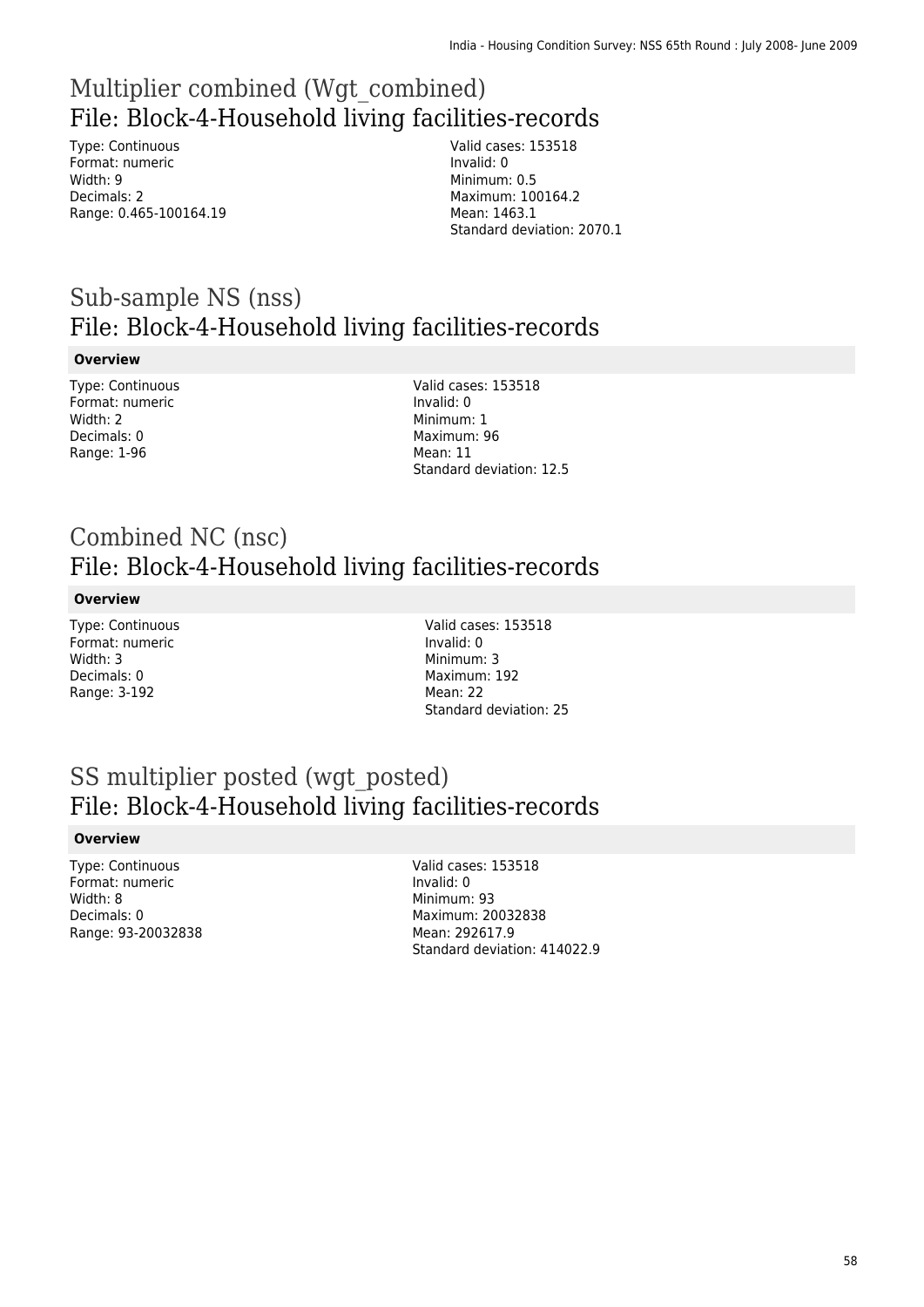# Key to locate Hhold (Key\_hhold) File: Block-5-Housing characteristics-environment-records

### **Overview**

Type: Discrete Format: character Width: 9

### **Description**

Same as in dataset of Block-1\_2 **Literal question**

Same as in dataset of Block-1\_2

### Record\_Identifier (Rec\_Id) File: Block-5-Housing characteristics-environment-records

### **Overview**

Type: Discrete Format: character Width: 2

Valid cases: 153461 Invalid: 0

Valid cases: 153461

Invalid: 0

### **Description**

Same as in dataset of Block-1\_2

### **Literal question**

Same as in dataset of Block-1\_2

### Round (Round) File: Block-5-Housing characteristics-environment-records

### **Overview**

Type: Discrete Format: character Width: 2

### **Description**

Same as in dataset of Block-1\_2

### **Literal question**

Same as in dataset of Block-1\_2

Valid cases: 153461 Invalid: 0

### Schedule Number (Sch\_no) File: Block-5-Housing characteristics-environment-records

### **Overview**

Type: Discrete Format: character Width: 3

### **Description**

Same as in dataset of Block-1\_2

### **Literal question**

Same as in dataset of Block-1\_2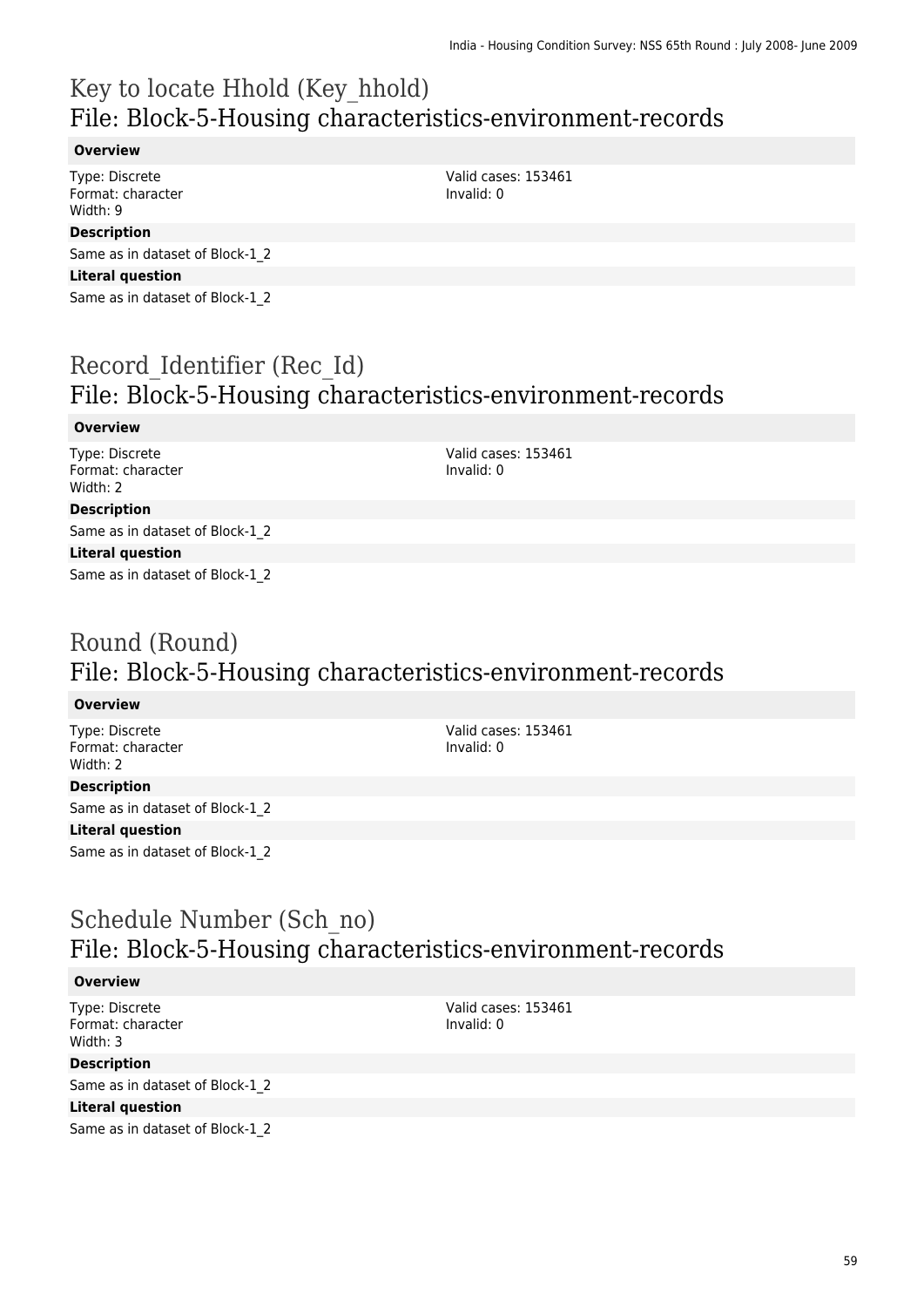# Sample (Sample) File: Block-5-Housing characteristics-environment-records

### **Overview**

Type: Discrete Format: character Width: 1

### **Description**

Same as in dataset of Block-1\_2 **Literal question**

Same as in dataset of Block-1\_2

### Sub-Round (SubRound) File: Block-5-Housing characteristics-environment-records

### **Overview**

Type: Discrete Format: character Width: 1

Valid cases: 153461 Invalid: 0

### **Description**

Same as in dataset of Block-1\_2

### **Literal question**

Same as in dataset of Block-1\_2

### Sub-Sample (SubSample) File: Block-5-Housing characteristics-environment-records

### **Overview**

Type: Discrete Format: character Width: 1

### **Description**

Same as in dataset of Block-1\_2

### **Literal question**

Same as in dataset of Block-1\_2

Valid cases: 153461 Invalid: 0

### Sector (Sector) File: Block-5-Housing characteristics-environment-records

### **Overview**

Type: Discrete Format: character Width: 1

### **Description**

Same as in dataset of Block-1\_2

### **Literal question**

Same as in dataset of Block-1\_2

Valid cases: 153461 Invalid: 0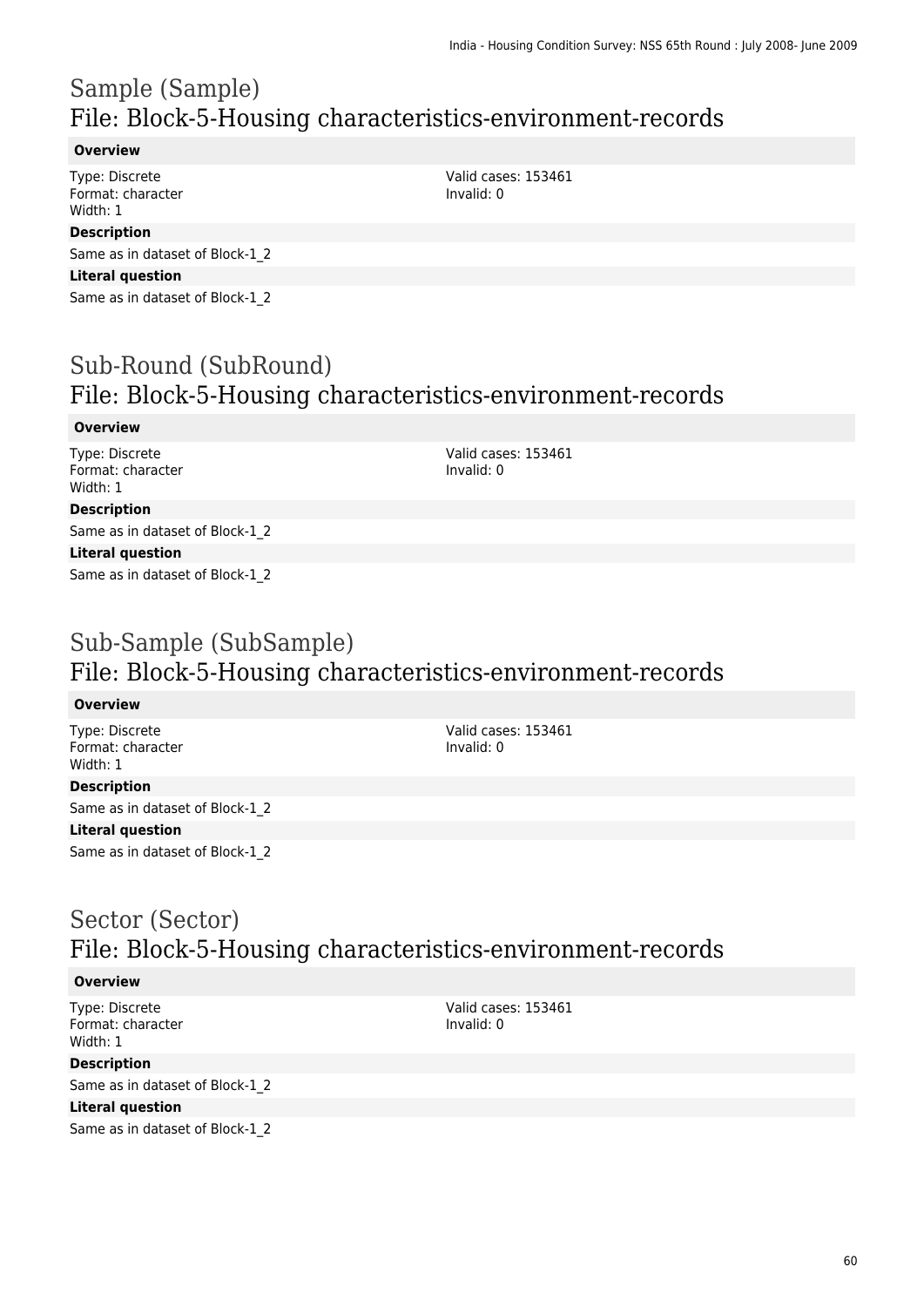### State (State) File: Block-5-Housing characteristics-environment-records

### **Overview**

Type: Discrete Format: character Width: 2

### **Description**

Same as in dataset of Block-1\_2 **Literal question**

Same as in dataset of Block-1\_2

### Region (Region) File: Block-5-Housing characteristics-environment-records

### **Overview**

Type: Discrete Format: character Width: 1

Valid cases: 153461 Invalid: 0

### **Description**

Same as in dataset of Block-1\_2

### **Literal question**

Same as in dataset of Block-1\_2

### FOD Sub-Region (FODSub\_Region) File: Block-5-Housing characteristics-environment-records

### **Overview**

Type: Discrete Format: character Width: 4

#### **Description**

Same as in dataset of Block-1\_2

### **Literal question**

Same as in dataset of Block-1\_2

Valid cases: 153461 Invalid: 0

### District (District) File: Block-5-Housing characteristics-environment-records

### **Overview**

Type: Discrete Format: character Width: 2

### **Description**

Same as in dataset of Block-1\_2

### **Literal question**

Same as in dataset of Block-1\_2

Valid cases: 153461 Invalid: 0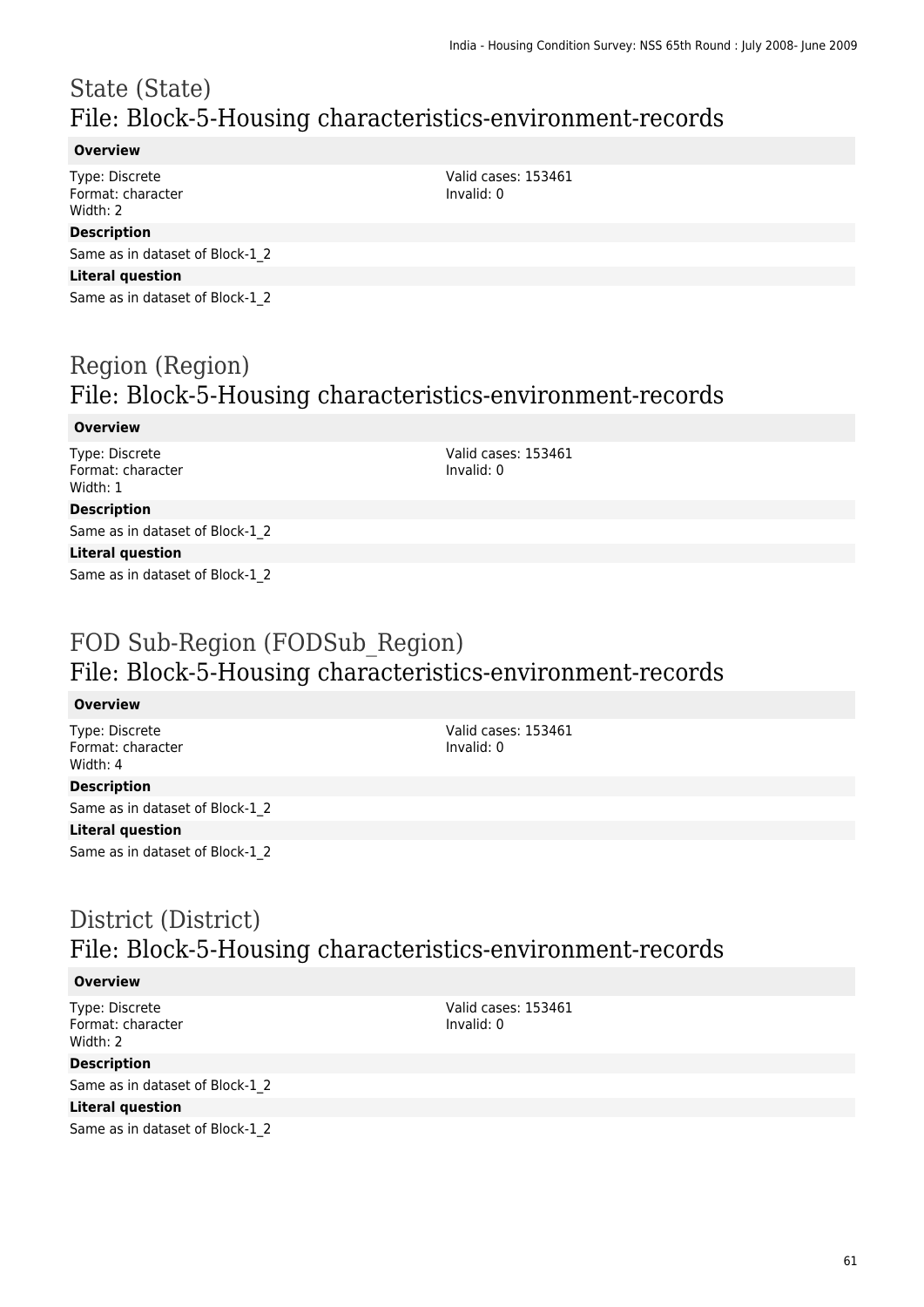### Stratum (Stratum) File: Block-5-Housing characteristics-environment-records

### **Overview**

Type: Discrete Format: character Width: 2

### **Description**

Same as in dataset of Block-1\_2 **Literal question**

Same as in dataset of Block-1\_2

Sub-Stratum(urban only) (Sub\_Stratum) File: Block-5-Housing characteristics-environment-records

#### **Overview**

Type: Discrete Format: character Width: 2

Valid cases: 56343 Invalid: 0

Valid cases: 153461

Invalid: 0

### **Description**

Same as in dataset of Block-1\_2

### **Literal question**

Same as in dataset of Block-1\_2

### FSU Serial number (FSU) File: Block-5-Housing characteristics-environment-records

### **Overview**

Type: Discrete Format: character Width: 5

#### **Description**

Same as in dataset of Block-1\_2

### **Literal question**

Same as in dataset of Block-1\_2

Valid cases: 153461 Invalid: 0

### hg/ sb Number (Hg\_sb\_no) File: Block-5-Housing characteristics-environment-records

### **Overview**

Type: Discrete Format: character Width: 1

### **Description**

Same as in dataset of Block-1\_2

### **Literal question**

Same as in dataset of Block-1\_2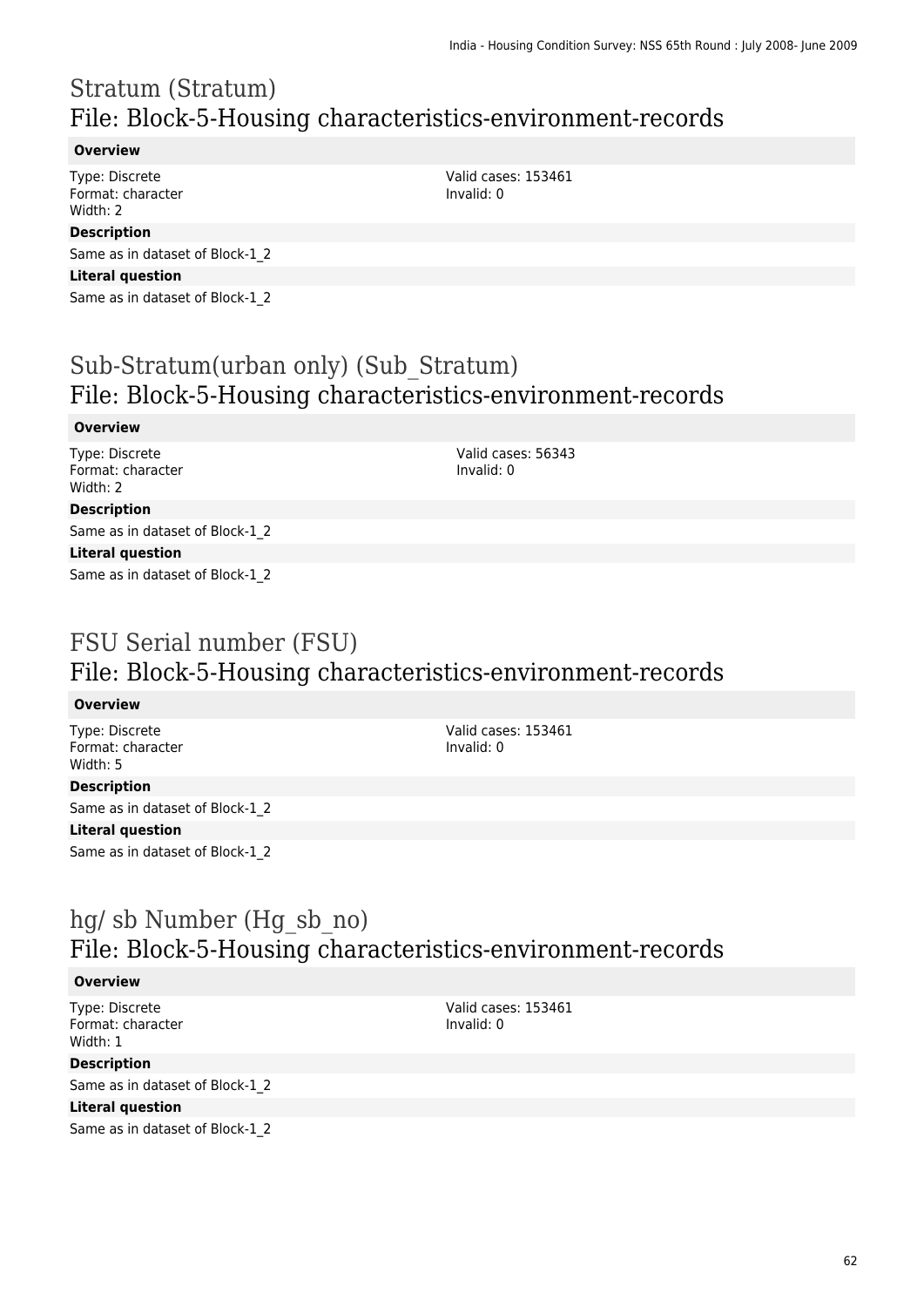### Second Stage Stratum no. (Stage2Stratum) File: Block-5-Housing characteristics-environment-records

### **Overview**

Type: Discrete Format: character Width: 1

### **Description**

Same as in dataset of Block-1\_2 **Literal question**

Same as in dataset of Block-1\_2

### Household No. (Hhold\_No) File: Block-5-Housing characteristics-environment-records

### **Overview**

Type: Discrete Format: character Width: 2

Valid cases: 153461 Invalid: 0

Valid cases: 153461

Invalid: 0

### **Description**

Same as in dataset of Block-1\_2

### **Literal question**

Same as in dataset of Block-1\_2

### Plinth area(Sq. ft.) (B5\_q1) File: Block-5-Housing characteristics-environment-records

### **Overview**

Type: Continuous Format: numeric Width: 6 Decimals: 0 Range: 1-400000

Valid cases: 153461 Invalid: 0 Minimum: 1 Maximum: 400000 Mean: 686.8 Standard deviation: 1445.4

### **Literal question**

Plinth area of the house (in square feet and in whole numbers)

#### **Interviewer instructions**

Plinth area is the total constructed area of the surface on the ground over which the structure is created. The plinth area will be recorded against this item in square feet and in whole numbers. In case more than one structure is used by the household, total plinth area of all the structures taken together will be recorded. In case of a multi-storeyed building, plinth area will refer to the surface on the ground over which the structure is created.

### Plinth level (ft.) (B5\_q2) File: Block-5-Housing characteristics-environment-records

#### **Overview**

Type: Discrete Format: numeric Width: 1 Decimals: 0 Range: 0-7

Valid cases: 152645 Invalid: 816

### **Literal question**

Plinth level (in feet and in whole numbers)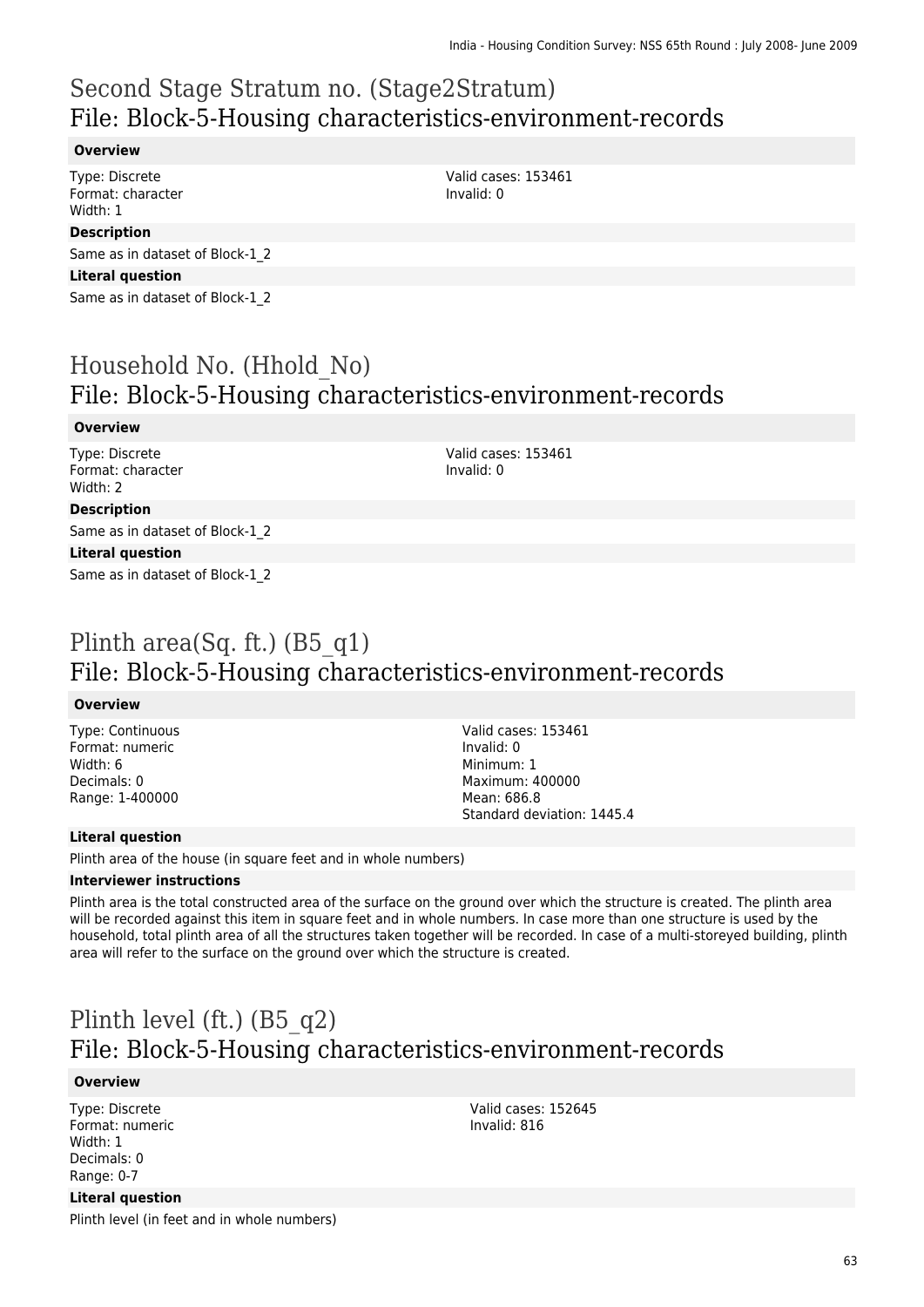# Plinth level (ft.) (B5\_q2) File: Block-5-Housing characteristics-environment-records

### **Interviewer instructions**

Plinth level means the constructed ground floor level from the land (at the main entrance of the building) on which the building is constructed. If the ground floor is at the same level as the land on which the house stands, it will be considered as having no plinth and '0' will invariably be recorded. It may be noted that plinth level of the building is to be recorded, even if the household is residing in a floor higher or lower than the ground floor. If the building consists of more than one structure, plinth level of the building will relate to the main (in the sense of having greater floor area) structure used for residential purpose. The plinth level will be recorded against this item in feet and in whole numbers.

# Use of house (B5\_q3) File: Block-5-Housing characteristics-environment-records

### **Overview**

Type: Discrete Format: character Width: 1

Valid cases: 153414 Invalid: 0

### **Interviewer instructions**

The purpose for which the house is used will be entered against this item.If the house is used exclusively for residential purpose, code 1 will be applicable. If the house is used for residential purposes as well as for carrying out economic activities, like, production of goods, production of services or trading of goods, etc., code 2 will be entered. In all other cases, such as when the house is used for residential purpose and for some non-economic activities, code 9 will be applicable.

### Period since built (B5\_q4) File: Block-5-Housing characteristics-environment-records

#### **Overview**

Type: Discrete Format: character Width: 1

Valid cases: 129089 Invalid: 0

#### **Pre question**

If code 1 or 2 in Q.3 of block-3, then ask this question

### **Literal question**

If codes 1 or 2 in item 11 of block 3 (i.e., for the household with own dwelling), period since built:

#### **Post question**

Skip this question otherwise

#### **Interviewer instructions**

Information on the 'period since built' will be collected only from the sample households with own dwelling, i.e., if entry in item 11 of block 3 is either 1 or 2. Period since built will be counted from the time the dwelling unit was ready for possession for the first time after completion of the building and this information will be entered in terms of codes. Note that period since built is to be decided in respect of the ground floor of the building when the different stories were built at different times.

### Year of start (B5\_q5) File: Block-5-Housing characteristics-environment-records

#### **Overview**

Type: Continuous Format: numeric Width: 4 Decimals: 0 Range: 1985-2009 Valid cases: 12493 Invalid: 140968 Minimum: 1985 Maximum: 2009 Mean: 2005.7 Standard deviation: 1.5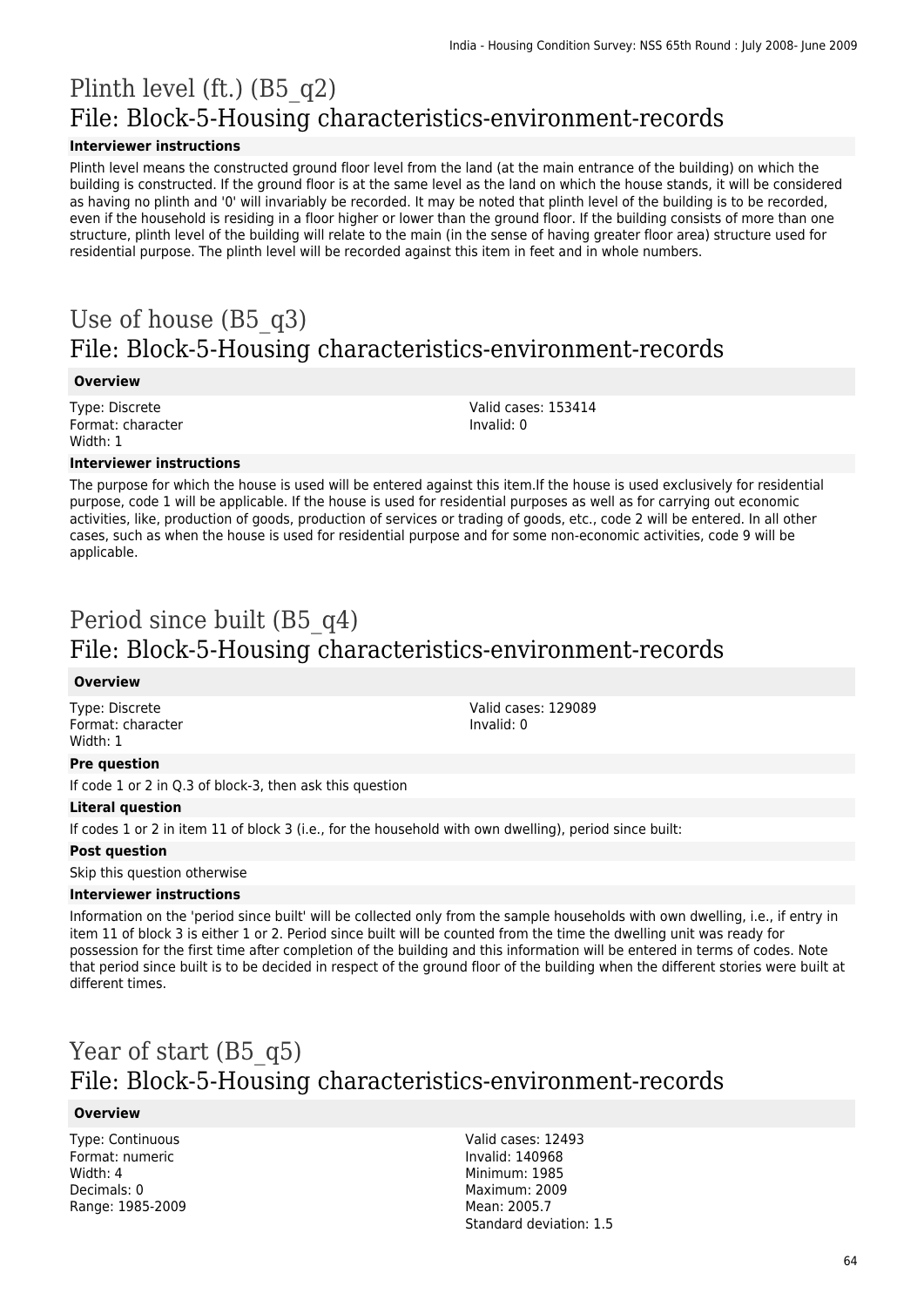# Year of start (B5\_q5) File: Block-5-Housing characteristics-environment-records

### **Pre question**

If code 1 or 2 in Q.4, then ask this question

#### **Literal question**

If code 1 or 2 in item 4, year of start of dwelling unit

#### **Post question**

Skip this question otherwise

#### **Interviewer instructions**

For dwelling units which were built during the last 5 years (i.e., for dwelling units with code 1 or 2 in item 4), information on 'year of start' and 'year of completion' will be collected, in items 5 and 6 respectively. Four cells have been provided against each of the items 5 and 6 for recording four digits of the 'year of start' and 'year of completion' respectively, with one digit in each cell. The 'year of start' will correspond to the period during which the plinth work of the building started and 'year of completion' will relate to the year during which the dwelling unit was ready for possession. For example, if the plinth work of the dwelling unit started in 2006 and the dwelling unit was ready for possession in 2007, the entry in respect of item 5 will be '2006' and in respect of item 6, the entry will be '2007

# Year of completion (B5\_q6) File: Block-5-Housing characteristics-environment-records

#### **Overview**

Type: Discrete Format: numeric Width: 4 Decimals: 0 Range: 2003-2009

#### **Pre question**

If code 1 or 2 in Q.4, then ask this question

#### **Literal question**

If code 1 or 2 in item 4, year of completion of dwelling unit.

#### **Post question**

Skip this question otherwise

### **Interviewer instructions**

see Q.5 for details

### Condition of structure (B5\_q7) File: Block-5-Housing characteristics-environment-records

#### **Overview**

Type: Discrete Format: character Width: 1

**Literal question** Condition of structure

**Interviewer instructions**

Valid cases: 153430 Invalid: 0

Valid cases: 12494 Invalid: 140967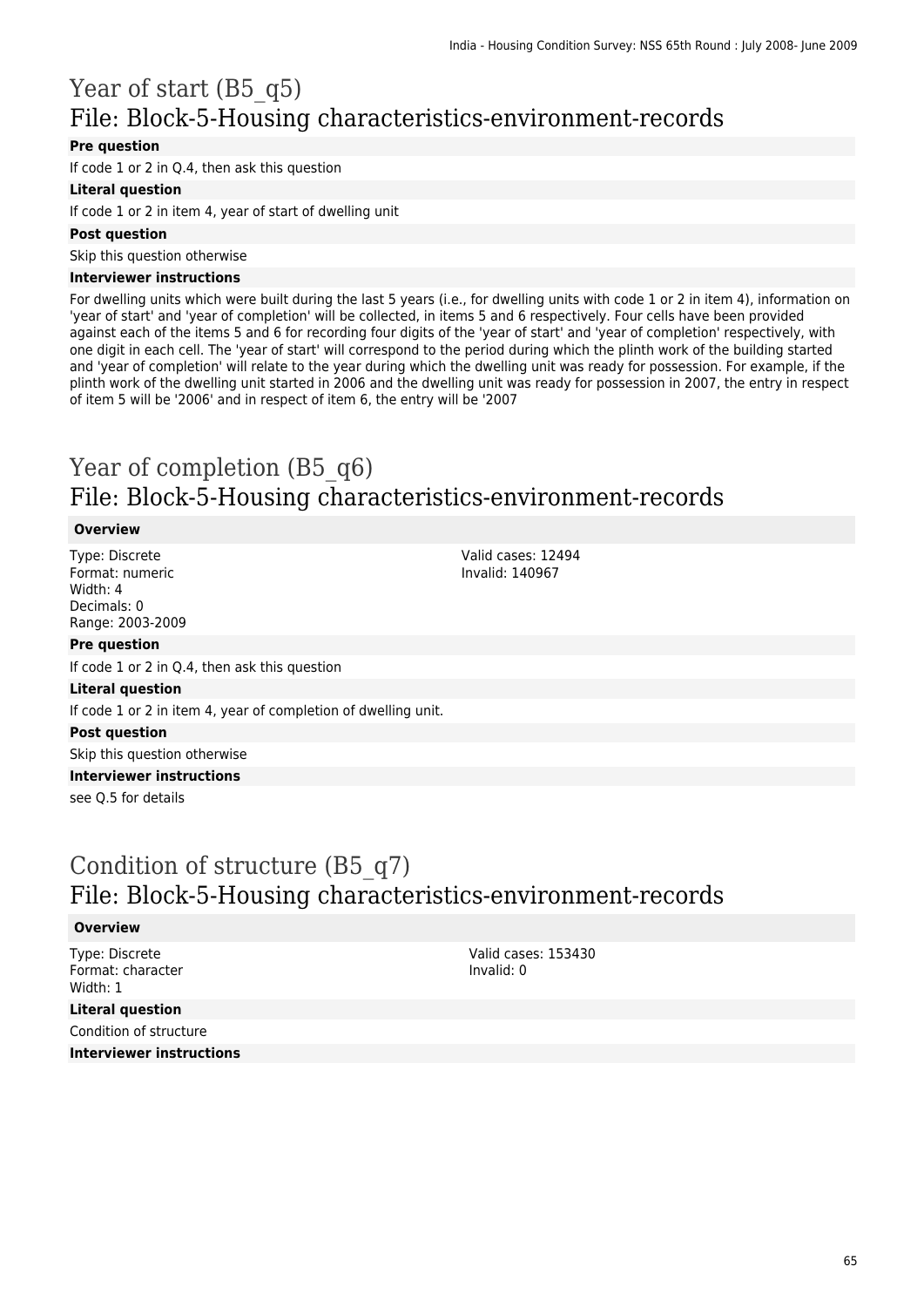### Condition of structure (B5\_q7) File: Block-5-Housing characteristics-environment-records

Condition of structure refers to the physical condition of the structure of the house and will be recorded in appropriate code. The code, relevant for the structure, will be determined as follows:

(i) if the structure does not require any immediate repairs, major or minor, it will be regarded as in 'good' condition and code 1 will be assigned,

(ii) if the structure requires immediate minor repairs but not major repairs, it will be regarded as in 'satisfactory' condition and code 2 will be recorded for such a structure,

(iii) if the structure of the building requires immediate major repairs without which it may be unsafe for habitation or requires to be demolished and rebuilt, it will be regarded as in 'bad' condition and code 3 will be recorded for such building,

### Drainage arrangement (B5\_q8) File: Block-5-Housing characteristics-environment-records

#### **Overview**

Type: Discrete Format: character Width: 1

Valid cases: 153449 Invalid: 0

Valid cases: 153423

Invalid: 0

### **Literal question**

Drainage arrangement:

#### **Interviewer instructions**

A system for carrying off waste water and liquid waste of the house will be considered as drainage system. Information on the drainage system available to the house will be recorded against this item in codes.It may be noted that if no system exists to carry off the waste water of the house, but water flows down by its own gravity, in an unregulated manner, it will be considered as no drainage, and code 5 will be entered. In other cases, depending upon the drainage system available appropriate code will be given.

### Garbage collection (B5\_q9) File: Block-5-Housing characteristics-environment-records

#### **Overview**

Type: Discrete Format: character Width: 1

### **Literal question**

Garbage collection arrangement

#### **Interviewer instructions**

Garbage collection arrangement means the arrangement which usually exist to carry away the refuse and waste of households to some dumping place away from the residential areas. In some places, the public bodies collect the garbage from the premises of the household or from some fixed points in the locality where the residents put their garbage; in others, a body of residents themselves make the arrangement of carrying the garbage to the final dumping place away from residential areas without participation of any public body. In the first situation, code 1 will be recorded and code 2 in the second situation. Information on the arrangement prevailing for the colony / locality of the dwelling unit will be obtained and entered in codes.

# Animal shed (B5\_q10) File: Block-5-Housing characteristics-environment-records

#### **Overview**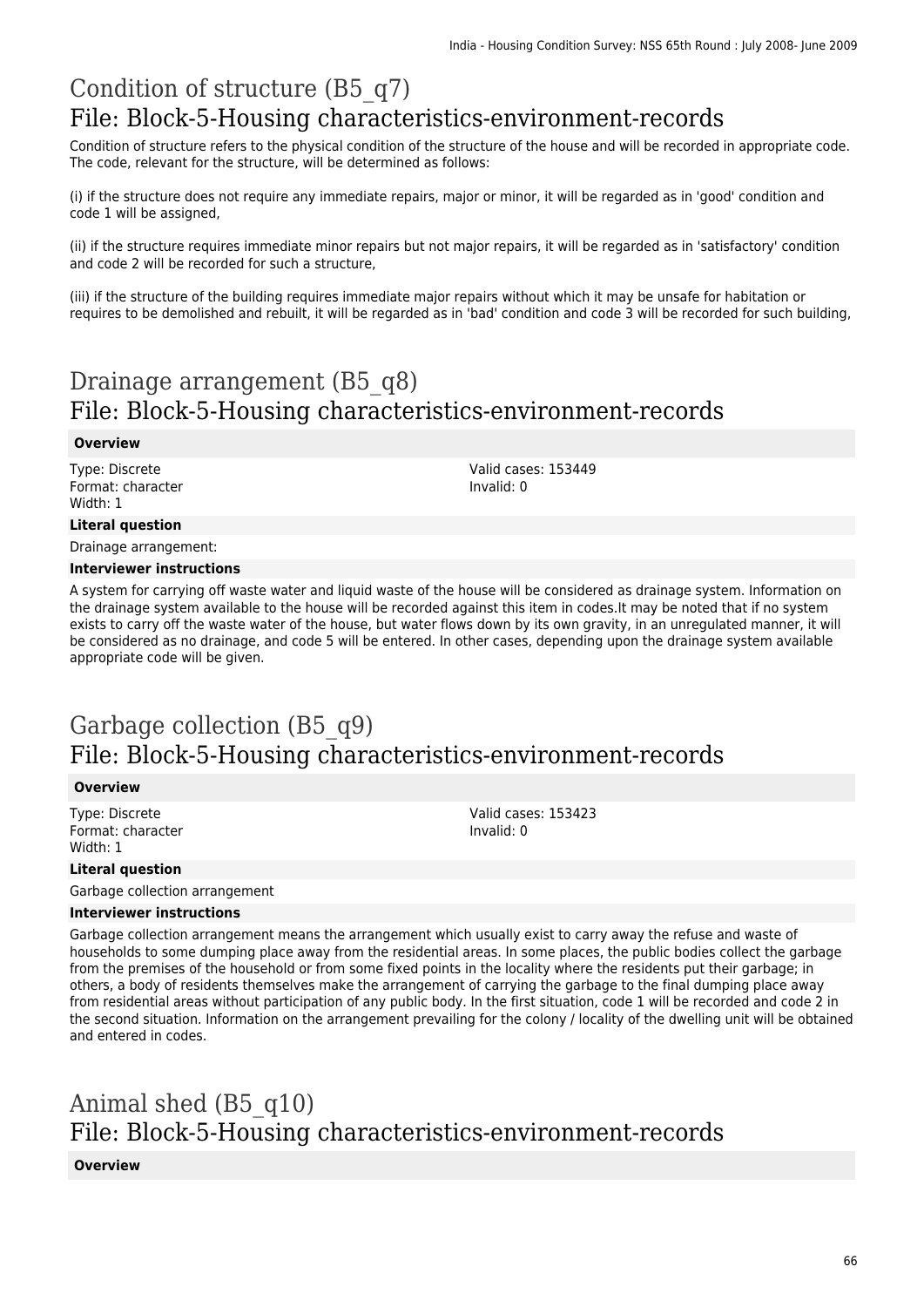### Animal shed (B5\_q10) File: Block-5-Housing characteristics-environment-records

Type: Discrete Format: character Width: 1

Valid cases: 153442 Invalid: 0

### **Literal question**

Animal shed

#### **Interviewer instructions**

Information as to whether there is any animal shed or not in the building or in its neighbourhood will be recorded against this item in codes.If there is no animal shed within 100 feet of the house (even on the adjacent plots) code 3 will be recorded. If there is an animal shed in the house or attached to the house code 1 will be recorded. If there is an animal shed within 100 feet of the house but not within / attached to it, code 2 will be recorded. The animals and / or the shed need not be owned or possessed by any household in the house. Animal shed for the purpose of this survey, is a structure where livestock (cattle, buffalo, horse, goat, pig, etc. but not poultry and pets) are sheltered.

### Flood during last 5 years (B5\_q11) File: Block-5-Housing characteristics-environment-records

#### **Overview**

Type: Discrete Format: character Width: 1

Valid cases: 153408 Invalid: 0

Valid cases: 153416

Invalid: 0

### **Literal question**

Whether experienced any flood during last 5 years?:

#### **Interviewer instructions**

If rain water during monsoon and / or water from sea, river, etc., enters into the ground floor of the house, or though water did not enter the house but the house was surrounded by water for some days then the house is said to have experienced flood.

### Approach road (B5\_q12) File: Block-5-Housing characteristics-environment-records

#### **Overview**

Type: Discrete Format: character Width: 1

#### **Literal question**

Approach road / lane / constructed path

#### **Interviewer instructions**

Information as to whether the house has a direct opening to any road or not will be recorded against this item in codes. If from the plot of the house, one can approach a road / lane / constructed path without passing through another plot, the house is to be regarded as having a direct opening to a road. If, on the other hand, one has to pass through another plot to approach a road / lane / constructed path, the house is to be regarded as having no direct opening to a road. A road / lane / constructed path will be treated as having street lights if it has some lighting provision as on the date of survey.

# Multiplier Sub-sample-wise (Wgt\_SS) File: Block-5-Housing characteristics-environment-records

#### **Overview**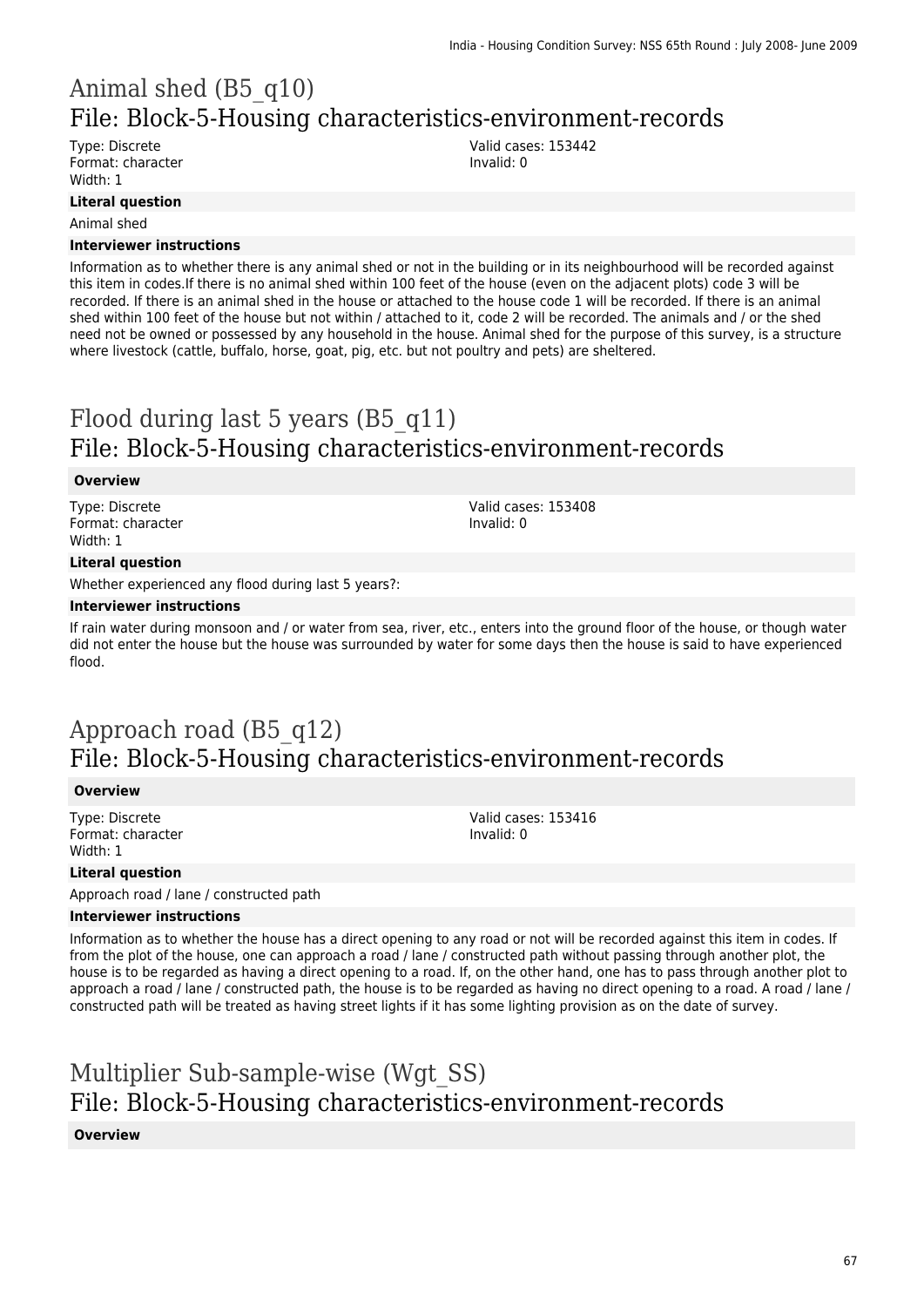### Multiplier Sub-sample-wise (Wgt\_SS) File: Block-5-Housing characteristics-environment-records

Type: Continuous Format: numeric Width: 9 Decimals: 2 Range: 0.93-200328.38 Valid cases: 153461 Invalid: 0 Minimum: 0.9 Maximum: 200328.4 Mean: 2926.6 Standard deviation: 4140.3

### Multiplier Combined (Wgt\_Combined) File: Block-5-Housing characteristics-environment-records

#### **Overview**

Type: Discrete Format: numeric Width: 4 Decimals: 2

Valid cases: 0 Invalid: 153461

### Sub-sample NS (nss) File: Block-5-Housing characteristics-environment-records

#### **Overview**

Type: Continuous Format: numeric Width: 2 Decimals: 0 Range: 1-96

Valid cases: 153461 Invalid: 0 Minimum: 1 Maximum: 96 Mean: 11 Standard deviation: 12.5

### Combined NC (nsc) File: Block-5-Housing characteristics-environment-records

### **Overview**

Type: Continuous Format: numeric Width: 3 Decimals: 0 Range: 3-192

Valid cases: 153461 Invalid: 0 Minimum: 3 Maximum: 192 Mean: 22 Standard deviation: 25

### SS multiplier posted (wgt\_posted) File: Block-5-Housing characteristics-environment-records

#### **Overview**

Type: Continuous Format: numeric Width: 8 Decimals: 0 Range: 93-20032838

Valid cases: 153461 Invalid: 0 Minimum: 93 Maximum: 20032838 Mean: 292660.7 Standard deviation: 414026.2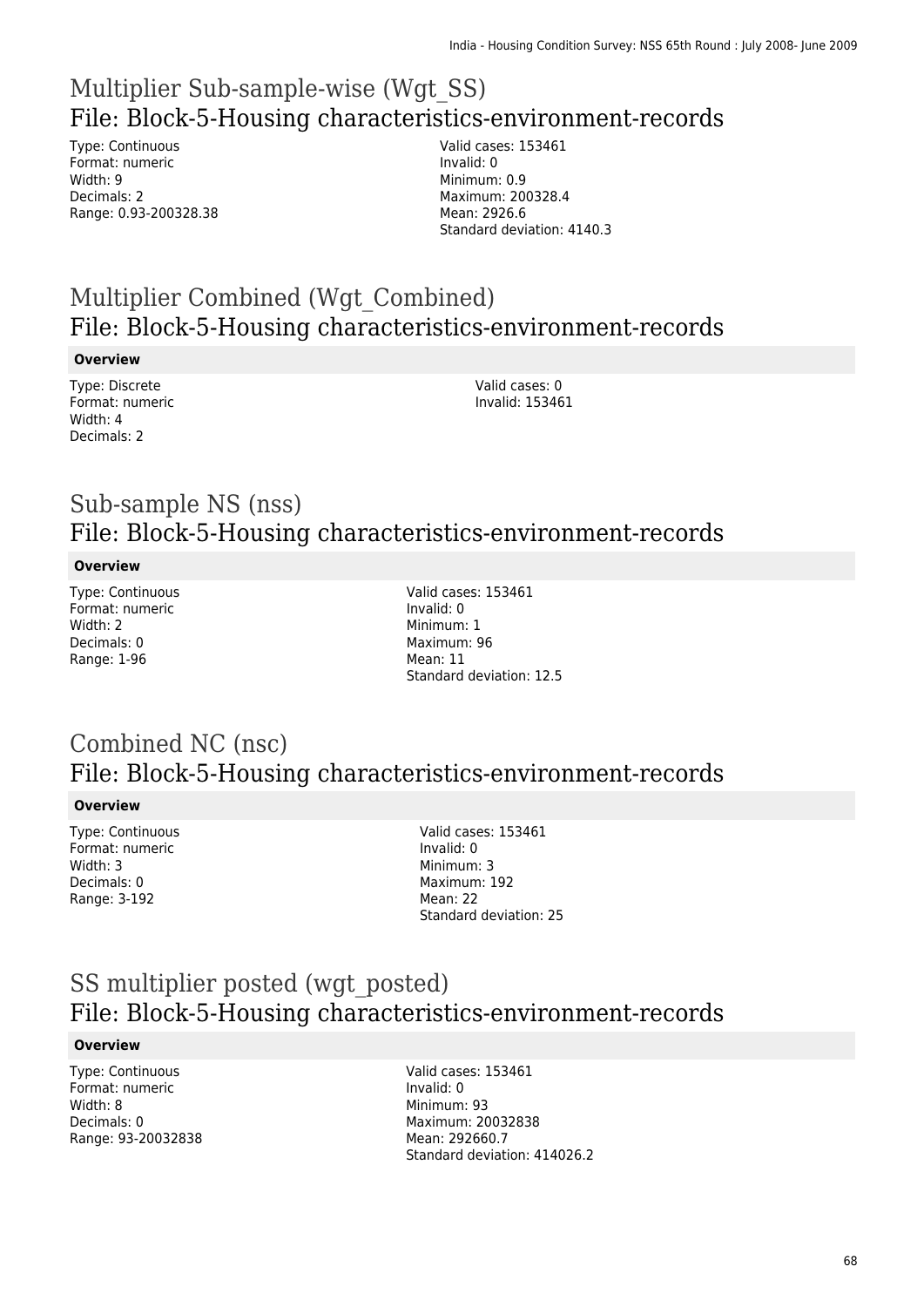### Key to locate hhold (Key\_hhold) File: Block-6-Dwelling particulars-records

### **Overview**

Type: Discrete Format: character Width: 9

### **Description**

Same as in dataset of Block-1\_2 **Literal question**

Same as in dataset of Block-1\_2

### Record\_Identifier (Rec\_Id) File: Block-6-Dwelling particulars-records

#### **Overview**

Type: Discrete Format: character Width: 2

Valid cases: 153461 Invalid: 0

#### **Description**

Same as in dataset of Block-1\_2

#### **Literal question**

Same as in dataset of Block-1\_2

### Round (Round) File: Block-6-Dwelling particulars-records

#### **Overview**

Type: Discrete Format: character Width: 2

#### **Description**

Same as in dataset of Block-1\_2

#### **Literal question**

Same as in dataset of Block-1\_2

# Schedule Number (Sch\_no)

# File: Block-6-Dwelling particulars-records

### **Overview**

Type: Discrete Format: character Width: 3

### **Description**

Same as in dataset of Block-1\_2

### **Literal question**

Same as in dataset of Block-1\_2

Valid cases: 153461 Invalid: 0

Valid cases: 153461

Invalid: 0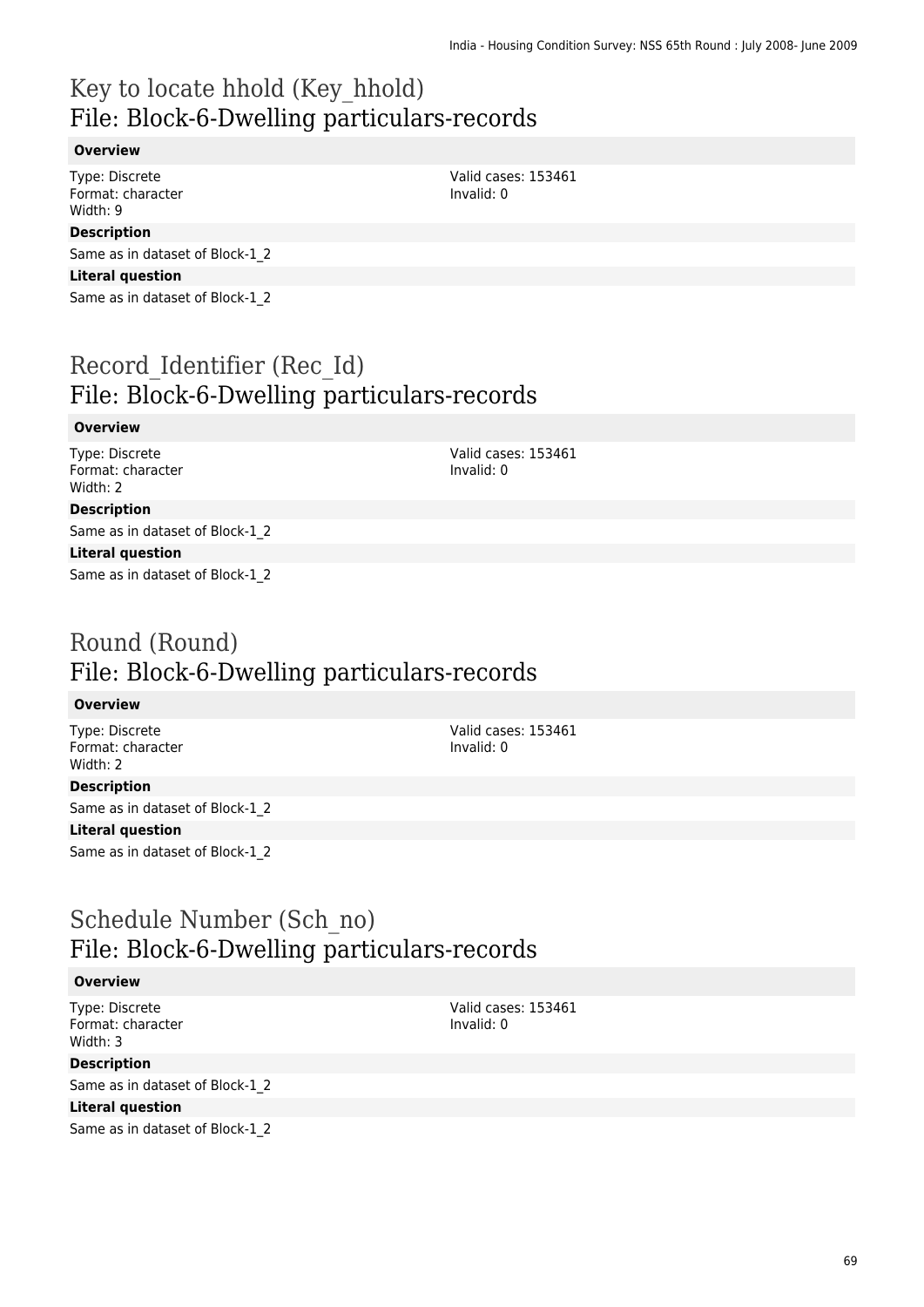### Sample (Sample) File: Block-6-Dwelling particulars-records

### **Overview**

Type: Discrete Format: character Width: 1

### **Description**

Same as in dataset of Block-1\_2 **Literal question**

Same as in dataset of Block-1\_2

### Sub-Round (SubRound) File: Block-6-Dwelling particulars-records

### **Overview**

Type: Discrete Format: character Width: 1

Valid cases: 153461 Invalid: 0

Valid cases: 153461

Invalid: 0

### **Description**

Same as in dataset of Block-1\_2

### **Literal question**

Same as in dataset of Block-1\_2

### Sub-Sample (SubSample) File: Block-6-Dwelling particulars-records

### **Overview**

Type: Discrete Format: character Width: 1

### **Description**

Same as in dataset of Block-1\_2

### **Literal question**

Same as in dataset of Block-1\_2

### Valid cases: 153461 Invalid: 0

Sector (Sector) File: Block-6-Dwelling particulars-records

### **Overview**

Type: Discrete Format: character Width: 1

### **Description**

Same as in dataset of Block-1\_2

### **Literal question**

Same as in dataset of Block-1\_2

Valid cases: 153461

Invalid: 0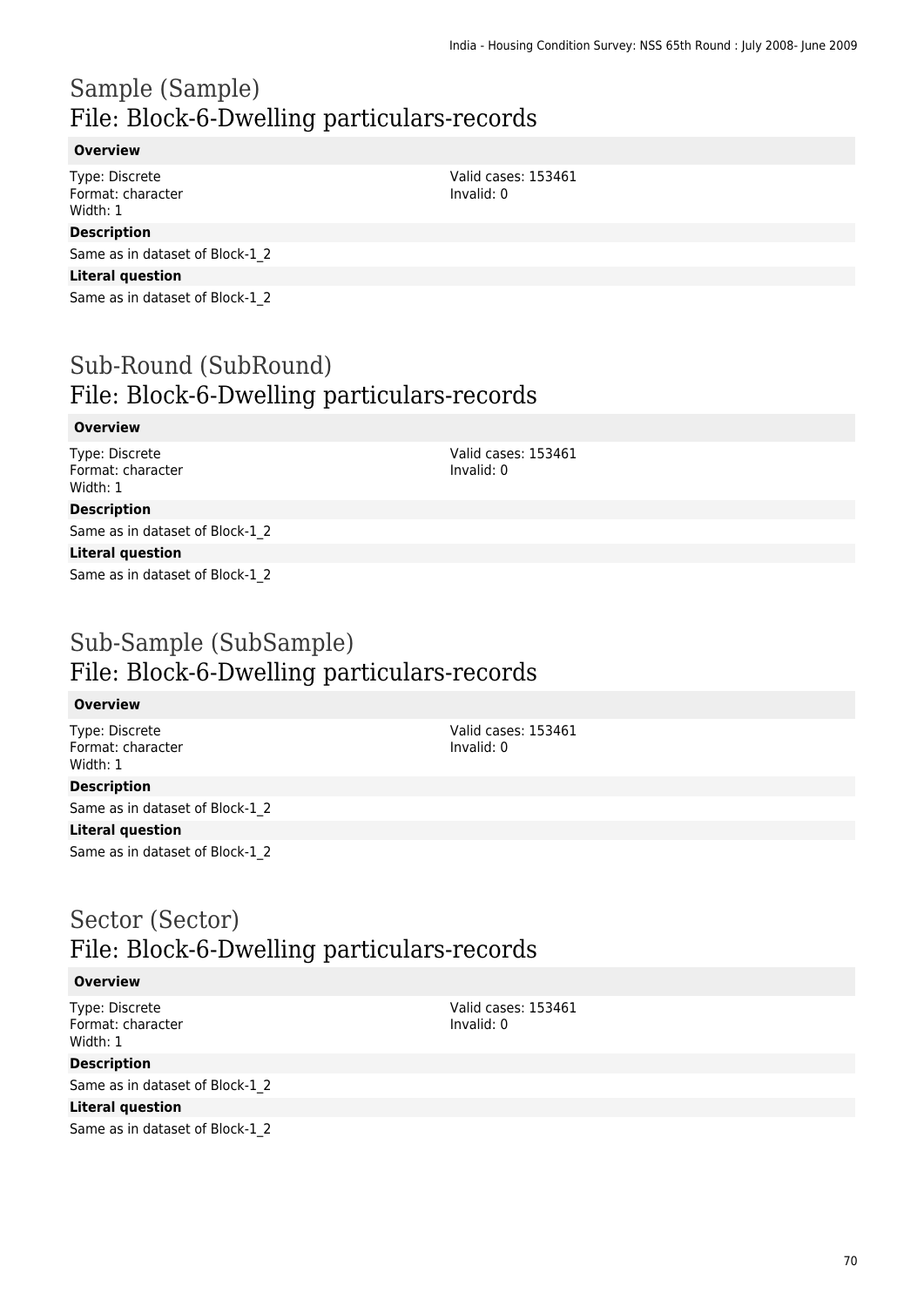### State (State) File: Block-6-Dwelling particulars-records

### **Overview**

Type: Discrete Format: character Width: 2

### **Description**

Same as in dataset of Block-1\_2

**Literal question** Same as in dataset of Block-1\_2

### Region (Region) File: Block-6-Dwelling particulars-records

### **Overview**

Type: Discrete Format: character Width: 1

Valid cases: 153461 Invalid: 0

### **Description**

Same as in dataset of Block-1\_2

### **Literal question**

Same as in dataset of Block-1\_2

### FOD Sub-Region (FODSub\_Region) File: Block-6-Dwelling particulars-records

### **Overview**

Type: Discrete Format: character Width: 4

#### **Description**

Same as in dataset of Block-1\_2

### **Literal question**

Same as in dataset of Block-1\_2

### Valid cases: 153461 Invalid: 0

District (District) File: Block-6-Dwelling particulars-records

### **Overview**

Type: Discrete Format: character Width: 2

### **Description**

Same as in dataset of Block-1\_2

### **Literal question**

Same as in dataset of Block-1\_2

Valid cases: 153461 Invalid: 0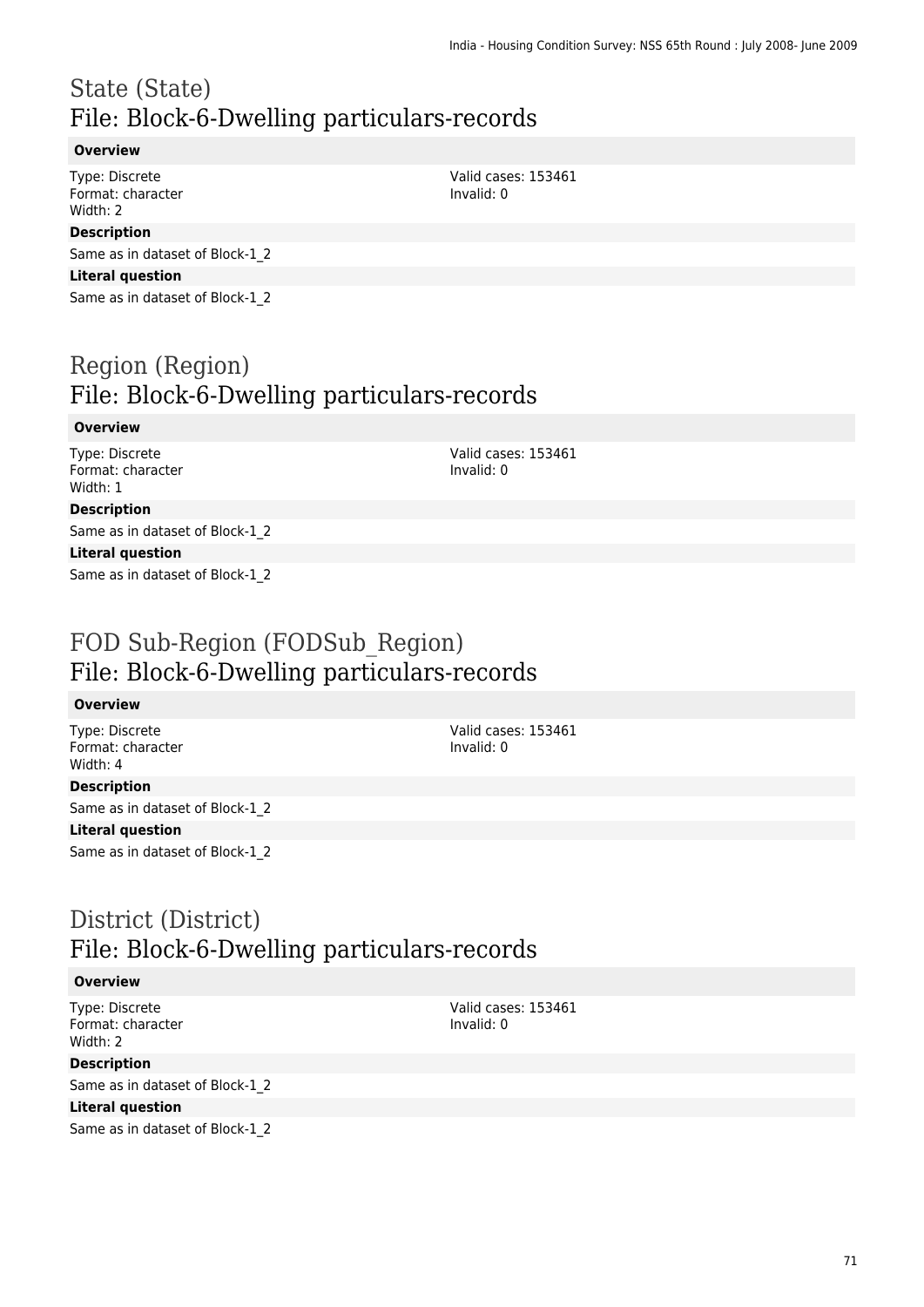### Stratum (Stratum) File: Block-6-Dwelling particulars-records

#### **Overview**

Type: Discrete Format: character Width: 2

### **Description**

Same as in dataset of Block-1\_2 **Literal question**

Same as in dataset of Block-1\_2

### Sub-Stratum(urban only) (Sub\_Stratum) File: Block-6-Dwelling particulars-records

#### **Overview**

Type: Discrete Format: character Width: 2

Valid cases: 56343 Invalid: 0

### **Description**

Same as in dataset of Block-1\_2

### **Literal question**

Same as in dataset of Block-1\_2

### FSU Serial number (FSU) File: Block-6-Dwelling particulars-records

### **Overview**

Type: Discrete Format: character Width: 5

#### **Description**

Same as in dataset of Block-1\_2

### **Literal question**

Same as in dataset of Block-1\_2

### Valid cases: 153461 Invalid: 0

hg/ sb Number (Hg\_sb\_no) File: Block-6-Dwelling particulars-records

### **Overview**

Type: Discrete Format: character Width: 1

### **Description**

Same as in dataset of Block-1\_2

### **Literal question**

Same as in dataset of Block-1\_2

Valid cases: 153461 Invalid: 0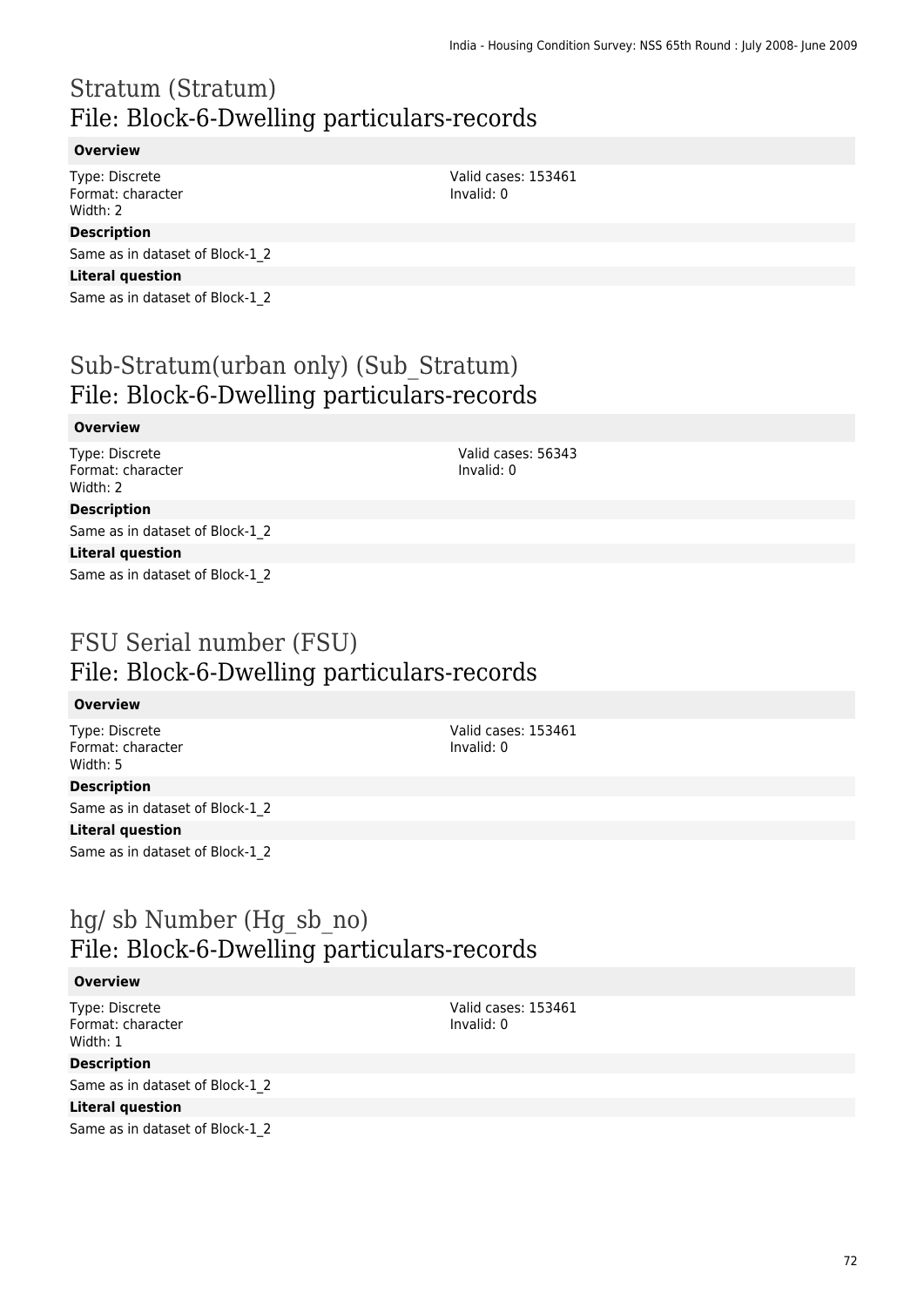# Second Stage Stratum no. (Stage2Stratum) File: Block-6-Dwelling particulars-records

## **Overview**

Type: Discrete Format: character Width: 1

### **Description**

Same as in dataset of Block-1\_2 **Literal question**

Same as in dataset of Block-1\_2

## Household No. (Hhold\_No) File: Block-6-Dwelling particulars-records

### **Overview**

Type: Discrete Format: character Width: 2

Valid cases: 153461 Invalid: 0

Valid cases: 153461

Invalid: 0

### **Description**

Same as in dataset of Block-1\_2

### **Literal question**

Same as in dataset of Block-1\_2

## Type of dwelling (B6\_q1) File: Block-6-Dwelling particulars-records

### **Overview**

Type: Discrete Format: character Width: 1

Valid cases: 153244 Invalid: 0

## **Literal question**

Type of dwelling

### **Interviewer instructions**

The information on the type of the dwelling unit will be entered against this item in codes. The codes are: independent house-1, flat-.2, others-9.

Others" will include all other housing arrangements such as flat-like dwellings which are not self contained in respect of bath and toilet facilities. Huts/ tenements constructed of mud, bamboo, grass, leaves, reeds and other katcha materials, often found to be without self contained arrangement, will also be categorised as 'others'.

## No. of living rooms (B6\_q2) File: Block-6-Dwelling particulars-records

### **Overview**

Type: Continuous Format: numeric Width: 2 Decimals: 0 Range: 0-29

Valid cases: 152556 Invalid: 905 Minimum: 0 Maximum: 29 Mean: 2 Standard deviation: 1.2

### **Literal question**

Number of living rooms in the dwelling

73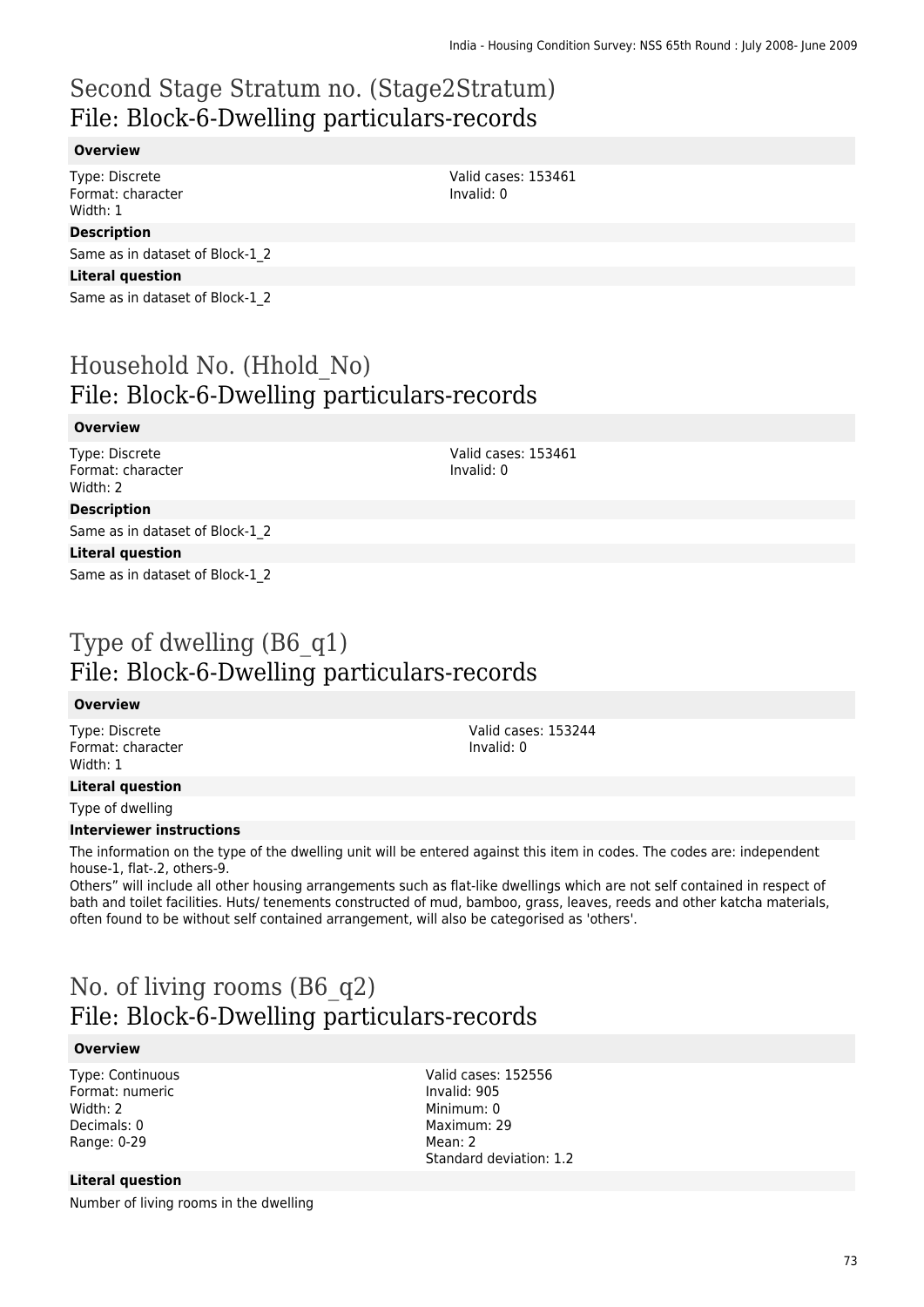## No. of other rooms (B6\_q3) File: Block-6-Dwelling particulars-records

## **Overview**

Type: Continuous Format: numeric Width: 2 Decimals: 0 Range: 0-30

## **Literal question**

Number of other rooms in the dwelling

# Floor area of the living room (sq. ft.) (B6\_q4) File: Block-6-Dwelling particulars-records

### **Overview**

Type: Continuous Format: numeric Width: 4 Decimals: 0 Range: 0-8700

### **Literal question**

Floor area of the living room (in square feet and in whole numbers)

#### **Interviewer instructions**

Information for each of these q.4 to q.7 is to be recorded in square feet and in whole numbers. The information on inside floor area (carpet area), i.e., the inside area of the floor excluding the area covered by the walls, of all "living rooms" taken together is to be recorded against item 4 and that of "other rooms" will be recorded against q.5. If a room is used both for business and residential purposes and the residential use is not very nominal, the total area of the room will be included for recording the entry. On the other hand, if only a portion of a room is used for residential purposes, only the area of that portion will be included for making the entry. The same procedure will be adopted in case of room being shared with another household. The floor area of the "covered veranda" and that of "uncovered veranda" is to be recorded against q.6 and q.7, respectively.

## Floor area of other rooms (sq. ft.) (B6\_q5) File: Block-6-Dwelling particulars-records

#### **Overview**

Type: Continuous Format: numeric Width: 4 Decimals: 0 Range: 0-3100

Valid cases: 107452 Invalid: 46009 Minimum: 0 Maximum: 3100 Mean: 130.9 Standard deviation: 110.4

## **Literal question**

Floor area of the covered veranda (in square feet and in whole numbers)

Floor area of covered veranda (sq. ft.) (B6\_q6) File: Block-6-Dwelling particulars-records

### **Overview**

Valid cases: 110671 Invalid: 42790 Minimum: 0 Maximum: 30 Mean: 1.7 Standard deviation: 1

> Valid cases: 152498 Invalid: 963 Minimum: 0 Maximum: 8700 Mean: 287.6 Standard deviation: 216.4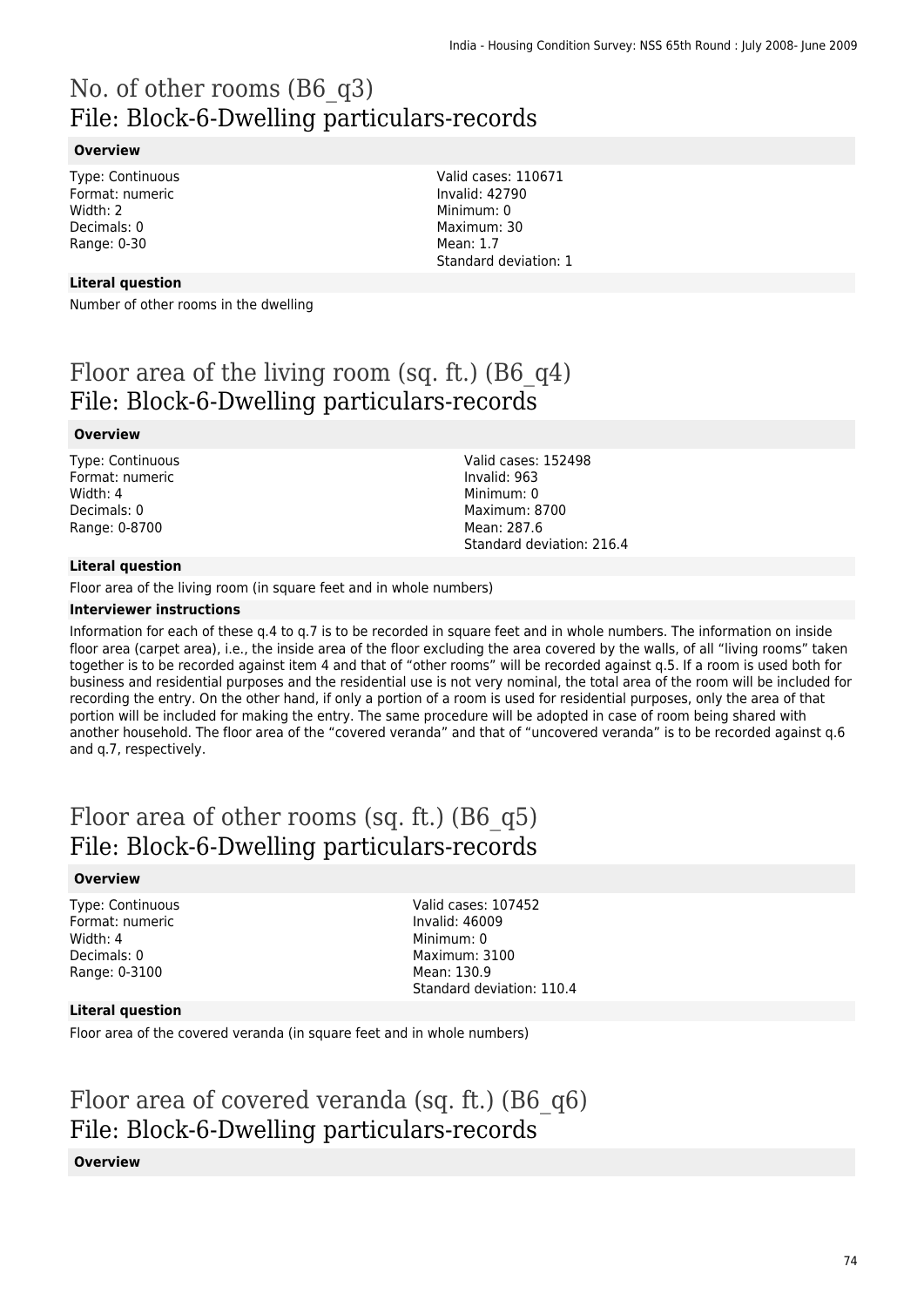# Floor area of covered veranda (sq. ft.) (B6\_q6) File: Block-6-Dwelling particulars-records

Type: Continuous Format: numeric Width: 4 Decimals: 0 Range: 0-5000

Valid cases: 47408 Invalid: 106053 Minimum: 0 Maximum: 5000 Mean: 99.9 Standard deviation: 98

## **Literal question**

Floor area of the covered veranda (in square feet and in whole numbers)

## Floor area of uncovered veranda (sq. ft.) (B6\_q7) File: Block-6-Dwelling particulars-records

#### **Overview**

Type: Continuous Format: numeric Width: 4 Decimals: 0 Range: 0-5000

Valid cases: 58517 Invalid: 94944 Minimum: 0 Maximum: 5000 Mean: 100.4 Standard deviation: 115.4

#### **Literal question**

Floor area of the uncovered veranda (in square feet and in whole numbers)

# Total floor area (Sq. ft. in whole no.) (B6\_q8) File: Block-6-Dwelling particulars-records

### **Overview**

Type: Continuous Format: numeric Width: 5 Decimals: 0 Range: 7-14300

Valid cases: 153461 Invalid: 0 Minimum: 7 Maximum: 14300 Mean: 446.5 Standard deviation: 336.3

#### **Literal question**

Total floor area of the dwelling (in square feet and in whole numbers)

## Ventilation (B6\_q9) File: Block-6-Dwelling particulars-records

#### **Overview**

Type: Discrete Format: character Width: 1

## **Literal question**

Ventilation of the dwelling unit

**Interviewer instructions**

Valid cases: 153406 Invalid: 0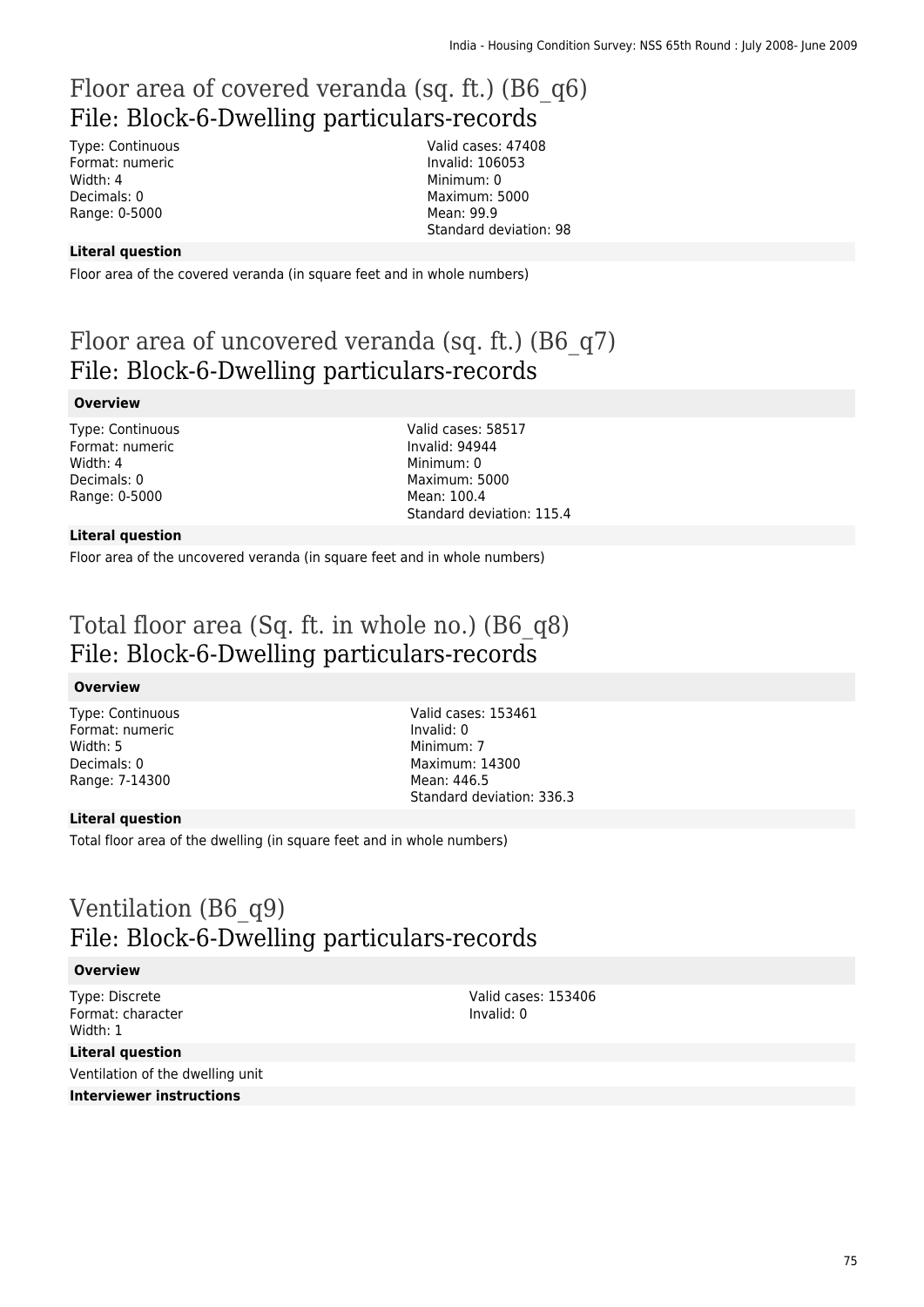## Ventilation (B6\_q9) File: Block-6-Dwelling particulars-records

Information as to whether, in general, ventilation of the dwelling unit is good, satisfactory or bad will be collected and entered against this item in terms of codes.

It is to be noted that ventilation of all the rooms in the dwelling unit is to be considered. By ventilation it is generally meant the extent to which the rooms are open to air and light. For eliciting this information, the investigator will have to depend mainly on the judgement of the informant. A few guidelines are suggested below which may be helpful for the investigator for assessing the situation.

(i) If the majority of the rooms have two or more windows with arrangement for cross ventilation, the dwelling unit may be considered as having 'good' ventilation and code 1 will be recorded.

(ii) If the majority of the rooms have two or more windows without having any arrangement for cross ventilation or if majority of the living rooms have only a single window each with proper arrangement for cross ventilation, the dwelling unit will be considered to have a 'satisfactory' ventilation arrangement and in such cases code 2 will be recorded.

(iii) If the majority of the rooms have no window or have only one window each without any arrangement for cross ventilation, the dwelling unit will be considered to have 'bad' ventilation and code 3 will be entered.

It may, however, be noted that, in some cases, the rooms of the dwelling unit may be such that it does not have proper ventilation, as per the criteria mentioned above, but the rooms have proper air-conditioning facility. Such cases will also be considered as 'good' ventilation and code 1 will be entered.

## No. of married couples (B6\_q10) File: Block-6-Dwelling particulars-records

### **Overview**

Type: Discrete Format: numeric Width: 2 Decimals: 0 Range: 0-10

### **Literal question**

Total number of married couples in the household:

## **Interviewer instructions**

For the purpose of this survey, 'married couple' will mean the couples either formed through marriage or through the system of live-together as reported by the informant. Total number of married couples in the household irrespective of their ages is to be recorded in this item. When both the husband and the wife (i.e., the male and female partners) are the household members, they should be considered for counting the number of married couples. If one of them is a household member and the other is not a household member, it should not be counted as a married couple. A man with two wives in a household will constitute two married couples. But one woman with two husbands in a household will form a single couple. If there is no married couple in the household entry will be '0'.

## Whether separate room available? (B6\_q11) File: Block-6-Dwelling particulars-records

### **Overview**

Type: Discrete Format: character Width: 1

Valid cases: 153461 Invalid: 0

### **Literal question**

Whether a separate room is available to each married couple?

### **Interviewer instructions**

Information as to whether each married couple of the household has a separate room for their use or not is to be ascertained and recorded against this item in terms of codes. Even if children of age 10 years or below are also using the room along with the couple, it is to be considered as a case of having a separate room for the couple. A couple living in single room-cum-kitchen will be considered to have a separate room.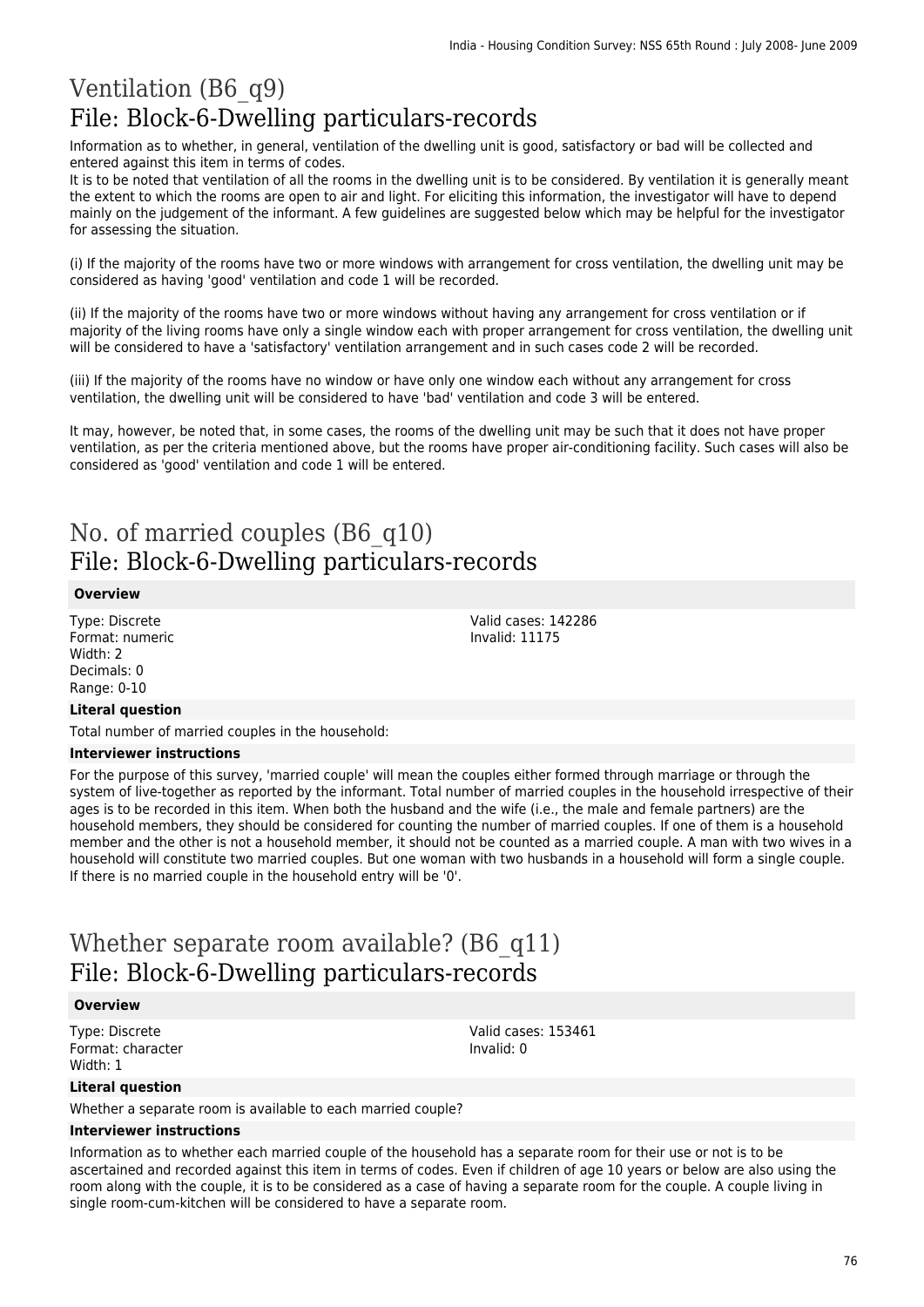# Couples without separate room (B6\_q12) File: Block-6-Dwelling particulars-records

### **Overview**

Type: Discrete Format: numeric Width: 1 Decimals: 0 Range: 0-5

### **Literal question**

If code 2 in item 11, number of married couples not getting a separate room

### **Interviewer instructions**

If code 2 in item 11, number of married couples not getting a separate room is to be recorded against this item. If entry is either 1 or 9 in item 11, a dash (-) may be entered in this item.

# Kitchen type (B6\_q13) File: Block-6-Dwelling particulars-records

#### **Overview**

Type: Discrete Format: character Width: 1

#### Valid cases: 153433 Invalid: 0

Valid cases: 153449

Invalid: 0

#### **Interviewer instructions**

Information about the kitchen facility in the dwelling unit will be recorded in codes. If the dwelling unit has a room used exclusively as a kitchen, it will be considered to have a separate kitchen. If such a kitchen has a water tap inside, code 1 will be recorded and code 2 will be recorded otherwise. If a room is used as kitchen-cum-store or kitchen-cum-dining room, then also the household will be considered to have a separate kitchen. In all other cases, code 3 will be recorded. If a room, with or without partition (which does not extend up to the ceiling), is shared as kitchen by two or more households, code 3 will be the appropriate entry against this item.

## Floor type (B6\_q14) File: Block-6-Dwelling particulars-records

#### **Overview**

Type: Discrete Format: character Width: 1

## **Literal question**

Floor type

#### **Interviewer instructions**

Information on the basic building materials with which the floor, walls and roof of the dwelling unit are constructed will be collected and recorded in codes against Q.14, 15 and 16, respectively.

When the basic building materials used are different for different walls, the materials used for major portion of wall area of the dwelling will be the wall type. For determining the wall type, only the walls of the dwelling will be considered. Roof / floor type will also be determined on the basis of the material used for major portion of roof / floor area of the dwelling, if the different portions of the roof / floor are made of different building materials. For determining the material of the roof, the material of which the outer roof exposed to the weather (and not the ceiling) is made, i.e., tiles, thatch, corrugated iron, zinc or asbestos sheet, etc., will be considered. However, if the roof is mainly made of bricks, tiles, stone, etc., with the mud, cement or lime plaster exposed to the sky, the material of roof will not be mud, cement, lime, etc. but it will be brick, tile, stone, etc. which constituted the fabric of the roof.

## Wall type (B6\_q15) File: Block-6-Dwelling particulars-records

Valid cases: 35119 Invalid: 118342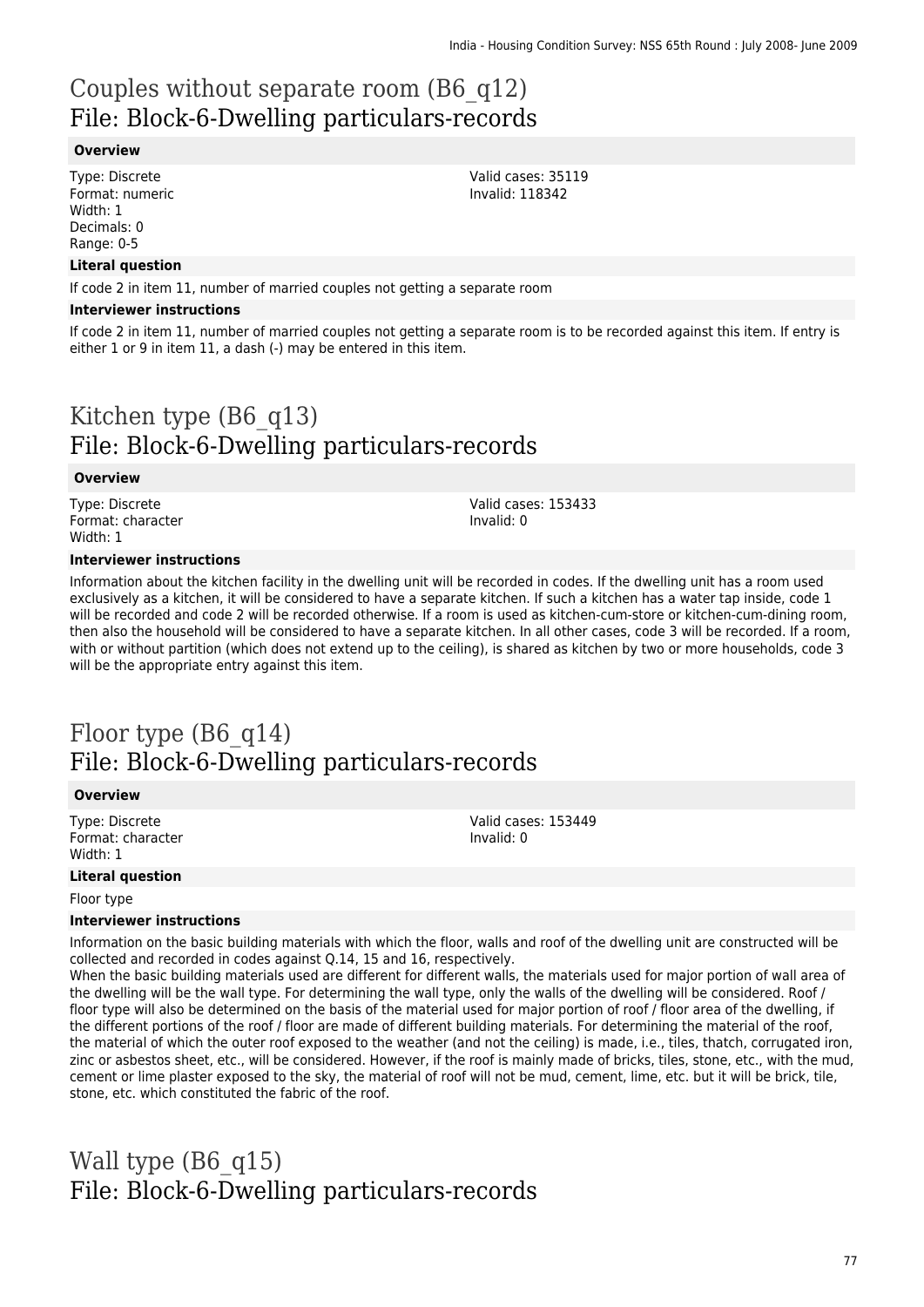# Wall type (B6\_q15) File: Block-6-Dwelling particulars-records

## **Overview**

Type: Discrete Format: character Width: 1

## **Literal question**

Wall type

**Interviewer instructions** See Q.14 for details

## Roof type (B6\_q16) File: Block-6-Dwelling particulars-records

## **Overview**

Type: Discrete Format: character Width: 1

Valid cases: 153445 Invalid: 0

Valid cases: 153457

Invalid: 0

## **Literal question**

Roof type

**Interviewer instructions** See Q.14 for details

## Monthly rent (Rs.) (B6\_q17) File: Block-6-Dwelling particulars-records

## **Overview**

Type: Continuous Format: numeric Width: 5 Decimals: 0 Range: 0-30000

Valid cases: 20070 Invalid: 133391 Minimum: 0 Maximum: 30000 Mean: 992.5 Standard deviation: 1266.5

## **Literal question**

Monthly rent (Rs.) (payable approach)

### **Interviewer instructions**

This item will be filled in for all dwellings with code 3, 4, or 5 against item 11 of block 3. For other households, a '-' mark may be put against this item. The actual amount (in whole number of Rupees) payable per month by the household will be recorded against this item. If the household has paid some amount initially which is adjusted in the monthly rent, the amount adjusted in each month shall also be included in the monthly rent. If the household is residing in employer's quarters, (i.e., for those with code 3 against item 11 of block 3), the amount deducted from the salary of the household member to whom the quarter is allotted along with the house rent allowance the person might have received if he/she had not been provided the accommodation, will be the rent of the dwelling unit. Rent does not include any salami/pugree or any kind of cess payable to local bodies or government or monthly maintenance charges payable to the co-operative society, etc

# Multiplier sub-sample-wise (Wgt\_SS) File: Block-6-Dwelling particulars-records

### **Overview**

78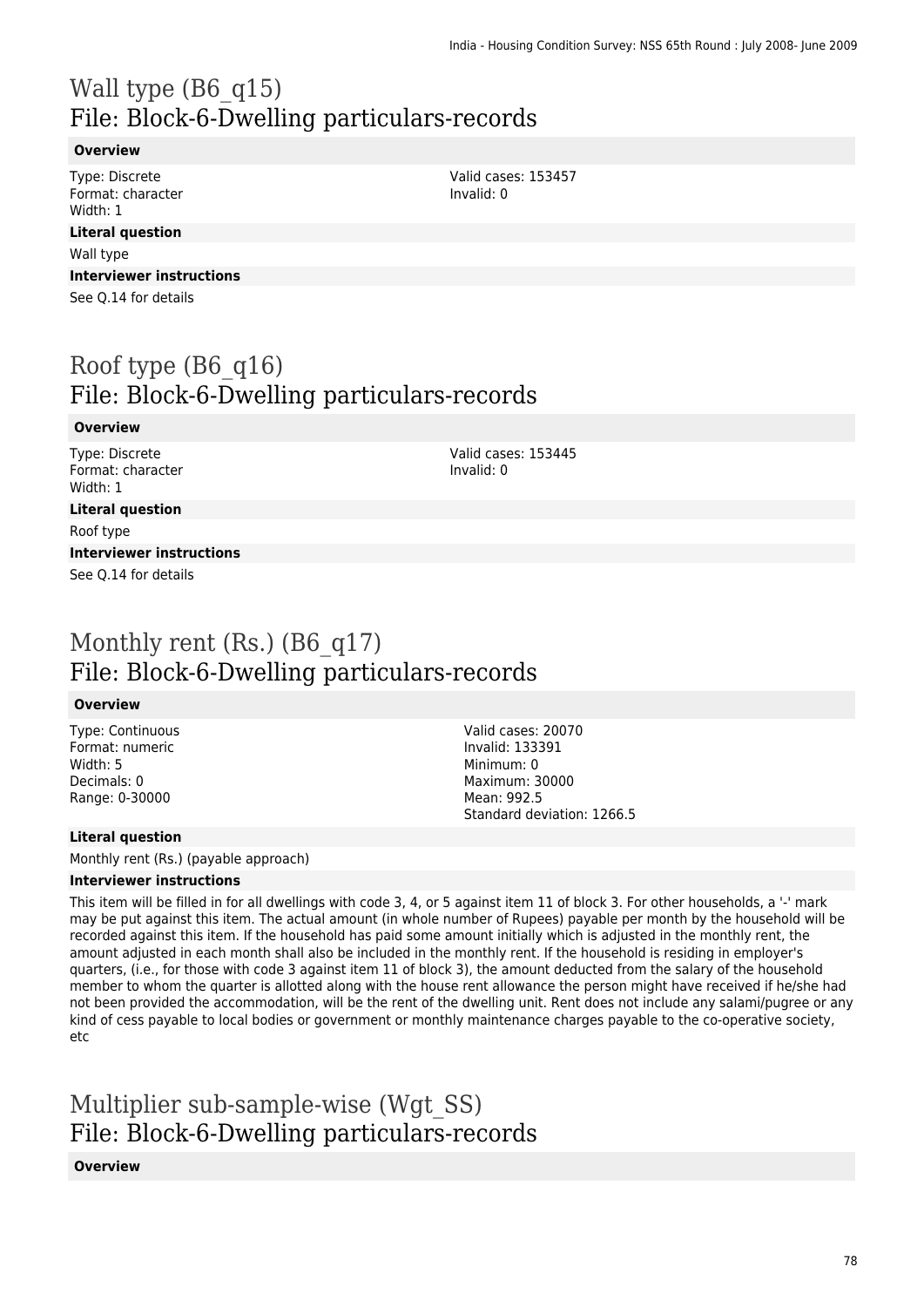## Multiplier sub-sample-wise (Wgt\_SS) File: Block-6-Dwelling particulars-records

Type: Continuous Format: numeric Width: 9 Decimals: 2 Range: 0.93-200328.38 Valid cases: 153461 Invalid: 0 Minimum: 0.9 Maximum: 200328.4 Mean: 2926.6 Standard deviation: 4140.3

# Multiplier Combined (Wgt\_Combined) File: Block-6-Dwelling particulars-records

### **Overview**

Type: Continuous Format: numeric Width: 9 Decimals: 2 Range: 0.465-100164.19

Valid cases: 153461 Invalid: 0 Minimum: 0.5 Maximum: 100164.2 Mean: 1463.3 Standard deviation: 2070.1

## Sub-sample NS (nss) File: Block-6-Dwelling particulars-records

#### **Overview**

Type: Continuous Format: numeric Width: 2 Decimals: 0 Range: 1-96

Valid cases: 153461 Invalid: 0 Minimum: 1 Maximum: 96 Mean: 11 Standard deviation: 12.5

## Combined NC (nsc) File: Block-6-Dwelling particulars-records

#### **Overview**

Type: Continuous Format: numeric Width: 3 Decimals: 0 Range: 3-192

Valid cases: 153461 Invalid: 0 Minimum: 3 Maximum: 192 Mean: 22 Standard deviation: 25

## SS multiplier posted (wgt\_posted) File: Block-6-Dwelling particulars-records

### **Overview**

Type: Continuous Format: numeric Width: 8 Decimals: 0 Range: 93-20032838

Valid cases: 153461 Invalid: 0 Minimum: 93 Maximum: 20032838 Mean: 292660.7 Standard deviation: 414026.2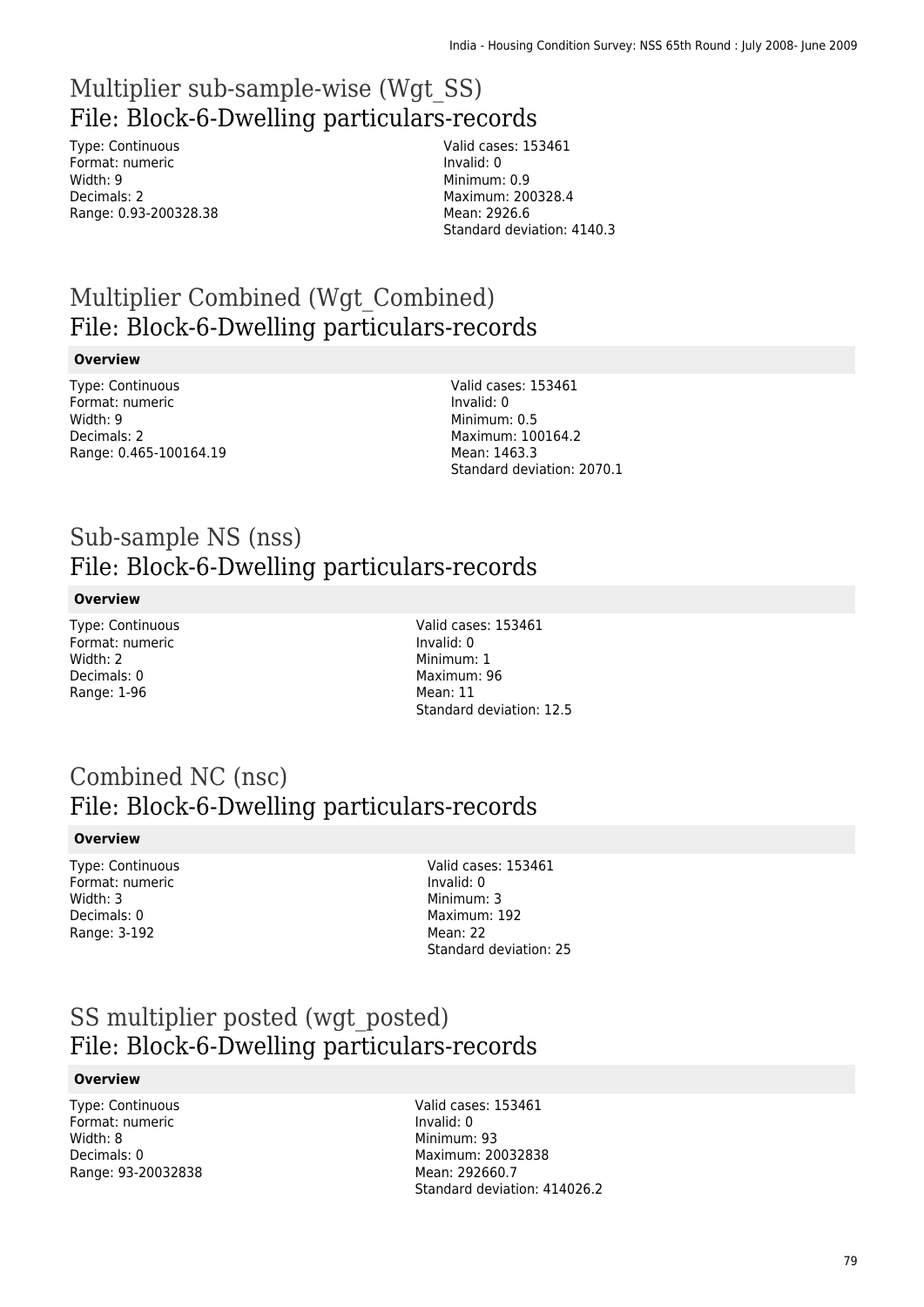India - Housing Condition Survey: NSS 65th Round : July 2008- June 2009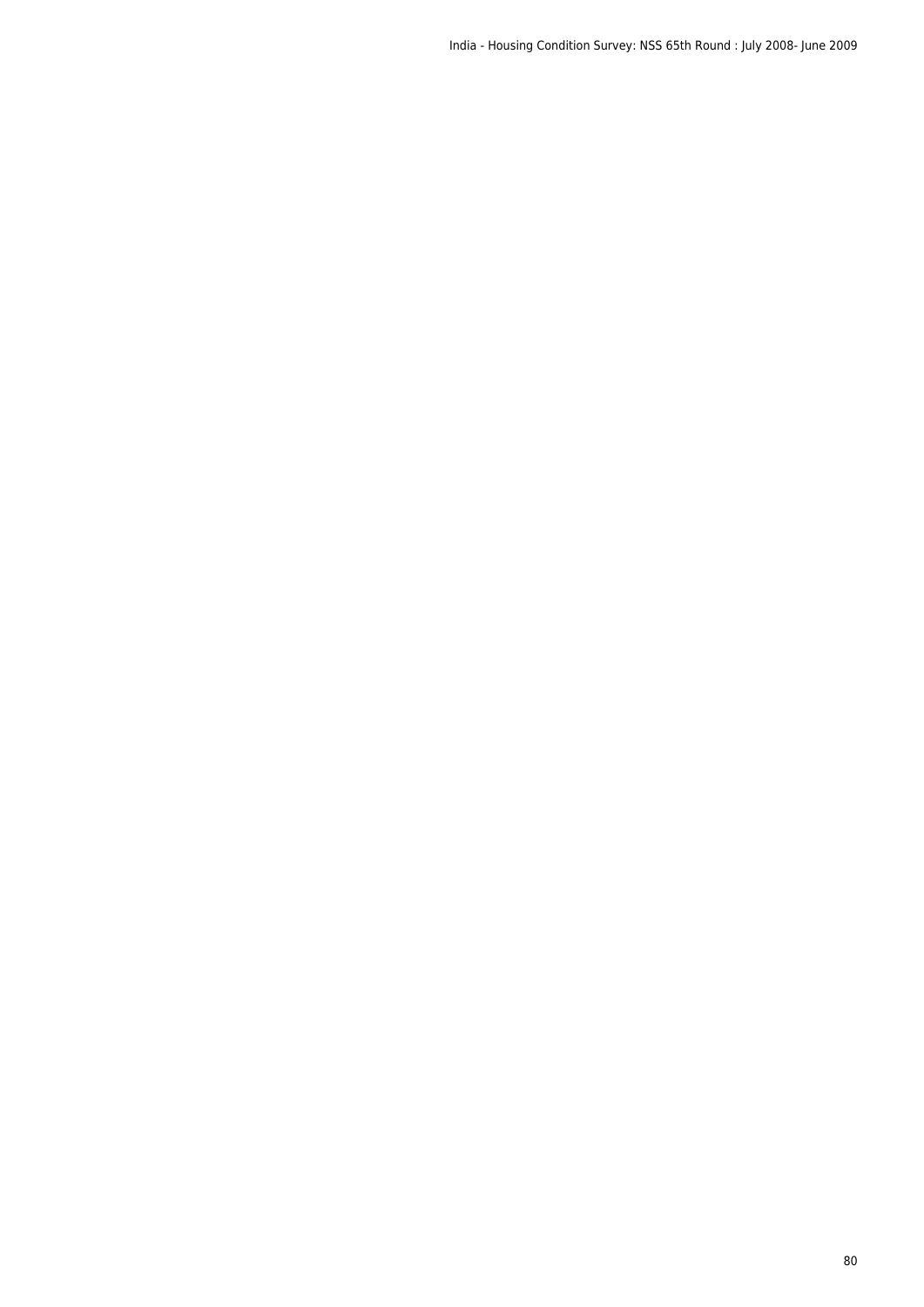## Key to locate construction no (Key\_Constrn\_no) File: Block-7-Constructions-records

## **Overview**

Type: Discrete Format: character Width: 11

Valid cases: 15282 Invalid: 0

Valid cases: 15282

Invalid: 0

# Key to locate household (Key\_hhold) File: Block-7-Constructions-records

## **Overview**

Type: Discrete Format: character Width: 9

**Description**

Same as in dataset of Block-1-2

## **Literal question**

Same as in dataset of Block-1-2

## Record\_Identifier (Rec\_Id) File: Block-7-Constructions-records

## **Overview**

Type: Discrete Format: character Width: 2

Valid cases: 15282 Invalid: 0

Valid cases: 15282

Invalid: 0

## **Description**

Same as in dataset of Block-1-2 **Literal question**

Same as in dataset of Block-1-2

## Round (Round) File: Block-7-Constructions-records

## **Overview**

Type: Discrete Format: character Width: 2

## **Description**

Same as in dataset of Block-1-2

### **Literal question**

Same as in dataset of Block-1-2

# Schedule Number (Sch\_no) File: Block-7-Constructions-records

## **Overview**

81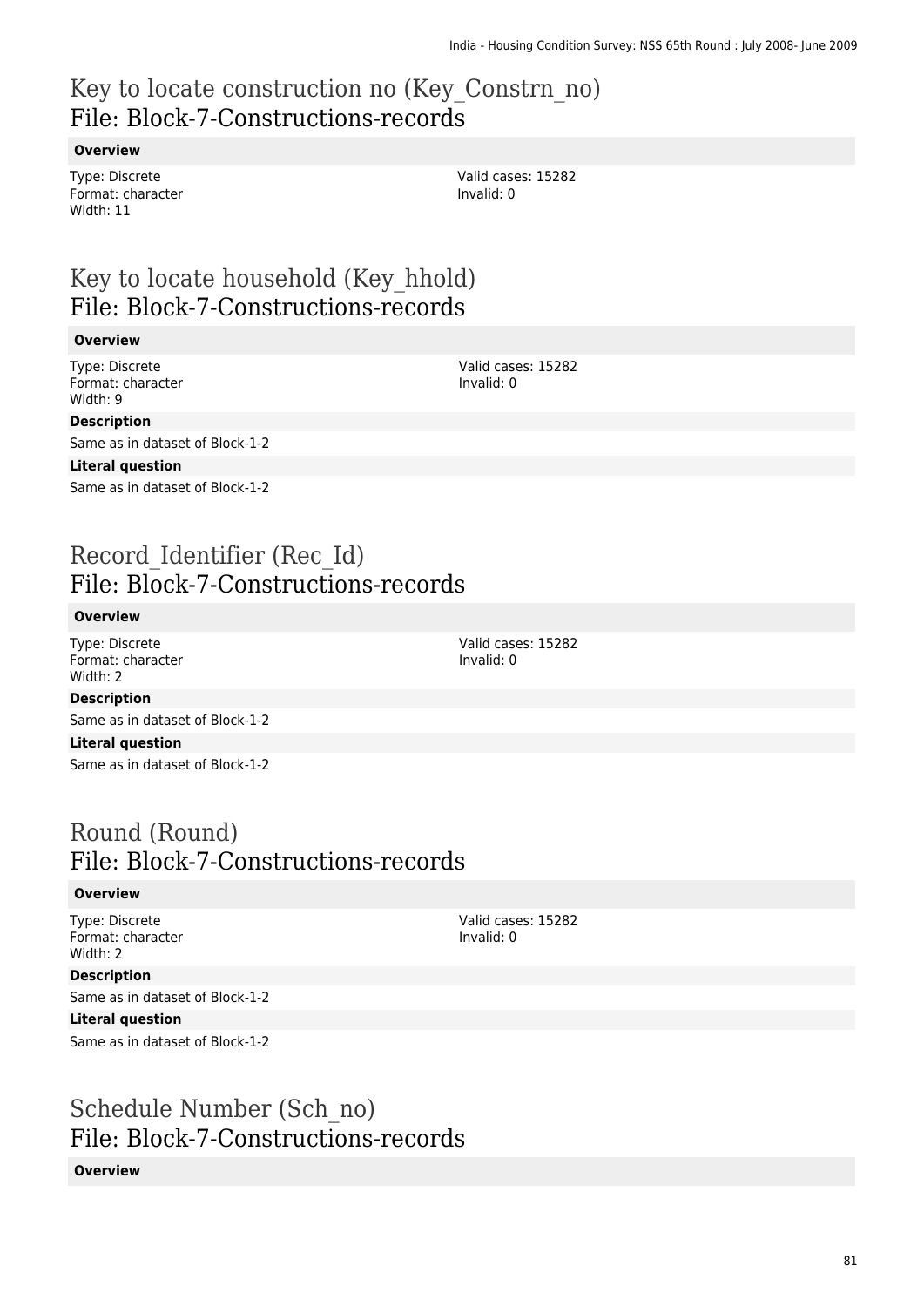## Schedule Number (Sch\_no) File: Block-7-Constructions-records

Type: Discrete Format: character Width: 3

Valid cases: 15282 Invalid: 0

**Description**

Same as in dataset of Block-1-2

## **Literal question**

Same as in dataset of Block-1-2

## Sample (Sample) File: Block-7-Constructions-records

## **Overview**

Type: Discrete Format: character Width: 1

## **Description**

Same as in dataset of Block-1-2

**Literal question** Same as in dataset of Block-1-2

## Sub-Round (SubRound) File: Block-7-Constructions-records

## **Overview**

Type: Discrete Format: character Width: 1

## **Description**

Same as in dataset of Block-1-2

## **Literal question**

Same as in dataset of Block-1-2

## Sub-Sample (SubSample) File: Block-7-Constructions-records

## **Overview**

Type: Discrete Format: character Width: 1

**Description**

### Same as in dataset of Block-1-2 **Literal question**

Same as in dataset of Block-1-2

# Sector (Sector) File: Block-7-Constructions-records

Invalid: 0

Valid cases: 15282

Valid cases: 15282 Invalid: 0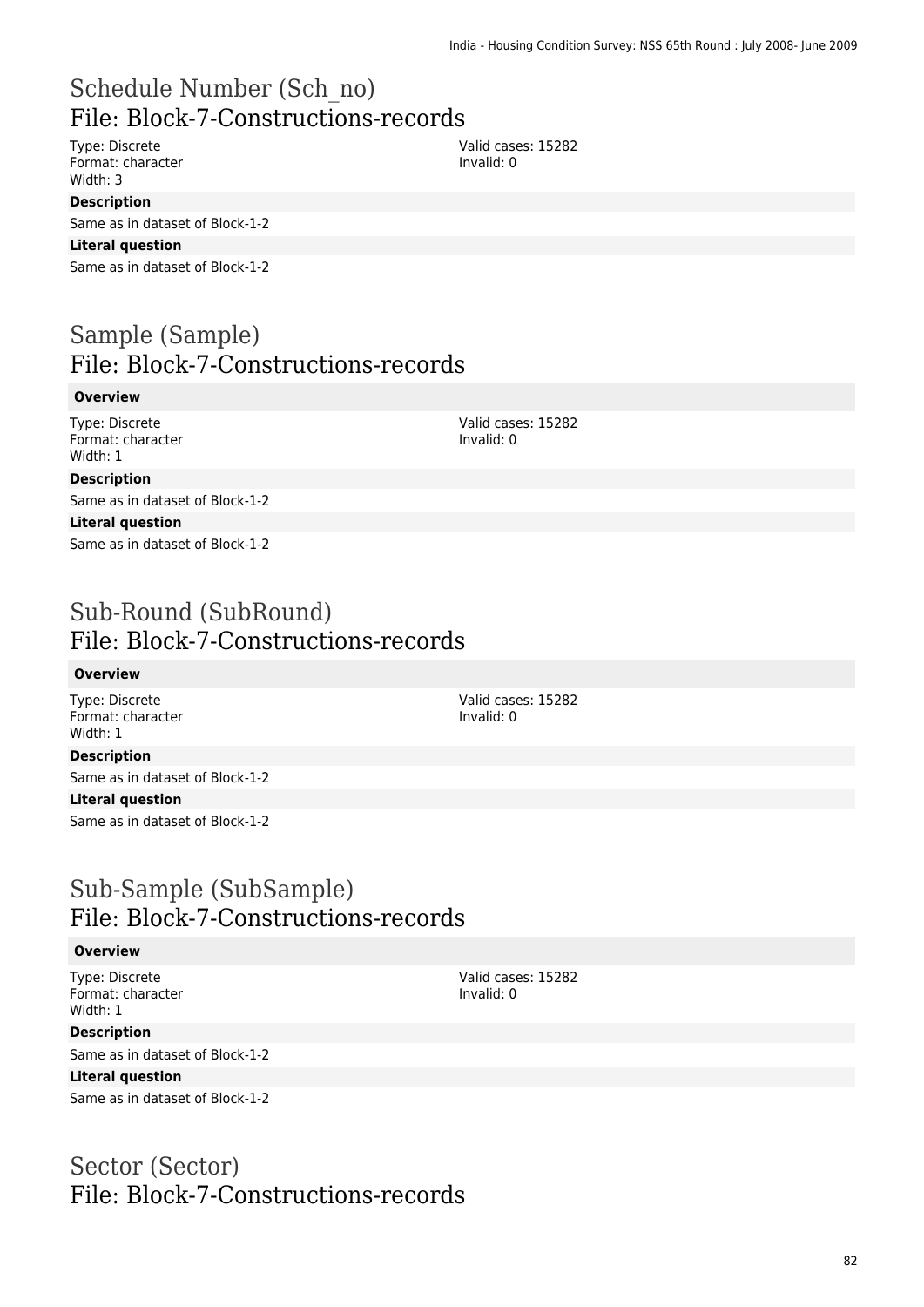## Sector (Sector) File: Block-7-Constructions-records

## **Overview**

Type: Discrete Format: character Width: 1

## **Description**

Same as in dataset of Block-1-2

**Literal question** Same as in dataset of Block-1-2

## State (State) File: Block-7-Constructions-records

## **Overview**

Type: Discrete Format: character Width: 2

Valid cases: 15282 Invalid: 0

## **Description**

Same as in dataset of Block-1-2

**Literal question** Same as in dataset of Block-1-2

## Region (Region) File: Block-7-Constructions-records

### **Overview**

Type: Discrete Format: character Width: 1

## **Description**

Same as in dataset of Block-1-2

## **Literal question**

Same as in dataset of Block-1-2

Valid cases: 15282 Invalid: 0

## FOD Sub-Region (FODSub\_Region) File: Block-7-Constructions-records

### **Overview**

Type: Discrete Format: character Width: 4

## **Description**

Same as in dataset of Block-1-2

## **Literal question**

Same as in dataset of Block-1-2

Valid cases: 15282 Invalid: 0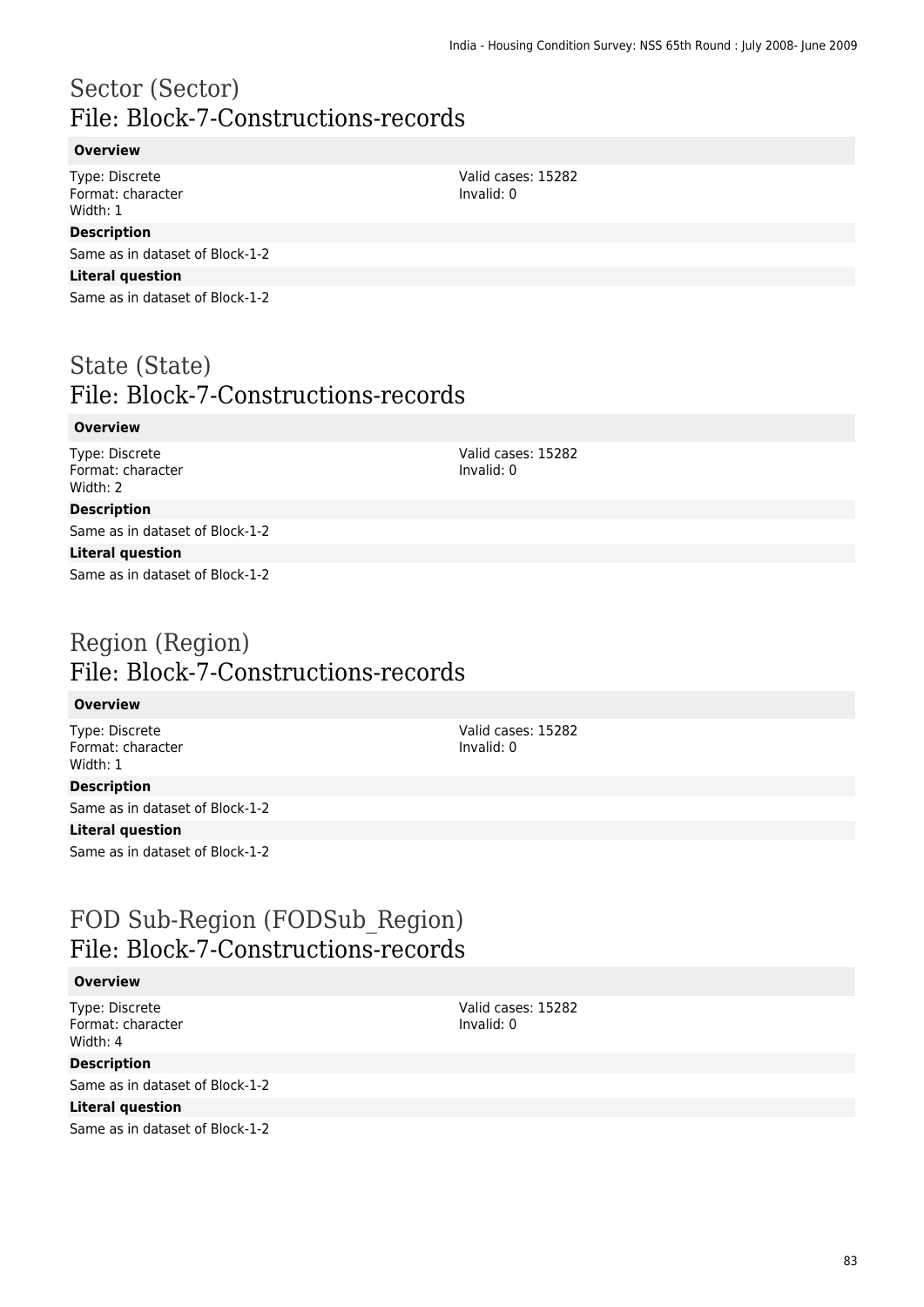## District (District) File: Block-7-Constructions-records

## **Overview**

Type: Discrete Format: character Width: 2

## **Description**

Same as in dataset of Block-1-2

**Literal question** Same as in dataset of Block-1-2

## Stratum (Stratum) File: Block-7-Constructions-records

## **Overview**

Type: Discrete Format: character Width: 2

Valid cases: 15282 Invalid: 0

### **Description**

Same as in dataset of Block-1-2

### **Literal question**

Same as in dataset of Block-1-2

## Sub-Stratum(urban only) (Sub\_Stratum) File: Block-7-Constructions-records

### **Overview**

Type: Discrete Format: character Width: 2

### **Description**

Same as in dataset of Block-1-2

## **Literal question**

Same as in dataset of Block-1-2

## FSU Serial number (FSU) File: Block-7-Constructions-records

### **Overview**

Type: Discrete Format: character Width: 5

## **Description**

Same as in dataset of Block-1-2

## **Literal question**

Same as in dataset of Block-1-2

Valid cases: 2830 Invalid: 0

Valid cases: 15282

Invalid: 0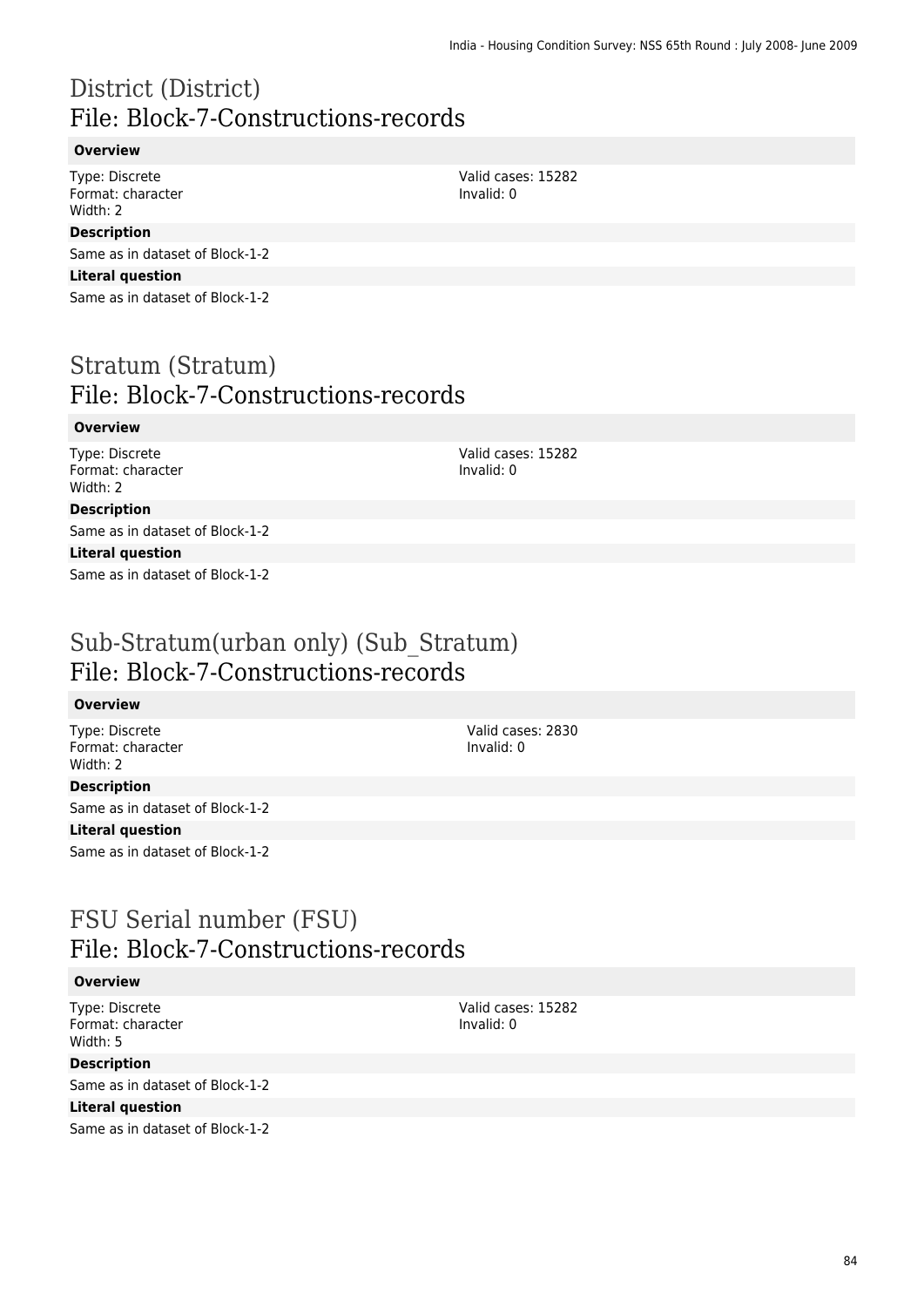## hg/ sb Number (Hg\_sb\_no) File: Block-7-Constructions-records

### **Overview**

Type: Discrete Format: character Width: 1

### **Description**

Same as in dataset of Block-1-2 **Literal question**

Same as in dataset of Block-1-2

## Second Stage Stratum no. (Stage2Stratum) File: Block-7-Constructions-records

### **Overview**

Type: Discrete Format: character Width: 1

Valid cases: 15282 Invalid: 0

## **Description**

Same as in dataset of Block-1-2

## **Literal question**

Same as in dataset of Block-1-2

## Household No. (Hhold\_No) File: Block-7-Constructions-records

### **Overview**

Type: Discrete Format: character Width: 2

### **Description**

Same as in dataset of Block-1-2

## **Literal question**

Same as in dataset of Block-1-2

# Srl. no. of construction (B7\_q3) File: Block-7-Constructions-records

### **Overview**

Type: Discrete Format: character Width: 2

## **Literal question**

Srl. no. of constructions

### **Interviewer instructions**

Six serial numbers, to record details of six constructions in the two sheets of Block 7, are already printed. Each column relates to one construction and information in items 4 to 27 is to be collected separately for each construction. While recording the constructions, all the constructions undertaken 'at the present premises' will be listed first, followed by those undertaken at 'elsewhere'. If a sample household undertook more than six constructions, additional sheet (second sheet) of Block 7 may be attached and continuous serial number, starting from 7 may be given against item 3 (srl. no. of constructions).

Valid cases: 15282 Invalid: 0

Valid cases: 15282

Invalid: 0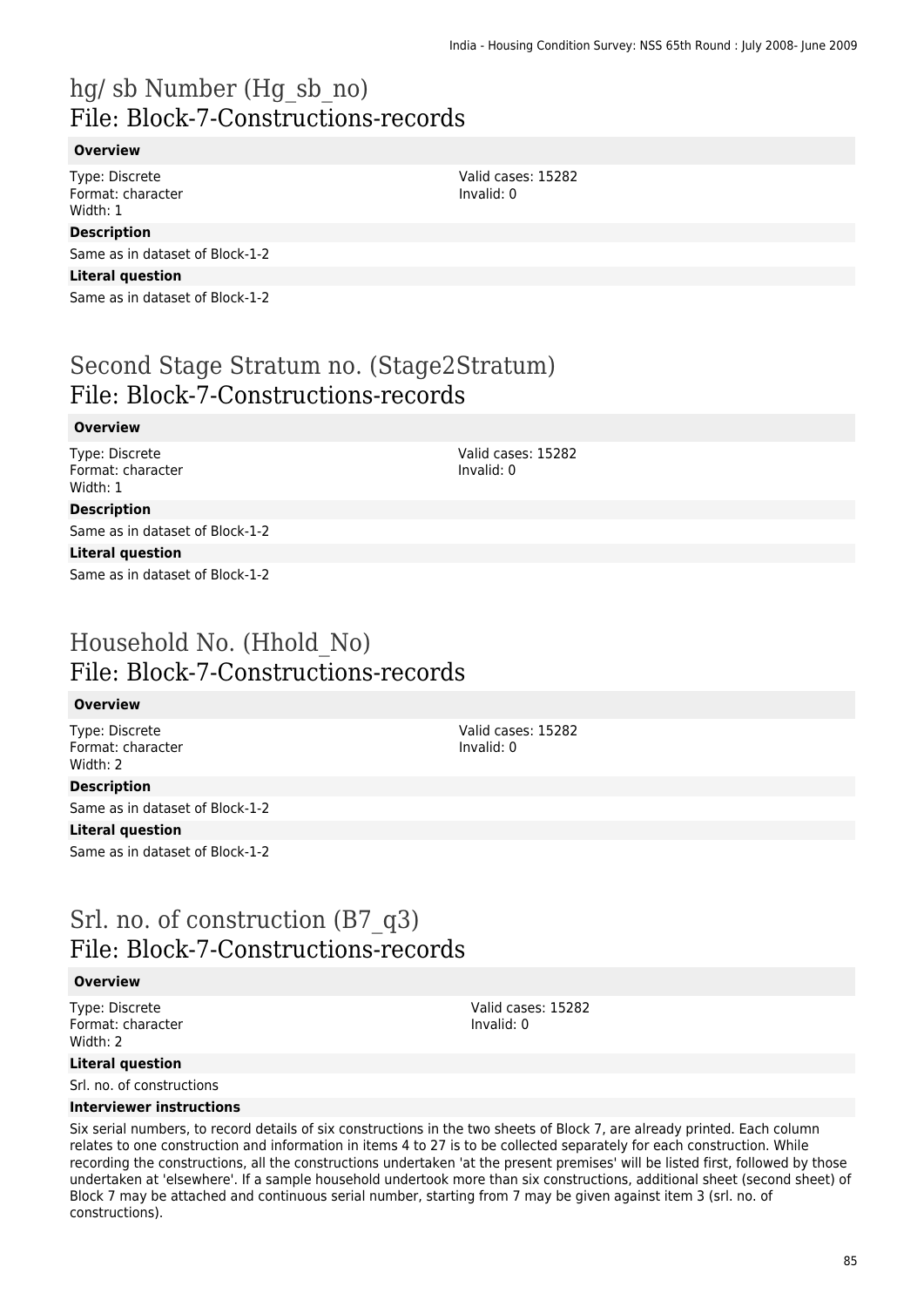## No. of constructions undertaken (B7\_q1) File: Block-7-Constructions-records

### **Overview**

Type: Discrete Format: numeric Width: 1 Decimals: 0 Range: 1-4

#### **Literal question**

Number of constructions undertaken during last 365 days

### **Interviewer instructions**

The number of constructions undertaken by the sample household for residential purposes during the last 365 days is to be entered against this item. This will include the constructions which started earlier, but the activity continued during the last 365 days, as well as the constructions initiated during the last 365 days (whether completed or not).

## No. of constructions completed (B7\_q2) File: Block-7-Constructions-records

### **Overview**

Type: Discrete Format: numeric Width: 1 Decimals: 0 Range: 0-4

Valid cases: 15175 Invalid: 107

#### **Literal question**

Number of constructions completed during the last 365 days

### **Interviewer instructions**

In column 3, the total number of constructions completed by the sample household during the last 365 days will be entered. A new construction will be considered as 'completed' if it is considered by its owner as completed and ready for its first occupation. Issuing of 'completion certificate' from any authority will not be a pre-requisite for the building to be considered as 'completed'. In the case of addition, alteration and improvement, a construction will be considered as 'completed' if the owner feels so.

## Place of constructions (B7\_q4) File: Block-7-Constructions-records

### **Overview**

Type: Discrete Format: character Width: 1

Valid cases: 15205 Invalid: 0

#### **Literal question**

Place of construction

#### **Interviewer instructions**

The place where the sample household has undertaken the constructions during the last 365 days may be reported for each construction. If the construction is undertaken at the 'present premises' where the household is residing, code 1 will be entered and if the construction is undertaken at 'elsewhere', code 2 will be entered..

# Type of construction (B7\_q5) File: Block-7-Constructions-records

**Overview**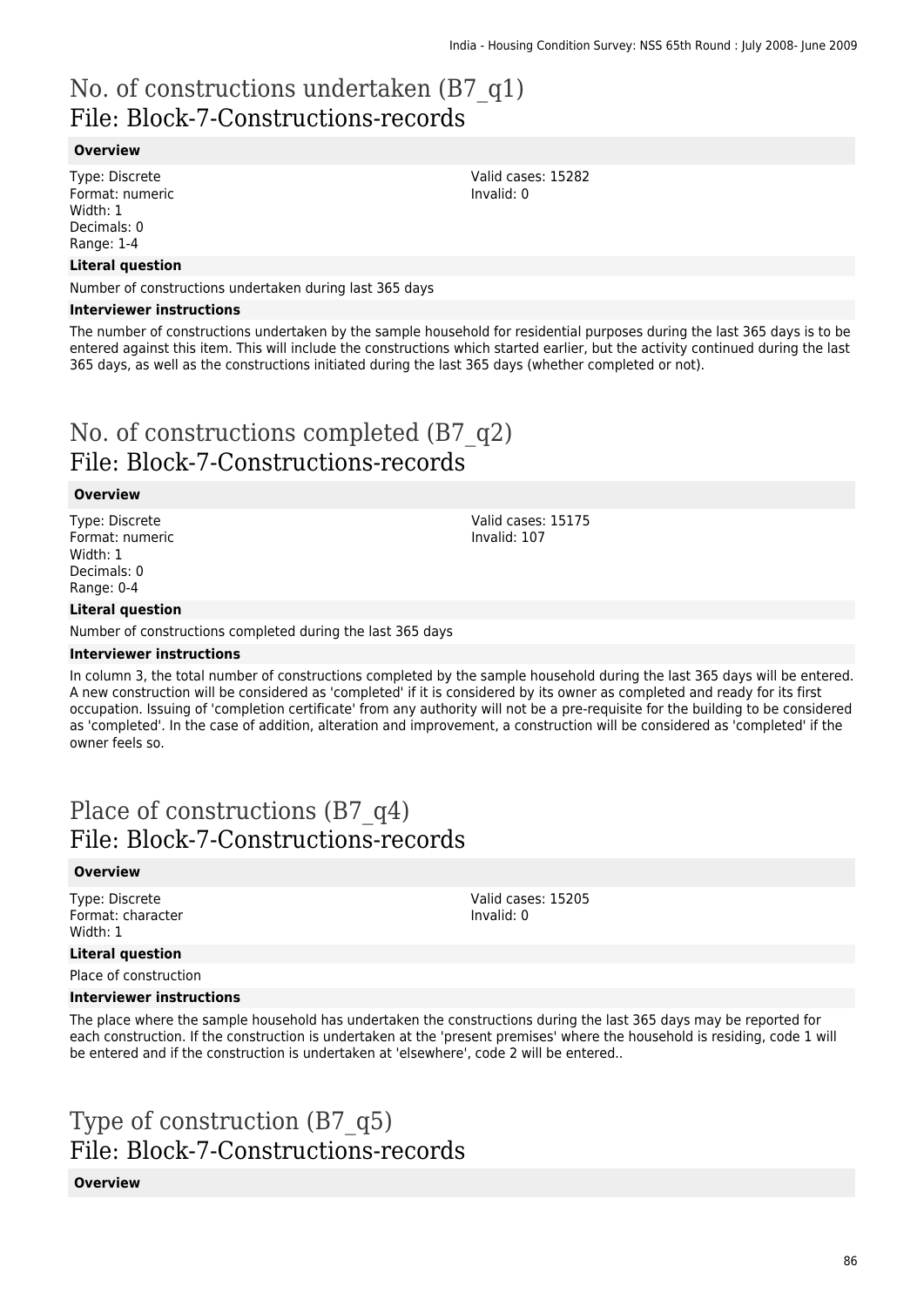## Type of construction (B7\_q5) File: Block-7-Constructions-records

Type: Discrete Format: character Width: 1

**Literal question**

Type of construction

## **Interviewer instructions**

For construction of an entirely new building code 1 will be recorded. If extension of existing building results in the increase of floor area, it is to be considered as addition to floor area and code 2 will be recorded for such construction. Any type of remodelling, renovation or major repair work is to be treated as alteration/improvement/major repair and code 3 will be recorded for such constructions.

## Whether construction is complete (B7\_q6) File: Block-7-Constructions-records

### **Overview**

Type: Discrete Format: character Width: 1

Valid cases: 15240 Invalid: 0

## **Literal question**

Whether construction is complete as on the date of survey?

### **Interviewer instructions**

If the construction is 'complete' on the date of survey, code 1 will be recorded, otherwise code 2 will be recorded.

## Type of structure (B7\_q7) File: Block-7-Constructions-records

### **Overview**

Type: Discrete Format: character Width: 1

### **Pre question**

If code is 1 in q.6 then ask this question.

### **Literal question**

Type of structure

### **Post question**

Skip this otherwise

### **Interviewer instructions**

The type of structure, i.e., whether the structure constructed is pucca, semi-pucca or katcha will be recorded against this item in terms of codes for each completed construction. If a building consists of different types of structure, the determination of its type will be based on the type of structure that covers major floor area

Floor area (Sq. ft. in whole no.) (B7\_q8) File: Block-7-Constructions-records

## **Overview**

Valid cases: 13222 Invalid: 0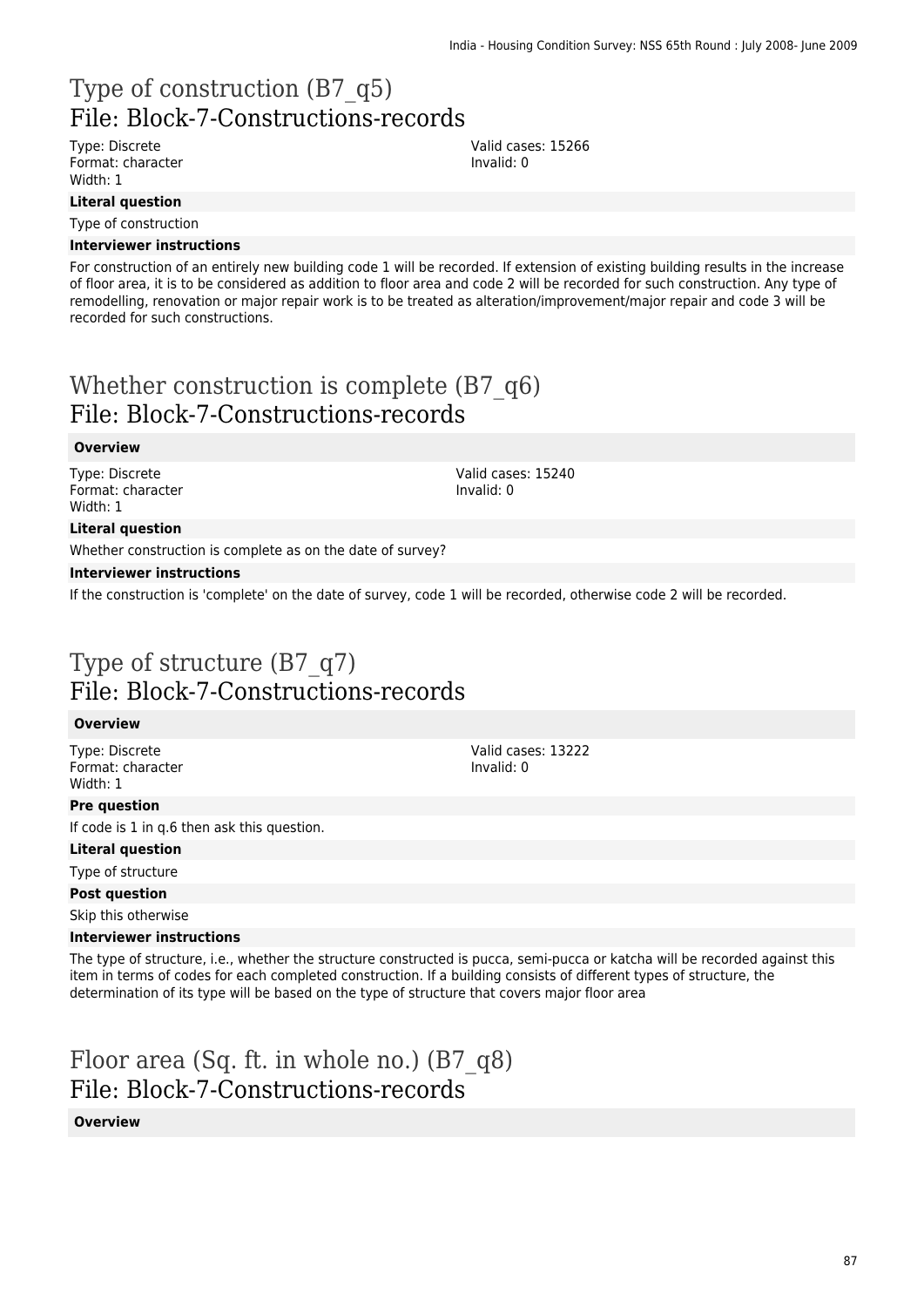## Floor area (Sq. ft. in whole no.) (B7\_q8) File: Block-7-Constructions-records

Type: Continuous Format: numeric Width: 4 Decimals: 0 Range: 0-7200

Valid cases: 4022 Invalid: 11260 Minimum: 0 Maximum: 7200 Mean: 297.3 Standard deviation: 323.3

## **Pre question**

If code is 1 in Q.6 and code 1 or 2 in Q.5 then ask this question.

## **Literal question**

Floor area ((in sq. ft. and in whole numbers)

#### **Post question**

Skip this otherwise

#### **Interviewer instructions**

Floor area refers to the carpet area of the building. It includes the area of room, kitchen, etc., but excludes uncovered area both inside and outside the structure; e.g., terrace, stairs, stairways, landing, etc. Floor area will be recorded in this item in square feet and in whole numbers.

## No. of dwelling units (B7\_q9) File: Block-7-Constructions-records

### **Overview**

Type: Discrete Format: numeric Width: 1 Decimals: 0 Range: 1-5

#### **Pre question**

If code is 1 in Q.6 and code 1 or 2 in Q.5 then ask this question.

#### **Literal question**

No. of dwelling units

**Post question**

Skip this otherwise

#### **Interviewer instructions**

The number of dwelling units in the new building or the number of dwelling units in which additional floor space has been constructed will be recorded against this item in the relevant column(s). Sometimes, it may be difficult to arrive at the number of dwelling units, especially in the case of new buildings which are not yet occupied by the households. In such situations, the number of dwelling units for which provision has been made in the building, as adjudged and reported by the informant, will be recorded in this item.

## total cost of construction (Rs.) (B7\_q10) File: Block-7-Constructions-records

#### **Overview**

Type: Continuous Format: numeric Width: 7 Decimals: 0 Range: 50-3000000

#### **Literal question**

Total cost of construction (Rs.) **Interviewer instructions**

Valid cases: 15282 Invalid: 0 Minimum: 50 Maximum: 3000000 Mean: 38102.5 Standard deviation: 121155.9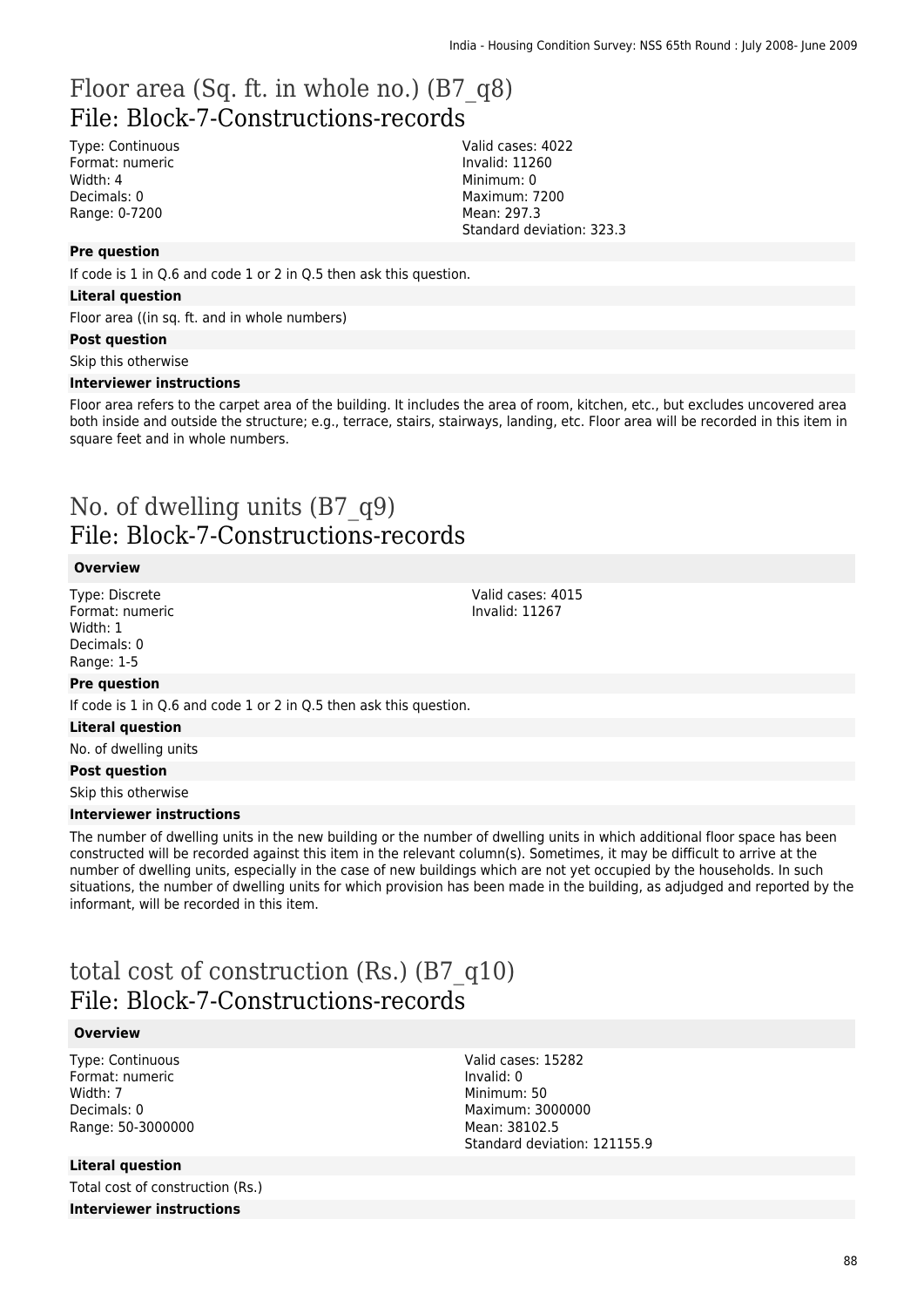## total cost of construction (Rs.) (B7\_q10) File: Block-7-Constructions-records

Costs incurred up to the date of survey (amount paid and payable) for each of the constructions undertaken will be recorded separately in whole number of rupees against this item. For the constructions that have been completed during the last 365 days, the total cost for each such construction will be considered. For the constructions that are in progress, the total cost of the constructions up to the date of survey will be entered in the relevant columns. While making the entries in this item, the following may be kept in mind:

·The cost of purchase or procurement of only that part of the total materials, labour and services hired (i.e., expenditure incurred including payment due on account of professional and personal services, municipal and other taxes and fees, etc. for construction) which have actually been utilised in the construction will be considered for making entries. ·Household labour will be evaluated at the wage rate prevailing at the time of construction.

·Materials supplied from home will be evaluated at the ex-farm/ex-factory price prevailing at the time of its use.

·For materials obtained as free collection and used in the construction, only transport charges and the related hired and household labour will be evaluated and recorded.

·Materials received as gifts or in the form of subsidies will be evaluated at the local retail price.

·The total cost will also include the cost of site preparation, such as demolition of the existing structure, development of land, etc.

·The value of land on which the construction is made will not be included in the cost.

·The expenditure incurred on routine repairs and maintenance of the structure such as white washing, painting, etc. will not be included in the cost.

## Finance own labour/ material (Rs.) (B7\_q11) File: Block-7-Constructions-records

### **Overview**

Type: Discrete Format: character Width: 7

Valid cases: 9401 Invalid: 0

## **Literal question**

Amount (Rs.) financed for construction from source:labour/ material

## **Interviewer instructions**

Total cost of construction recorded in item 10 may be financed by the households from different sources. In items 11 to 21, provisions have been made to record, for each of the constructions, amount financed from different sources for the total cost of construction. Amount financed, for the total cost of construction, will include both cash and kind, as well as household labour and/or material, and gifts received in kind. Household labour and materials supplied from home or gifts received in kind from others and used for construction will be evaluated in the same manner as described in para. 4.7.8. Material received from the institutional agencies in the form of subsidy and used in the construction work, will also be considered and the entries will be made against the respective institutional agencies, from which such materials have been received. Eleven different sources are listed and the amount financed from each of the sources for the construction will be recorded against the different sources in whole number of rupees. Note that total cost of construction recorded against item 10 will match with that recorded against item 22 for each construction. More details may be seen in instruction manual

# Finance from own source (Rs.) (B7\_q12) File: Block-7-Constructions-records

### **Overview**

Type: Continuous Format: numeric Width: 7 Decimals: 0 Range: 0-2600000

Valid cases: 13351 Invalid: 1931 Minimum: 0 Maximum: 2600000 Mean: 23653.3 Standard deviation: 83785.8

### **Literal question**

Amount (Rs.) financed for construction from source:own source

#### **Interviewer instructions**

Deatils given in Q.11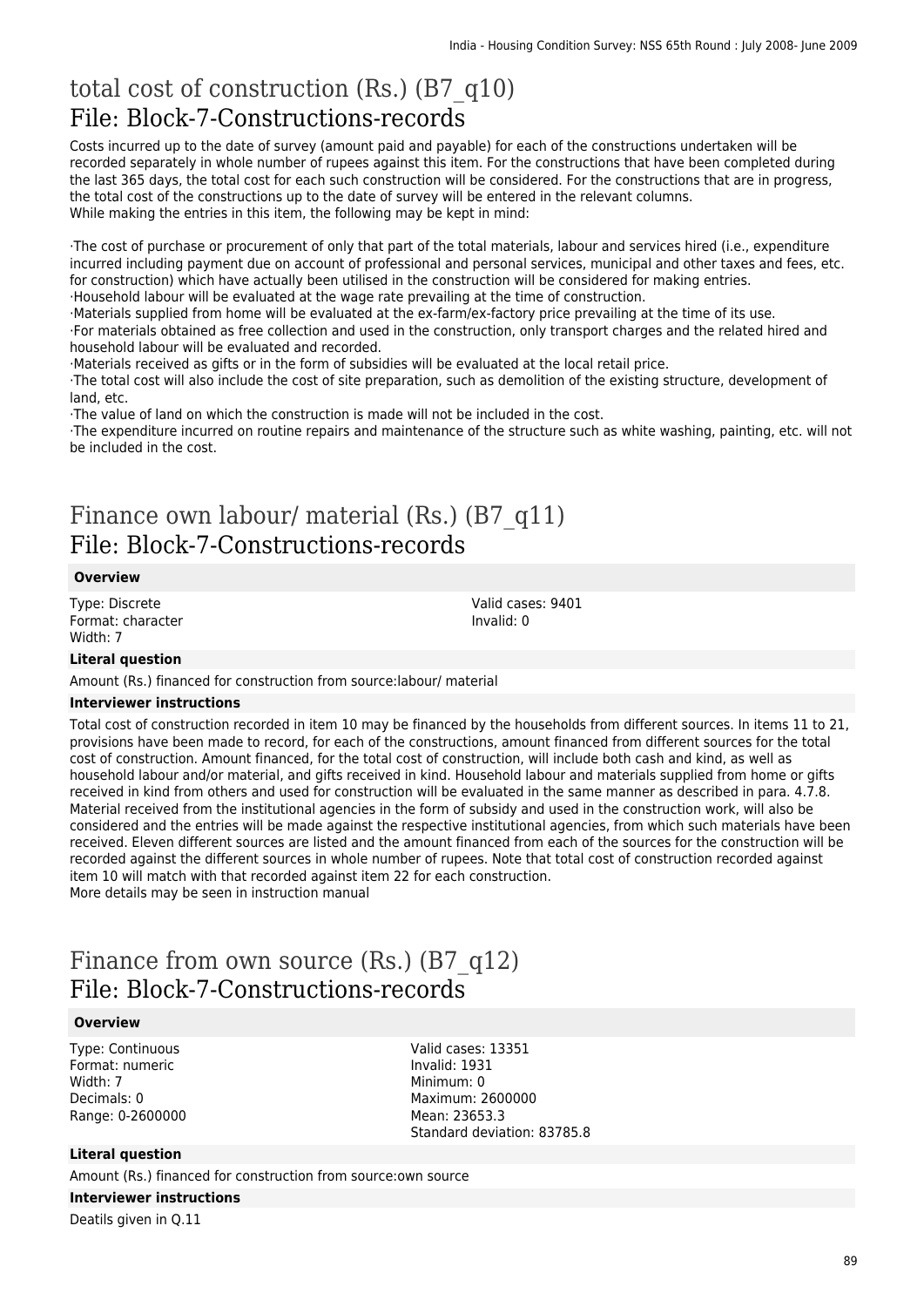# Ggovernment (Rs.) (B7\_q13) File: Block-7-Constructions-records

## **Overview**

Type: Continuous Format: numeric Width: 7 Decimals: 0 Range: 0-1200000 Valid cases: 1089 Invalid: 14193 Minimum: 0 Maximum: 1200000 Mean: 31285.4 Standard deviation: 61740.3

## **Literal question**

Amount (Rs.) financed for construction from Insttutional agencies: government

#### **Interviewer instructions**

Deatils given in Q.11

## Commercial bank (Rs.) (B7\_q14) File: Block-7-Constructions-records

### **Overview**

Type: Continuous Format: numeric Width: 7 Decimals: 0 Range: 0-1600000 Valid cases: 799 Invalid: 14483 Minimum: 0 Maximum: 1600000 Mean: 107595 Standard deviation: 187933.6

### **Literal question**

Amount (Rs.) financed for construction from Insttutional agencies:commercial bank

### **Interviewer instructions**

Deatils given in Q.11

## Iinsurance (Rs.)  $(B7q15)$ File: Block-7-Constructions-records

### **Overview**

Type: Discrete Format: numeric Width: 6 Decimals: 0 Range: 0-200000

## **Literal question**

Amount (Rs.) financed for construction from Insttutional agencies: insurance

### **Interviewer instructions**

Deatils given in Q.11

## Provident fund (Rs.) (B7\_q16) File: Block-7-Constructions-records

## **Overview**

Valid cases: 24 Invalid: 15258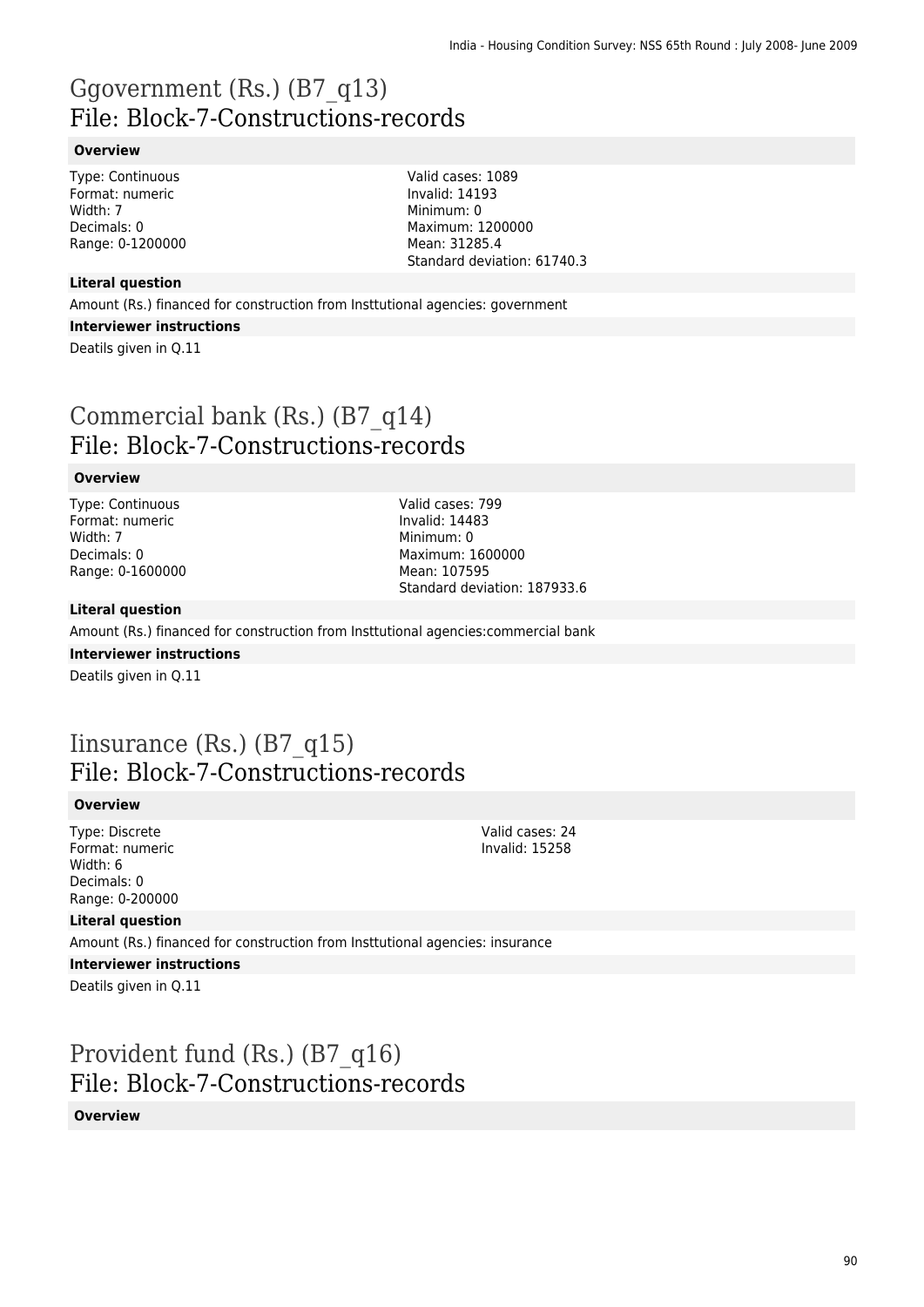# Provident fund (Rs.) (B7\_q16) File: Block-7-Constructions-records

Type: Continuous Format: numeric Width: 7 Decimals: 0 Range: 0-1000000

Valid cases: 113 Invalid: 15169 Minimum: 0 Maximum: 1000000 Mean: 84547.2 Standard deviation: 115476.2

### **Literal question**

Amount (Rs.) financed for construction from Insttutional agencies: provident fund **Interviewer instructions**

Deatils given in Q.11

## Financial corp. (Rs.) (B7\_q17) File: Block-7-Constructions-records

#### **Overview**

Type: Continuous Format: numeric Width: 6 Decimals: 0 Range: 0-800000

Valid cases: 59 Invalid: 15223 Minimum: 0 Maximum: 800000 Mean: 66951.7 Standard deviation: 146148.6

#### **Literal question**

Amount (Rs.) financed for construction from Insttutional agencies: Financial corp.

**Interviewer instructions**

Deatils given in Q.11

## Other institutional agencies (Rs.) (B7\_q18) File: Block-7-Constructions-records

#### **Overview**

Type: Continuous Format: numeric Width: 6 Decimals: 0 Range: 0-200000

Valid cases: 195 Invalid: 15087 Minimum: 0 Maximum: 200000 Mean: 18975.4 Standard deviation: 26096.5

## **Literal question**

Amount (Rs.) financed for construction from Other institutional agencies

## **Interviewer instructions**

Deatils given in Q.11

## Money lender (Rs.) (B7\_q19) File: Block-7-Constructions-records

#### **Overview**

Type: Continuous Format: numeric Width: 6 Decimals: 0 Range: 0-800000

Valid cases: 1800 Invalid: 13482 Minimum: 0 Maximum: 800000 Mean: 20505.7 Standard deviation: 38806.2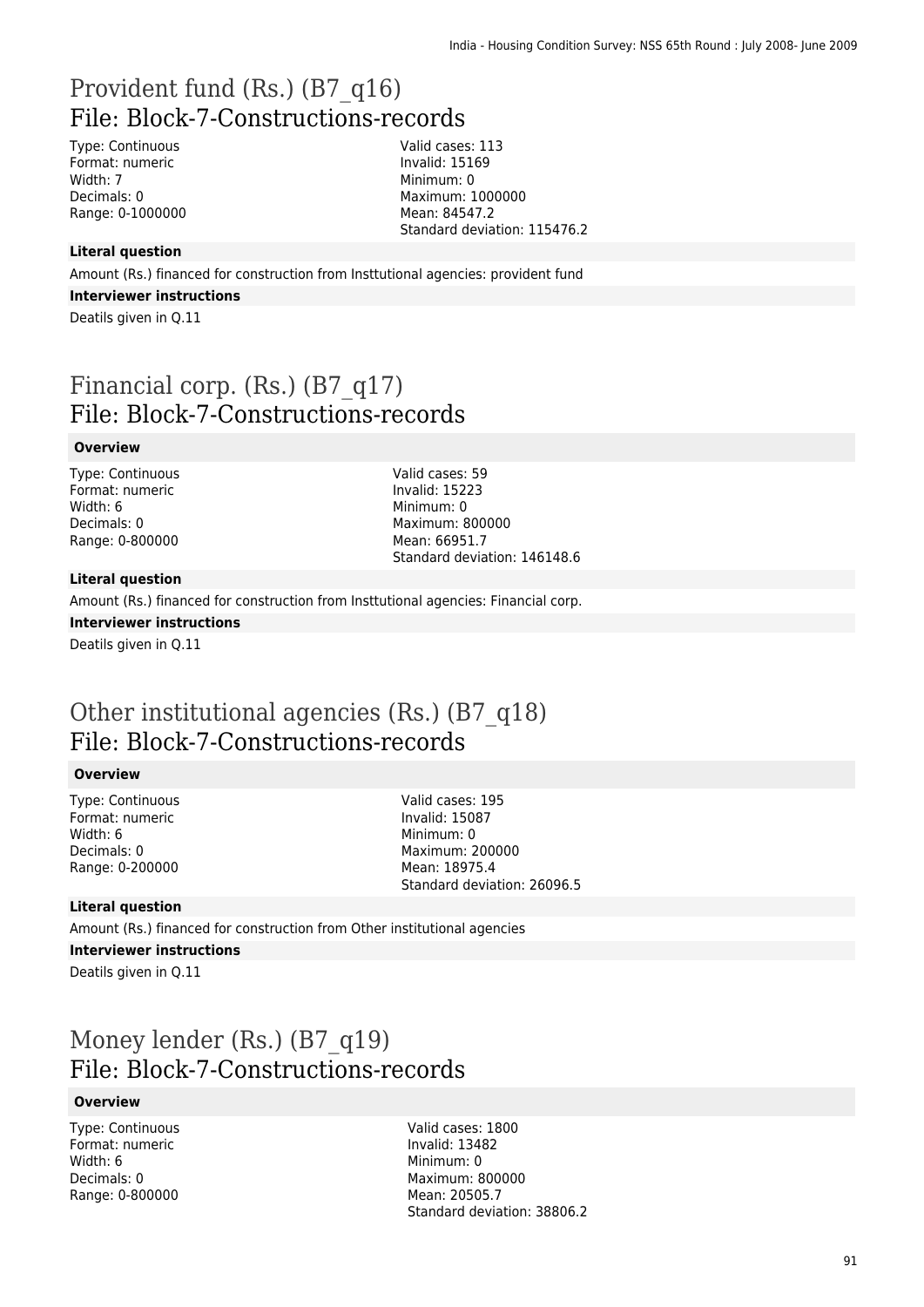# Money lender (Rs.) (B7\_q19) File: Block-7-Constructions-records

## **Literal question**

Amount (Rs.) financed for construction from source:Money lender

**Interviewer instructions**

Deatils given in Q.11

## Friends & relatives (Rs.) (B7\_q20) File: Block-7-Constructions-records

### **Overview**

Type: Continuous Format: numeric Width: 6 Decimals: 0 Range: 0-600000

Valid cases: 2629 Invalid: 12653 Minimum: 0 Maximum: 600000 Mean: 15563.4 Standard deviation: 34263.2

### **Literal question**

Amount (Rs.) financed for construction from source:Friends & relatives

### **Interviewer instructions**

Deatils given in Q.11

## Other non-institutional agencies (Rs.) (B7\_q21) File: Block-7-Constructions-records

### **Overview**

Type: Continuous Format: numeric Width: 6 Decimals: 0 Range: 0-490000

Valid cases: 372 Invalid: 14910 Minimum: 0 Maximum: 490000 Mean: 15290.1 Standard deviation: 36127

### **Literal question**

Amount (Rs.) financed for construction from source:Other non-institutional agencies (Rs.)

### **Interviewer instructions**

Deatils given in Q.11

## Total(items 11 to 21) (Rs.) (B7\_q22) File: Block-7-Constructions-records

#### **Overview**

Type: Continuous Format: numeric Width: 7 Decimals: 0 Range: 50-3000000

### **Literal question**

Total(items 11 to 21) (Rs.)

#### **Interviewer instructions**

Sum of the entries in Qs.11 to 21 is to be entered. Note that this should match with the entry made against item 10 separately for each construction.

Valid cases: 15282 Invalid: 0 Minimum: 50 Maximum: 3000000 Mean: 38102.5 Standard deviation: 121155.9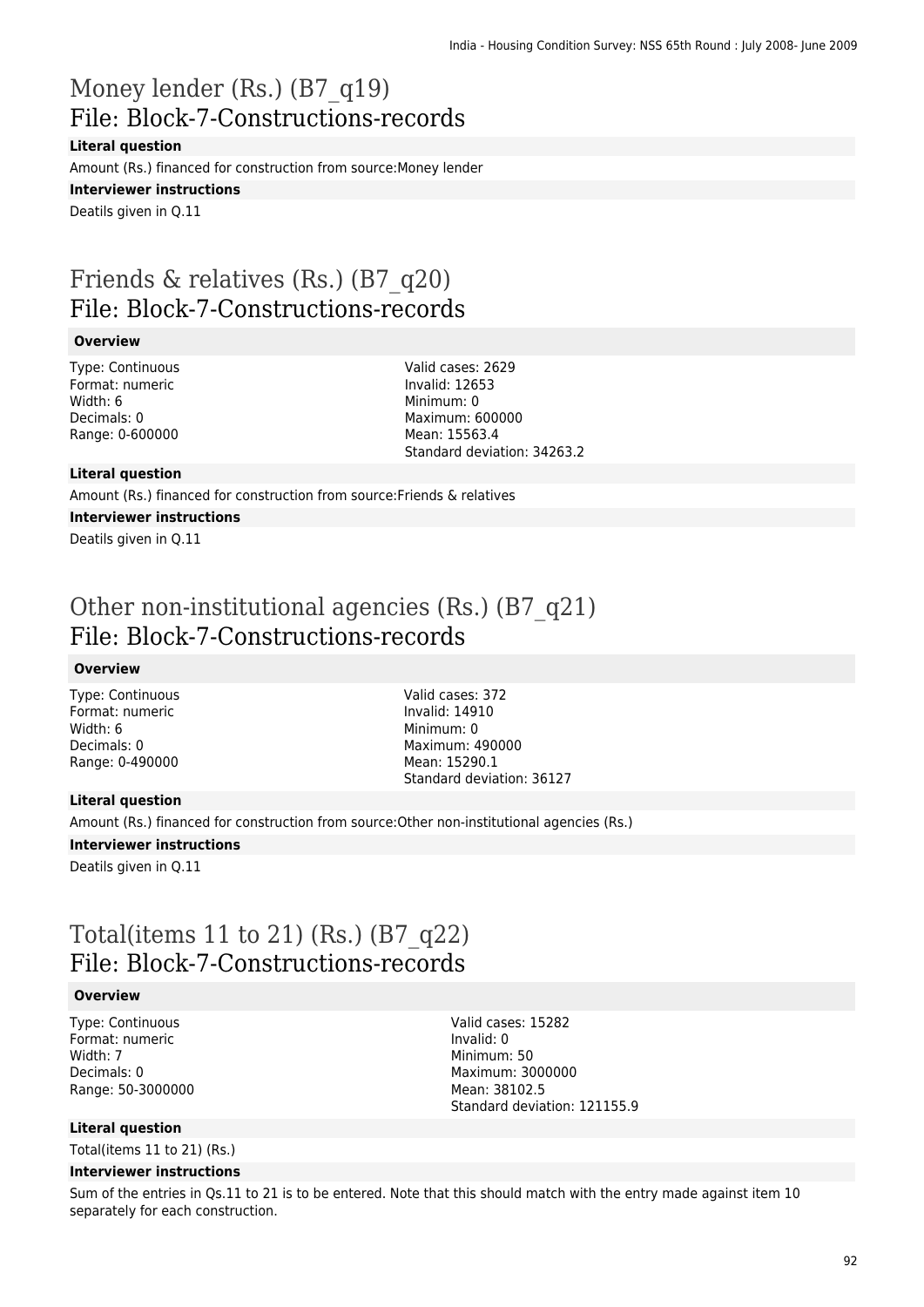## Cost of material- pucca (Rs.) (B7\_q23) File: Block-7-Constructions-records

### **Overview**

Type: Continuous Format: numeric Width: 7 Decimals: 0 Range: 0-2225000

### **Literal question**

Cost of construction during last 365 days (Rs):-material- pucca

#### **Interviewer instructions**

It may be noted that the cost of purchase or procurement of only that part of the total materials, labour (household labour will be evaluated at the wage rate prevailing at the time of construction) and services hired (i.e., expenditure incurred including payment due on account of professional and personal services, municipal and other taxes and fees, etc. for construction) which have actually been utilised in the construction during the last 365 days will be considered for making entries in these items. As such there must be positive entry in at least one of the items 23 to 26 for each of the constructions undertaken during the last 365 days. The total of the expenditure, recorded in items 23 to 26 will be recorded against item 27. Household labour and material supplied from own source and materials received as gifts will also be included in the respective items. Expenditure relating to the material and labour purchased, hired or procured but not used in the construction during the last 365 days will not be taken into account for filling in this item. It may be noted that, service charges, i.e., expenditure incurred (including payments due) on account of professional and personal services, municipal and other taxes and fees if any for construction, rental and hire charges of equipment used for construction will be included with 'others'.

# Cost of material -others (Rs.) (B7\_q24) File: Block-7-Constructions-records

### **Overview**

Type: Continuous Format: numeric Width: 6 Decimals: 0 Range: 0-530000

Valid cases: 11368 Invalid: 3914 Minimum: 0 Maximum: 530000 Mean: 4147.5 Standard deviation: 14010.6

### **Literal question**

Cost of construction during last 365 days (Rs):-material -others

**Interviewer instructions** See Q.23

## Labour (Rs.)  $(B7q25)$ File: Block-7-Constructions-records

### **Overview**

Type: Continuous Format: numeric Width: 6 Decimals: 0 Range: 0-950000

Valid cases: 14726 Invalid: 556 Minimum: 0 Maximum: 950000 Mean: 8566.9 Standard deviation: 29673.9

## **Literal question**

Cost of construction during last 365 days (Rs):-Labour

## **Interviewer instructions**

## See Q.23

Valid cases: 9542 Invalid: 5740 Minimum: 0 Maximum: 2225000 Mean: 37751.2 Standard deviation: 96931.5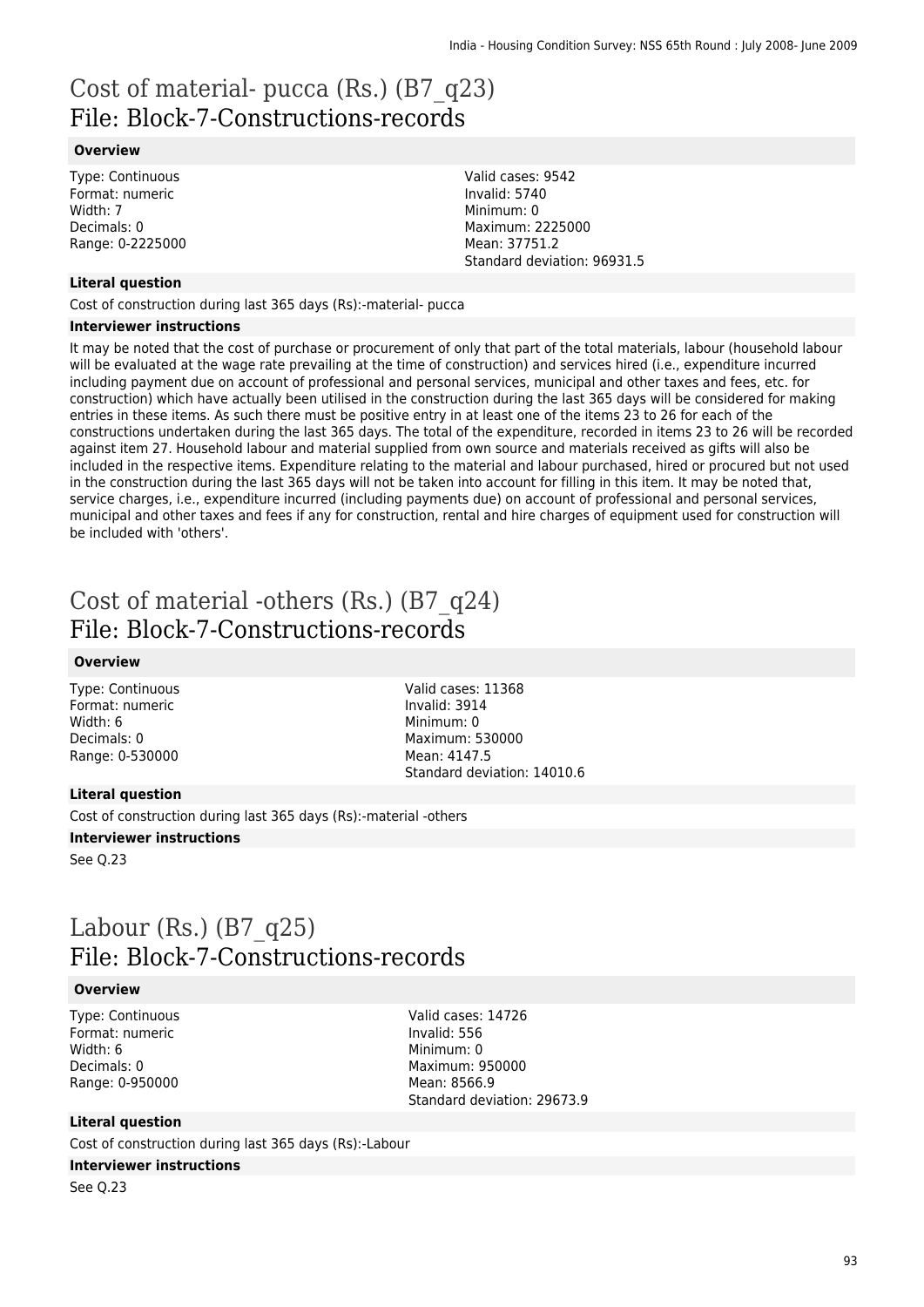# Others (Rs.) (B7 $q26$ ) File: Block-7-Constructions-records

## **Overview**

Type: Continuous Format: numeric Width: 6 Decimals: 0 Range: 0-400000

Valid cases: 5186 Invalid: 10096 Minimum: 0 Maximum: 400000 Mean: 2869.9 Standard deviation: 10677.1

## **Literal question**

Cost of construction during last 365 days (Rs):-others (service charges, etc.)

#### **Interviewer instructions**

See Q.23

## Total (items 23 to 26) (Rs.) (B7\_q27) File: Block-7-Constructions-records

## **Overview**

Type: Continuous Format: numeric Width: 7 Decimals: 0 Range: 50-3000000 Valid cases: 15178 Invalid: 104 Minimum: 50 Maximum: 3000000 Mean: 36131.9 Standard deviation: 112595.9

### **Literal question**

Cost of construction during last 365 days (Rs):-

# No. of residential units acquired (B7\_q28) File: Block-7-Constructions-records

## **Overview**

Type: Discrete Format: numeric Width: 1 Decimals: 0 Range: 0-2

Valid cases: 5182 Invalid: 10100

### **Literal question**

Number of residential unit acquired during last 365 days

#### **Interviewer instructions**

In this item, the total number of residential unit (s), the sample household has acquired during the last 365 days will be entered. If the household has not acquired any residential unit during the last 365 days, zero (0) may be entered in this item.

## Total floor area (Sq. ft.) (B7\_q29) File: Block-7-Constructions-records

### **Overview**

Type: Continuous Format: numeric Width: 4 Decimals: 0 Range: 0-2257

Valid cases: 99 Invalid: 15183 Minimum: 0 Maximum: 2257 Mean: 594.6 Standard deviation: 471.7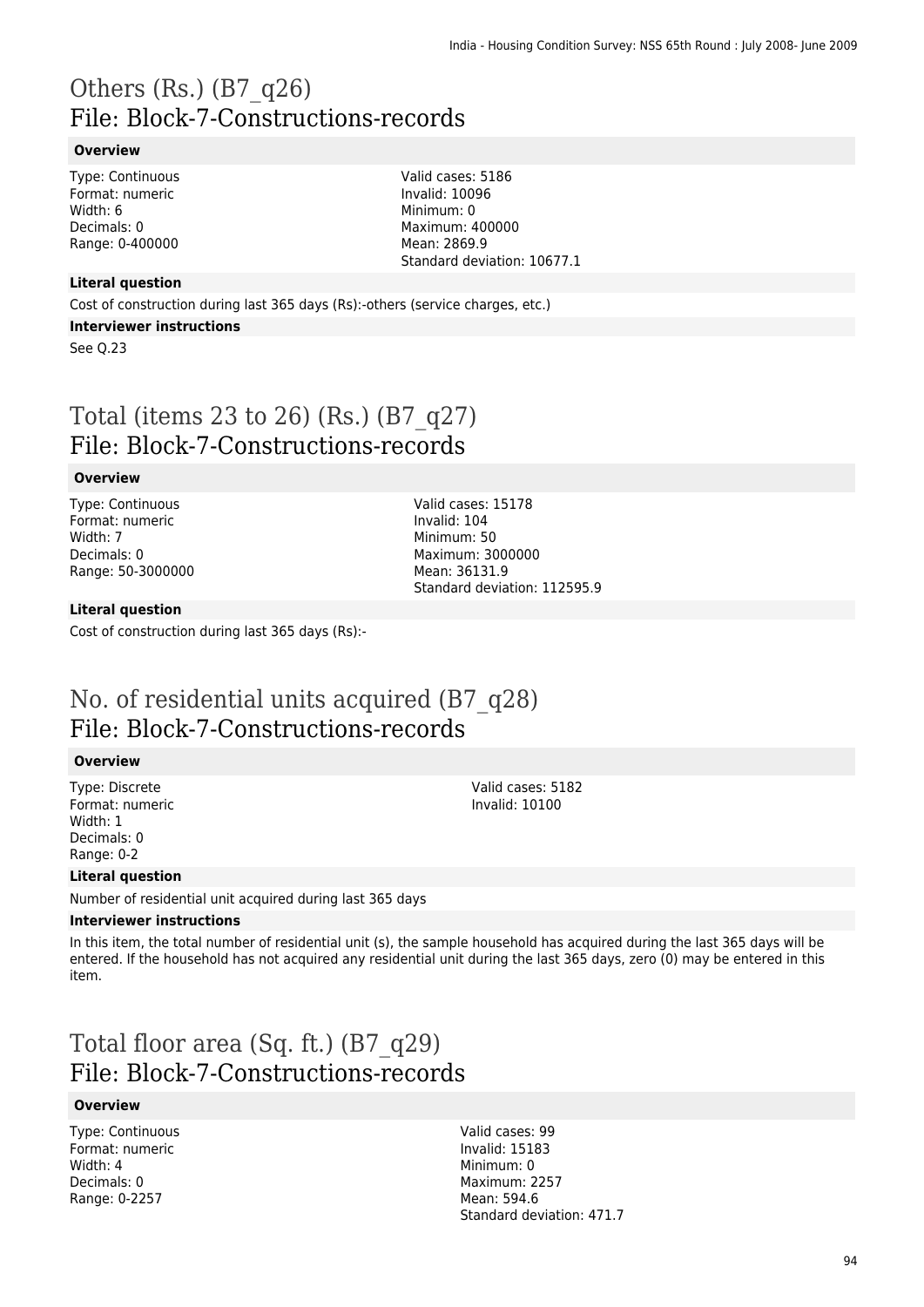## Total floor area (Sq. ft.) (B7\_q29) File: Block-7-Constructions-records

## **Literal question**

If entry > 0 in item 28, total floor area (in square feet and in whole numbers)

#### **Interviewer instructions**

In this item, total floor area of all the residential units acquired during the last 365 days will be entered in square feet. If entry in item 28 is 0, a dash (-) may be put in this item.

# Total expenditure incurred (Rs.) (B7\_q30) File: Block-7-Constructions-records

#### **Overview**

Type: Continuous Format: numeric Width: 7 Decimals: 0 Range: 0-2575000

Valid cases: 101 Invalid: 15181 Minimum: 0 Maximum: 2575000 Mean: 483540.4 Standard deviation: 620916.5

### **Literal question**

Total expenditure incurred for residential unit acquired during last 365 days (Rs.)

## **Interviewer instructions**

If the sample household did not carry out the construction itself but acquired the residential units during the last 365 days, total expenditure for that residential unit will be considered here. It may be noted that only the first-hand purchase of the residential units are to be considered. If the cost of the land is paid separately, then the amount paid for the land will not be considered for recording the total expenditure. But if it cannot be separated, the total would include the cost of the land. It may be noted that, if some amount is due to be paid but the residential unit has been acquired during the last 365 days, the amount paid and the amount payable will be added up and entered in this item. If the sample household acquired residential units by ways other than purchase during the reference period, say acquired free from non-household entities, the market value of the residential unit will be considered for making entry in item 30.

## Multiplier Sub-sample-wise (Wgt\_SS) File: Block-7-Constructions-records

### **Overview**

Type: Continuous Format: numeric Width: 9 Decimals: 2 Range: 2.15-200328.38 Valid cases: 15282 Invalid: 0 Minimum: 2.2 Maximum: 200328.4 Mean: 2900.7 Standard deviation: 4064.9

## Multiplier combined (Wgt\_combined) File: Block-7-Constructions-records

### **Overview**

Type: Continuous Format: numeric Width: 9 Decimals: 2 Range: 1.075-100164.19 Valid cases: 15282 Invalid: 0 Minimum: 1.1 Maximum: 100164.2 Mean: 1450.3 Standard deviation: 2032.4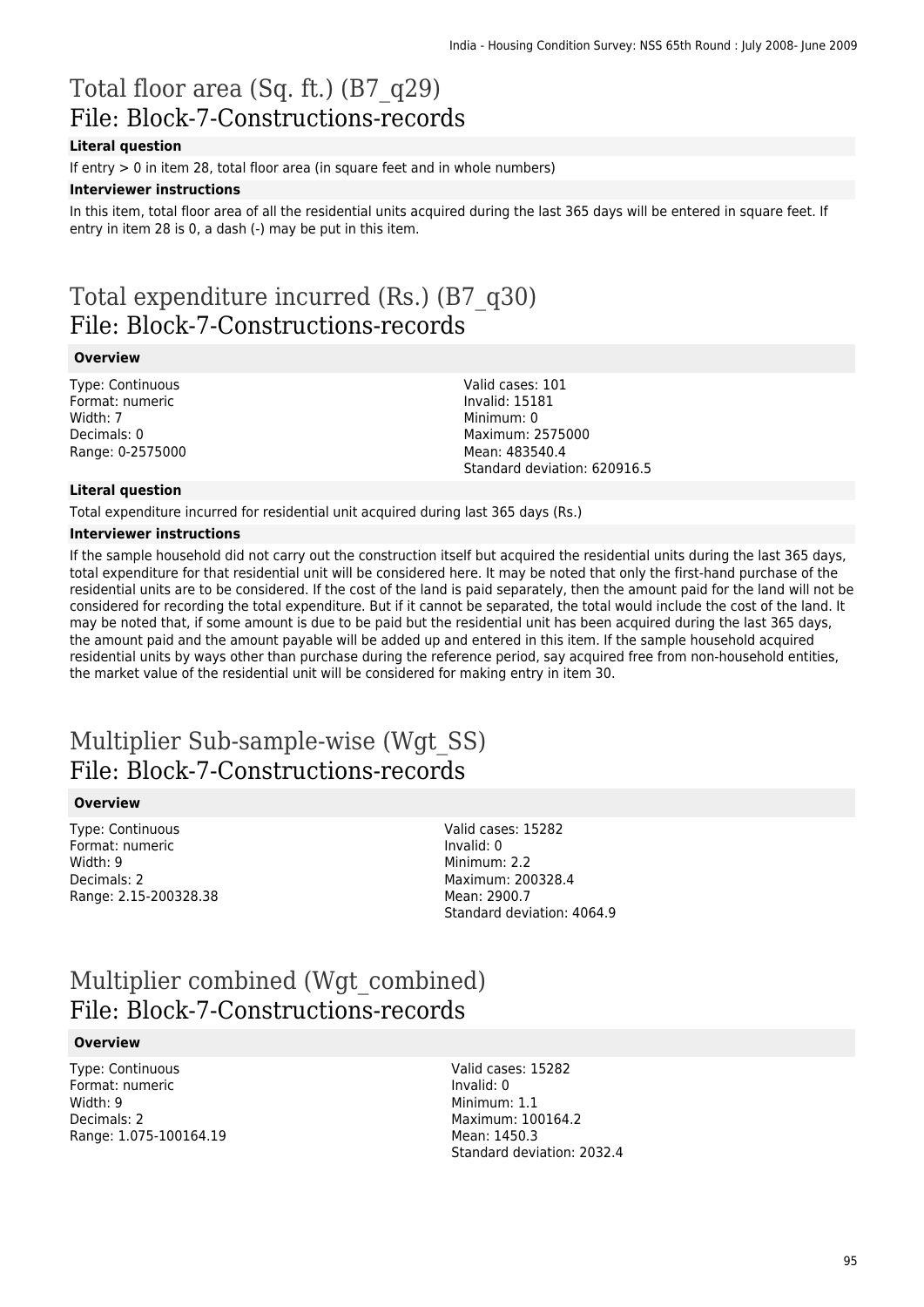# Sub-sample NS (nss) File: Block-7-Constructions-records

## **Overview**

Type: Continuous Format: numeric Width: 2 Decimals: 0 Range: 1-96

Valid cases: 15282 Invalid: 0 Minimum: 1 Maximum: 96 Mean: 10.5 Standard deviation: 7.3

## Combined NC (nsc) File: Block-7-Constructions-records

## **Overview**

Type: Continuous Format: numeric Width: 3 Decimals: 0 Range: 3-192

Valid cases: 15282 Invalid: 0 Minimum: 3 Maximum: 192 Mean: 21.1 Standard deviation: 14.6

## SS multiplier posted (wgt\_posted) File: Block-7-Constructions-records

### **Overview**

Type: Continuous Format: numeric Width: 8 Decimals: 0 Range: 215-20032838 Valid cases: 15282 Invalid: 0 Minimum: 215 Maximum: 20032838 Mean: 290066.6 Standard deviation: 406488.6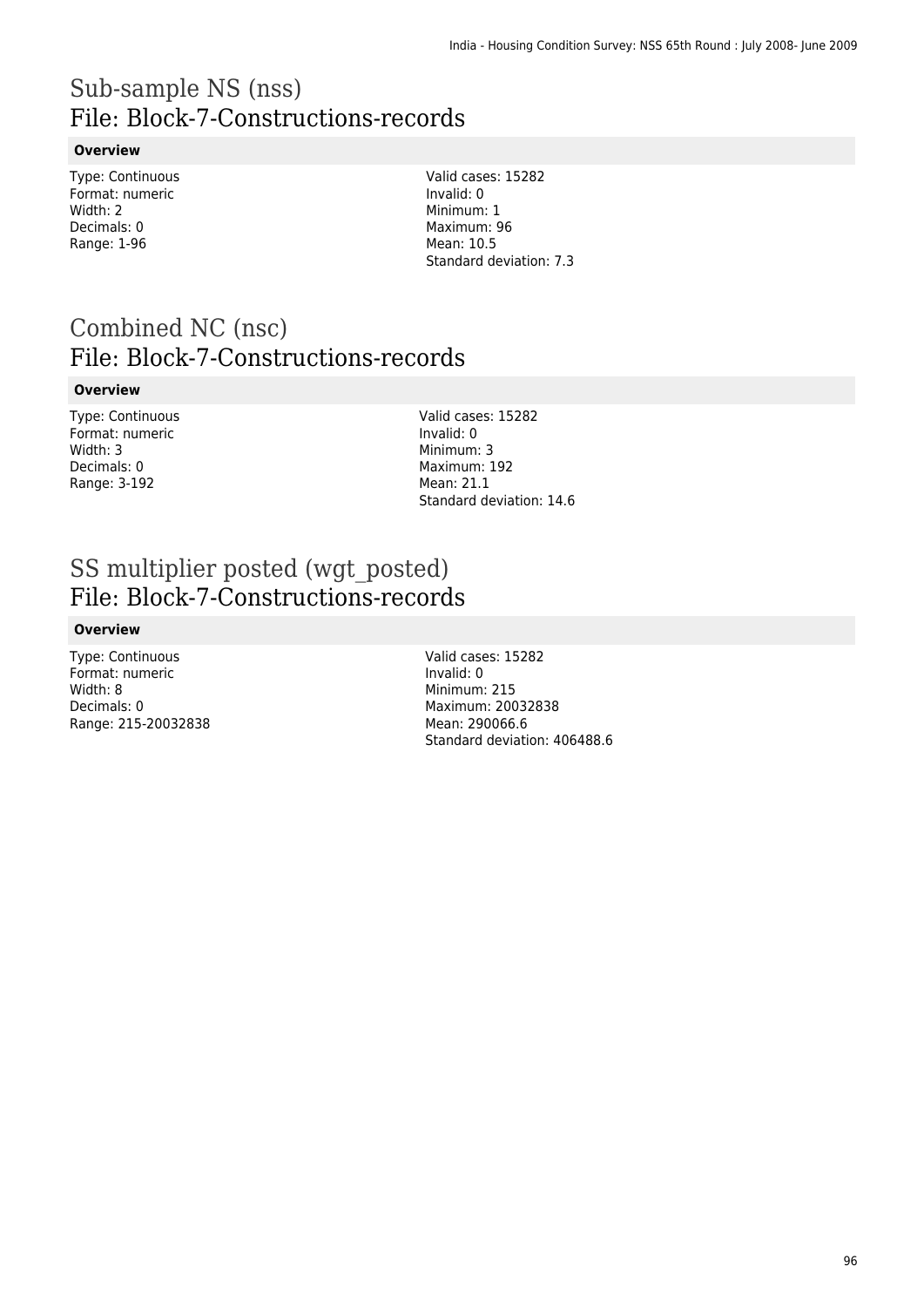# **Documentation**

## **Questionnaires**

## **SCHEDULE 1.2: HOUSING CONDITION**

Title SCHEDULE 1.2: HOUSING CONDITION Author(s) NSSO Country India Language English Filename Schedule\_NSS 65-Sch 1.2.pdf

## **Reports**

## **Housing Condition and Amenities in India**

Title Housing Condition and Amenities in India Author(s) NSSO Country India Language English Filename Report-535-Housing condition and Amenities.pdf

## **IHSN study report - NSS 65R Schedule 1.2 Housing Condition**

Title IHSN study report - NSS 65R Schedule 1.2 Housing Condition Country India Language English Filename IHSN Study Report-NSS65R-Schedule 1.2.pdf

## **Technical documents**

## **Note on Estimation Procedure of NSS 65th Round**

Title Note on Estimation Procedure of NSS 65th Round Author(s) NSSO Country India Language English Filename Estimation Prcedure NSS 65 Round.pdf

## **Other materials**

## **Instructions to Field Staff -NSS 65 Round- Chapter-4- Schedule 1.2 -Housing Condition**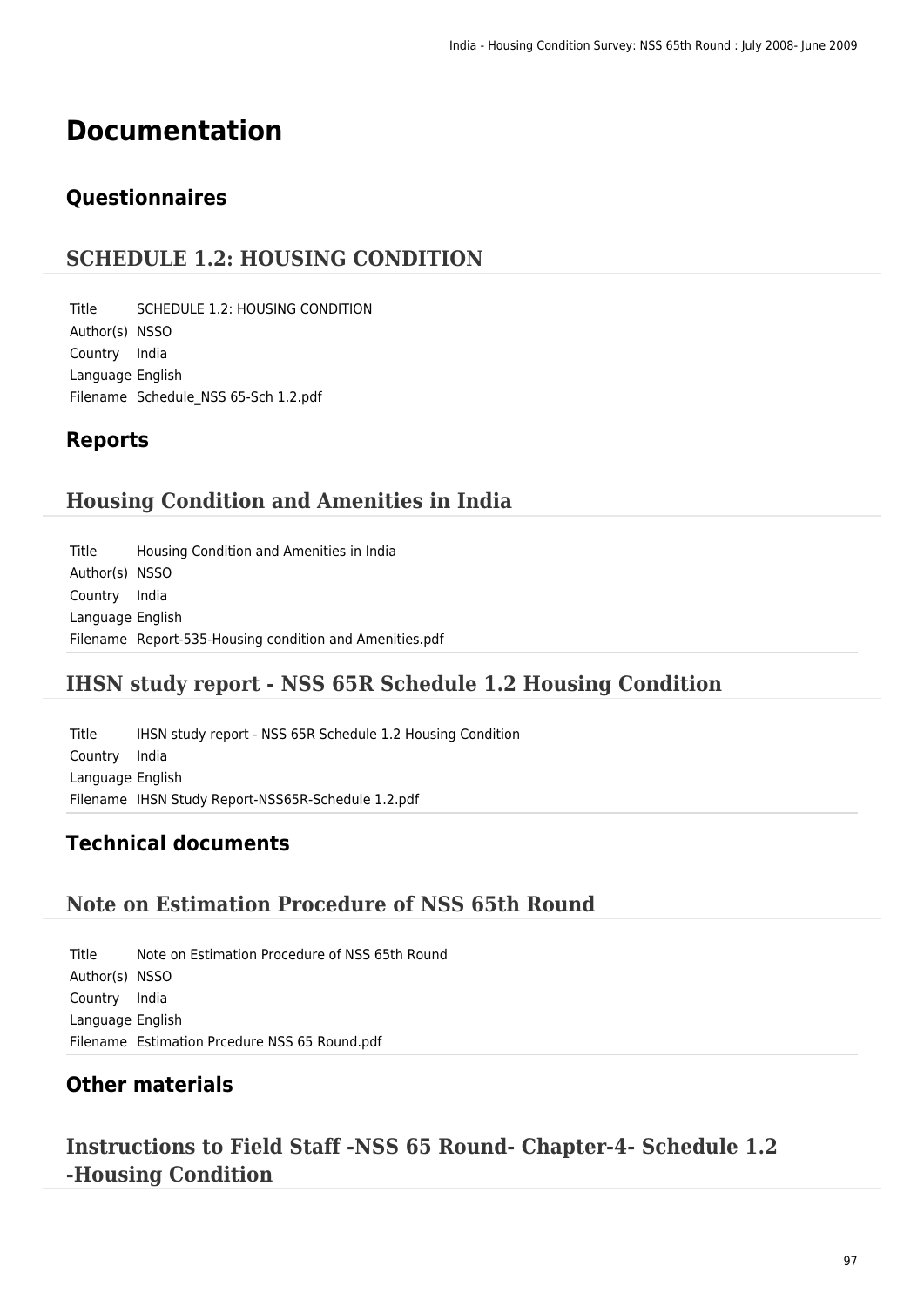Title Instructions to Field Staff -NSS 65 Round- Chapter-4- Schedule 1.2 -Housing Condition Author(s) NSSO Country India Language English Filename NSS 65R Chapter-4\_Houssing Condition sch 1.2.pdf

## **List of State codes**

Title List of State codes Author(s) NSSO Country India Language English Filename State Codes NSS 65R.pdf

## **List of NSS Regions and its composition**

Title List of NSS Regions and its composition Author(s) NSSO Country India Language English Filename List of NSS region.pdf

## **List of FOD sub-regions**

Title List of FOD sub-regions Author(s) NSSO Country India Language English Filename List of FOD sub-regions.pdf

## **National Industrial Classification (NIC)-2004**

Title National Industrial Classification (NIC)-2004 Country India Language English Filename NIC-2004-5 digit codes.pdf

## **National Classification of Occupations(NCO)-2004**

Title National Classification of Occupations(NCO)-2004 Country India Language English Filename NCO-2004-CodeStructure.pdf

## **System Design : NSS 65th Round**

Title System Design : NSS 65th Round Author(s) DPD,NSSO Country India Language English Filename Dpd-System-design-65thRound.pdf